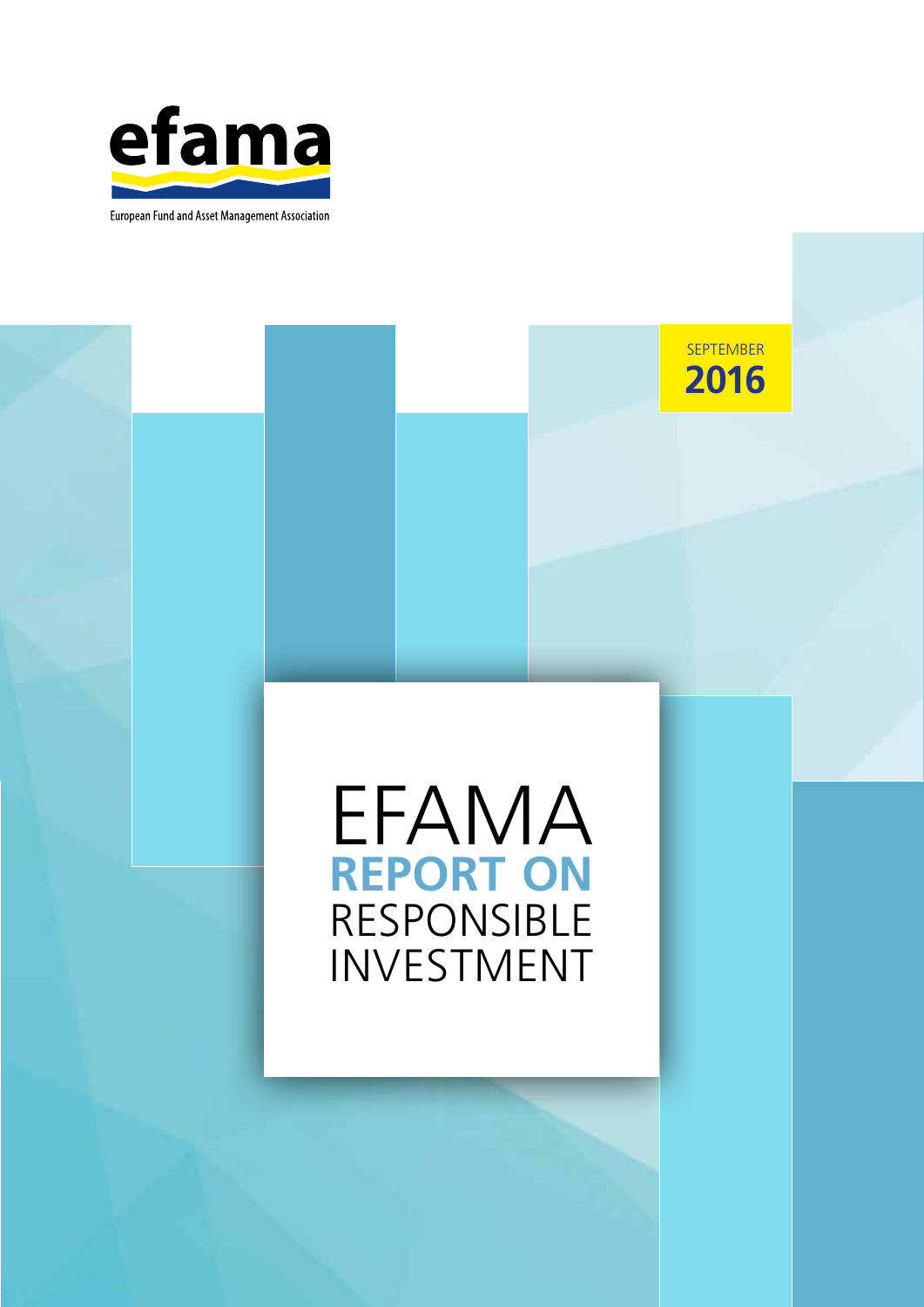# **"**

There is no statistically relevant outperformance or underperformance of Responsible Investment strategies **"**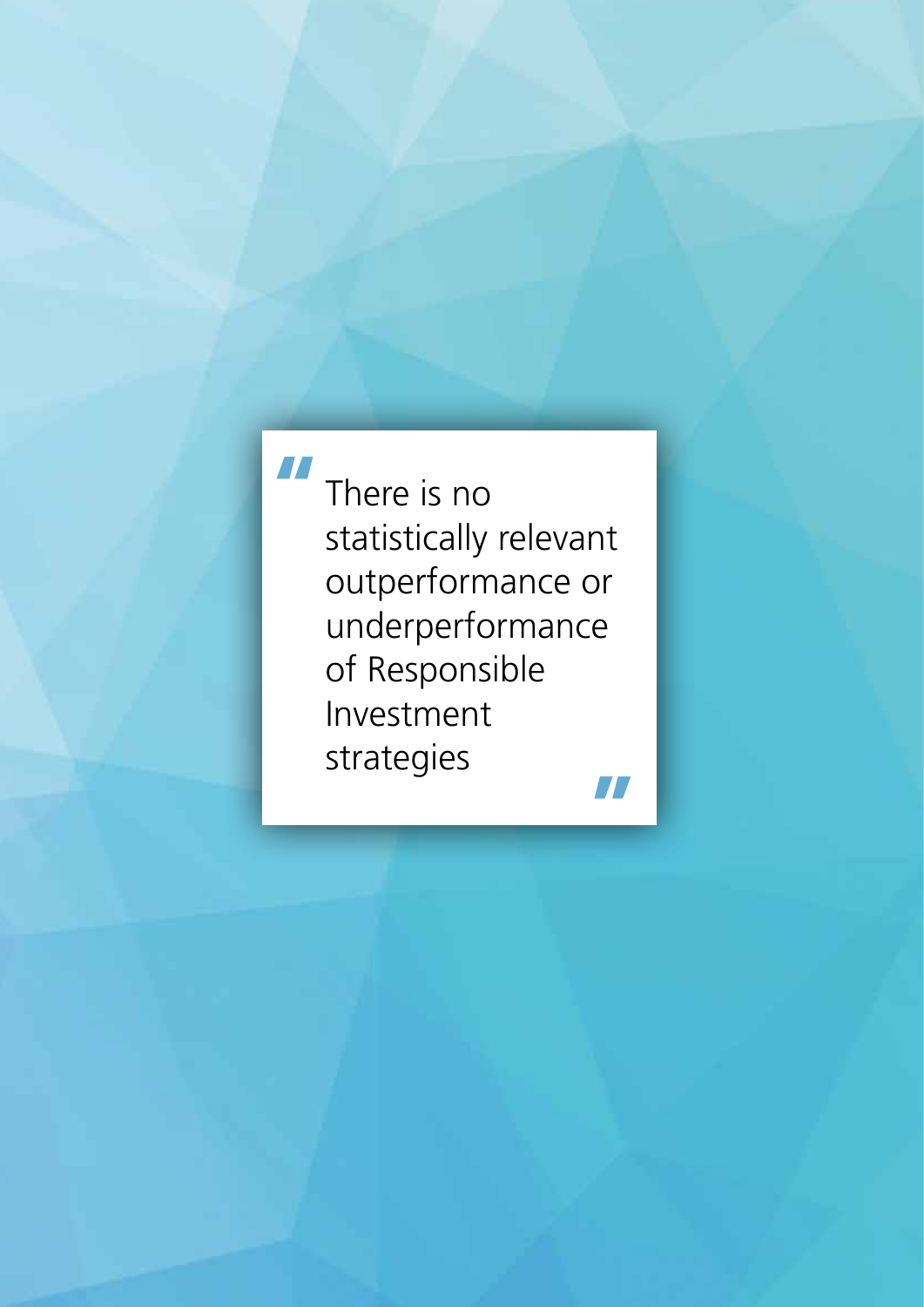# <span id="page-2-0"></span>Introduction

The growing environmental, social and human rights challenges of today's world are changing the face of investment. With the global emphasis on a transition to low carbon and climate resilient economy, sustainable and "responsible" investment has never been so important and demand for it is growing. Many investors feel a responsibility to take part in addressing environmental, social and governance ('ESG') issues by being more selective in their investments. The European asset management industry has a crucial role to play in driving this trend: asset managers see their capacity to integrate responsible investment in investment processes and decisions as part of their operational excellence and a key element of their competitive advantage.

Underlining the basic operating principle of investment management as a fundamental service to the real economy and to society as a whole is essential to understanding EFAMA's outlook on responsible investment. Investment managers collect investors' savings and convey those assets to the real economy in the form of equity and debt financing, thereby providing a very significant form of financing for investee companies. Asset managers fulfil their fiduciary responsibility by protecting and enhancing the value of the assets entrusted by clients and engage to enhance the value of investee companies over the long-term if it is in the best interests of their clients. For investors, the returns on their long-term savings invested via investment managers form an increasingly important part of their future retirement income. By channelling the savings of millions of firms and households to companies and governments into concrete investments and projects, the asset management industry finances a sizeable share of economic activity. As intermediaries between investors and financial markets, asset managers' role and influence on responsible investment can therefore not be understated. By providing the conduit, tools and advice for selecting responsible investments, the asset management industry gives its clients an opportunity to have a significant positive influence on environmental, social and governance problems facing the world today.

This EFAMA Report assembles EFAMA's views on responsible investment. The first part of the report showcases the European asset management industry's role and involvement on responsible investment. From the importance of reliable and accurate reporting by companies to the debate about performance and responsible investment, this report sets out EFAMA's outlook and recommendations on the most important questions surrounding responsible investment. The role of legislation, the different selection methods in the responsible investment process and the emergence of new concepts such as green bonds and impact investing are also looked at in detail. Asset managers' fiduciary duty towards clients is also key to EFAMA's views on responsible investment, and this report will highlight the importance placed on asset owners to first understand and define their own values and specific objectives, and to have a clear idea on how these are to be incorporated, if at all, into their investment mandates.

The second part of the report details country-by-country descriptions of the legal frameworks and various private sector initiatives in relation to responsible investment in different Member States.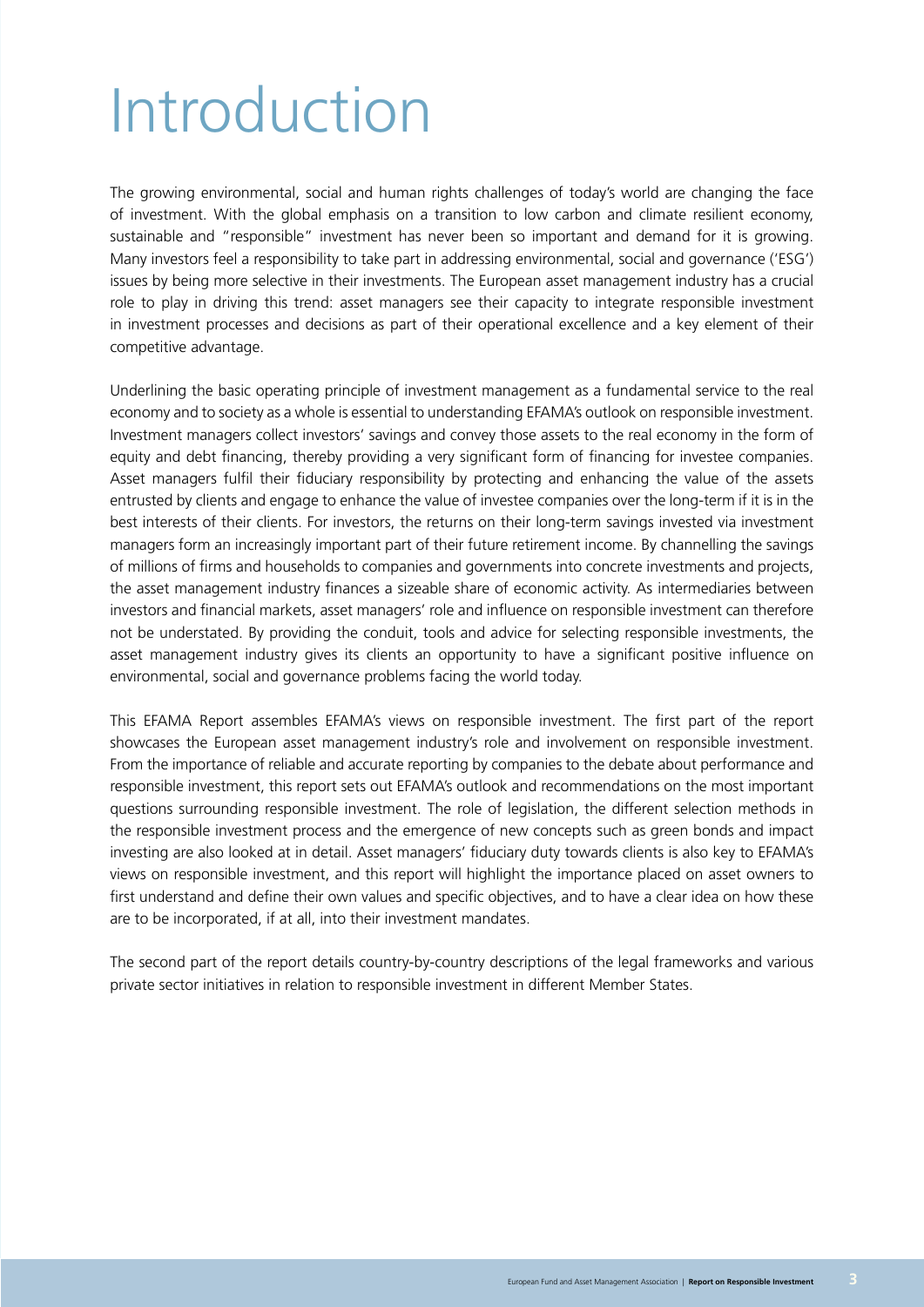## <span id="page-3-0"></span>Recommendations

## **1. Responsible Investment & Corporate Social Responsibility**

EFAMA believes responsible investment can help promote corporate social responsibility of investee companies. If it is in the best interests of the asset owner, an asset manager's engagement with an investee company on their client's behalf on the management of ESG issues can have a leveraging impact which can ultimately be beneficial to society as a whole. Successful engagement by shareholders on responsible investment issues has a multiplier effect: when a corporation changes its behaviour, all its investors become responsible investors.

Despite having reservations regarding the level of prescriptiveness and detail of the Revision of the Shareholders' Rights Directive ('SRD II'), EFAMA welcomes the legislation's objective of facilitating engagement between asset managers and investee companies. We would also support other marketled initiatives to ensure active ownership or engagement remain to the fore.

## **2. Procedural standards over regulatory initiatives**

ESG investing is a young, innovative and still developing field, which cannot be captured by a single regime. Given that the European Commission has introduced a number of transparency requirements, particularly in relation to reporting by companies but also ex-ante responsible investment transparency in fund documentation (UCITS-KIID and PRIIPs-KID), EFAMA does not believe there is a need for additional regulatory developments in this field. Regulatory requirements would also make ESG investments a compliance issue and as a result dilute the importance of the conviction of ESG investments' positive effects.

EFAMA recommends the development of procedural standards by the industry for investment managers at European level, which would enable investors to evaluate different approaches to responsible investment and allow for informed choice in the marketplace. EFAMA believes standard setting should focus on processes rather than outcomes, given the complexity in defining socially responsible behaviour of companies beyond applicable legislation.

Self-regulatory initiatives on transparency standards for responsible investment should also be supported. This would enable investors to evaluate different approaches to responsible investment and allow for informed choice in the market place.

## **3. Importance of reporting by companies**

Standardised and accurate reporting on corporate responsibility is vital for asset managers. The lack of standardisation on what and how to report remains an obstacle to more widespread reporting on nonfinancial matters by companies.

EFAMA believes that more attention should be given to market-led initiatives such as the Corporate Reporting Dialogue, which is designed to respond to market calls for greater coherence, consistency and comparability between corporate reporting frameworks, standards and related requirements.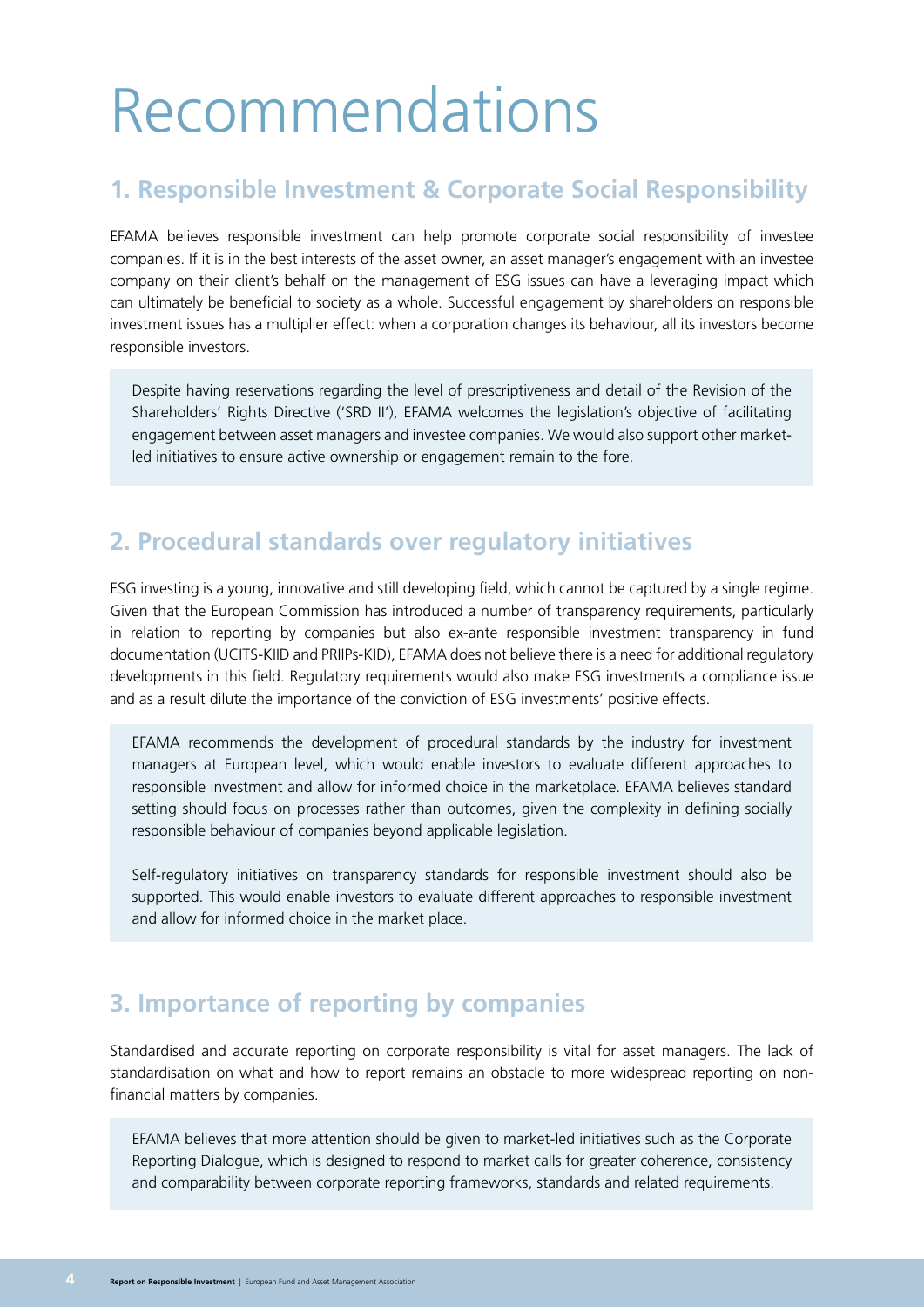## **4. Importance of asset owner & fiduciary duty**

As fiduciary investors, asset managers' primary duty is to act in the best interests of clients and honour their wishes. Asset owners need to understand and define their own values and objectives, and know how these are to be incorporated, if at all, into their investment mandates.

Despite noting the difficulties caused by the onerous disclosure requirements by institutional investors of their arrangements with asset managers in the SRD II, EFAMA nonetheless welcomes the idea in the SRD II to help institutional investors integrate ESG into their investment processes.

We would also encourage other initiatives to promote reporting on responsible investment by the asset owner.

EFAMA research has found that almost all empirical scientific research into fund investments concludes that there is no statistically relevant outperformance or underperformance of responsible investment strategies compared to other investment strategies, with the exception of exclusion strategies, and possibly impact investing strategies, which are more likely to harm returns.

Given that responsible investment strategies are neutral to performance, it follows that fiduciary duty does not present an obstacle to responsible investment. Therefore EFAMA does not see any necessity for policymakers to clarify fiduciary duty in order to promote responsible investment.

EFAMA also recommends that no further obligatory exclusions be drawn up in legislation, given their likelihood to harm returns.

## **5. Obstacles to ESG integration**

ESG integration, whereby asset managers seek to build ESG criteria into their investment analysis and portfolio construction processes, is increasingly important for the asset management industry.

EFAMA believes there are numerous obstacles to furthering this process which must be addressed by both policymakers and industry participants:

- Access to empirical data can be particularly challenging for many medium to long term risks, particularly for smaller issuers or issuers in emerging / developing markets
- Insufficient data quality can be problematic, however this has dramatically improved over the past 5 years and should continue
- The variety of responsible investment methods, while reflective of the innovative drive behind responsible investment, may be challenging for asset managers trying to reconcile the different methods of various institutional clients
- Acceptance by clients may also be problematic, for example a client may want different choices to the asset manager's ESG integration policies on offer and may therefore divest or cancel the mandate
- Technological solutions needed for integration of ESG information as well as the financial resourcing for the staffing required for multidisciplinary teams also need to be addressed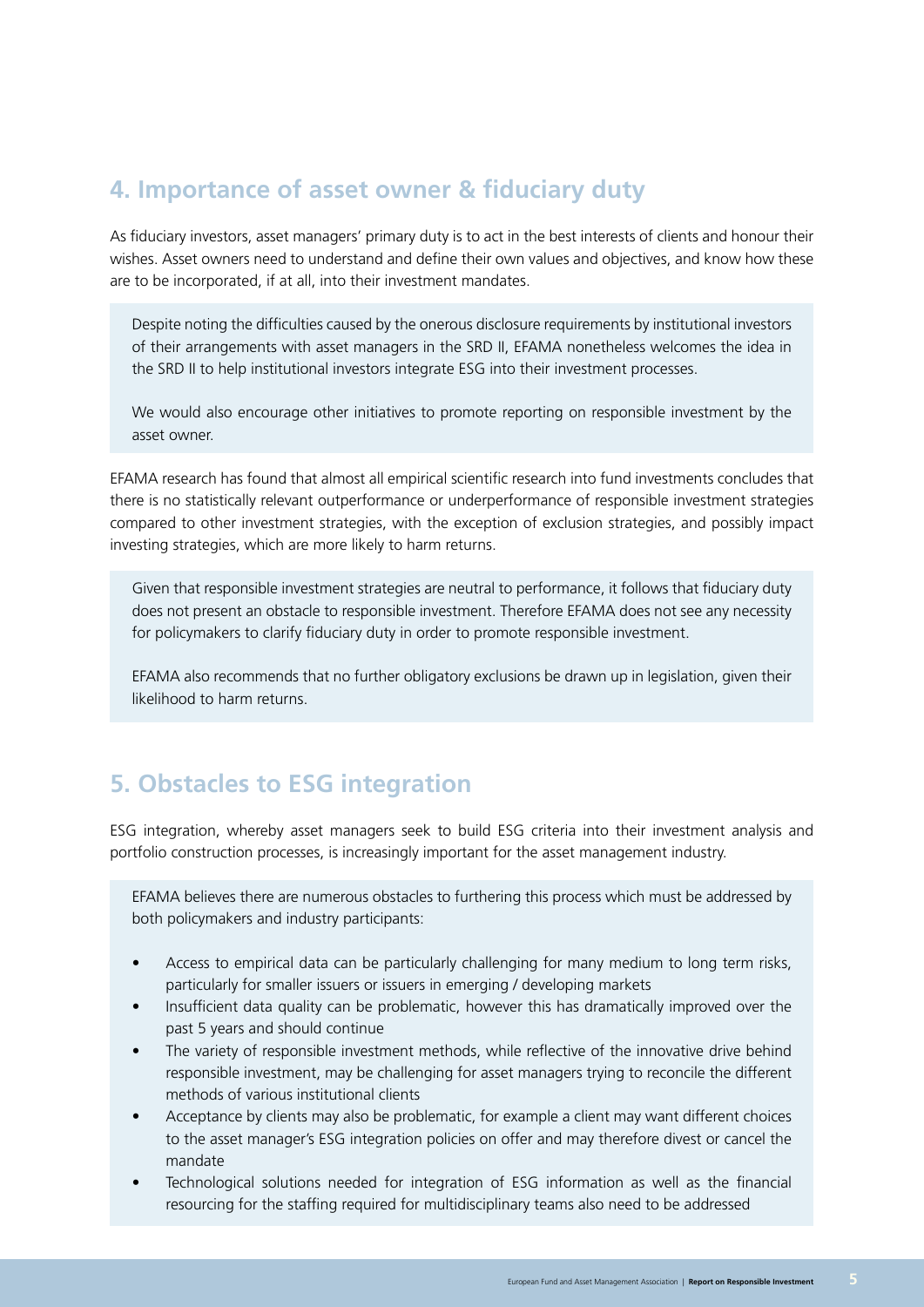# Table of Contents

| <b>Introduction</b>                                                                                                                                                                                                                                                                                                                                                                                                  |                |
|----------------------------------------------------------------------------------------------------------------------------------------------------------------------------------------------------------------------------------------------------------------------------------------------------------------------------------------------------------------------------------------------------------------------|----------------|
| Recommendations 4 and 200 million and 200 million and 200 million and 200 million and 200 million and 200 mill                                                                                                                                                                                                                                                                                                       |                |
|                                                                                                                                                                                                                                                                                                                                                                                                                      |                |
|                                                                                                                                                                                                                                                                                                                                                                                                                      | $\overline{9}$ |
| 3. Responsible investment and Corporate (Social) Responsibility (CSR) [11] Assuming manuscrim 9                                                                                                                                                                                                                                                                                                                      |                |
| 4. The roles of asset managers and asset owners <b>CONFINS AND READ TO A SET A 10</b>                                                                                                                                                                                                                                                                                                                                |                |
|                                                                                                                                                                                                                                                                                                                                                                                                                      |                |
|                                                                                                                                                                                                                                                                                                                                                                                                                      |                |
|                                                                                                                                                                                                                                                                                                                                                                                                                      |                |
| 8. Selection methods 2000 and 2000 and 2000 and 2000 and 2000 and 2000 and 2000 and 2000 and 2000 and 2000 and 2000 and 2000 and 2000 and 2000 and 2000 and 2000 and 2000 and 2000 and 2000 and 2000 and 2000 and 2000 and 200<br>8.1 Integrated approach manufactured and the set of the set of the set of the set of the set of the set of the<br>8.3 Active ownership or engagement <b>Election Constructs</b> 20 |                |
|                                                                                                                                                                                                                                                                                                                                                                                                                      |                |
|                                                                                                                                                                                                                                                                                                                                                                                                                      |                |
|                                                                                                                                                                                                                                                                                                                                                                                                                      |                |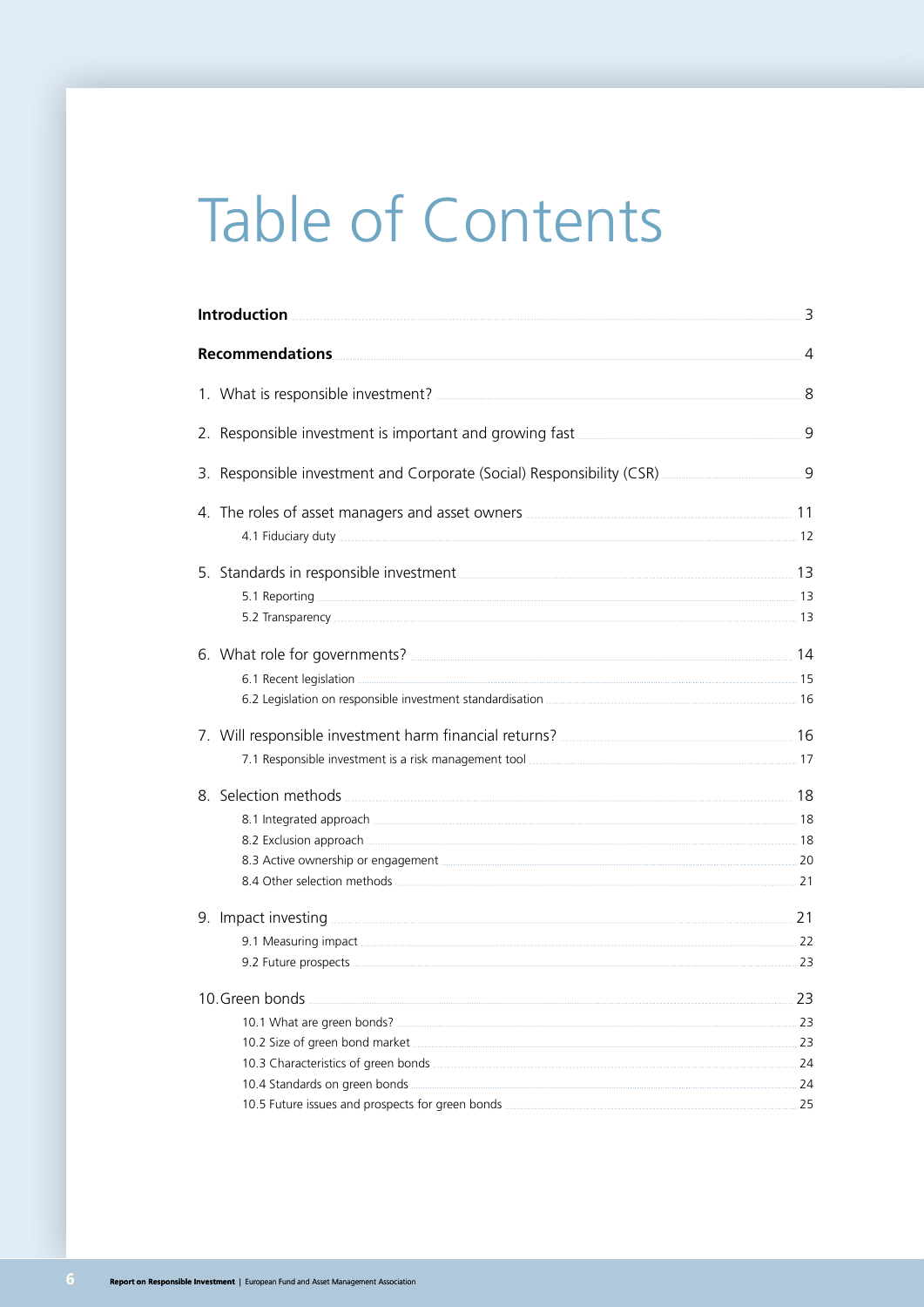|                                                                                                                        |                                                                                                                                                                                                                                     | 26 |
|------------------------------------------------------------------------------------------------------------------------|-------------------------------------------------------------------------------------------------------------------------------------------------------------------------------------------------------------------------------------|----|
|                                                                                                                        | Annex 2 - Overview of research on responsible investment and performance                                                                                                                                                            | 27 |
| Annex 3 - Country specific developments <b>Construct Construct Construct Construct</b> Construction Construction Const |                                                                                                                                                                                                                                     | 37 |
| 1.                                                                                                                     |                                                                                                                                                                                                                                     | 37 |
| 2.                                                                                                                     |                                                                                                                                                                                                                                     | 38 |
| 3.                                                                                                                     |                                                                                                                                                                                                                                     | 40 |
| 4.                                                                                                                     |                                                                                                                                                                                                                                     | 42 |
| 5.                                                                                                                     |                                                                                                                                                                                                                                     | 45 |
| 6.                                                                                                                     |                                                                                                                                                                                                                                     | 47 |
| 7.                                                                                                                     |                                                                                                                                                                                                                                     | 50 |
| 8.                                                                                                                     |                                                                                                                                                                                                                                     | 52 |
| 9.                                                                                                                     |                                                                                                                                                                                                                                     | 54 |
|                                                                                                                        |                                                                                                                                                                                                                                     | 55 |
|                                                                                                                        | 11. Spain <b>Marine Maria Andrea Maria Adam Propose</b> and Talent and Talent and Talent and Talent and Talent and Talent and Talent and Talent and Talent and Talent and Talent and Talent and Talent and Talent and Talent and Ta | 56 |
|                                                                                                                        |                                                                                                                                                                                                                                     | 58 |
|                                                                                                                        |                                                                                                                                                                                                                                     |    |
|                                                                                                                        |                                                                                                                                                                                                                                     | 62 |
|                                                                                                                        |                                                                                                                                                                                                                                     |    |
|                                                                                                                        |                                                                                                                                                                                                                                     | 63 |
|                                                                                                                        |                                                                                                                                                                                                                                     | 77 |
|                                                                                                                        |                                                                                                                                                                                                                                     | 78 |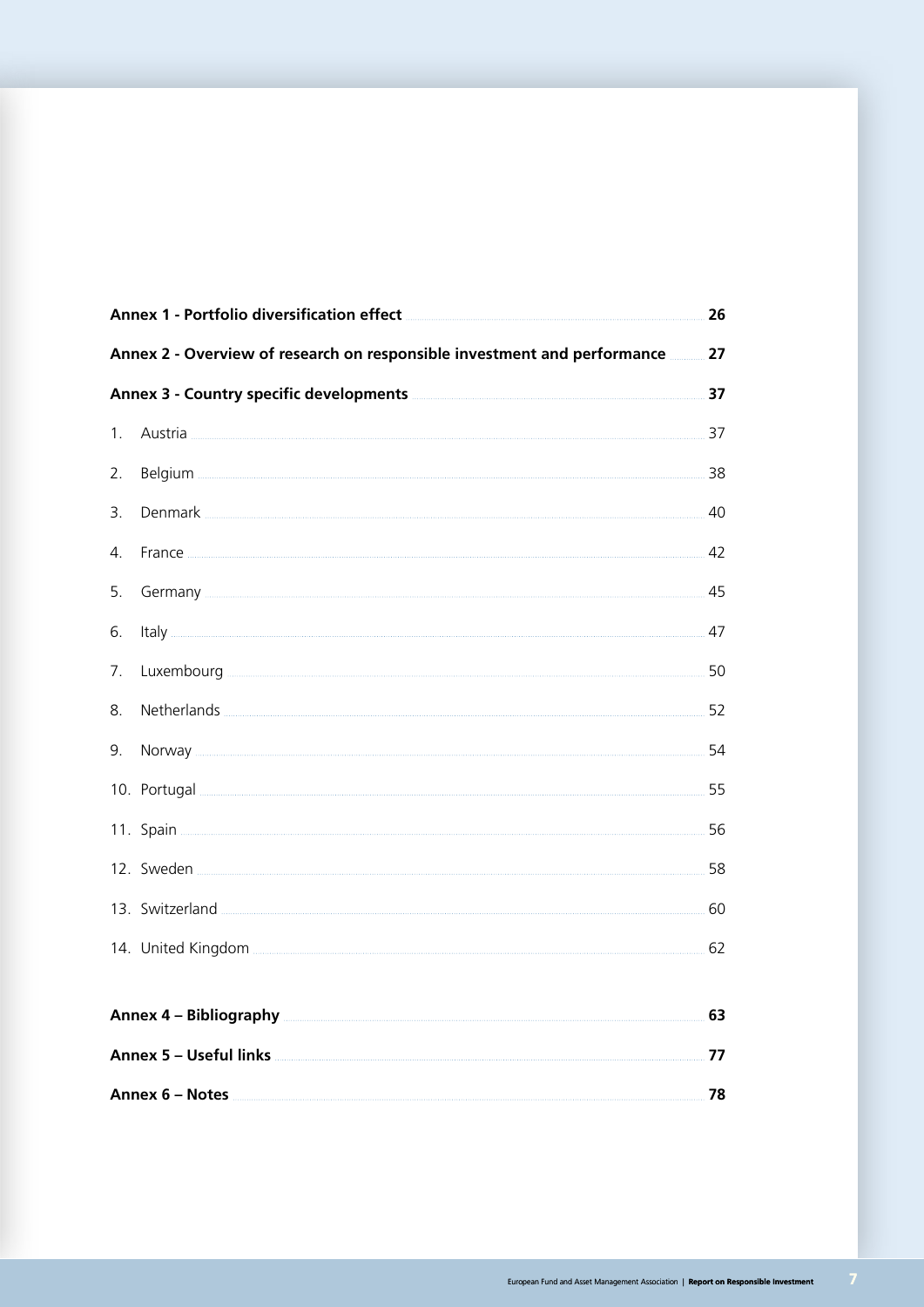## <span id="page-7-0"></span>**1. What is Responsible Investment?**

Responsible Investing ('RI') is any method of selecting investments where both financial and non-financial considerations, such as standards, ethical or social norms are taken into consideration. It is an approach where an asset manager considers ESG issues when analysing companies and making investment decisions. 'Sustainable and Responsible Investment' or 'Social and Responsible Investment' (both abbreviated as 'SRI') and ESG fall under the umbrella of responsible investment. The European Parliament stated that responsible investment "usually combines investors' financial objectives with their concerns regarding social, environmental and ethical and corporate governance issues"1 .

EFAMA is currently researching responsible investment methods used by its members, with the aim of assembling a package of 'accepted practices' in responsible investment investment decision making methods. This is all the more important, given the lack of standardised terminology<sup>2</sup>. An example of the many differences in terminology is the variations on the term responsible investment itself<sup>3</sup>: Socially Responsible Investing, Blended Value, Impact Investing, Mission-Driven Investing, Mission-Related Investing, Triple-Bottom Line, Social Investing, Values-Based Investing, Programme Related Investing, Sustainable and Responsible Investing, Ethical Investing, and finally Environmental, Social, and Governance Screening.

EFAMA uses the term Responsible Investment rather than the more commonly used SRI (where S denotes 'Socially' or 'Sustainable') as it indicates that investment managers' responsibility goes beyond social responsibility to encompass environmental responsibility as well as governance issues.

EFAMA believes that 'non-financial' information, on an investment is likely to have an impact on the financial performance of the company and the financial instrument.

EFAMA sees responsible investment as a voluntary and non-regulatory issue. Responsible investment acts beyond the realm of legislation. It starts with and builds on the legislative framework for investee companies, and is shaped by politics and views on corporate social responsibility. Legislation can however help to make corporate socially responsible behaviour (or its absence) more transparent. If governments want to influence or change behaviour of corporations, it is more effective for them to do this through legislation, taxation or subsidising of those corporations, than it would be through legislating on responsible investment.

RI can encourage corporate social responsibility, and therefore involves choices by individuals and making decisions on standards, ethical or social norms. As a result, a persons' view of the world, political ideas and values come into play<sup>4</sup>. This has two important consequences:

- The final choice on RI should always lie with the asset owner, be it institutional or retail investor.
- RI does not mean the same investment choices for all asset owners, as they may differ in views.

Individual investors' views and perceptions as to what can be described as responsible differ. There are diverging opinions, for example, on alcohol, pornography, tobacco, gambling, armaments, nuclear energy, and animal welfare5 . What may be acceptable to one individual may not be acceptable to another.

In today's world, RI goals can lead to certain dilemmas. For example, where one would want to advance workers' rights in the tobacco industry, the management of a tobacco company can best be effectively influenced by an asset owner who actually invests in and engages with said company. Another example is the dilemma of whether you want to exclude a company with intensive efforts in the development of clean energy products because it happens to own a small brewery.

This explains the variety of approaches to RI<sup>6</sup>. RI and RI integration is a young and highly innovative field combining knowledge from various sciences, and where asset managers' approaches to RI vary. The concept of RI is therefore not be captured by a single regime. The aim should be to develop procedural standards at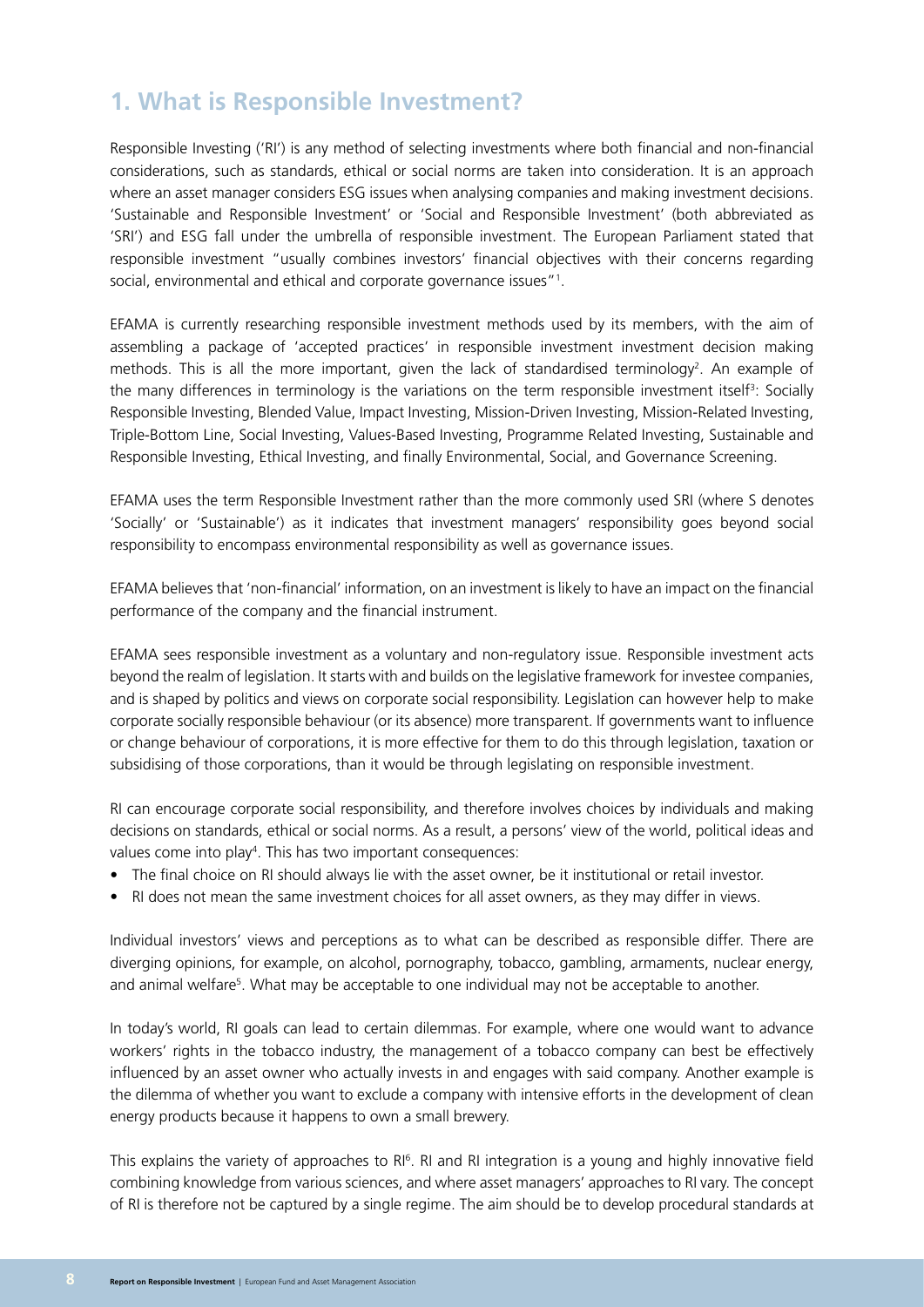<span id="page-8-0"></span>European level for investment managers, which would enable investors to evaluate different approaches to responsible investment and allow for informed choice in the marketplace.

Ultimately, RI is an investment belief<sup>7</sup> or investment style<sup>8</sup>, which can be combined with any other investment style or belief. RI is equal to and complements any other investment belief. However, given its close correlation with Corporate (Social) Responsibility, RI garners more public awareness than other investment beliefs.

## **2. Responsible Investment is important and growing fast**

Asset owners and asset managers, in increasing numbers in the past decade, have entered into the field of RI and have developed their own methods and strategies. In recent years, the number of stakeholders of corporations such as shareholders, employees and consumers has grown and are increasingly playing a role in the value chain. These stakeholders consider the private sector accountable towards society at large and therefore urge those companies to develop CSR initiatives. These stakeholders have a responsibility beyond profit maximisation to shareholders.

The asset management industry is broadening its range of options in an area which is moving from niche to mainstream rapidly. Many asset managers now offer a sophisticated range of products and services in the field of RI.

Several important sources (which cannot be compared to each other, because they use different definitions and have a different scope of research) illustrate this point.

- a. The Principles for Responsible Investment ('PRI') initiative started with 73 signatories in May 2006 and had over 194 in May 2007<sup>9</sup>. There were 814 signatories by October 2014, 226 of whom were asset owners and 588 were asset managers<sup>10</sup>. As of April 2015, PRI's signatories represent \$59 trillion of assets under management ('AuM'), a 29% year-on-year increase. According to PRI, this comprises just over half of the world's institutional assets<sup>11</sup>. PRI now has nearly 1,400 signatories worldwide<sup>12</sup>.
- b. A survey by KPMG and ALFI found that since 2012, in terms of RI, AuM in Europe increased by 56%<sup>13</sup>.
- c. A Eurosif study14 found that "all surveyed Sustainable and Responsible Investment Strategies are continuing to grow, in aggregate, with no exception, at a faster rate than the broad European asset management market". Some examples of growth rate between 2011 and 2013 include: sustainability themed – 22.6%, exclusions - 91%, impact investing – 132%. Eurosif notes that over this same period, the overall European asset management industry has grown by an estimated 22%. By the end of 2011, the RI market in Europe reached a total AuM exceeding EUR 6 trillion, up by 20% from 5 trillion by the end of 2009.
- d. According to the Global Sustainable Investment Alliance<sup>15</sup>, the global sustainable investment market has continued to grow both in absolute and relative terms, rising from US\$ 13.3 trillion at the outset of 2012 to US\$ 21.4 trillion at the start of 2014, and from 21.5% to 30.2% of the professionally managed assets in the regions covered. In Europe, RI grew from 49% to 58.8% of total AuM16.
- e. According to the CFA Institute, almost three quarters of investment professionals worldwide take ESG issues into account in their investment decisions<sup>17</sup>.

## **3. Responsible Investment and Corporate (Social) Responsibility**

Public policy makers view RI as a means to an end rather than an end in itself. It is a way of promoting corporate responsibility. EFAMA believes public authorities can play a role in promoting a change of paradigm and culture amongst the business community.

Corporate Social Responsibility 'CSR' is defined by the European Commission as "the responsibility of enterprises for their impacts on society<sup>18</sup>. The Commission elaborates by stating that "to fully meet their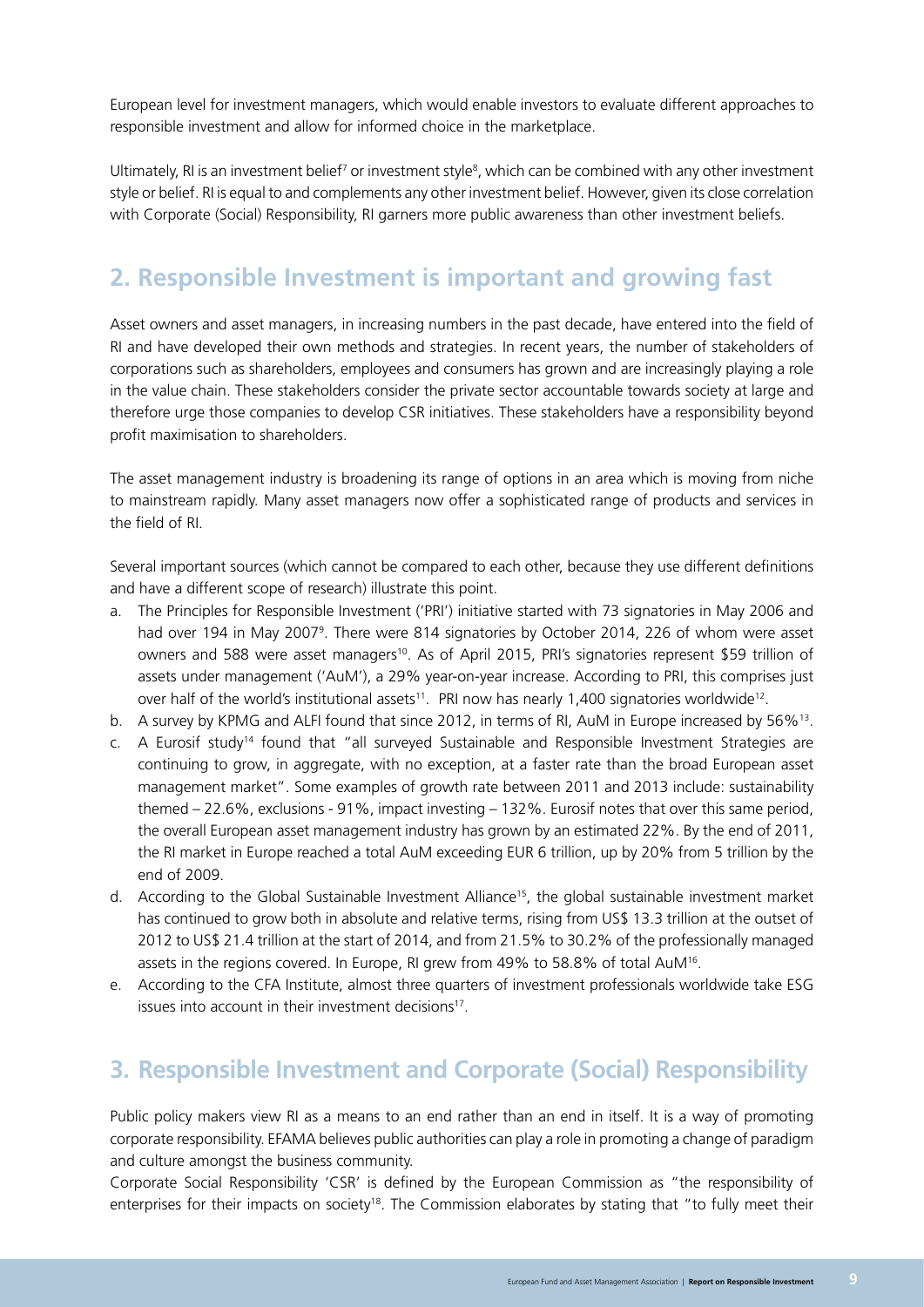corporate social responsibility, enterprises should have in place a process to integrate social, environmental, ethical, human rights and consumer concerns into their business operations and core strategy in close collaboration with their stakeholders, with the aim of: maximising the creation of shared value for their owners/shareholders and for their other stakeholders and society at large; and identifying, preventing and mitigating their possible adverse impacts".

In the CSR context, the Commission looks at internationally recognised principles and guidelines, such as the OECD Guidelines for Multinational Enterprises, the Ten Principles of the United Nations Global Compact, the ISO 26000 Guidance Standard on Social Responsibility, the ILO Tri-partite Declaration of Principles Concerning Multinational Enterprises and Social Policy, and the United Nations Guiding Principles on Business and Human Rights. Most RI practitioners also refer to these sets of standards.

The end goal of Corporate (Social) Responsibility policy should be to encourage responsible leadership and behaviour amongst corporations.

RI is an incentive that can help encourage Corporate (Social) Responsibility of investee companies and sustainable development. EFAMA also believes that RI can encourage governments to change their behaviour, through investments in the sovereign bond market or infrastructure projects<sup>19</sup>.

For asset owners and asset managers who are practicing RI, it is vital to have reliable and accurate reporting on ESG issues by corporations they invest in or are considering investing in. It improves the quality of information available to asset owners and asset managers and facilitates their own reporting on ESG issues. This is called 'integrated reporting'. An integrated report aims to provide insight about the resources and relationships used and affected by an organisation, and to explain how the organisation interacts with the external environment to create value20. There are three important organisations that have developed standards: the International Integrated Reporting Council ('IIRC'), the Sustainability Accounting Standards Board ('SASB') and the Global Reporting Initiative ('GRI'). An FSB taskforce also is currently reviewing how the financial sector can incorporate climate-related issues in financial reporting.

The GRI, founded in 1997<sup>21</sup>, was the brainchild of the Coalition for Environmentally Responsible Economies ('CERES'), which had pioneered a framework for environmental reporting in the early 1990s. In 2002, GRI was formally inaugurated as a UNEP collaborating organisation. Through its GRI Sustainability Reporting Standards, the GRI helps organisations understand and communicate their ESG impacts. GRI has developed sectoral guidelines. It created the Global Sustainability Standards Board (GSSB) in 2015<sup>22</sup>. As of 2015, 7,500 organisations used GRI Guidelines for their sustainability reports. The GRI standards relate to reporting separately from a company's annual financial reporting.

The SASB, founded in July 201123, develops and disseminates sustainability accounting standards to help public corporations disclose material, decision-useful information to investors. They do this through a process that includes evidence-based research and stakeholder participation. SASB have developed industry specific standards for many but not all industries<sup>24</sup>. The SASB aims to integrate its standards into the US SEC Form 10-K which must be filed by public companies. In this sense it differs from the GRI by working within the current system of financial reporting.

The IIRC is a global coalition of regulators, investors, companies, standard setters, the accounting profession and NGOs, created in August 201025. Its goal is "to align capital allocation and corporate behaviour to wider goals of financial stability and sustainable development through the cycle of integrated reporting and thinking"26. It has developed the International Integrated Reporting Framework ('IIRF'), consisting of principles and guidance that govern the overall content of an integrated report. It is not industry-specific,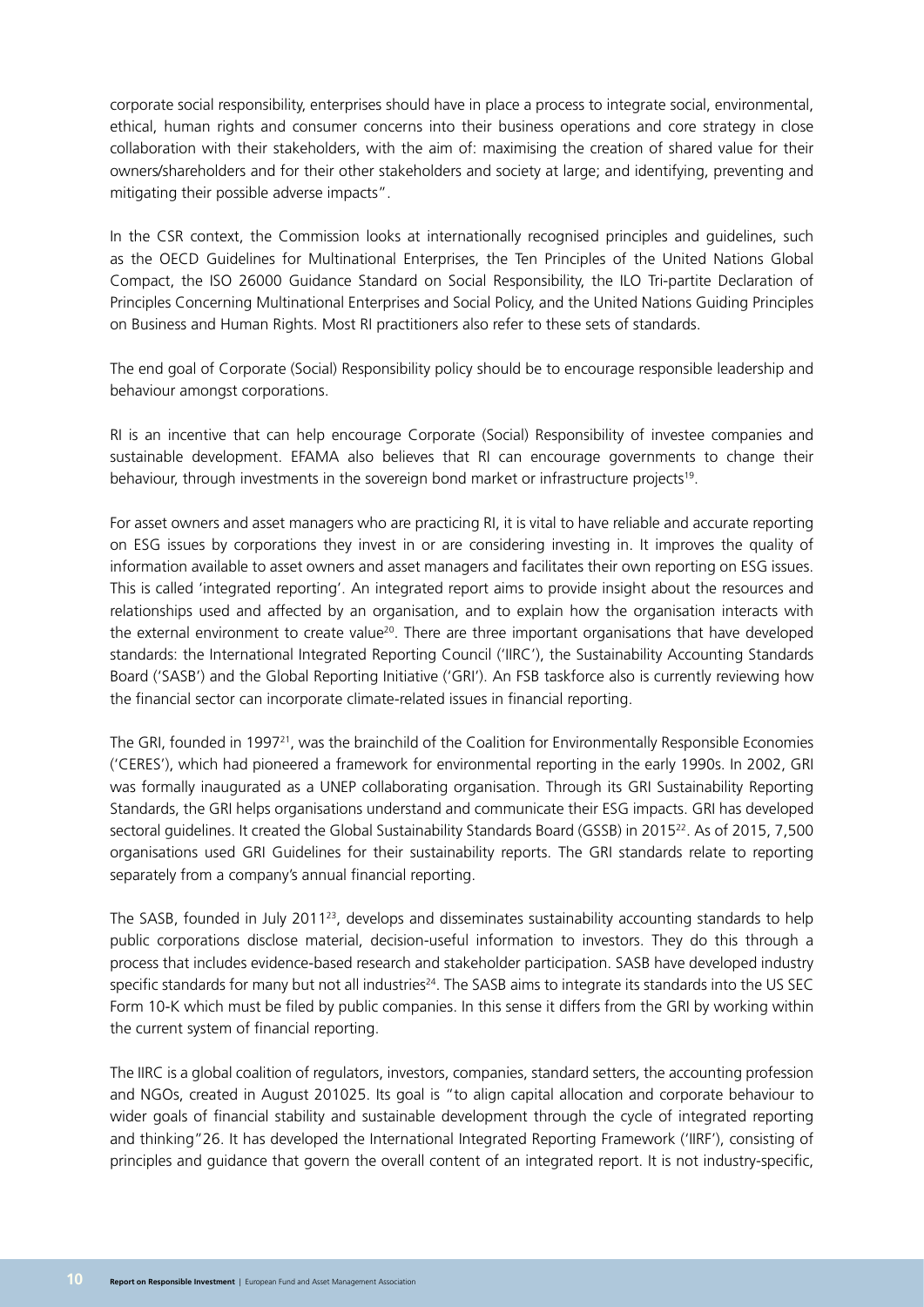<span id="page-10-0"></span>like the SASB, but it is accompanied by a database of examples, whose purpose is to establish guiding principles and content elements. Pilot programmes on the IIRF have started in 2014 and asset managers await further developments with interest.

### **4. The roles of asset managers and asset owners**

The basic operating principle of investment management is to provide a fundamental service to the real economy and to society as a whole. Investment managers collect investors' savings and convey those assets to the real economy in the form of equity and debt financing. This provides a very significant form of financing for investee companies. For investors, the returns on their long-term savings invested via investment managers form an increasingly important part of their future retirement income. By channelling the savings of millions of firms and households to companies and governments into concrete retirement plans and projects, the asset management industry finances a sizeable share of economic activity. Asset managers bring together supply (capital from investors) and demand for that capital from companies and governments. Institutional investors and their asset managers almost always manage other people's money, that is to say the money belongs to ultimate beneficiary owners. They are, in other words, intermediaries between clients and financial markets.

Freedom of enterprise – within the boundaries of the law – is fundamental. Whether to invest or not to invest in companies living up to their corporate (social) responsibility is a choice the asset owner, or the asset manager as an agent of the asset owner, is free to make. Governments can decide whether or not to legislate on certain activities, however whether or not investment can be made in said activities is a different matter. As stated above, RI is a voluntary and non-regulatory issue, which starts with and builds on the legislative framework for all investee companies, as shaped by politics and personal views on corporate social responsibility and RI.

A client's interests and wishes are a core consideration for any asset manager, for various reasons: conviction, sound business judgement and legal requirements (UCITS Directive, AIFMD, MiFID). The freedom of an asset owner or beneficiary to use money as they wish (within the law or the philosophy of the organisation), is equally fundamental. In discretionary portfolio management, the asset owner has the freedom to choose to direct the asset manager towards RI. In fund management, for active funds, the asset owner can choose to invest (or decline to invest) in RI funds offered by the asset manager. For passive funds, the appropriate strategy is often engagement. However, if passive funds invest according to a sustainability index, that index manufacturer would make the relevant choices, often in consultation with its clients, the index users.

If a client's goal is simply the maximisation of financial returns on investments, RI may not be suitable or appropriate (in MiFID terms). However, RI can also be viewed from a purely financial perspective, as a risk management tool. In sum, RI is likely to be both suitable and appropriate:

- To either balance financial returns or avoid harm to RI convictions and wishes
- To promote RI convictions and wishes,
- Or if the client's focus is only on the impact of RI.

An individual investment management firm makes the decision whether or not to provide products promoted as RI. Firms are best positioned to evaluate the nature and level of demand for RI products from their customer base. However, an investment manager providing such products must commit to an adequate amount of transparency regarding its processes so that investors can evaluate and compare how investment managers meet demands for RI.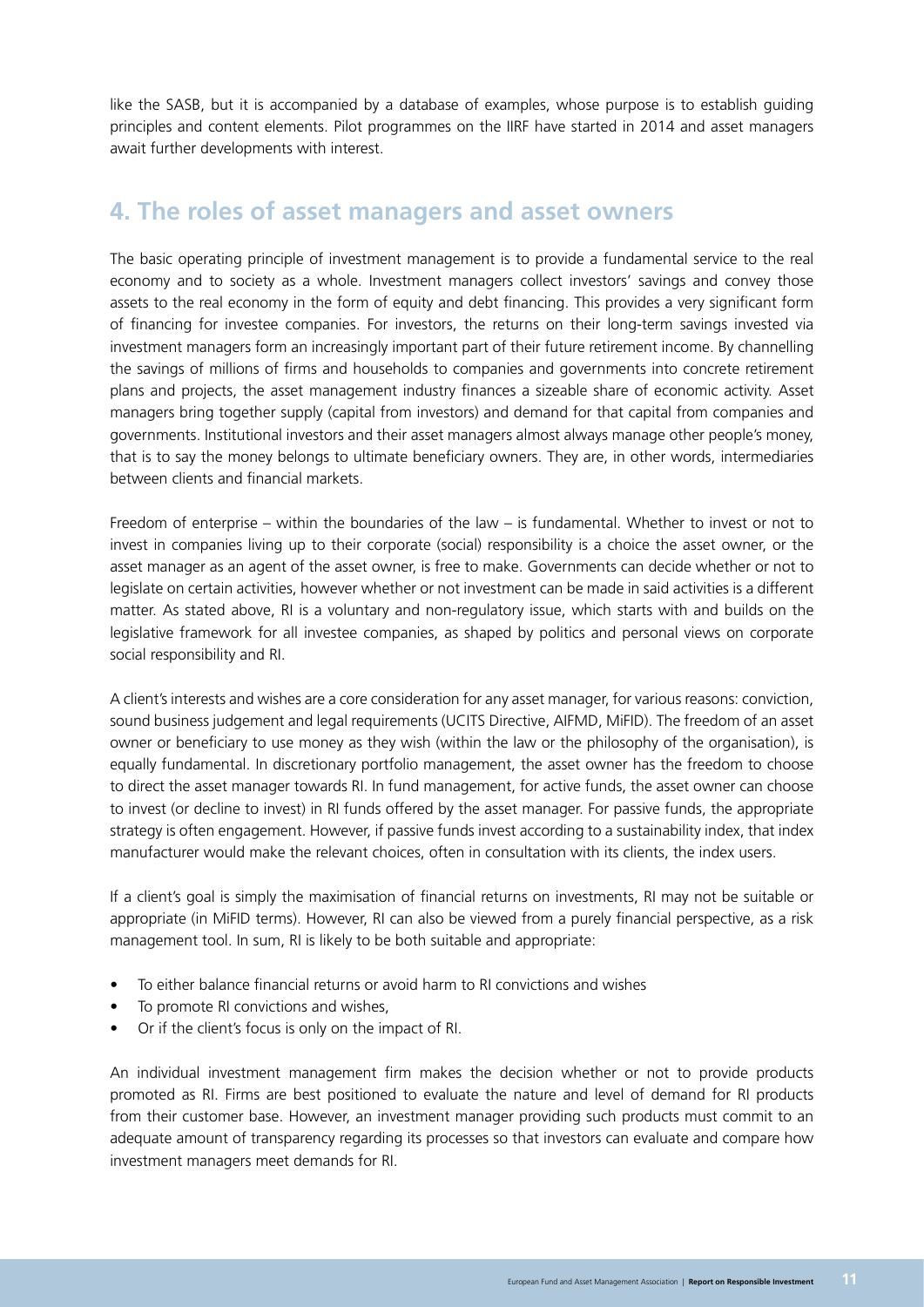### <span id="page-11-0"></span>**4.1 Fiduciary duty**

Fiduciary duties are imposed upon a person or an organisation who exercises some discretionary power in the interests of another person in circumstances that give rise to a relationship of trust and confidence. Fiduciary duties exist to ensure that those who manage other people's money act in the interests of beneficiaries, rather than serving their own interests $27$ .

Asset managers are required by European Law to act in their clients' best interests. Furthermore, asset managers act on behalf of their clients and therefore have a fiduciary duty under Anglo-Saxon civil law – also called a duty to act in good faith under civil contract law in continental Europe.

According to the 2005 Freshfields report<sup>28</sup>, fiduciary duty means that the institutional investor has to act in the interest of the beneficiaries of the monies invested. There is no legal impediment for the integration of RI considerations into investment decision-making, provided the focus is always on the best interest of the beneficiaries. Fiduciary duty does not mean that there is any legal obligation to exclude RI concerns from an investment decision. The 2015 UNEP-FI/PRI report on Fiduciary duty in the 21st century notes that this argument, which was controversial in 2005, is accepted ten years later. It also says there has been relatively little change in the law in the past decade, but there has been a significant increase in RI disclosure requirements<sup>29</sup>.

When the owners or beneficiaries of the invested funds decide that monies should be invested responsibly, that by definition, does not violate the fiduciary duty of the board. Notwithstanding personal views, the asset manager should not engage in RI activities if it is not in the interest of the client. When RI considerations are financially relevant (in other words: material), there is a fiduciary duty to consider them<sup>30</sup>. Over the past decade, the view has increasingly spread that many RI considerations are often relevant in terms of the risk profile of the investment.

If RI is neutral to financial performance, as Annex 2 to this report shows it to be in most cases (with the exception of long exclusion lists and possibly of impact investing), it is also neutral from a fiduciary duty perspective31. If an RI strategy undermines returns but is nevertheless chosen by the investor, RI is not a breach of fiduciary duty. If RI should lead to outperformance or a tangible reduction of risk, of course fiduciary duty would require an asset manager to take it into account. The 2015 UNEP-FI/PRI report on Fiduciary duty in the 21st century shows that a minority of the 54 stakeholders interviewed (and not necessarily asset managers or pension fund managers) $32$  argued that "fiduciary duty creates a positive duty to take RI issues into account in their investment practices, suggesting that a failure to take account of RI issues could be seen as a breach of their fiduciary duty"33.

Asset managers may offer RI products to their clients, retail and institutional investors (the asset owners), to whom they provide services and offer a choice as to the investment approach to be adopted. Institutional investors have a fiduciary duty to act in the best interests of their end investors, the beneficiaries or clients. To comply with their fiduciary duty, institutional investors endeavour to earn an optimal return on the assets invested, allowing for applicable legal frameworks and the commitments that they have entered into.

Freshfields concluded in 2005, that under fiduciary duty, particular RI considerations must be taken into account where a consensus among beneficiaries mandates a particular investment strategy. Achieving such consensus, and taking the necessary governance measures, is the asset owner's responsibility<sup>34</sup>. The 2009 follow up to the 2005 Freshfields report by UNEP<sup>35</sup> concluded that "ESG issues should be embedded in the legal contract between asset owners and asset managers". This forms part of the revision of the EU Shareholders' Rights Directive (currently under discussion at the time of writing).

The European Commission study entitled Resource Efficiency and Fiduciary Duties of Investors<sup>36</sup>, written for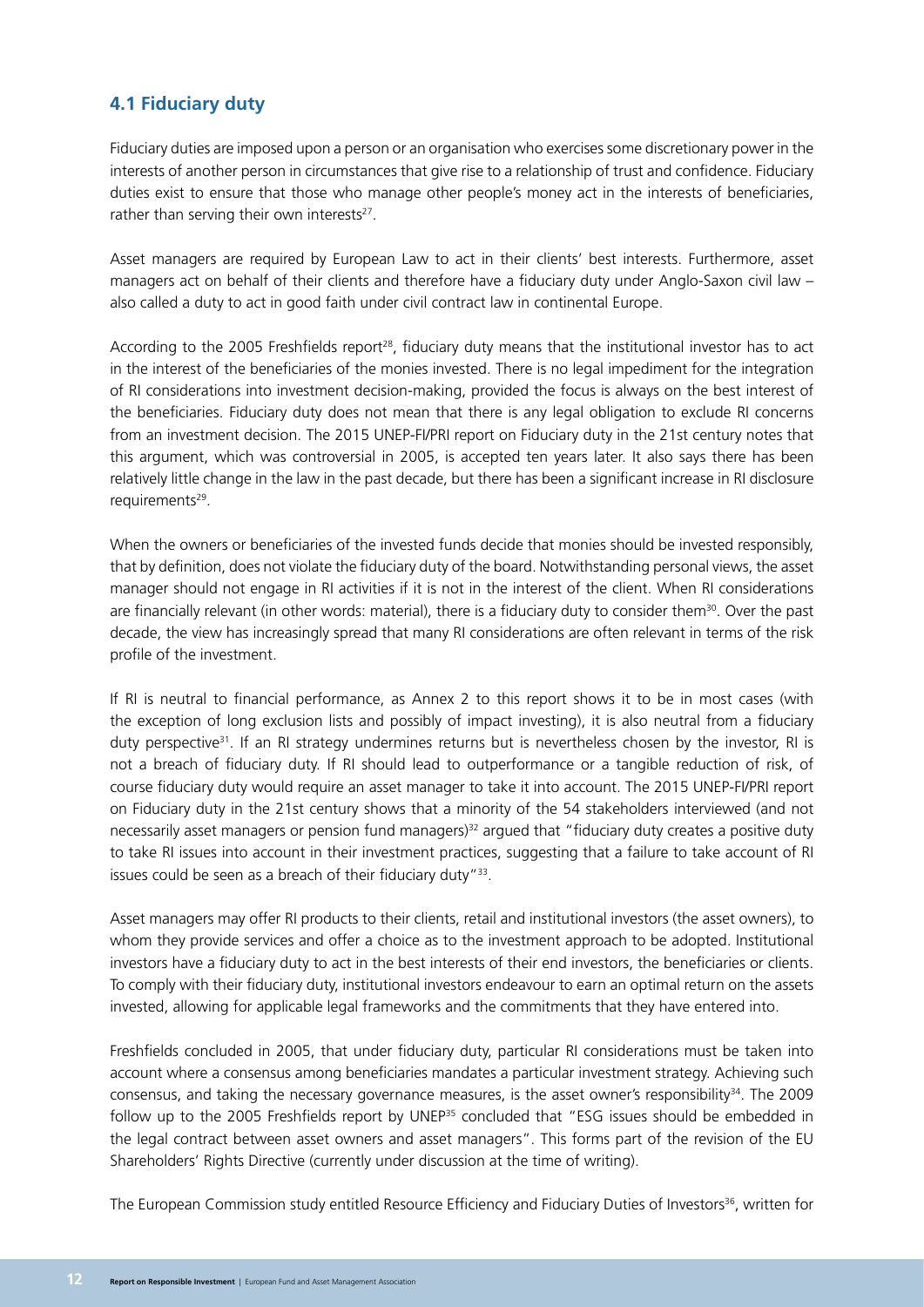<span id="page-12-0"></span>DG Environment by Ernst & Young, also concluded there that is "no need for legal changes in relation to fiduciary duty", to promote responsible investment.

## **5. Standards in Responsible Investment**

EFAMA recognises that there is lack of standardisation in this area and considers this to be an issue which is not easily resolved. There is no set of RI-specific regulations. What exists is, in fact, a collage of diverse statutory national requirements<sup>37</sup> for certain asset owners, intergovernmental ambitions, private sector initiatives, voluntary codes<sup>38</sup> and principles.

It is difficult to find RI standards, other than transparency in reporting on RI, regarding investment processes and selection methods and regarding the composition of investors' investment portfolios<sup>39</sup>. EFAMA believes standard setting should focus on processes rather than outcomes, given the complexity in defining socially responsible behaviour of companies beyond applicable legislation.

Materiality in a financial sense is important to an asset manager or institutional investor from a fiduciary duty perspective. Materiality denotes whether the RI policy or strategy affects economic behaviour<sup>40</sup>. However, there is also a segment of clients who want RI even if it is not material in the financial sense<sup>41</sup>.

#### **5.1 Reporting**

Transparency in reporting on RI to investors should take place in the pre- and post-investment phases only for those investment products and services that are promoted as RI products.

In the pre-investment phase, the Key Investor Information Document (KIID) and other issuing documents such as the prospectus for a fund should indicate that the investment policy follows certain RI standards. A reference to where further information of those standards can be found should be included in the KIID, as the limited space in the KIID will not allow a lengthy description. In the post-investment phase, the periodic reports should provide transparency on the fund's and/or manager's RI policy and execution of that policy.

RI reporting to clients is fundamental for EFAMA. It is the most efficient way of demonstrating an asset manager's RI management to its clients.

The objective of RI reporting is to provide information allowing investors, the asset managers' clients, to assess to what extent the RI principles and objectives have been applied during the period. It does not replace nor substitute financial reporting but rather complements it. The RI specific reporting should contain information that is meaningful and relevant to the investment approach described. For investment funds, the report could concentrate on the integration of RI principles into investment decisions and ownership practices.

The RI reporting may either be included in the management entity's financial report or the fund, or be provided to investors as a separate document (for instance, a "sustainability" or "extra-financial" report). Frequency should be at least annually.

#### **5.2 Transparency**

For investment funds, relevant documents (KIID, prospectus, Private Placement Memorandum (PPM), SRI Transparency Guidelines, etc.) should inform investors about the frequency, nature and format of RI reporting and be made aware as to how this information will be made available to them (mail, email, website, etc.).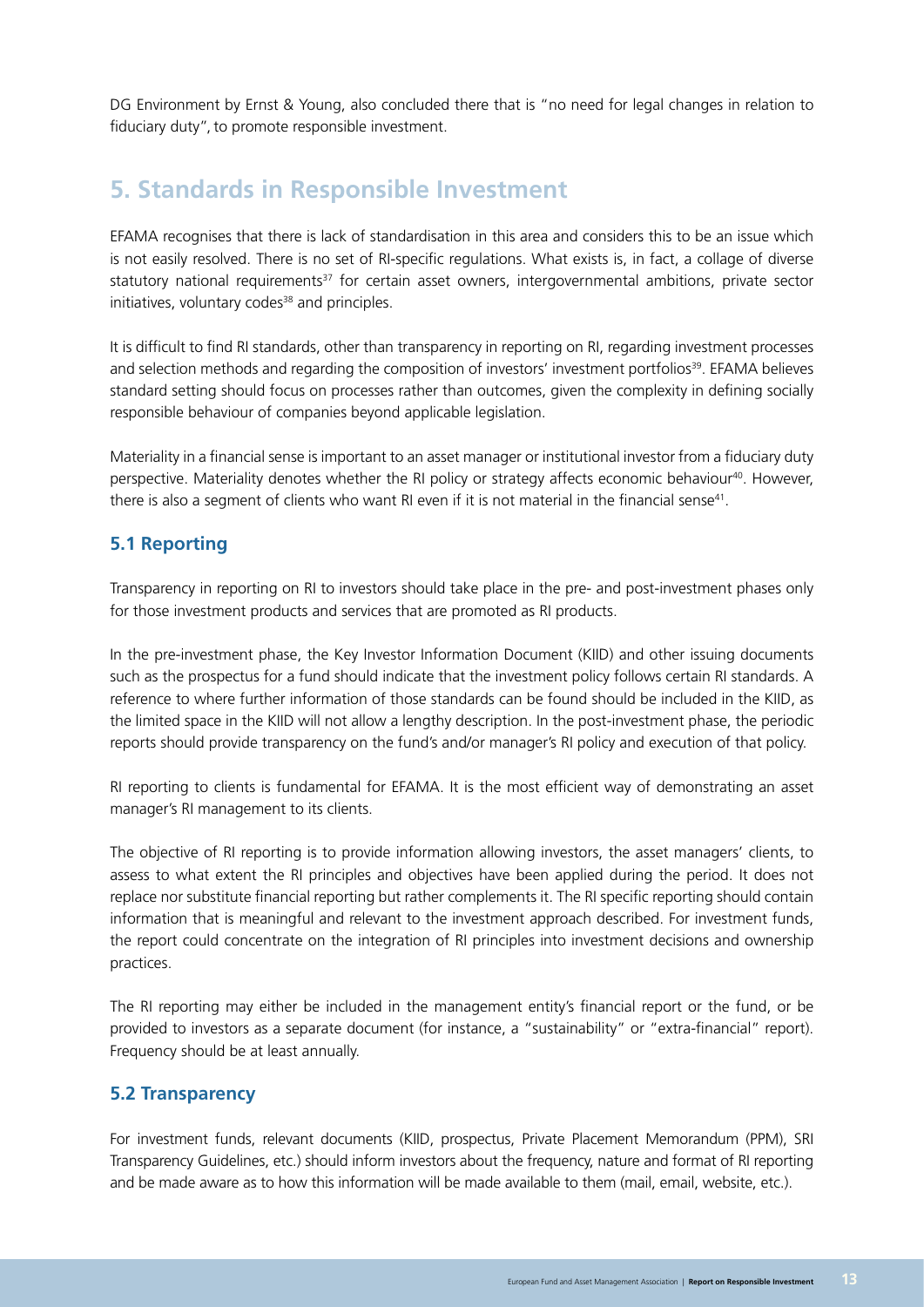<span id="page-13-0"></span>For investment funds, the reporting could cover the portfolio in aggregate form and/or key individual holdings. In each case, this may include qualitative comments, quantitative indicators, or a combination of both. Quantitative disclosure could be based on Key Performance Indicators representative of Environmental, Social and Governance criteria used in the investment process. This may include ratings, scores and other metrics representative of RI criteria used in the investment process. KPIs could be determined by the investment manager and supported by a summary description of the methodology used. When used at portfolio level, KPIs should allow comparison of the portfolio against its benchmark over a period of time.

Qualitative comments could provide a description of the RI characteristics of the portfolio and/or selected holdings. It may also include a description as to how RI criteria have been part of investment decisions and ownership practices (e.g. engagement, proxy voting) over the reporting period.

RI Reporting could also include information on RI labels or third-party certification obtained by the management entity and/or specific funds, if applicable.

The aim of the transparency would be to allow investors to be able to better compare products promoted as RI products. For products that are not promoted as RI products, no additional disclosure described above should be necessary.

With this in mind, EFAMA has developed European industry guidance on transparency in the UCITS KIID and has discussed similar guidance with the ESAs on the PRIIPs KID. This guidance focuses on making the RI process and method transparent through explaining whether the fund in question uses:

- a. a screening method (i.e. Best-in-class, Negative screening or exclusion, Passive screening or Index tracking, Positive screening or focus on specific sectors, Thematic investment or Weighted screening or over-/under-weighting)
- b. an Integrated approach, or
- c. an Active Ownership/Engagement approach.

EFAMA believes that if an investment manager provides RI products, it should commit to an adequate amount of transparency regarding its processes so that end investors, its clients or beneficiaries, are able to evaluate and compare how it meets their demand for RI.

Increased transparency of client reporting, communication of investment approaches and selection methods would help investors distinguish between different RI offerings and allow them to make more informed decisions.

## **6. What role for governments?**

Although some legislation takes into account ESG criteria, RI goes beyond legislation and can encourage corporate (social) responsibility. EFAMA believes that putting legislative requirements on investors in corporations is a far less effective, cumbersome and indirect way to achieve the public authority's goal. Legislation can however help when it makes corporate socially responsible behaviour (or its absence) more transparent.

EFAMA believes that legislation on RI could shift the moral debate to compliance. The development of RI and further innovations in this field thrives through debate. The Commission also believes that "the development of CSR should be led by enterprises themselves"42. Regulators can help prompt CSR cognisance and awareness, for example by implementing mandatory reporting.

At this moment in time, EFAMA does not see any role for the legislator in standardising or regulating in any way RI/SRI/ESG methods and procedures/practices. EFAMA believes decisions on application and scope of exclusions are the prerogative of the asset manager and asset owner.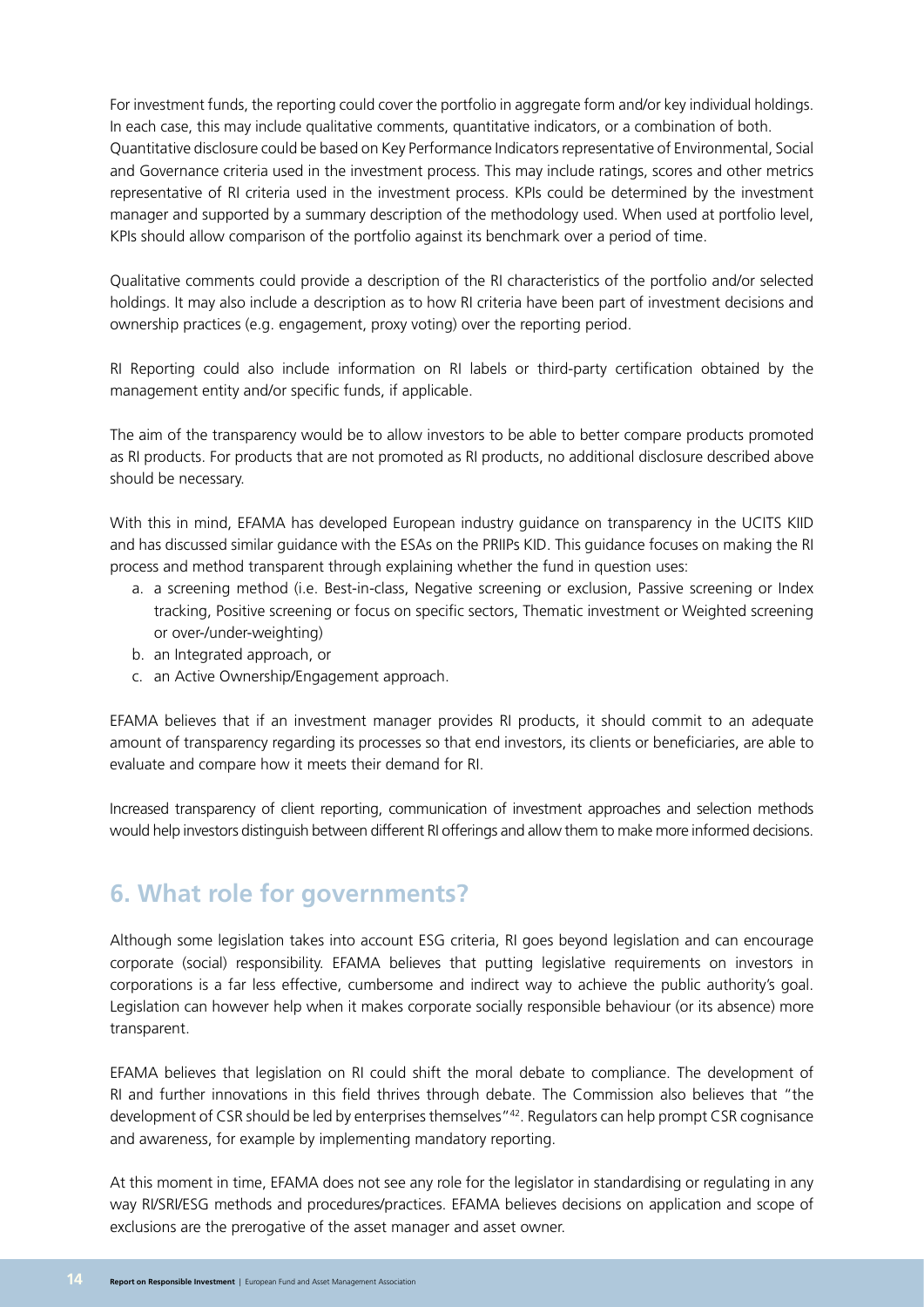<span id="page-14-0"></span>Legal requirements to meet certain sustainability criteria have the drawback of being overly restrictive, hampering innovation and being unnecessarily costly, just like simplistic exclusion obligations. This young, diverse and still developing field of ESG investing would most benefit from increased transparency, followed after a certain period of time by efforts to standardise some of the transparency. Asset managers and institutional investors should be given the flexibility to innovate and to develop a tailored approach to CSR.

EFAMA believes tax incentives are not the most adequate means of promoting RI. Contrary to a specific product or service which would be readily taxable, RI integration impacts the asset manager's entire operation. Tax incentives can also lead to inefficient capital allocations, and tax rules are a national, rather than EU competence. Finally, in situations where such tax incentives have been introduced, the net effect after abolishment is debatable<sup>43</sup>.

EFAMA believes the European Commission can play a role in promoting a change of paradigm and culture amongst the business community.

#### **6.1 Recent legislation**

The EU has in recent years started to regulate RI, particularly by reinforcing transparency. The most important recent pieces of EU legislation in this field are:

- Transparency Directive ([2013/50/EU](http://eur-lex.europa.eu/legal-content/EN/ALL/?uri=CELEX:32013L0050)) requires companies whose securities are admitted to trading on a regulated market and who operate in 'extractive industries' (i.e. oil, gas, mining and forestry) to publish payments to governments in countries where they operate (country-by-country reporting). Member States had to transpose the Directive by November 2015<sup>44</sup>.
- Country-by-country reporting in art. 89 of the Capital Requirements Directive (CRD IV, [2013/36/EU\)](http://eur-lex.europa.eu/legal-content/EN/TXT/?uri=uriserv:OJ.L_.2013.176.01.0338.01.ENG) started for financial years of banks and other CRD IV institutions after January 1, 2015.
- Disclosure of non-financial and diversity information by public interest entities and groups with over 500 employees in Directive [2014/95/EU](http://eur-lex.europa.eu/legal-content/EN/TXT/?uri=CELEX:32014L0095) (which amends the Accounting Directive, [2013/34/EU](http://eur-lex.europa.eu/legal-content/EN/TXT/?uri=CELEX:32013L0034)). The rules will apply to all undertakings for the financial years starting in 2017.
- The Key Information Document (KID) accompanying Packaged Retail and Insurance-based Investment Products (PRIIPs regulation [1286/2014\)](http://eur-lex.europa.eu/legal-content/EN/TXT/?uri=OJ:JOL_2014_352_R_0001) requires the KID to include in the product information, "where applicable, specific environmental or social objectives". The Regulation enters into force on December 31, 2016 and the Commission will review it on December 31, 2018 at the latest.
- The Key Investor Information Document (KIID) accompanying UCITS according to the UCITS IV Directive [\(2009/65/EC\)](http://eur-lex.europa.eu/LexUriServ/LexUriServ.do?uri=OJ:L:2009:302:0032:0096:EN:PDF) and Regulation [583/2010](http://eur-lex.europa.eu/LexUriServ/LexUriServ.do?uri=OJ:L:2010:176:0001:0015:EN:PDF) which requires in the KID a description of the investment policy including RI elements, where "these elements are necessary to adequately describe the objectives and investment policy" (art. 7(4)). These rules entered into force in mid-2011.
- In March 2014, the European Commission introduced a proposal for a Directive of the European Parliament and of the Council on the activities and supervision of institutions for occupational retirement provision (IORP II, [COM/2014/0167 final\)](http://eur-lex.europa.eu/legal-content/EN/TXT/?uri=COM:2014:0167:FIN), in which the Commission proposed to amend the IORP I directive to include inter alia the provision that "the institution shall ensure that prospective members are informed about all the features of the scheme and any investment options including information on how environmental, climate, social and corporate governance issues are considered in the investment approach" (art. 55)<sup>45</sup>.
- In April 2014, the European Commission published a proposal for a review of the Shareholders Rights Directive (SRD II) (2014/0121 (COD), [COM\(2014\) 213 final](http://eur-lex.europa.eu/legal-content/EN/TXT/?qid=1398680488759&uri=COM:2014:213:FIN)) to include inter alia transparency by institutional investors and asset managers on their long-term focus of the investment strategy.
- In March 2015, the European Commission proposed a new regulation with respect to a Union system for supply chain due diligence self-certification of responsible importers of tin, tantalum and tungsten, their ores, and gold originating in conflict ('conflict minerals') affected and high-risk areas ([COM\(2014\) 111 final](http://www.europarl.europa.eu/meetdocs/2014_2019/documents/com/com_com%282014%290111_/com_com%282014%290111_en.pdf), 2014/0059 (COD)). On 20 May 2015, the European Parliament voted to reject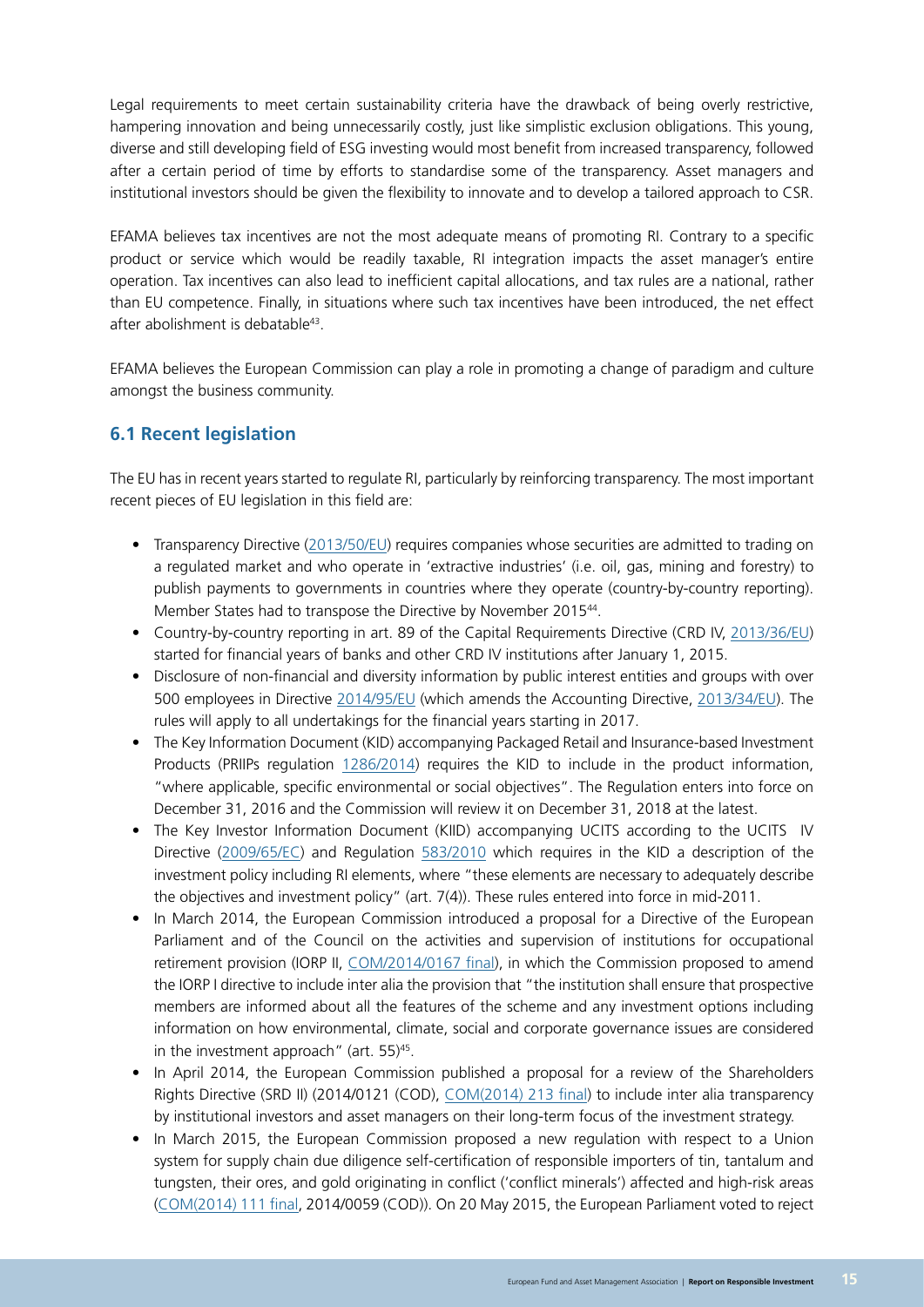<span id="page-15-0"></span>the proposal for a voluntary system after it had been amended to include mandatory compliance by all importers.

These rules have only just come into effect or are due to come into effect. EFAMA believes their implementation and impact needs to be evaluated.

#### **6.2 Legislation on responsible investment standardisation**

EFAMA does not consider that standardisation of RI/ESG investment should be undertaken by the European Commission. A vast array of methods have been developed to implement and execute various RI/ESG methods such as screening, active ownership, integration. Given the evolving nature of the industry, which is currently developing new and better methods of achieving its goals, it would be too premature to discuss standardisation of processes, beyond retail investor information which has been standardised in the UCITS-KIID and will be in the PRIIPs-KID.46

It is EFAMA's view that the EU should support self-regulatory initiatives on transparency of RI.

EFAMA is also of the view that issuers' enhanced disclosure of RI policies is decisive to enable asset managers increase RI investment. Public authorities could require more transparency in this field by amending the rules on CSR reporting in annual reports.

Furthermore, the EU could endorse RI in the management of its own EU-state owned or controlled funds and investment schemes, and highlight the benefits to institutional asset owners (particularly public pensions and other public institutional investors) of adopting RI practices.

While EFAMA believes there is no room or need for further legislation, there is ample scope for the European Commission (and any other public authority) to incentivise RI by:

- Highlighting how some evidence shows the positive influence of RI on investment returns
- Encouraging scientific research on RI (risk, performance, reporting), for example through the creation and sponsoring of an RI research prize and an RI promotion prize<sup>47</sup>
- Facilitating the cross-border investment in RI products
- Promoting specific RI market segments for the stock exchanges
- Promoting RI in the European Fund for Strategic Investments (EFSI); RI should play a role in the selection of projects
- Further promoting reporting by the asset owner $48$

In addition, the European Commission could also support and promote private sector initiatives on corporat social responsibility ('CSR') codes of conducts, and Member States could act as role models, by, for example, taking RI into account for all investments in the public sector.

## **7. Will Responsible Investment harm financial returns?**

RI can reduce investment risk involved with similar investments, while keeping up with returns. For example, a company acting responsibly vis-à-vis its employees, is less likely to lose productive days to strikes and may therefore produce more and make more of a profit. A company conscientiously managing environmental risks is less likely to be sued in court for large sums of damages, affecting its profitability. This is why asset managers are increasingly incorporating RI analysis into the selection and management of investments as a means of reducing risks.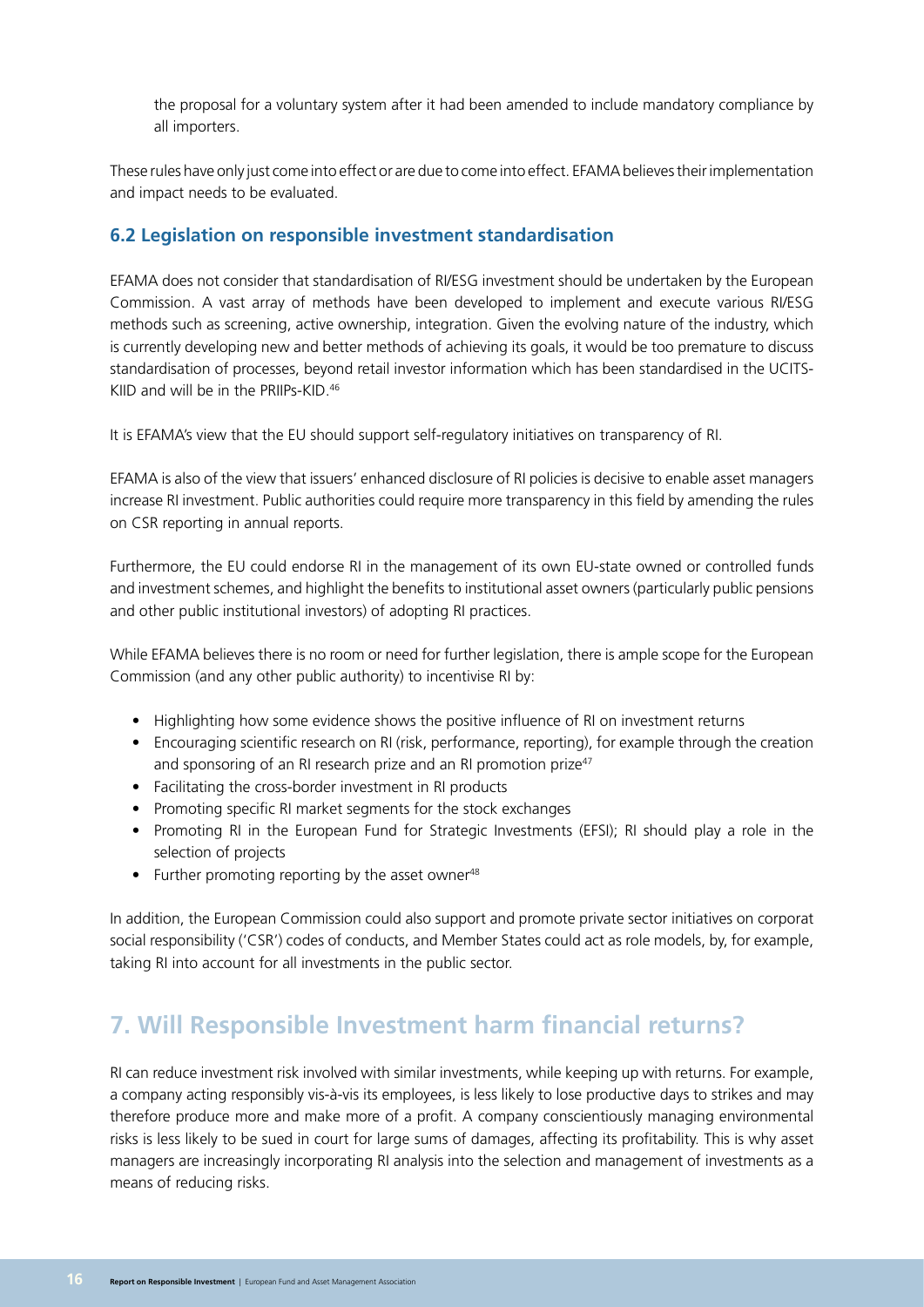<span id="page-16-0"></span>Academic research can be found to support the theory behind any investment belief or style. This is also true for responsible investment, which is another investment belief or style49. RI has generated mixed performance results in the past, just like any other investment style. However, claims of financial outperformance, which are inherent to any investment style, are notoriously difficult to substantiate in the case of RI (see Annex 2)<sup>50 51 52</sup>. There is also not any consensus in academic research on the question of whether RI harms financial returns<sup>53</sup>.

In recent years, many explanations have been put forward in an attempt to answer the inconclusiveness and lack of consensus in academia:

- a. The inconclusiveness of the large body of academic papers may be linked to researcher methodologies (what are we really measuring?) $54$ ;
- b. RI methods are not the only factors contributing to performance. Factors such as market movements, asset allocation and active management are at least as important, if not more  $so<sup>55</sup>$ ;
- c. RI as an investment style or belief can be combined with or integrated with any other investment style or belief, and often is. It is therefore hard to discover whether the performance is mainly due to the RI dimension or the other investment style;
- d. It follows from the theory on markets that superior stock performance is not assured, and RI investors will only earn a superior return over time if the market consistently underestimates the impact of CSR initiatives;
- e. Materiality is important: not all sustainability data on RI or CSR measures by a company will have a material impact on the performance of the financial instrument in question<sup>56</sup>. RI and CSR often address 'external effects' in economic terms, which are by nature very hard to quantify financially;
- f. It is also possible that markets already expect above-average growth from CSR companies (growth bias $)^{57}$ ;
- g. There is the question of causality: is CSR not just an effect instead of a cause, because only profitable companies have enough financial room to manoeuvre and invest in CSR initiatives<sup>58</sup>?
- h. It is likely that positive returns from CSR measures would emerge in the long run<sup>59</sup>, and are therefore difficult to find in financial markets data<sup>60</sup>, especially as the field of empirical research on RI and financial returns is only a little over a decade old;
- i. The financial success of an RI policy will also depend on the chosen selection method and the quality of execution<sup>61</sup>.

While results will, according to UNEP-FI<sup>62</sup>, vary depending on the factor being studied, the region, the sample period, (and, EFAMA adds, also depending on the RI method, the quality of implementation and of RI measures taken), the evidence suggests that there does not appear to be a performance penalty from taking ESG factors into account in the portfolio management process. RI is at a minimum an opportunity to improve the risk management within the chosen investment strategy $63$ .

This does not mean that all asset managers and funds promote themselves under an RI flag automatically perform in a similar way to (or better than) those who do not. As with any investment style, results will vary depending on execution method.

#### **7.1 Responsible investment is a risk management tool**

RI is also a risk management tool<sup>64</sup>. It offers asset managers an extra dimension by which to monitor risk, in addition to traditional financial risk measures<sup>65</sup>. One such traditional risk measure is Beta, which comes from Modern Portfolio Theory. Beta defines risk as a single number, namely volatility compared to the volatility of the market as whole. It is measured by the variance (or standard deviation) of returns around a mean. A more recent measure, Value at Risk ('VaR'), uses probability distributions to measure the magnitude of expected losses over a particular period of time, typically using historical data to develop statistical probabilities. RI can also be used as a portfolio diversification tool<sup>66</sup>.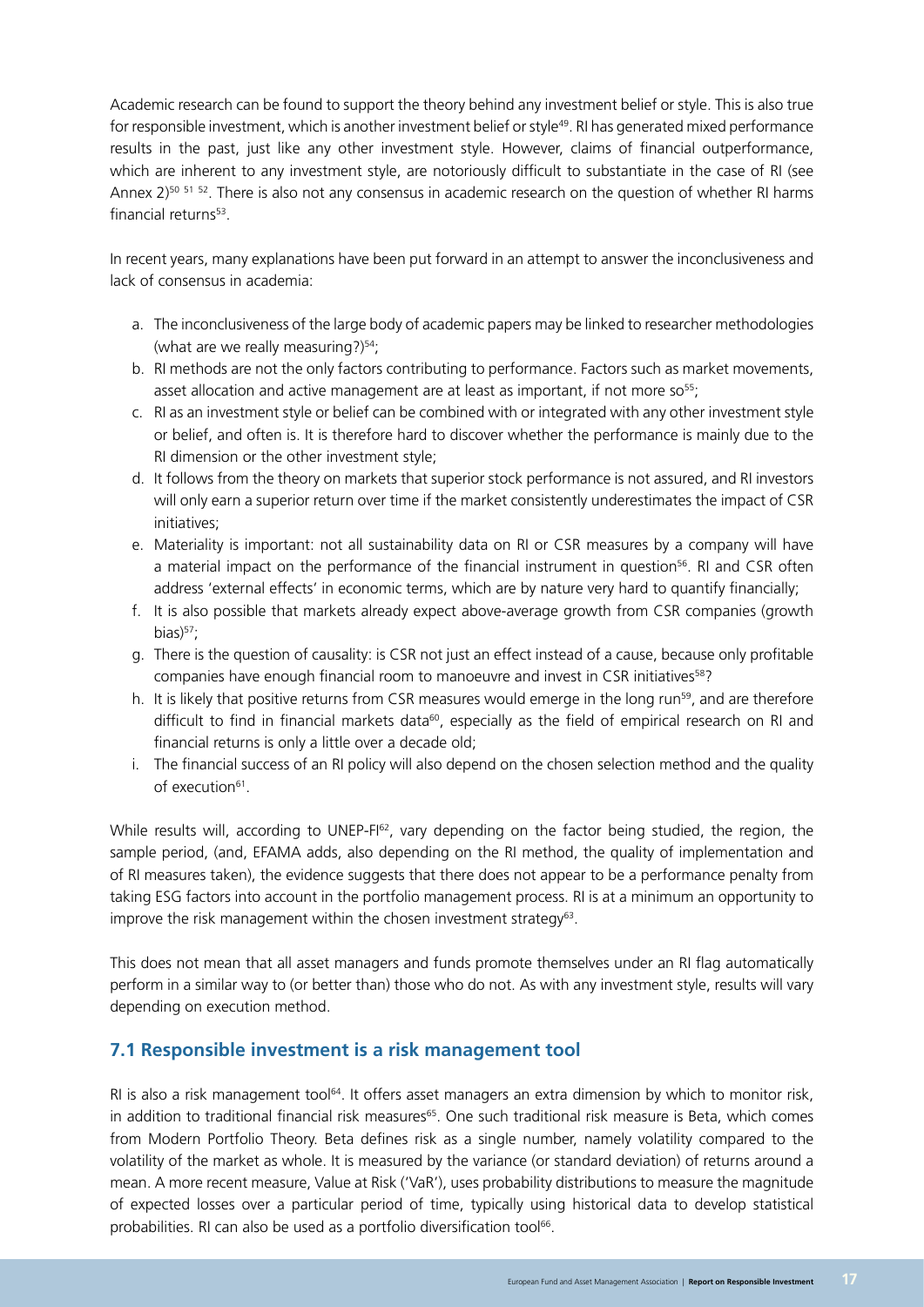<span id="page-17-0"></span>RI can also offer insight into the unquantifiable concept of uncertainty (for which a statistical expectation value cannot be calculated), as well as the multidimensionality of risk, while at the same time it does not depend on historical data<sup>67</sup>. The debate about the risk of stranded assets<sup>68</sup> connected to climate change is a case in point $6970$ .

This does not mean that RI is always about risk reduction. Some approaches, such as thematic investing are higher risk (and investors may expect higher returns as a consequence) as sector specific risks are involved. This is one reason why transparency on CSR issues is of importance in for example the extractive industries, which potentially have substantial externalised costs in economic terms and tail risks.

## **8. Selection methods**

#### **8.1 Integrated approach**

In an integrated approach, asset managers seek to build RI criteria into their investment analysis and portfolio construction processes. This means that portfolio managers and research analysts of an asset manager take material RI issues into consideration.

This can be done using any of the selection methods mentioned above, and it can be combined with an engagement policy.

Many asset managers integrate RI in their investment process<sup>71</sup>. EFAMA believes further integration of RI factors into the investment process is key because it is part of their operational excellence and a key element of their competitive advantage. There are, however, obstacles to this integration, such as insufficient data quality, different levels of acceptance of RI and disagreements over methods.

### **8.2 Exclusion approach**

Currently, the most popular ESG strategy is the exclusion approach<sup>72</sup>, also known as a negative screening approach. EFAMA describes exclusion as "avoiding investments in businesses, industries, countries or behaviours on the basis of criteria laid down in the policy on responsible investment". This was the first strategy promoted by pressure groups and it is the easiest to understand. It has also become the most criticised strategy, even by experts in the field $73$ .

Academic research<sup>74</sup> points to the fact that sectoral screens in particular reduce performance. Calls for negative screening or divestment are often part of a political campaign (as the 1960's calls for divesting defence stocks during the Vietnam War or the 1980's boycott of South Africa over apartheid<sup>75</sup>) to "delegitimise" $76$  an activity, a government or a corporation. While such political goals may be achievable by divestments, this does not mean that exclusions make good business sense from an investor's perspective or from a fiduciary duty perspective. However, when exclusions are enacted into national law, an asset manager has no recourse but to comply with that investment prohibition<sup>77</sup>, even though they create a cumbersome patchwork of rules and associated costs of compliance. Of course, active management could compensate for performance reductions caused by such exclusions.

Even though exclusion is an excellent choice for investors who want to create portfolios consistent with their moral beliefs<sup>78</sup>, EFAMA would make the point that it does not encourage changes in companies' behaviour. In our view, this is a lost opportunity given that companies that are the "least responsible" have the greatest capacity for improvement. In addition, unlike other RI strategies, an inappropriately executed exclusion policy harms returns. Exclusion strategies can also potentially have adverse effects from a public policy point of view; exiting "sinful" stocks may lead to higher returns being offered to those less troubled by ethical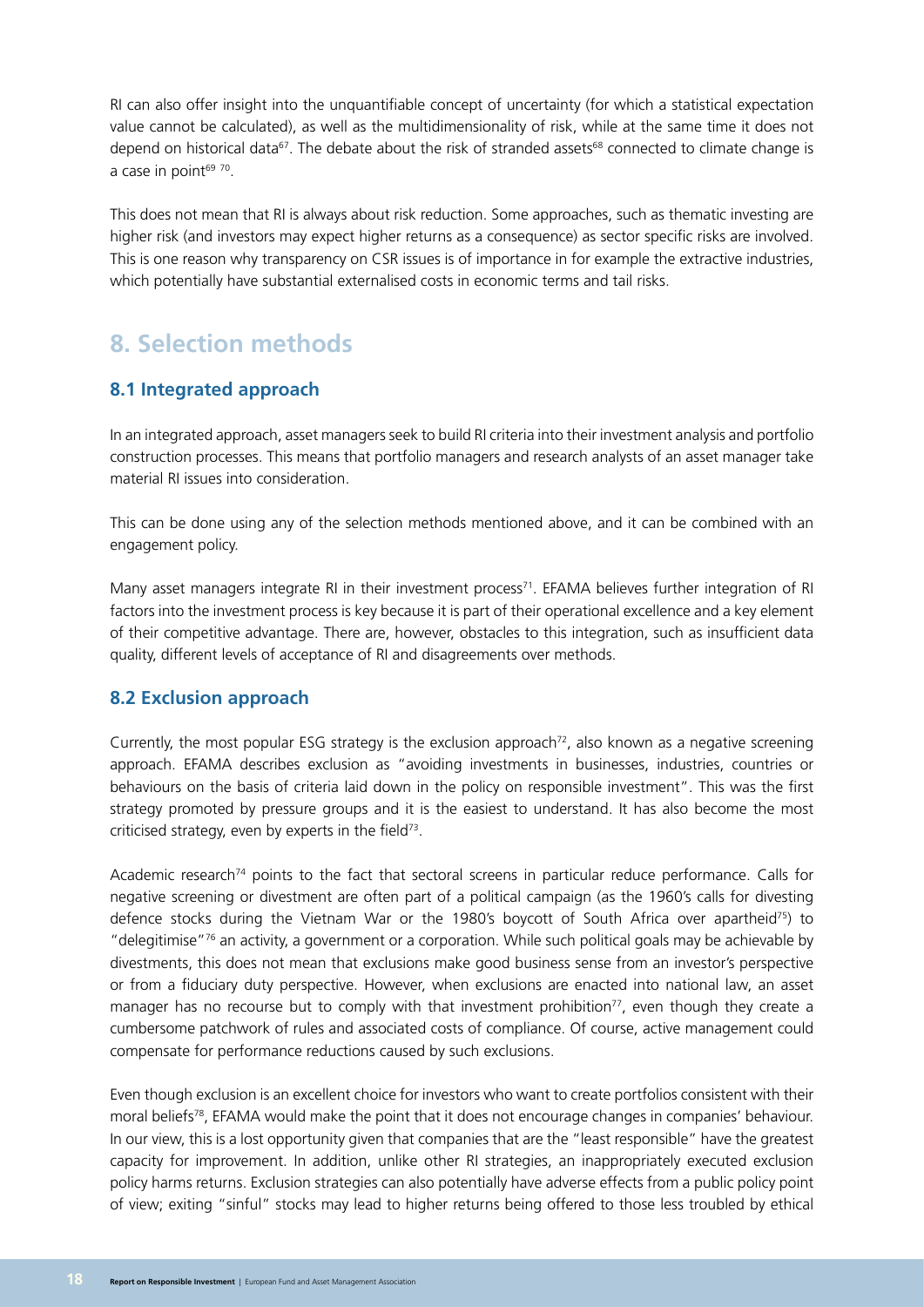considerations. However, empirical research does not confirm the view that, in general, 'sin stocks' generate above-market returns79.

Portfolio diversification is not at the core of the matter. Most institutional investors have other risk reducing measures in place, meaning they may have a policy not to invest beyond a certain threshold of their own AuM in any one company, or alternatively cannot invest above a certain percentage of outstanding shares or market capitalisation in one company. Investors with larger amounts of money to invest – usually institutional investors – therefore become unnecessarily constrained by exclusion lists, imposed by lawmakers.

Major institutional investors (notably pension funds, insurance companies and some of the larger endowments, foundations and charities) have to fully diversify their assets and must therefore own stock and/or bonds in a very broad range of companies. Owning shares in companies whose behaviour is objectionable or harmful is often inevitable. They are 'universal owners', who have become so large and so broadly invested that in essence they own a slice of the entire global economy. They hold investments in virtually every asset class, every industry sector, and every national and regional market in the world. The universal owners' interests therefore go beyond those of any single country, industry sector or company; they have a vested economic interest in all of them<sup>80</sup>. Therefore, long term profit maximisation for the portfolio of a universal owner involves enhancing not just the returns on a firm-by-firm basis, but enhancing productivity in the economy as a whole<sup>81</sup>.

Any investment selection process, even without RI, reduces portfolio diversification (relative to the investable universe). Even index investing products involve a reduction of diversification compared to the investable universe, as the index maker often rigorously selects among available investments in most mainstream benchmarks. RI only reduces diversification in circumstances where selection methods involve the exclusion of certain companies, countries, industries, etc. Even then, the list of exclusions is usually small relative to the investable universe, so that mathematically, diversification is usually not reduced significantly<sup>82</sup>.

For smaller asset owners, exclusion lists are not likely to have a detrimental effect on return if they are not excessively long. Otherwise the portfolio may become overly constrained, or even unable to invest in much of the investment universe<sup>83</sup>. Scientifically speaking, the risk in a portfolio of investments is not proportionately reduced with each additional uncorrelated investment. In fact, the risk reduction is smaller for each added individual investment. An investor would come very close to achieving optimal diversification after adding the 20th to 50th uncorrelated investment to the portfolio. An additional 1,000 investments will reduce the portfolio's risk by just 0.8%. Please see annex 1 to this document for further explanation of this mathematical point<sup>84</sup>.

Therefore, while a fund manager may not feel comfortable managing clients' assets with only 20 holdings (there may for example be unknown correlations between individual investments), reducing diversification is not a major issue in responsible investment for most retail clients in most investable universes in discretionary portfolio management. For retail funds the size of the fund is a major factor determining whether exclusions could cause too many constraints.

However, it must be acknowledged that, while RI generally speaking does not significantly reduce diversification in practice, it does reduce the freedom of choice of the asset owner or the asset manager. That is why it is vital that the asset owner agrees with any RI approach.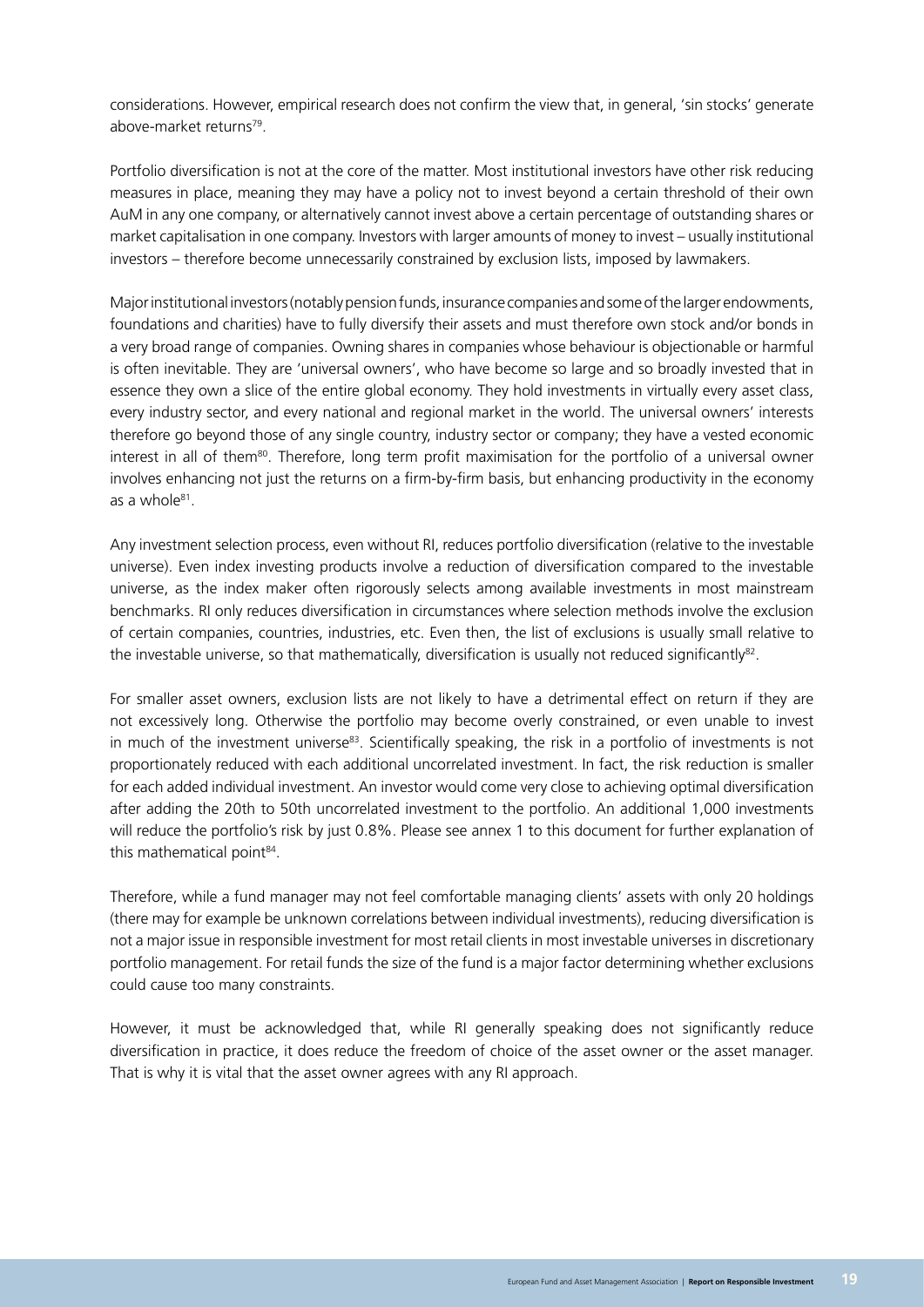#### <span id="page-19-0"></span>**8.3 Active ownership or engagement**

Active ownership or engagement, also called shareholder engagement or shareholder advocacy (sometimes going by the name of shareholder activism, which EFAMA believes is a different concept), is an RI strategy involving the investor or potential investor approaching businesses, industries (or even countries) in order to enter into a dialogue on ESG issues, and to exercise actively any voting rights acquired. It is, of course, possible to combine engagement with a screening policy as well as an integrated approach<sup>85</sup>.

Some RI methods do not reduce diversification at all. 'Engagement', for example, does not involve any additional selections on top of existing investment selection methods which do not involve RI<sup>86</sup>. In an engagement strategy, there is no divestment as long as the company has a remediable problem and is willing to address that problem. Engagement strategies take a long term view when working with companies to address issues – divestment often is a last resort only when engagement fails $^{87}$ .

Successful engagement can also have multiplier effect benefits. When a corporation changes its behaviour, all investors in that company become responsible investors.

One of the most important preconditions for shareholder engagement lies with the governance of the corporation, which allows shareholders to influence the decision making process. Good corporate governance is of importance to asset managers and asset owners, irrespective of the still undecided debate on the correlation between good governance and financial performance<sup>88</sup>.

According to the European Parliament<sup>89</sup>, good governance is a key element of RI, as it harnesses shareholder engagement. The governance of a corporation is the formal way to implement and control all ESG issues, and therefore plays a crucial role for any RI investment. If the governance of a corporation is such that shareholders have little formal power, they have less leverage over the management of the corporation to persuade them to change their behaviour on any RI issue.

Research on effectiveness of engagement shows that it can have a material impact on the value of investments90, but that impact will depend on its form, type of investor and the nature of the investors' proposals<sup>91</sup>. Some research will not show any impact, and this is explained by the fact that impact is likely to be largely external in the economic sense<sup>92</sup>. Proof of effectiveness of engagement strategies can also be found in the existence of alternative investors, particularly those with event driven strategies, usually considered to be the principal activist shareholders in Europe.

Effectiveness of shareholder engagement also depends on the size of the shareholder(s) involved. Shareholder engagement is most effective when shareholders communicate amongst each other and cooperate on issues affecting their interests. However, shareholder cooperation could be deemed under certain circumstances as acting in concert under the EU Takeover Bids Directive and the EU Transparency Directive. As a consequence, shareholders could be required to have the voting rights of the other party attributed or could even be required to launch a public takeover offer.

EFAMA would highlight the need for more clarity and harmonisation in relation to the acting in concert rules. The risks caused by the legal uncertainty of acting in concert make it virtually impossible for shareholders who want to engage on CSR issues to acquire an absolute majority. Although ESMA has clarified this matter<sup>93</sup>, national authorities still do not have a uniform approach, leading to active ownership varying between Member States<sup>94</sup>

Furthermore, shareholders who have engaged could acquire insider information with the consequences of having to comply with the Market Abuse Regulation. It is difficult for an investor to sell shares after an attempt to engage has failed, until that information is in the public domain. An investor speaking to another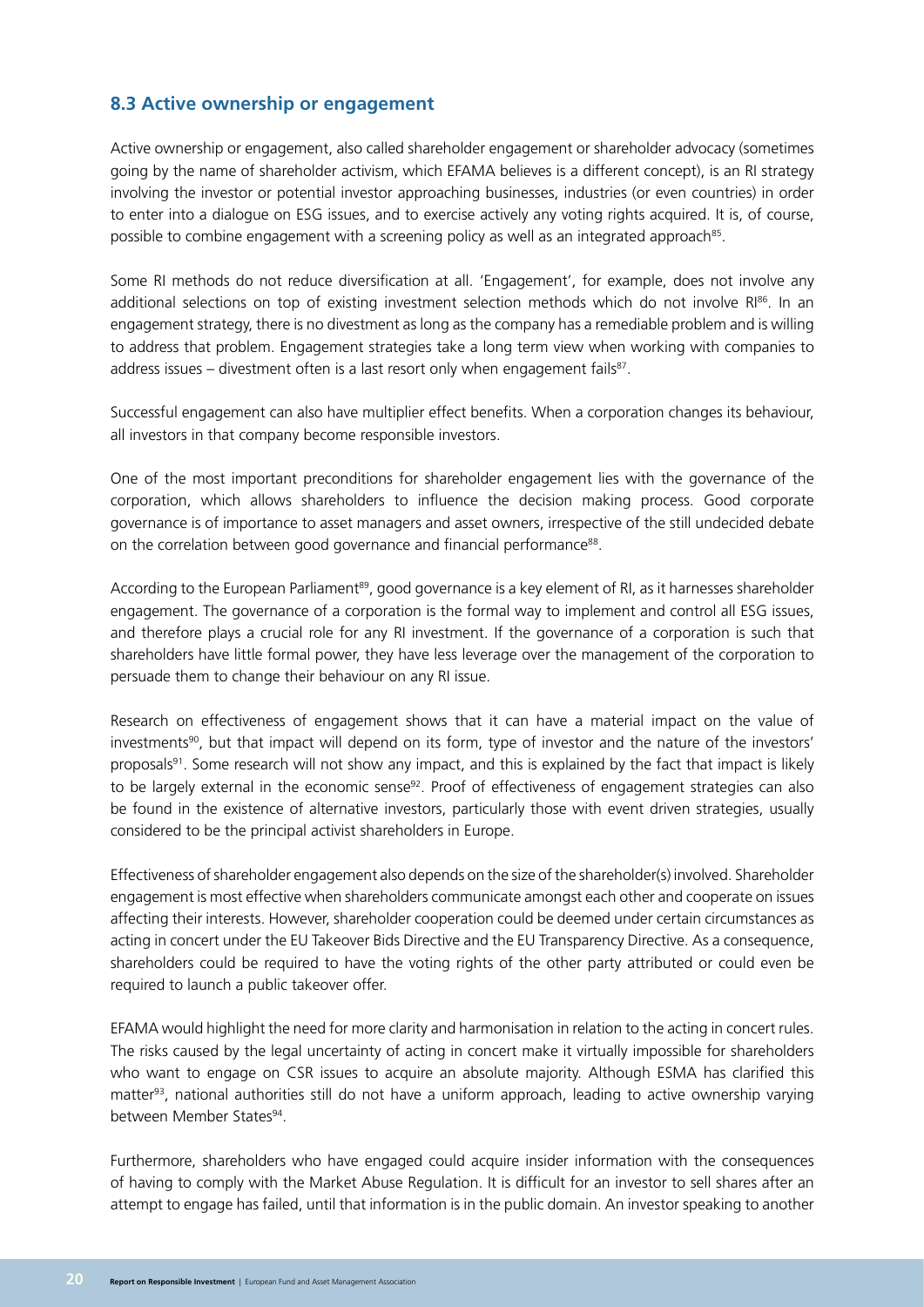<span id="page-20-0"></span>investor about such engagement usually does not undertake this alone. It has to be carefully considered what conversations can be held without it getting to the stage of inside information and whilst also ensuring that no inside information regarding other investors' intentions is received.

#### **8.4 Other selection methods**

Other RI selection methods such as best-in-class<sup>95</sup>, passive screening or index tracking, positive screening or focus on specific sectors, thematic investment, and weighted screening have a moderating effect on reducing diversification.

A best-in-class approach does not so much exclude sectors or countries as look within a sector or country to see which companies best meet the given criteria. This prevents the returns varying too much from the benchmark, which is an issue in an exclusion strategy.

In a positive screening policy, or norms based approach, certain criteria must be met for the investor to invest in the company. A variety of requirements are possible, such as good relations with employees and trade unions, good corporate governance, product safety, donations to charities, etc. It does not exclude businesses or industries, but certain industries may be selected (e.g. clean technology). Thematic investment is another form of positive screening. Selections can be made on the basis of, for example, sustainable energy technology, water management or microfinance.

Weighted screening or over-/under-weighting is an approach where the investor allows businesses, industries or countries to be over-weighted or under-weighted in the portfolio on the basis of the policy on responsible investment.

While it is sometimes assumed that responsible investing requires an active investor approach, index tracking can also be used in a passive screening approach. The Dow Jones Sustainability Index96 and the FTSE4Good<sup>97</sup> are indices which may be followed by investment institutions within the framework of a responsible investment policy. Reference may also be made to, for example, the Dow Jones Islamic Market Index and KLD's Domini 400 Social Index. It is important to note which selection method is used to compile the index. In the case of the Dow Jones Sustainability Index, for instance, it is a best-in-class approach. Sustainability indices may use any of the selection methods described above.

These selection methods have both advantages and disadvantages. All of them mean compromises on the norms or values involved. Whereas asset owners set the RI vision, asset managers must be practical.

## **9. Impact investing**

It has been said that impact investing makes positive choices, whereas 'traditional' RI only has negative screens<sup>98</sup>. However, EFAMA believes the positive impact of 'traditional' RI is also quite possible, particularly when shareholder engagement methods are used<sup>99</sup>. We believe impact investing can be combined with any other RI strategy.

EFAMA is of the opinion that impact investing differs on two essential points from positive screening and thematic investment. Firstly, the principal's return is a main goal – these returns on investment may be social instead of financial. A below-market financial return is accepted instead of a social return. Secondly, returns are measured in social and environmental terms, rather than financial.

According to the Global Impact Investing Network ('GIIN'), impact investments are investments made into companies, organisations, and funds with the intention of generating measurable social and environmental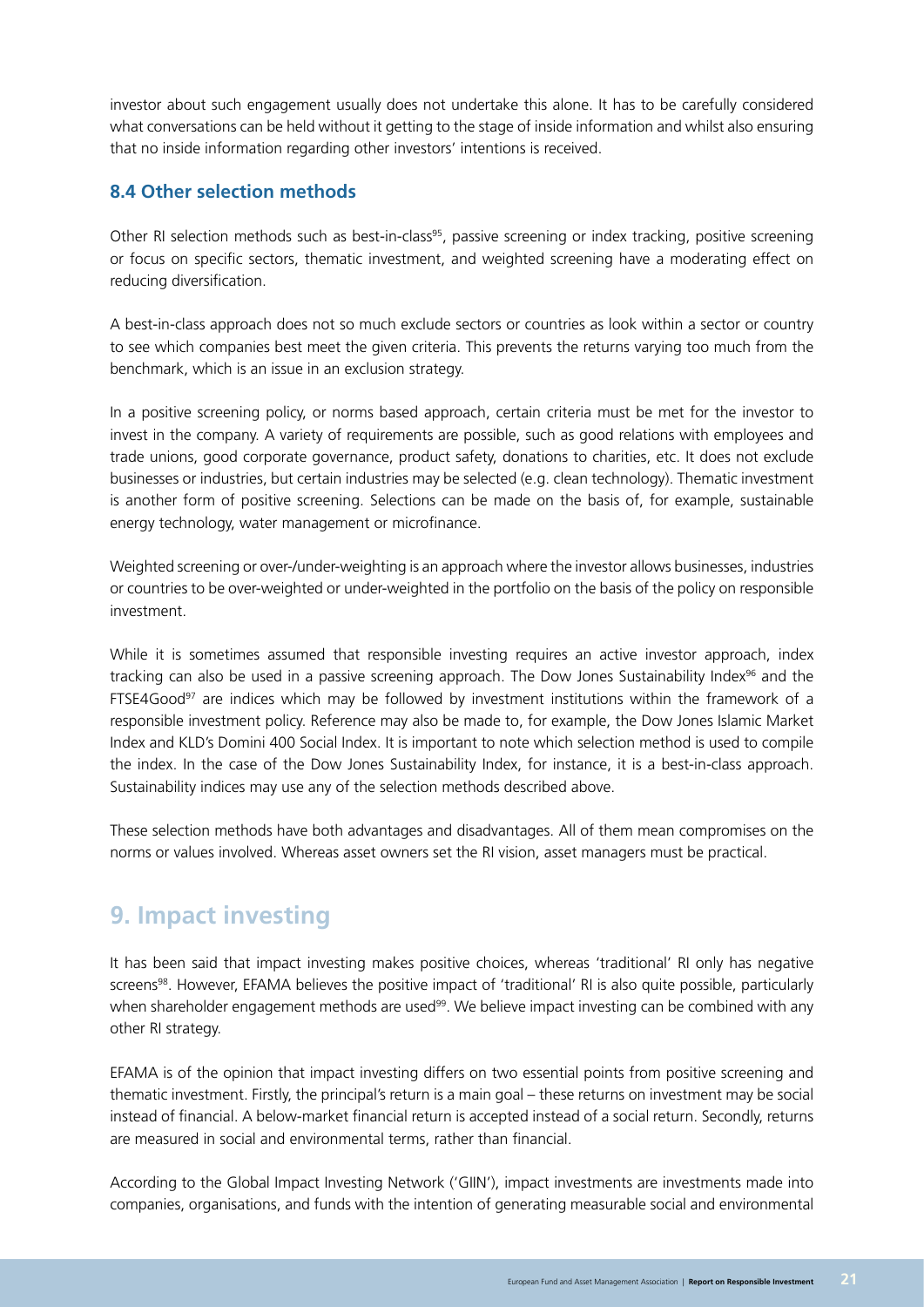<span id="page-21-0"></span>impact alongside a financial return. Impact investments can be made in both emerging and developed markets, and target a range of returns from below market to market rate, depending on circumstances<sup>100</sup>. Social investments are seen as a means of stimulating business-based solution to social problems. Financial returns are seen as subordinate or coincidental to, or as an equal goal with, social returns<sup>101</sup>.

It is said that intensions are a core element of impact investments<sup>102</sup>. Investments motivated by the intention to create a social or environmental good are considered impact investments. EFAMA has questioned the objectivity of intentions. For example, an investment in a pharmaceutical company that is on the cusp of producing a life-saving medicine has a social impact, even if the investment is made in part for reasons of financial performance.

One may ask – What is the difference between charity/philanthropy and impact investing? In charity/ philanthropy terms, funds paid out as grants are permanently lost to the owner, while impact investing or social investing returns the capital used, "recycling" the funds. Charity/philanthropy do not usually employ business methods, which is why some distinguish impact investing from 'venture philanthropy'<sup>103</sup>, where philanthropic entities use techniques of Venture Capitalists in order to optimise management and use of resources by their ventures.

Impact investing has been called many names. It has been called '(proactive) social investment' or 'investment in social enterprises'. The drawback of that name is that it excludes the environmental impact dimension. The World Economic Forum has called it 'blended value investing'104. Yet another name for this investment style has been 'mission investments', which are financial investments made with the intention of furthering an organisation's (usually a charity's) mission and recovering the principal invested or earning financial returns105.

Eurosif has called impact investing 'venture capital for sustainability'<sup>106</sup>, which also addresses the risk profile of this type of investments. It is a lot like venture capital or high yield debt $107$ , but it should be emphasized that impact investing is an investment style, rather than an asset class<sup>108</sup>. Many of these impact investments lack exit options and require a long investment horizon, if only because measuring social or environmental impact can often only be done over the long term. That means that recovery of the principal investment is not guaranteed, as in other forms of investing. Of course, this means that not only the risk profile is similar, the advantages are also similar to venture capital<sup>109</sup>.

The most well-known segment of this market is microfinance<sup>110</sup>. Clean technology and job creation on SMEs is also a field in which impact investors are active<sup>111</sup>. Historically, high net worth individuals (HNWI), segments of the retail market, charities and religious organisations<sup>112</sup> have been involved in impact investing<sup>113</sup>. Recently, institutional investors have also shown interest.

#### **9.1 Measuring impact**

Measuring performance of impact investing differs from traditional RI. Measuring social or environmental impact is a new field and a more complex, and arguably subjective, science when compared to the measurement of financial returns. Critics may argue that impact investing could exploit certain situations, so investors need to ensure that the social impact and outcomes are delivered by monitoring social performance.

Impact investors have supported the development of standard reporting and social measurement frameworks. The Impact Reporting and Investment Standards ('IRIS')114 provides a taxonomy to standardise social impact reporting and facilitate the creation of industry benchmarks<sup>115</sup>. The GIIN has recently launched the Impact Investing Benchmark116. IRIS has found that it is possible to combine a financial profit with a social or environmental impact<sup>117</sup>.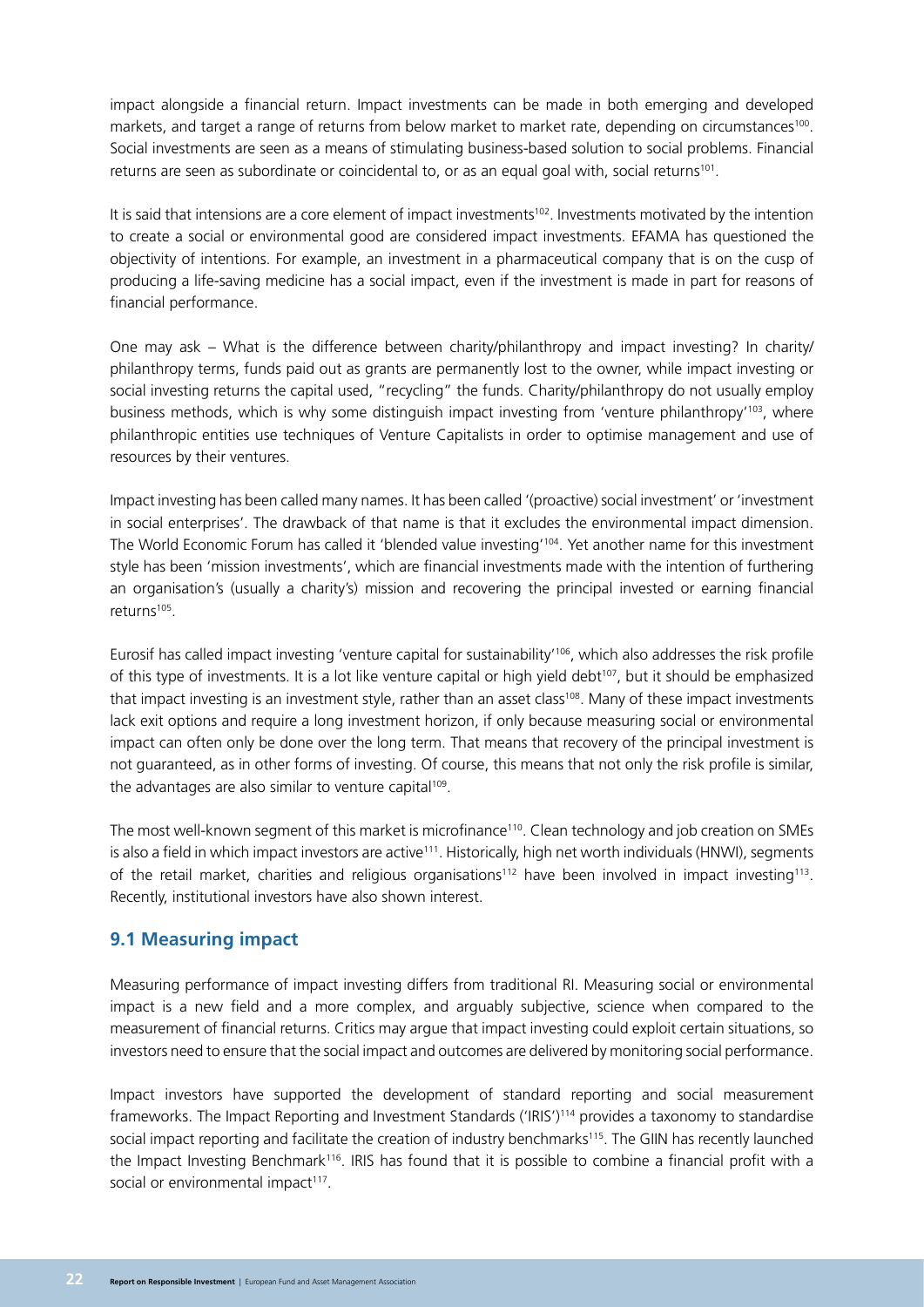<span id="page-22-0"></span>Measuring impact is complex: cause and effect have to be attributed cautiously<sup>118</sup>.

Impact measurement is also relevant for other forms of RI where considerations of responsibility are a positive input in the investment approach, i.e. where the investment approach is not only exclusions.

#### **9.2 Future prospects**

Impact investing has the attention and support of political leaders at the highest level. In June 2013, the G8 summit in London<sup>119</sup> established a task force<sup>120</sup> on impact investing to help accelerate the development of impact investing around the world. The OECD<sup>121</sup> and the World Economic Forum have also done work on the subject.

Impact investments are likely to have a low correlation with other investments, and therefore have diversification advantages. However, some issues need to be resolved before it is likely to become mainstream, the most important of which are the lack of substantial evidence on performance across all kinds of impact investments and standards on measuring performance<sup>122</sup>.

EFAMA also believes that further clarity on the concept of impact investing is also necessary, as this would develop the impact investing market, especially to retail clients<sup>123</sup>.

Impact investments have many advantages as an investment approach for universal owners, because it allows them to make a social impact.

Another issue for institutional investors is the small average deal size in impact investments. This could be addressed through fund solutions. This is why the EU has created European Social Entrepreneurship Funds ('EuSEFs')124 in 2013, even though similar products could already be offered through the AIFMD.

### **10. Green bonds**

#### **10.1 What are green bonds?**

Green bonds, or climate bonds, are fixed income securities issued by an organisation, whose use is predefined and made transparent by the issuer to finance specific environmental (or, according to some<sup>125</sup> social) activities. These activities are often designed to align with climate change mitigation and adaptation.

As green bonds are fixed income, the instruments' return is fixed over a fixed time period, and linked to the issuer, and (unlike impact investing) not to the success of the project which is financed. Green bonds can also help investors achieve ESG goals in different ways to equity investments.

Green bonds are issued by organisations such as, initially, development banks, utilities, and in recent years also municipalities and corporations. In 2013, the French company, Electricité de France, the Swedish real estate company, Vasakronan, and Californian electric car company, Tesla, issued the first corporate green bonds. Since then, other corporate issuers have made their entry into green bonds. In early 2014, after less than a year, corporate green bond issuance has reached over \$10 billion and represented 30% of total labelled green bonds issued<sup>126</sup>. The European Investment Bank, the World Bank and the German development bank KfW are, however, still the biggest single issuers<sup>127</sup>.

#### **10.2 Size of green bond market**

The global green bond market is much bigger than many people think. According to the Climate Bond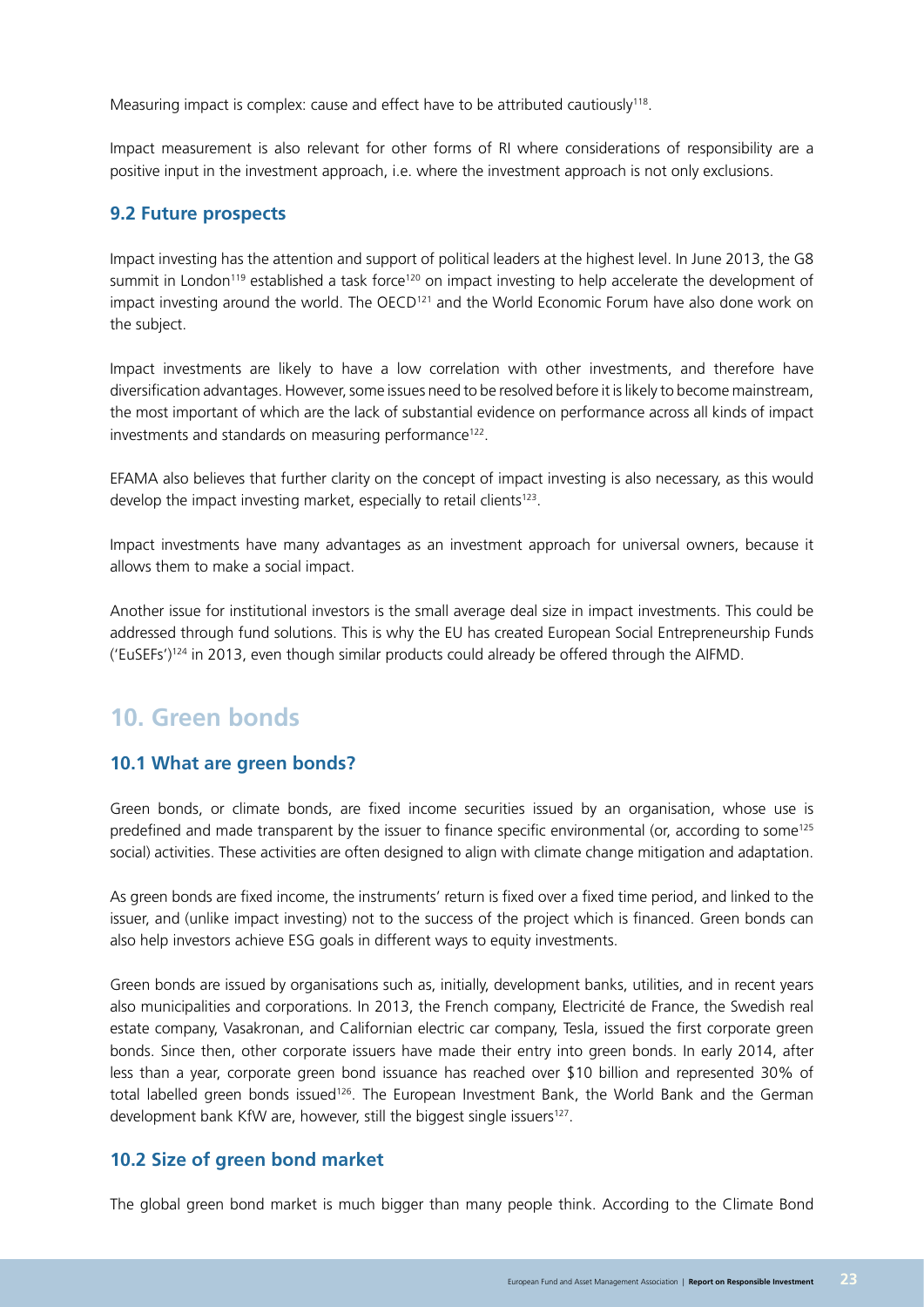<span id="page-23-0"></span>Initiative in 2011, 'labelled green bonds' (bonds that were not only issued for 'green' purposes, but were actually labelled as such) were still a niche market pioneered by a handful of development banks, but by 2013 \$11bn worth of 'labelled green bonds' were issued. In 2014, this grew to almost US\$ 40 bn. Total volume of the 'labelled green bond' market was US\$ 35.8 bn. in 2014 and US\$ 66 bn. by July 2015128. Some 35 organisations participated in green bond issuance in 2014, three times more than a year earlier, with the top ten underwriters brokering nearly 190 deals<sup>129</sup>.

The total green bond market is much bigger, however, than the 'labelled green bond' market<sup>130</sup>. The total universe of green bonds ('labelled' and not labelled as 'green') was estimated by the Climate Bond Initiative to be US\$ 502.6 bn. in 2014 (US\$ 597.7 in July 2015), comprising 1,900 bonds by 280 issuers. Some 70% of this is transportation related, usually railway companies, and 15% is energy related. The largest issuers are from China, the UK, the USA and France.

However, it is also a small market in relative terms. In 2014, the Bank of International Settlements (BIS) estimated the total bond market universe to be over US\$ 100,000 bn. (or 100 trn.)131, so green bonds are just 5-6% of the total bond market and 'labelled' green bonds were projected to grow to only 1% during 2015. It is also small compared to the US\$ 53 trn. investment in energy supply and energy efficiency, which the International Energy Agency (IEA) says is necessary until 2035 to achieve the Intergovernmental Panel on Climate Change ('IPCC') goal of a 2°C maximum global warming132.

#### **10.3 Characteristics of green bonds**

As green bonds are conventional bonds used to finance 'green' projects, proponents of green bonds say the yield is usually similar to comparable conventional bonds. However, independent research by HSBC (the Hongkong and Shanghai Banking Corporation) and Skandinavia Enskilda Banken ('SEB') shows that yields resemble those of treasury securities, because the associated green projects usually have government sponsorship or some kind of tax exemption<sup>133</sup>.

The issuer of a green bond absorbs the additional work required for a green bond issue. Therefore some say investors do not have to pay for their principles, while sceptics ask whether they actually make a difference or are simply clever marketing or 'greenwashing'.

There is no common standard definition on what makes a given bond 'green'. Issuers' definitions of eligible project types vary. In some 60% of issued volume, their 'green' characteristics are independently reviewed by organisations such as the Oslo University's climate change research centre CICERO (30-33% market share according to the Climate Bonds Initiative<sup>134</sup>), Paris based sustainability assessment company Vigeo (18-29%), maritime classification society DNV GL (2-4%), the German rating agency Oekom Research (4%) or the accountancy firm KPMG.

Governments are thinking about and introducing credit enhancement programmes (i.e. guarantees, subordinate debt or insurance), tax incentives or financial regulatory measures to improve the risk-return profile of green bonds or generally boost demand, especially in the context of climate change programmes. This could make them more attractive for issuers and investors alike, than comparable conventional bonds. Some governments already have tax incentives for 'green investing', but they are not always tuned to bonds $135$ .

#### **10.4 Standards on green bonds**

The 'greenwashing risk' has led to the creation of the Green Bond Principles<sup>136</sup> in March of 2015 by the International Capital Market Association ('ICMA'). These guidelines focus on process, transparency and disclosure. The aim is to assure investors that labelling a bond green has substance.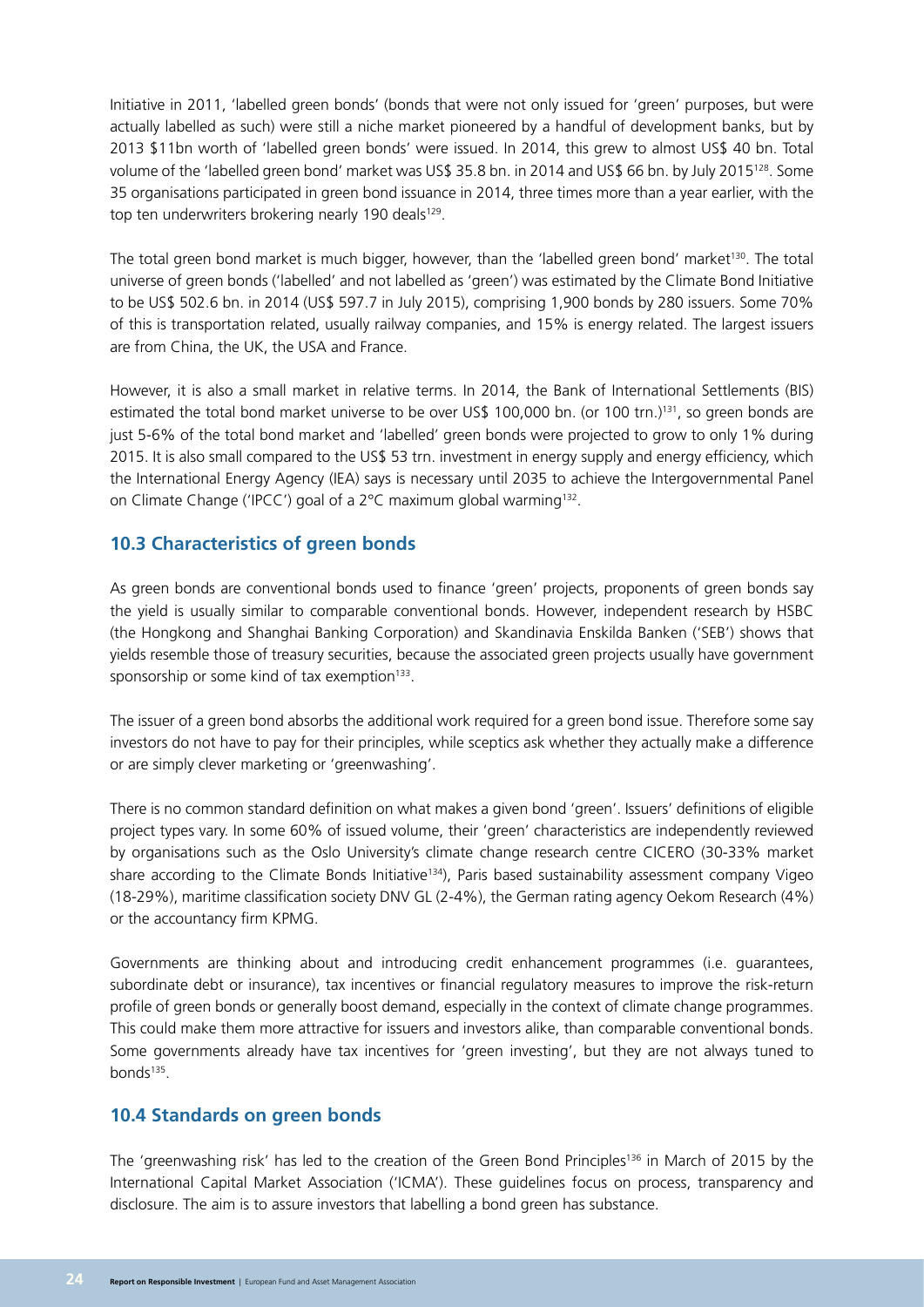<span id="page-24-0"></span>There is also a Climate Bond Standard<sup>137</sup> produced by the Climate Bonds Initiative, containing industryspecific standards for green bond issuances, analogous to SASB's industry-specific standards for company sustainability disclosures. Their aim is to give investors the assurance that a given bond will be supporting projects that are consistent with the IPCC's 2 degree Celsius climate scenarios.

The Investor Network on Climate Risk (INCR), a network of over 110 institutional investors, has made additional guidelines<sup>138</sup> on project selection and evaluation, the spending of borrowed capital, management of returns, reporting, benchmarking for reductions in greenhouse gasses and stimulations to have issuers audit their green bonds on procedures and compliance with the guidelines.

#### **10.5 Future issues and prospects for green bonds**

Future prospects for the green bond market look good, given current trends in the energy and utility sector, or the car and truck manufacturers, to build 'greener' infrastructure and 'greener' means of transportation respectively. These could be financed by green bonds. There also could be opportunities in energy-neutral housing and offices, alternative energy production, forestry and agriculture as well.

A fundamental question is that of 'additionality'. There is a finite amount of capital available for the bond market, just as there is limited capital available for the equity market. The question is, whether green bonds raise new financing for RI investing or whether they just shift or repackage existing financial products.

Another aspect of 'additionality' is whether a green bond finances a project that would not have otherwise been funded - i.e. if the project would also have proceeded without a green bond, the net 'green' impact is zero. Some see this as an example of 'greenwashing'. However, if the project itself is green, EFAMA would wonder why that would not be a good thing if it is not financed green.

Another issue in public debate on green bonds is whether an energy company which issues a green bond to fund a renewable energy project is greenwashing its fossil fuel power generation or nuclear power generation. EFAMA believes this demands in the first instance clear communication and management of expectations by the issuer. After that, the investor makes the decision. The asset manager can offer financial instrument selection processes to cater for such demands.

EFAMA believes the green bond concept will lead to both a shift of capital streams and the raising of new financing. Repackaging is inevitable, but brand diversification usually adds to the volume (both supply and demand) of the total market. More importantly, there is already anecdotal evidence<sup>139</sup> that clients interested in RI are likely to prefer green bonds above ordinary bonds, which may in the future affect their relative pricing, and thus yield. Issuers are also speculating that increased future demand will lead to more favourable terms and a better price for the issuer.

EFAMA believes that, generally speaking, there is ample capital to fund green bond projects. The main issue is whether there are insufficient investible projects or solid project pipelines to generate the level of investment that should make faster growth possible.

Finally, the generally small issue sizes are likely to be 'hold-to-maturity' types of investments, as they tend to be illiquid. There is also an issue with the already fragmented corporate bond market and the potential involvement of many more stakeholders than is the case with conventional bonds. EFAMA believes that issues such as limited capacity for analysis of green bonds and deal size could be mitigated through fund solutions.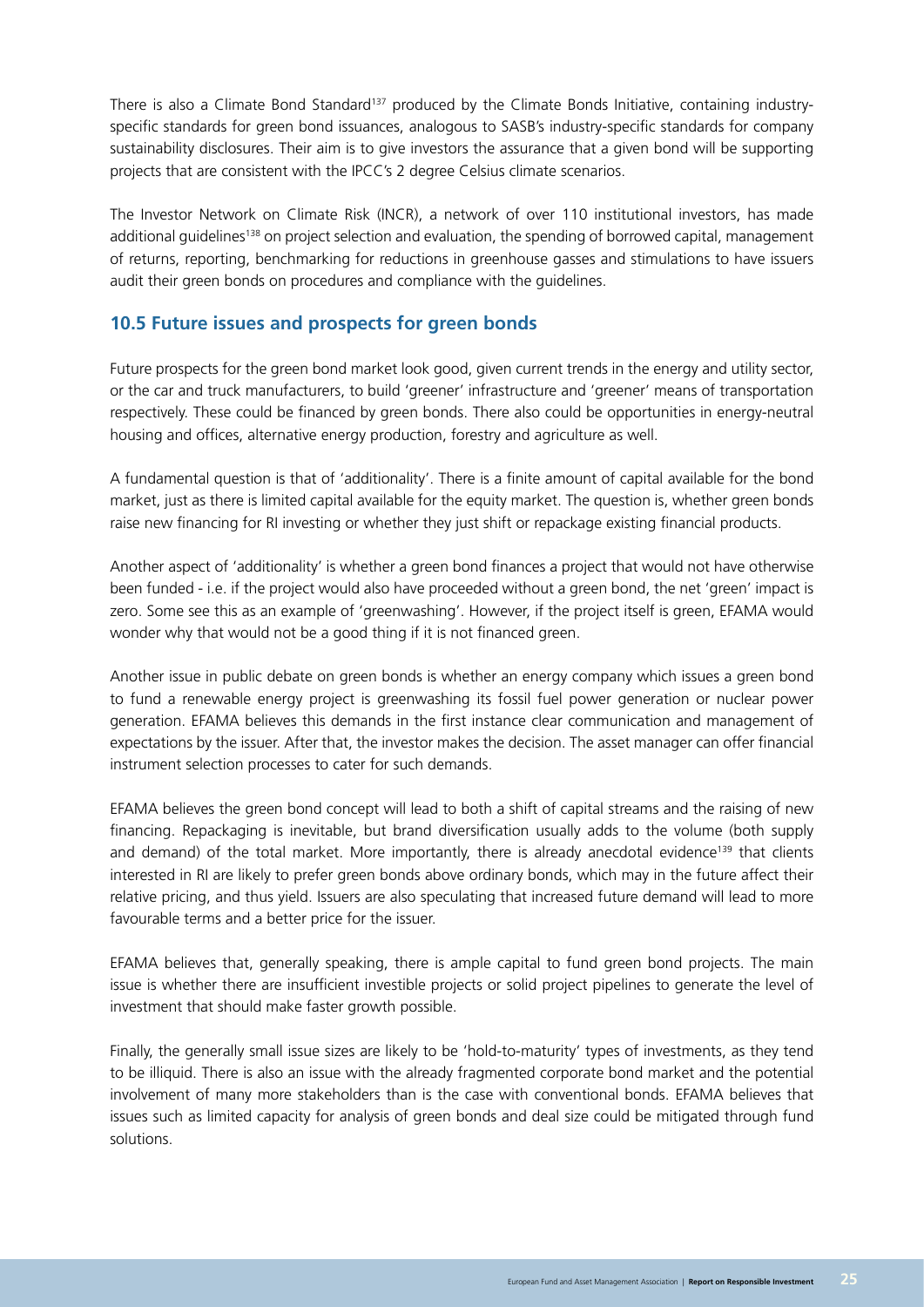## <span id="page-25-0"></span>Annex 1 Portfolio Diversification Effect

The academic theory on how to construct a portfolio of investments with optimal diversification (the modern portfolio theory by Harry Markowitz) says that the portfolio standard deviation (=risk) versus the number of different uncorrelated investments is a hyperbolae, the 'bottom' of which represents the market risk, which cannot be diversified away, even if one bought every available investment in the investable universe (see graph below).



An investor would come very close to achieving optimal diversification after adding the 20<sup>th</sup> to 50<sup>th</sup> uncorrelated investment to the portfolio (there is no magic number, scientists obtain varying results). The average standard deviation of a portfolio of one stock is 49.2%. With a portfolio of 20 stocks the risk is reduced to about 20%. Diversification has no maximum. Every equally weighted, uncorrelated asset added to a portfolio can add to that portfolios diversification. However, additional investments from 20 to 1,000 will reduce the portfolio's risk by just 0.8%. There is also a point where further additions to the portfolio leads to over-diversification, to the detriment of performance while adding transaction costs.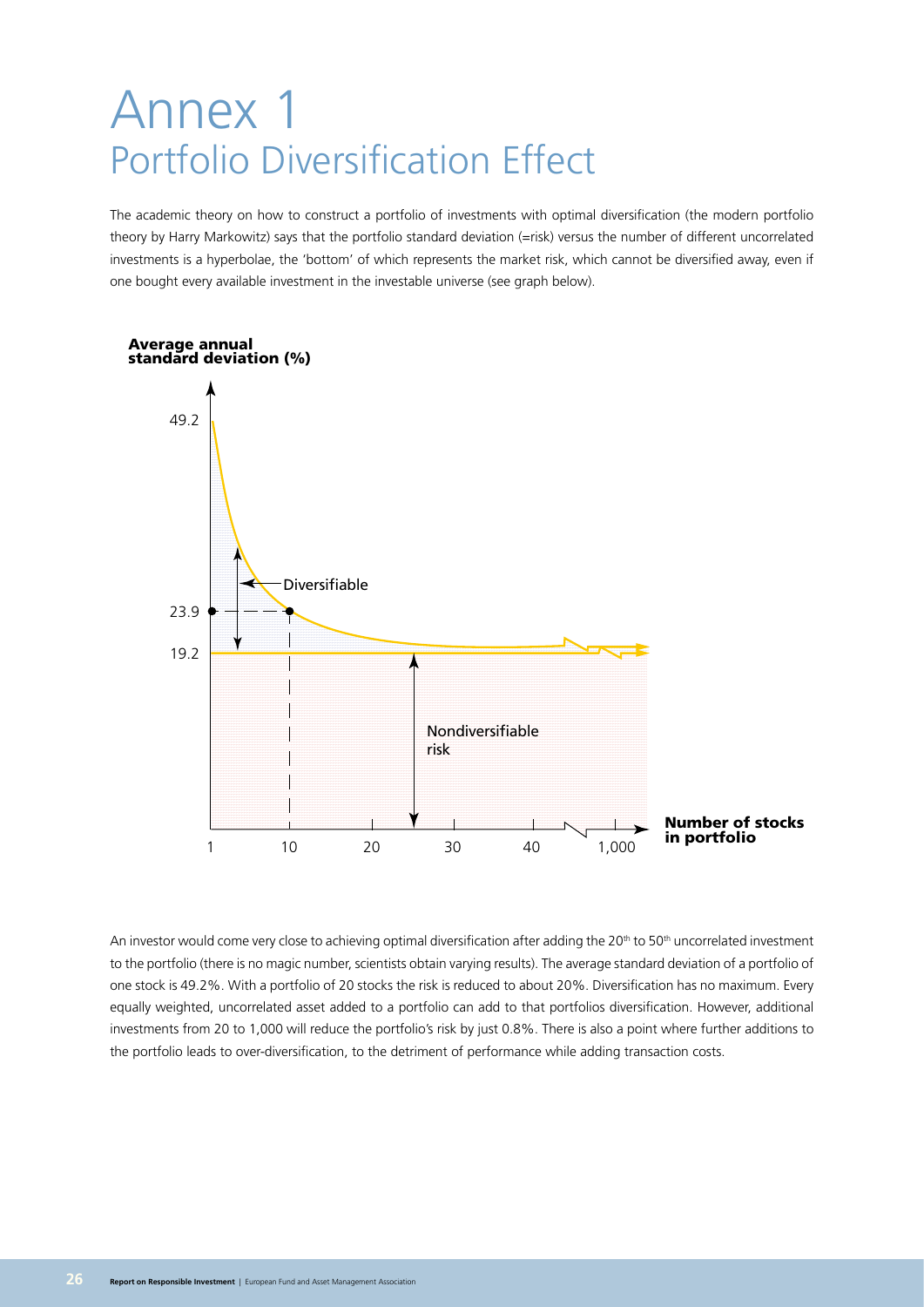## <span id="page-26-0"></span>Annex 2 Overview of Research on Responsible Investment and Performance

In this overview EFAMA has collected all research available, on which either the full text or at least an abstract is available online. In each case the quoted findings are from the conclusions or abstract of the study.

**Arlow and Gannon (1982)** find from "Empirical research on corporate social responsiveness, including its relationship to economic performance" that "The relationship between social responsiveness and economic performance is inconclusive."

**Luther, Matatko and Corner (1992)** find weak outperformance of RI funds. They examine "the impact on investment returns of stated non-financial criteria by utilizing information on UK 'ethical' unit trusts. Over a limited period of observation there was weak evidence of some overperformance on a risk-adjusted basis by 'ethical' unit trusts. Suggests arguments that might intuitively explain overperformance or underperformance. There is clear evidence that the 'ethical' trusts have UK investment portfolios more skewed towards companies with low market capitalization than the market as a whole. Associated with this, they tend to be invested in low dividend yield companies. The degree of international diversification varies and a suitable international benchmark may be needed to separate out any 'ethical' effect.

**Luther and Matatko (1994)** examine "the characteristics of the returns realised by 'ethical' trusts, using a comprehensive unit trust price database. In particular, empirical results show that over the period studied 'ethical' trusts (i) had returns which were, in general, at least as highly correlated with a small-company index as with a comprehensive market index; (ii) are more appropriately evaluated, in terms of financial performance, by reference to a model which recognises that their returns are influenced both by general market movements and by factors specific to smaller companies; (iii) points out that because of high correlation between indices, estimation of separate small company and market sensitivities is unstable.

**Diltz (1995)** finds "Analysis of eleven distinct ethical screens and three combinations of screens reveals little impact. To the extent that any impacts are observed, the market appears to reward good environmental performance, charitable giving, and an absence of nuclear and defence work, and it appears to penalize firms that provide family-related benefits such as parental leave, job sharing, and dependent care assistance".

**Mallin, Saadouni and Briston (1995)** find that the performance of ethical funds is slightly superior to the performance of traditional funds and the authors explain this by an infatuation of the public with ethical investing.

**Opler and Sokobin (1995)** find on the governance element of ESG investing "that coordinated institutional activism creates shareholder wealth".

**Hart and Ahuja (1996)** examine "the relationship between emissions reduction and firm performance […] empirically for a sample of S&P 500 firms using data drawn from the Investor Responsibility Research Center's Corporate Environmental Profile and Compustat. The results indicate that efforts to prevent pollution and reduce emissions drop to the 'bottom line' within one to two years of initiation and that those firms with the highest emission levels stand the most to gain. […] emissions reduction enhances the operating and financial performance more for firms with high emissions levels than for firms with low emissions levels."

**Smith (1996)** finds on shareholder activism "72 percent of firms targeted [by CalPERS] after 1988 adopt proposed changes or make changes resulting in a settlement with CalPERS. Shareholder wealth increases for firms that adopt or settle and decreases for firms that resist. No statistically significant change in operating performance is found.

**Abramson and Chung (2000)** find "that a rebalancing strategy of ranking Domini Social Index stocks by valuation each quarter yields an 18.9% average annualized return versus an average of 16.7% for three value benchmarks for the time period fourth quarter 1990 through first quarter 1999".

**Cummings (2000)** finds "that on a risk-adjusted basis there is an insignificant difference in the financial performance of [... responsible] trusts against three common market benchmarks. However as to the extent of the directional effect, there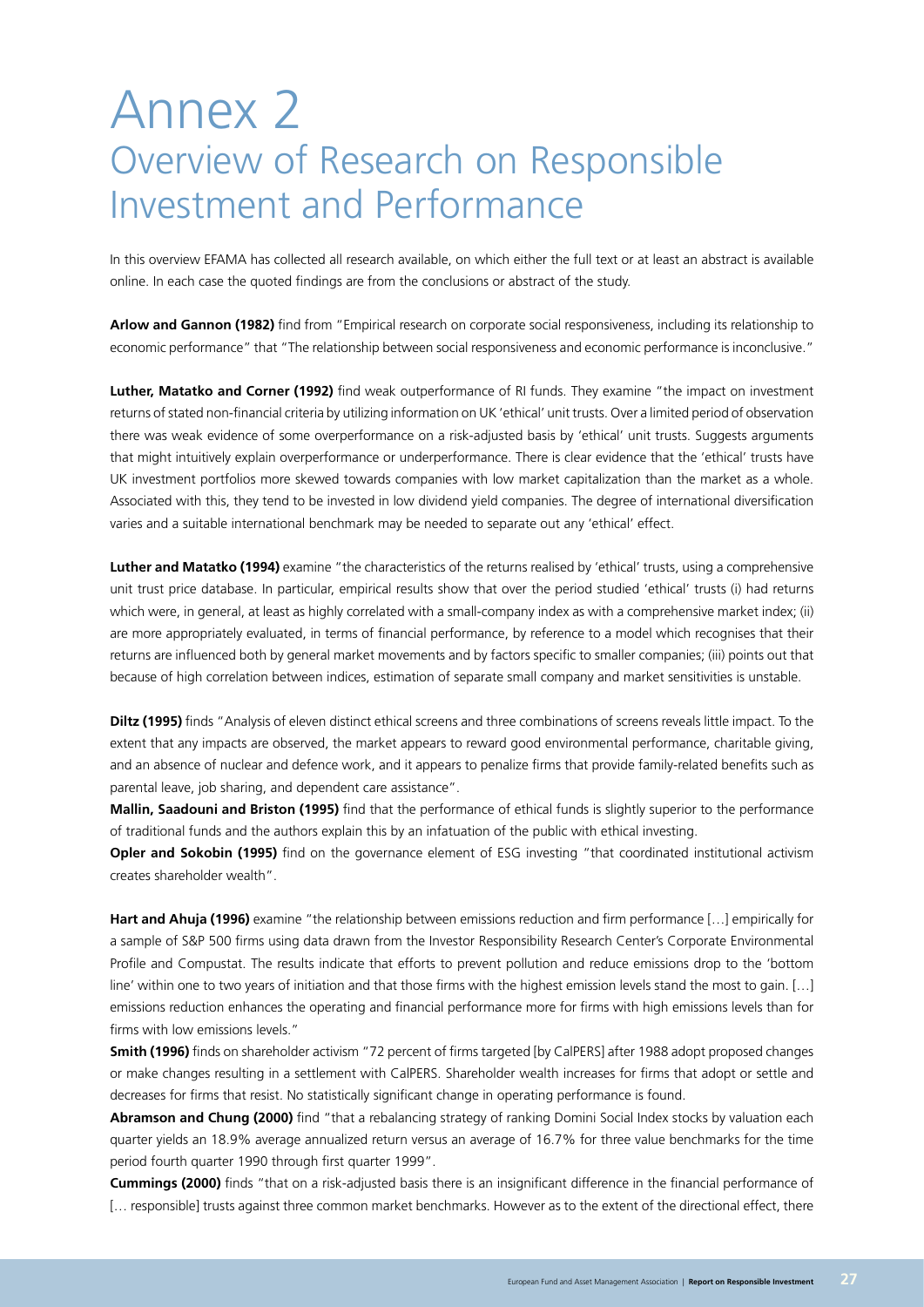does exist slightly superior financial performance by ethical trusts against their respective industry average indexes, but an underperformance against a smaller company's index and the market as a whole. The lack of a distinct advantage in the short to medium term for applying an ethical screen, may in part be due to the recent development of ethical investments in Australia. Stronger performances by older ethical investment trusts may indicate superior returns are more likely to occur over a longer term.

**Statman (2000)** finds "Conversations about socially responsible investing are difficult because they combine facts with beliefs. Proponents of socially responsible investing believe that combining social goals with investments does good; opponents believe that such combinations are unwise or even illegitimate. […] I report that the Domini Social Index, an index of socially responsible stocks, did better than the S&P 500 Index and that socially responsible mutual funds did better than conventional mutual funds over the 1990–98 period but the differences between their risk-adjusted returns are not statistically significant. Both groups of mutual funds trailed the S&P 500 Index".

**Konar and Cohen (2001)** find "that bad environmental performance is negatively correlated with the intangible asset value of firms. […] We conclude that legally emitted toxic chemicals have a significant effect on the intangible asset value of publicly traded companies. A 10% reduction in emissions of toxic chemicals results in a \$34 million increase in market value. The magnitude of these effects varies across industries, with larger losses accruing to the traditionally polluting industries".

**Plantinga and Scholtens (2001)** find "that funds that to some extent mirror well known social responsibility indices tend to perform better than funds that bear no relationship with social responsible investment strategies".

**Simpson and Kohers (2002)** find "The empirical analysis solidly supports the hypothesis that the link between social and financial performance is positive."

**Orlitzky, Schmidt and Rynes (2003)** conclude that "The meta-analytic findings suggest that corporate virtue in the form of social responsibility and, to a lesser extent, environmental responsibility is likely to pay off, although the operationalizations of corporate social/environmental performance and corporate financial performance also moderate the positive association".

**Bello (2005)** shows that "socially responsible funds do not differ significantly from conventional funds" on i.a. performance. **Derwall, Guenster, Bauer and Koedijk (2005)** find "The high-ranked [SRI] portfolio provided substantially higher average returns than its low-ranked counterpart over the 1995–2003 period. This performance differential could not be explained by differences in market sensitivity, investment style, or industry-specific factors. Moreover, the results remained significant for all levels of transaction costs, suggesting that the incremental benefits of SRI can be substantial".

**Geczy, Stambaugh and Levin (2005)** find "The SRI constraint imposes large costs on investors whose beliefs allow a substantial amount of fund-manager skill, i.e., investors who rely heavily on individual funds' track records to predict future performance".

**Shank, Manullang and Hill (2005)** find "Careful selection of socially responsible investments over broader market investments may actually represent a value-maximizing strategy".

**Scholtens (2005)** found "that the [responsible] investments earn returns that do not significantly differ from the return on their benchmarks. The risk, however, is significantly above that of the benchmark. In contrast, socially responsible savings earn a higher (after-tax) return and have equal risk in comparison with ordinary savings".

**Statman (2005)** finds "that the returns of the DS 400 Index were higher than those of the S&P 500 Index during the overall May 1990 - April 2004 but not in every sub-period. In general, SRI indexes did better than the S&P 500 Index during the boom of the late 1990s but lagged it during the bust of the early 2000s. The correlations between the returns of SRI indexes and those of the S&P 500 Index are high, ranging from 0.939 of the DJ Sustainability Index during January 1995 - April 2004 to the 0.985 of the DS 400 Index during September 1999 - April 2004. But tracking errors are substantial. For example, the expected difference between 12-month returns of the DS 400 Index and the S&P 500 Index, based on correlation and standard deviations during May 1990 - April 2004, was 2.84% and the realized mean difference was 2.49%.".

**Van de Velde, Vermeir and Corten (2005)** find that "on a style-adjusted basis, high sustainability-rated portfolios have performed better than low-rated portfolios, but, probably due to the short horizon, not to a significant extent. The same results are found for four out of the five sub-ratings of which the sustainability rating is composed, suggesting that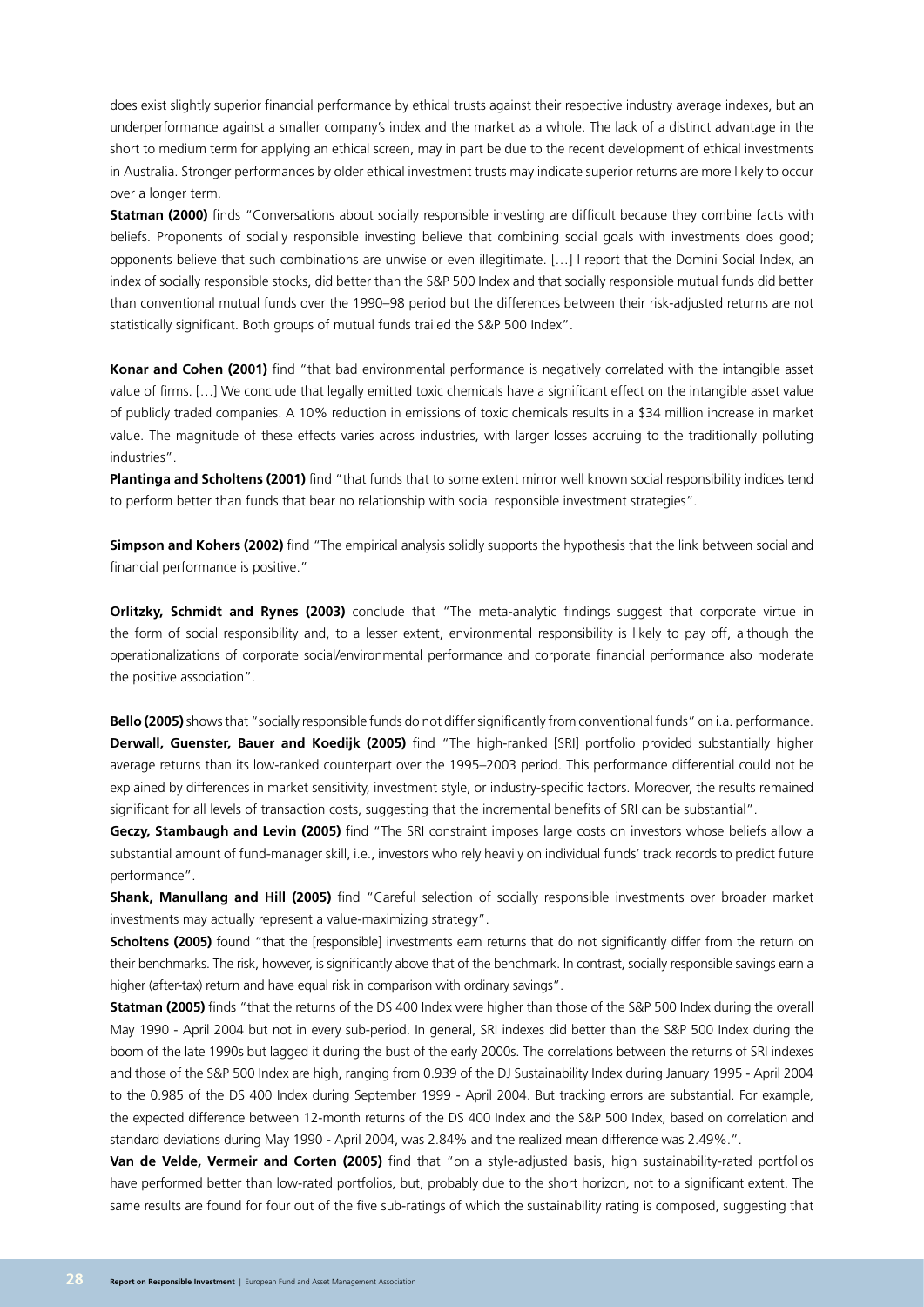sustainability is a broad and multidimensional concept that cannot be attributed to one specific theme or topic. The results also indicate that investors are ready to pay a premium for companies with good management of their relations with shareholders, clients and suppliers".

**Von Arx (2005)** finds that "Green investors have to accept lower returns from shares of clean firms, even in the case of positive externalities".

**Barnett and Salomon (2006)** find "that as the number of social screens used by an SRI fund increases, financial returns decline at first, but then rebound as the number of screens reaches a maximum. That is, we find a curvilinear relationship, suggesting that two long-competing viewpoints may be complementary. Furthermore, we find that financial performance varies with the types of social screens used. Community relations screening increased financial performance, but environmental and labor relations screening decreased financial performance".

**Bauer, Otten and Rat (2006)** "observe no evidence of significant differences in risk-adjusted returns between ethical and conventional funds".

**Benson, Brailsford and Humphrey (2006)** find "SRI funds exhibit different industry betas consistent with different portfolio positions, but that these differences vary from year to year. It is also found that there is little difference in stockpicking ability between the two groups of fund managers".

**Brammer, Brooks and Pavelin (2006)** find "While scores on a composite social performance indicator are negatively related to stock returns, we find the poor financial reward offered by such firms is attributable to their good social performance on the environment and, to a lesser extent, the community aspects. Considerable abnormal returns are available from holding a portfolio of the socially least desirable stocks".

**Burlacu, Dupre and Girerd-Potin (2006)** find "a highly significant, negative relation between performance and ES for equity funds. This relation is robust to traditional performance determinants, such as funds' size, turnover rate, expenses, or portfolio concentration".

**Chong, Her and Phillips (2006)** find that the risk and performance of the Vice Fund is better than that of SRI funds.

**Core, Guay and Rusticus (2006)** find "that firms with weak shareholder rights exhibit significant stock market underperformance. […] We find that firms with weak shareholder rights exhibit significant operating underperformance. However, analysts' forecast errors and earnings announcement returns show no evidence that this underperformance surprises the market".

**Dupre, Girerd-Potin, Jimenez-Garces and Louvet (2006)** find that the most ethical companies are the ones with the weakest financial performance.

**Bauer, Derwall and Otten (2007)** find "Our Canadian evidence supports the conjecture that any performance differential between ethical mutual funds and their conventional peers is statistically insignificant".

**Jiraporn and Gleason (2007)** find "an inverse relation between leverage and shareholder rights, suggesting that firms adopt higher debt ratios where shareholder rights are more restricted".

**Olsson (2007)** finds that "the evidence thus indicate that a portfolio of stocks with low EV risk, intended to be more responsible, neither underperform nor outperform on a risk-adjusted basis".

**Renneboog, ter Horst and Zhang (2007)** found that "good corporate governance, sound environmental standards, and good management towards stakeholder relations […] may create value for shareholders, participating in other social and ethical issues is likely to destroy shareholder value. Furthermore, the risk-adjusted returns of SRI funds in the US and UK are not significantly different from those of conventional funds, whereas SRI funds in Continental Europe and Asia-Pacific strongly underperform benchmark portfolios.".

**Renneboog, ter Horst and Zhang (2007)**, an earlier paper by the same authors found "SRI funds in many European and Asia-Pacific countries strongly underperform domestic benchmark portfolios by about 5% per annum, although UK and US SRI funds do not significantly underperform their benchmarks. […] The screening activities of SRI funds have a significant impact on funds' risk adjusted returns and loadings on risk factors: corporate governance and social screens generate better risk-adjusted returns whereas other screens (e.g. environmental ones) yield significantly lower returns."

**Richard, Murthi and Ismail (2007)** find "Although we find evidence of a U-shaped relationship between racial diversity and productivity, the relationship is stronger in service-oriented relative to manufacturing-oriented industries and in more stable vs. volatile environments. For longer-term profitability, we propose and find support for more of a positive linear relationship between diversity and performance (i.e., Tobin's q) than a nonlinear one. This linear effect is stronger and more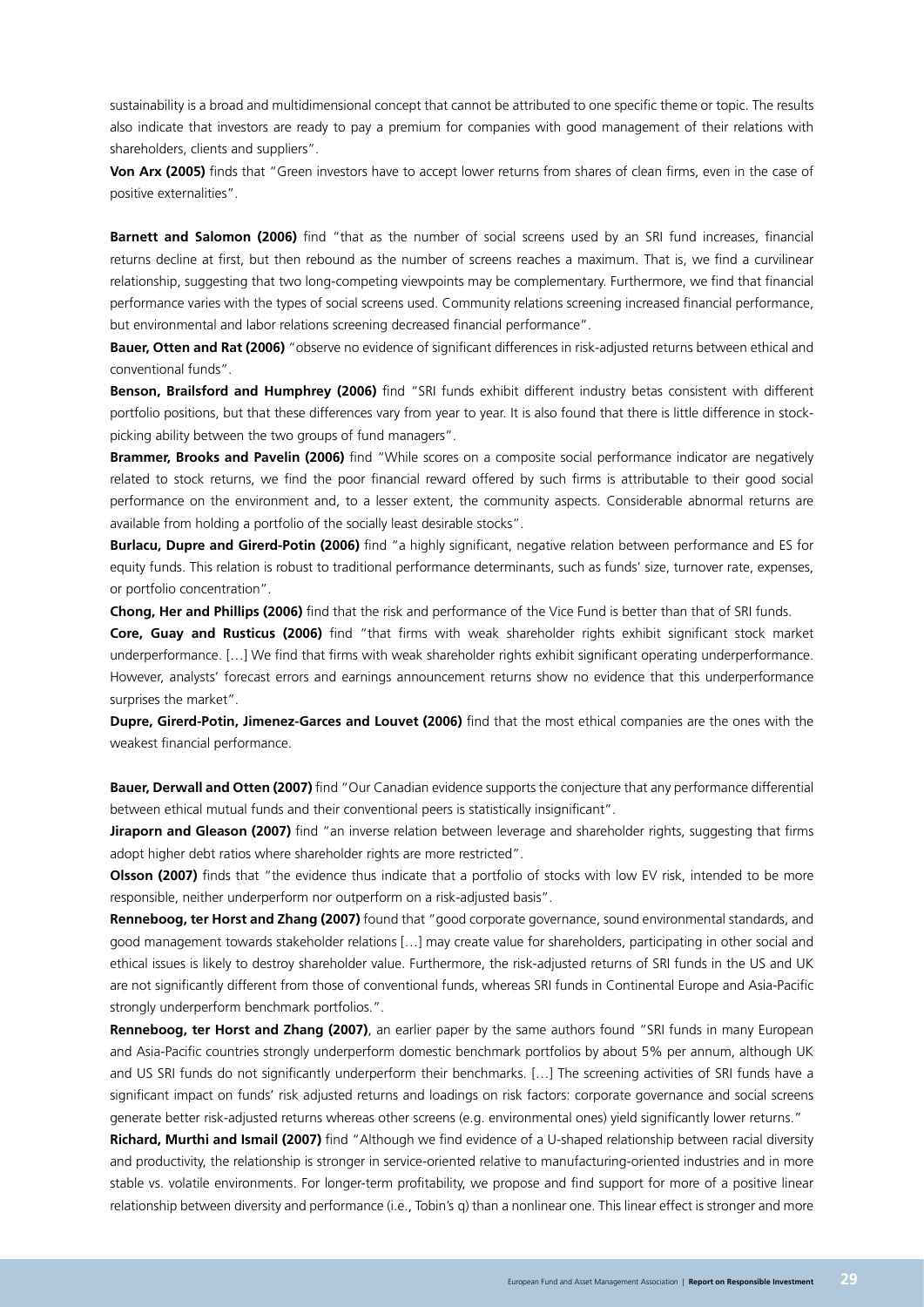positive in munificent compared to resource-scare environments".

**Stenström and Thorell (2007)** conclude "Results from the study indicate that an exclusion of companies according to norm-based screening can improve a fund's performance. However, when looking specifically at the fund management of SRI funds, the results point towards inferior performance compared to regular funds".

**UNEP-FI (2007)** concludes that "the evidence suggests that there does not appear to be a performance penalty from taking ESG factors into account in the portfolio management process".

**Amenc and Le Sourd (2008)** find negative alphas for the majority of ESG funds but not significantly negative, indicating that the ESG-investment selection process did not on its own generate outperformance, but that the performance of the funds was explained by their orientations or style biases and the market cycle.

**Consolandi, Jaiswal-Dale, Poggiani and Vercelli (2008)** find that "the performance of SR firms is in any case very similar to that of the other firms".

**Jones, Van der Laan, Frost and Loftus (2008)** found that "both the Australian and international research literature [on performance of responsible investments] have yielded largely mixed results. However, several of these studies are hampered by methodological problems […], such as the use of small sample sizes, inconsistencies in the time frames selected to analyse performance and different modelling frameworks used to estimate investment returns. This study attempts to redress some of these issues […] we find that ethical funds significantly under-perform the market in Australia, particularly in the most recent 5 years of our sample period (2000–2005). Risk adjusted returns (using Jensen's alpha) indicate that average annual underperformance is around 1.52% in the 2000–2005 period for our sample and .88% over the whole sample period. Our results contrast with many previous studies (both Australian and international), which have not found statistically significant differences in the performance of ethical funds relative to market benchmarks and/or a matched sample of conventional funds.".

**Nilsson, Cunningham and Hassel (2008)** find "that only 35 per cent of financial analysts' reports have environmental information", is listed in the Mercer study commissioned by CalPERS (Mercer (2011), but the writers do not give any conclusions on performance.

**Oehri and Fausch (2008)** find "From the investor's point of view, the economic benefit of a MFIF is money market adequate returns, low volatility and a low correlation to traditional asset classes (stock, bond & hedge fund)".

**Renneboog, ter Horst and Zhang (2008)** find "SRI funds in the US, the UK, and in many continental European and Asia-Pacific countries underperform their domestic benchmarks by - 2.2% to - 6.5%. However, with the exception of some countries such as France, Japan and Sweden, the risk-adjusted returns of SRI funds are not statistically different from the performance of conventional funds. We also find that the underperformance of SRI funds is not driven by loadings on an ethics style factor. There is mixed evidence of a smart money effect: SRI investors are unable to identify the funds that will outperform in the future, whereas they show some fund-selection ability in identifying funds that will perform poorly. Finally, corporate governance and social screens yield lower risk-adjusted returns".

**Semenova and Hassel (2008)** find "The inherent environmental industry risk has a significant moderating effect on the form of the relation between environmental preparedness/performance and operating performance of the companies. In high risk or polluting industries, environmental management is costly and reduces the operating performance of companies. In low risk sectors, such as banking and insurance, leading companies on environmental management are also more profitable. […] A significant direct effect of environmental preparedness on the market value of the companies is present, while the relation between environmental performance and market value is stronger in low risk industries than in high risk industries. In low risk industries, the market value of the companies is also on average higher and more attuned to benefits to environmental performance than in high risk industries".

**van Beurden, T. Gössling (2008)** say that "The results of the literature study performed here reveal that there is indeed clear empirical evidence for a positive correlation between corporate social and financial performance. Voices that state the opposite refer to out-dated material."

Yosihida (2008) found that "theoretically, SRI can deliver higher returns than standard benchmark portfolios, but such higher returns are likely to be temporary. The shareholders of a company with a high standard of Corporate Social Responsibility can earn high returns while the market valuation of the company is revised upward. However, return reverts to the original level or lower afterwards. Japanese SRI data support this hypothesis […] Theoretical predictions in this paper are helpful in understanding mixed results on SRI returns in the past empirical research."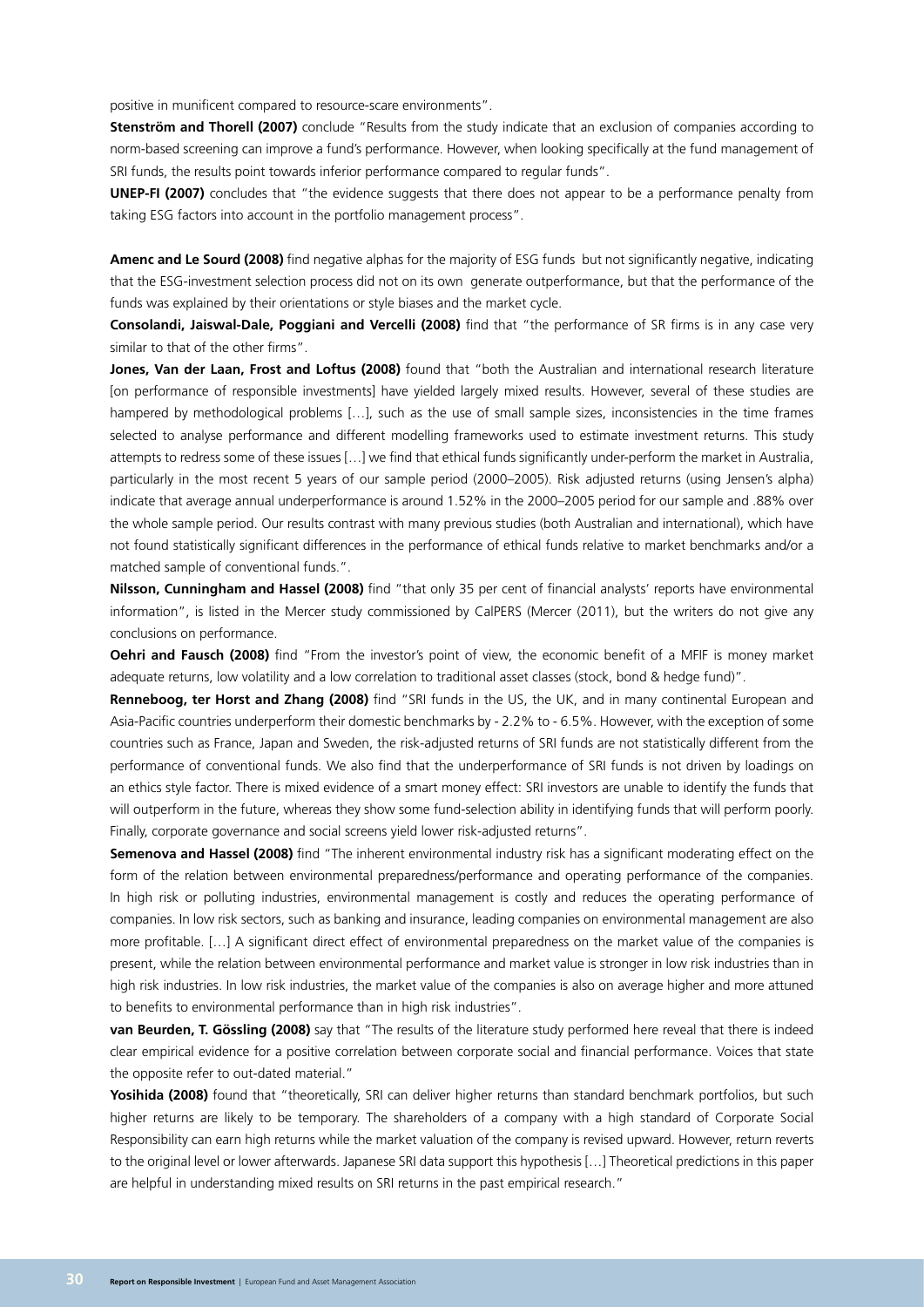**Cortez, Silva and Areal (2009)** find "that European socially responsible funds present in general neutral performance in relation to both conventional and socially responsible benchmarks. However, performance estimates seem to be slightly higher when funds are evaluated in relation to socially responsible indices".

**Fu and Shan (2009)** find "that, between 2002 and 2006, firms with a higher degree of corporate equality [= how companies treat their gay, lesbian, bisexual, and transgender employees, consumers, and investors] have higher stock returns and higher market valuation […] We provide suggestive, causal evidence that corporate equality enhances firm value through better performance in product markets and labor markets: Firms with a higher degree of corporate equality also tend to have larger sales, higher profit margins, higher employee productivity, and attract more employees […]".

**Hong and Kacperczyk (2009)** find "that sin stocks are less held by norm-constrained institutions such as pension plans as compared to mutual or hedge funds that are natural arbitrageurs, and they receive less coverage from analysts than do stocks of otherwise comparable characteristics. Sin stocks also have higher expected returns than otherwise comparable stocks, consistent with them being neglected by norm-constrained investors and facing greater litigation risk heightened by social norms. Evidence from corporate financing decisions and the performance of sin stocks outside the US also suggest that norms affect stock prices and returns".

**Klein and Zur (2009)** are listed in the Mercer study commissioned by CalPERS (Mercer (2011)), but the writers do not give any conclusions on performance.

**Lee and Faff (2009)** find that "leading sustainability firms do not underperform the market portfolio".

**Margolis, Anger Elfenbein and Walsh (2009)** find that "the overall effect is positive but small […], and results for the 106 studies from the past decade are even smaller."

**Chang and Witte (2010)** find that "[…] although SRFs [=socially responsible funds] have had a relative advantage in terms of lower expense ratios, lower annual turnover rates, lower tax cost ratios, and lower risk, SRFs also exhibit lower returns, and two risk-adjusted return measures indicate SRFs have inferior reward-to-risk performance. In particular, domestic stock SRFs have not generated competitive returns relative to conventional funds in the same categories over the past ten to fifteen years. […] not all SRFs have similar relative performance. SRFs in balanced fund and fixed-income fund categories, especially during the past three years, have performed better than the category averages with lower risk, higher returns, and higher risk-adjusted returns".

**Cheung, Li and Roca (2010)** find "that SRI has higher returns than non-SRI across three different regimes, but there is no difference between the SRI and the non-SRI in terms of risk-adjusted returns. Our results imply that there is no financial sacrifice by SRI investors even when market conditions change".

**Copp, Kremmer and Roca (2010)** find "The beta risk of SRI, both in Australia and internationally, increases more than that of conventional investment during economic downturns".

**De and Clayman (2010)** find "that overall ESG scores have a predictive and positive association with subsequent total stock returns and financial performance measured by ROE, and this result holds even after controlling for the sector effect. The three component subscores have different impact, with corporate governance scores being the best predictor of medium to long run (three- to five-year) stock returns. The social scores have a greater positive impact on ROE. We also find that the ESG factors have stronger predictive power in the mid- and small-cap range".

**Jacobs, Singhal and Subramanian (2010)** "examine the market reaction to two categories of environmental performance. The first category includes 417 announcements of Corporate Environmental Initiatives (CEIs) that provide information about self-reported corporate efforts to avoid, mitigate, or offset the environmental impacts of the firm's products, services, or processes. The second category includes 363 announcements of Environmental Awards and Certifications (EACs) that provide information about recognition granted by third-parties specifically for environmental performance. Although the market does not react significantly to the aggregated CEI and EAC announcements, we find statistically significant market reactions for certain CEI and EAC subcategories. Specifically, announcements of philanthropic gifts for environmental causes are associated with significant positive market reaction, voluntary emission reductions are associated with significant negative market reaction, and ISO 14001 certifications are associated with significant positive market reaction. The difference between the market reactions to the CEI and EAC categories is statistically insignificant. Overall, the market is selective in reacting to announcements of environmental performance with certain types of announcements even valued negatively."

Jiao (2010) finds results which "suggest that stakeholder welfare (in particular, employee welfare and environmental performance) represents intangibles (such as reputation or human capital) crucial for shareholder value creation rather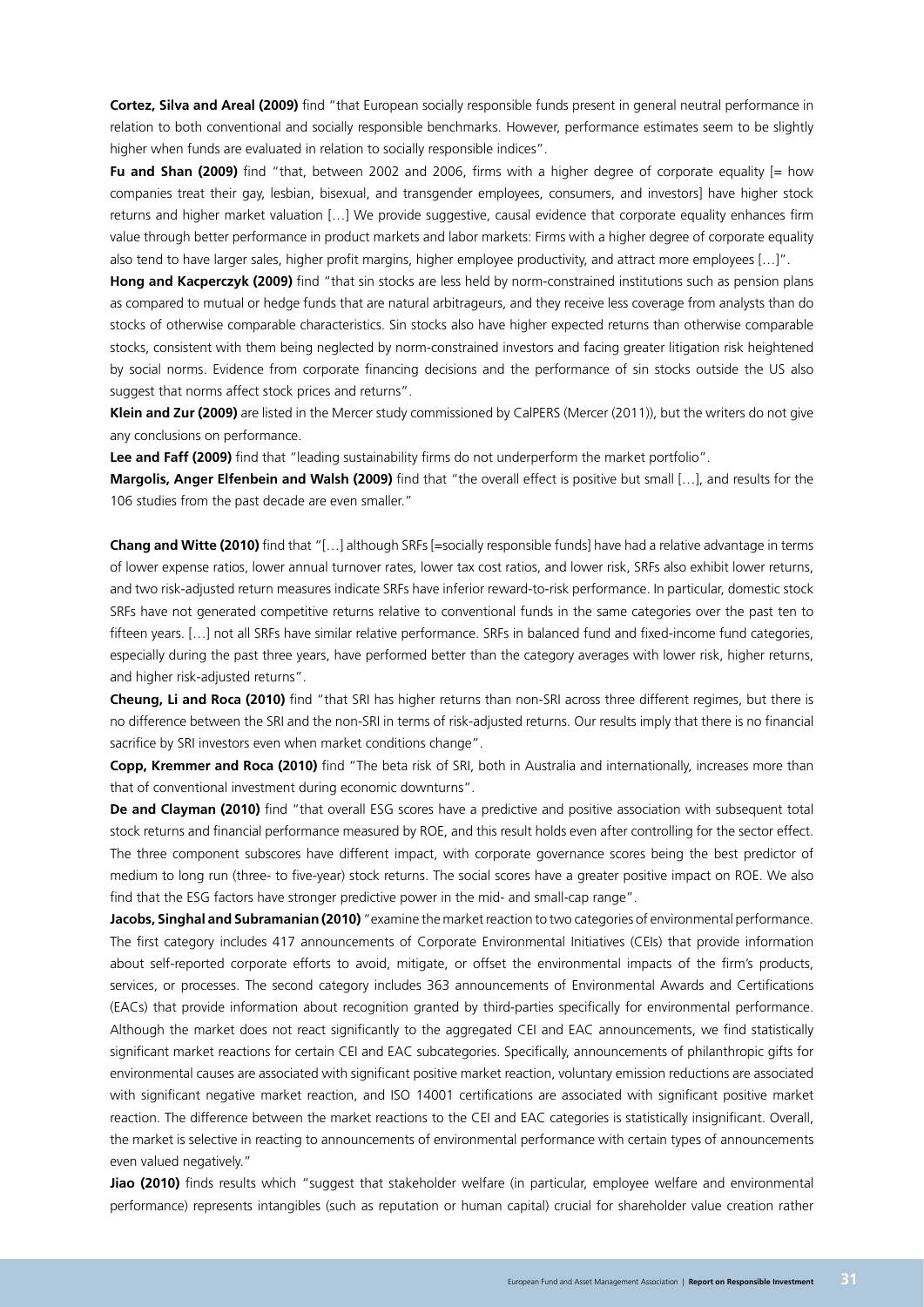than private benefits managers pursue for their own social or economic needs."

**Monjon and Capelle Blancard (2010)** have argued that "for now, SRI does not have a significant impact on firms' cost of capital. Additionally, a careful review of the academic literature shows clearly that the financial performances of SRI funds are neither better –nor worse– than those of traditional mutual funds".

**Rodriguez (2010)** finds "On the basis of the raw returns, socially responsible funds performed better than some market indexes but this evidence of outperformance disappears once risk is incorporated into the analysis. Consistent with previous studies, no evidence was found of outperformance by socially responsible funds. Also, the difference between the performance of socially responsible mutual funds and conventional mutual funds is not statistically significant. This result is robust to the use of two additional measures of risk-adjusted performance".

**Ammann, Oesch and Schmid (2011)** find "a strong and positive relation between firm-level corporate governance and firm valuation. In addition, we investigate the value relevance of governance attributes that document the companies' social behavior. Regardless of whether these attributes are considered individually or aggregated into indices, and even when 'standard' corporate governance attributes are controlled for, they exhibit a positive and significant effect on firm value".

**Capelle-Blancard and S. Monjon (2011)** find "evidence that a greater screening intensity reduces SRI financial performance, but the relationship runs in the opposite direction when screening gets tougher. Further, we show that only sectoral screens – such as avoiding "sin" stocks – decrease financial performance, while transversal screens – commitment to UN Global Compact Principles, ILO/Rights at Work, etc. – have no impact. Other characteristics of the screening process like shareholder activism, or the overall quality of the SRI process do not have any significant impact either".

**Dhaliwal, Zhen Li, Tsang and Yang (2011)** "find that firms with a high cost of equity capital in the previous year tend to initiate disclosure of CSR activities in the current year and that initiating firms with superior social responsibility performance enjoy a subsequent reduction in the cost of equity capital. Further, initiating firms with superior social responsibility performance attract dedicated institutional investors and analyst coverage. Moreover, these analysts achieve lower absolute forecast errors and dispersion. Finally, we find that firms exploit the benefit of a lower cost of equity capital associated with the initiation of CSR disclosure. Initiating firms are more likely than non-initiating firms to raise equity capital following the initiations; among firms raising equity capital, initiating firms raise a significantly larger amount than do non-initiating firms."

**Edmans (2011)** finds that "A value-weighted portfolio of the "100 Best Companies to Work For in America" earned an annual four-factor alpha of 3.5% from 1984 to 2009, and 2.1% above industry benchmarks. The results are robust to controls for firm characteristics, different weighting methodologies, and the removal of outliers. The Best Companies also exhibited significantly more positive earnings surprises and announcement returns".

**El Ghoul, Guedhami, Kwok and Mishra (2011)** find "that firms with better CSR rankings exhibit cheaper equity financing. In particular, our findings suggest that investment in improving responsible employee relations, environmental policies, and product strategies contributes substantially to reducing firms' cost of equity. Our results also show that participation in two "sin" industries, namely, tobacco and nuclear power, increases firms' cost of equity".

**Fisher and Thorburn (2011)** find that "overall, corporate commitments to reduce greenhouse gas emissions appear to conflict with firm value maximization."

**Guenster, Bauer, Derwall and Koedijk (2011)** "report that eco-efficiency relates positively to operating performance and market value. Moreover, our results suggest that the market's valuation of environmental performance has been time variant, which may indicate that the market incorporates environmental information with a drift. Although environmental leaders initially did not sell at a premium relative to laggards, the valuation differential increased significantly over time."

**Hoepner, Rezec and Siegl (2011)** conclude that "we find zero indications that the integration of aggregated or disaggregated corporate environmental responsibility ratings into pension fund investment processes has any detrimental financial effect" and "[…] the downside volatility is substantially lower".

**Humphrey and Lee (2011)** find "no significant difference between the returns of SRI and conventional funds.

**Wittwer (2011)** concludes that regarding financial performance no systematic difference between SRI and traditional investing is to be expected.

**Chung, Lee and Tsai (2012)** find "there is no consistently significant difference between performance of green funds and conventional funds. […] green funds are more sensitive to market and size risks compared to conventional funds,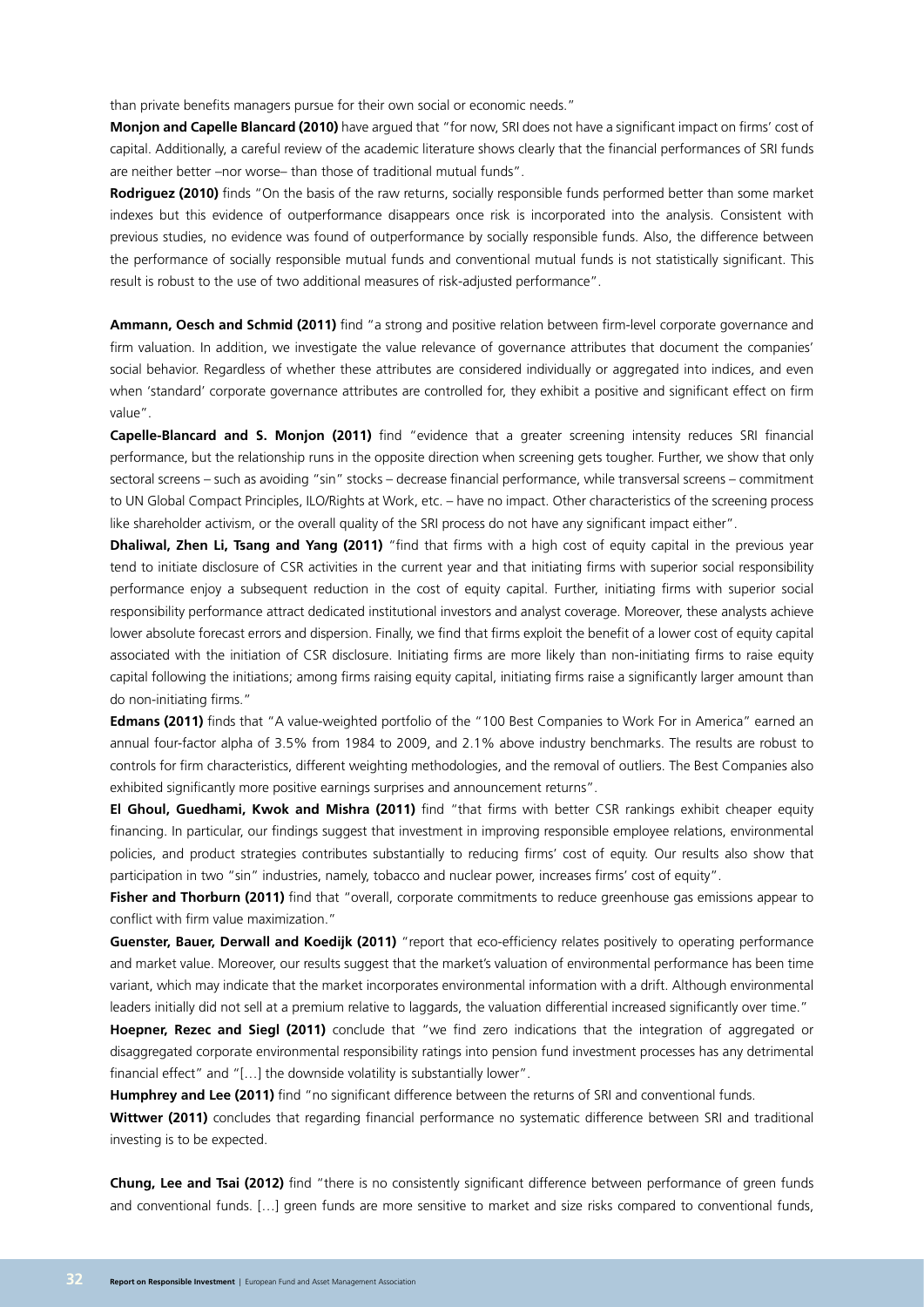while they are less sensitive to value and momentum factors than conventional funds. [...] fund flows of green funds are significantly related to lagged positive return but not significantly associated with lagged negative returns in normal market conditions. During the subprime mortgage crisis, both mature green and mature conventional funds experienced fund outflows. However, volatility of green funds flows is much lower than their conventional counterparts".

**Cortez, Silva and Areal (2012)** find "Most European global socially responsible funds do not show significant performance differences in relation to both conventional and socially responsible benchmarks. US funds and Austrian funds show evidence of underperformance".

**Fulton, Kahn and Sharples (2012)** conclude that "89% of the studies we examined show that companies with high ratings for ESG factors exhibit market-based outperformance, while 85% of the studies show these types of company's exhibit accounting-based outperformance. […] we have found that SRI fund managers have struggled to capture outperformance in the broad SRI category but they have, at least, not lost money in the attempt.".

**Hirschberger, Steuer, Utz and Wimmer (2012)** find "that expected financial portfolio returns […] do not significantly differ between conventional and socially responsible mutual funds. Although the average ESG-scores of socially responsible mutual funds are significantly higher than the ones of the conventional mutual funds, we show that the risk tolerance parameter of conventional mutual funds is significantly higher than the one of the socially responsible mutual funds".

**Managia, Okimoto and Matsuda (2012)** find "two distinct regimes (bear and bull) in the SRI markets as well as the stock markets for all the three countries. These regimes occur with the same timing in both types of market. No statistical difference in means and volatilities generated from the SRI indexes and conventional indexes in either region was found. Furthermore, we find strong co-movements between the two indexes in both the regimes."

**Mollet and Ziegler (2012)** find "this [responsible] investment strategy generally leads to insignificant abnormal returns when all four risk factors are considered so that we find no evidence that SRI is either penalized or rewarded by the stock markets".

**Revelli and Viviani (2012/2014)** find "the consideration of corporate social responsibility in stock market portfolios is neither a weakness nor a strength compared with conventional investments".

**Shalchian, Mzali, Lilti and Elbadraoui (2012)** find that sustainable "portfolios provide, in most cases, higher average returns than their low-ranked counterparts over the 1995-2006 period. In addition, we observe that the relation socialfinancial performance depends also on the economic cycle and consequently, on the market performance. Socially responsible investments seem to be more popular during bearish market periods and less popular during bullish market periods. Finally, our results suggest that in some industries, the differences of performances are more significant than in others".

**Eccles, Ioannou and Serafeim (2013)** find that "high sustainability companies significantly outperform their counterparts over the long term, both in terms of stock market and accounting performance."

**Lee, Faff and Rekker, (2013)** find "no significant difference in the risk-adjusted performance" between high- and lowranked corporate social performance (CSP) portfolios and "little evidence was found that high- or low-ranked CSP-formed portfolios, irrespective of the portfolio formation type, systematically differ with regard to performance, size, book-tomarket or momentum factors".

**Ooi and Lajbcygier (2013)** find "that the exclusion of the SRI-prohibited industries leads to subtle and complex changes to the risk factors that drive SRI returns. […] we find, in contrast to the conventional Fama–French model, evidence of statistically and economically significant alpha".

**Rathner (2013)** finds no difference in financial performance between Austrian SRI funds and Austrian conventional funds, but "SRI equity (debt) funds significantly outperform (underperform) their conventional peers. SRI funds significantly outperform (underperform) conventional funds in the second (first) half of the sample period", which was from February 1992 to March 2012.

**Slapikaite and Tamosiuniene (2013)** find a "higher financial return of SRI funds" and "SRI funds recovered faster and more significantly after the world financial crisis" but also that "SRI funds compared to Morningstar Asset Allocation Index shows slightly lower results, but it may be characterized by the lower risk as well".

**Torres, Cerqueira and Brandao (2013)** find that European socially responsible mutual funds present, in general, neutral performance when compared with both benchmark portfolios.

**Bassoa and Funari (2014)** find that "the ethical objective can be pursued without having to renounce financial rewards".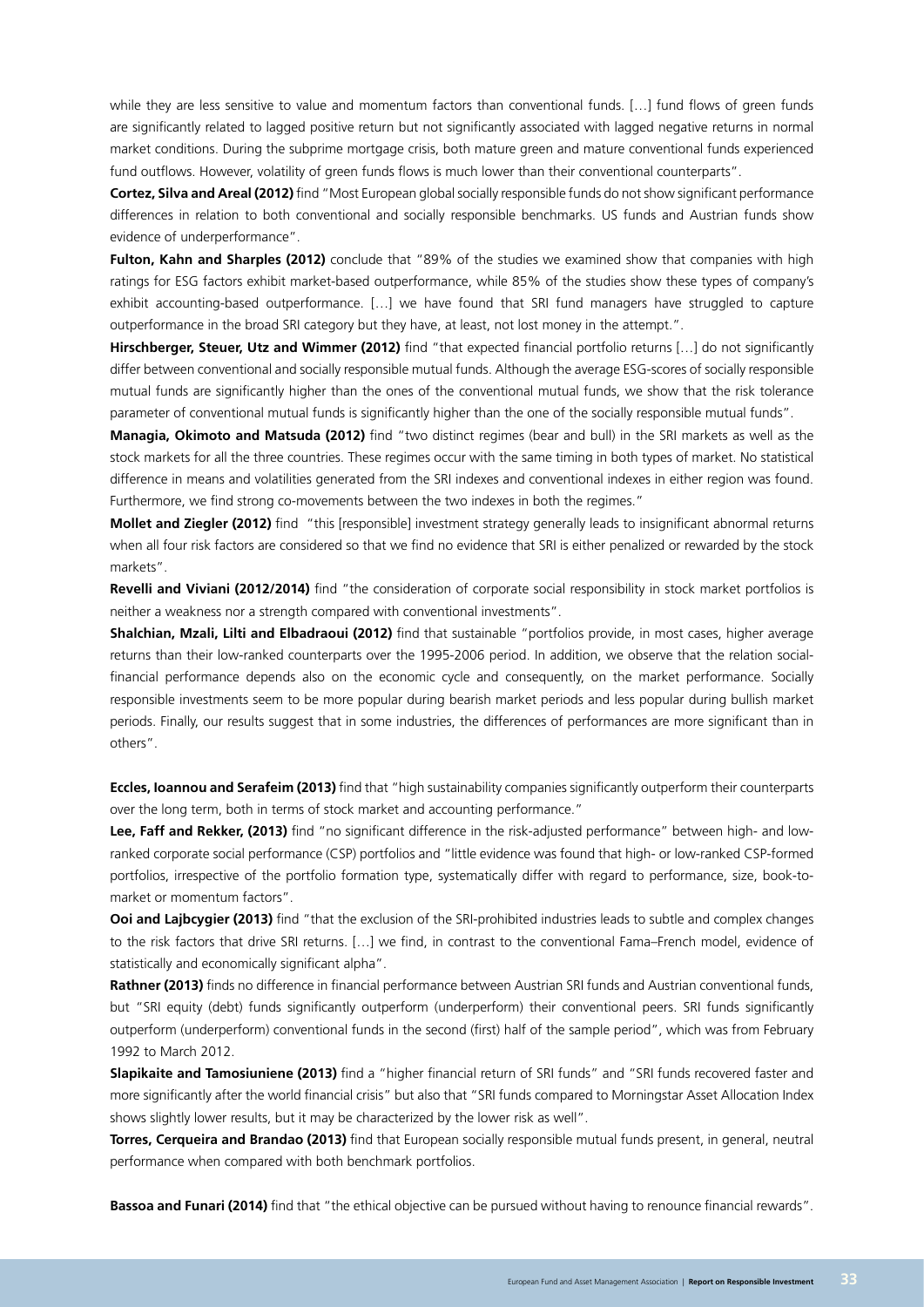**Belghitar, Clark and Deshmukh (2014)** find "strong evidence that there is a financial price to be paid for socially responsible investing".

**Borgers (2014)** finds "[…] that it is possible to get abnormally large returns when overweighting firms with high CSR ratings" and that "norms and values have the potential to affect asset prices and that this form of tastes can affect mutual fund performance".

**Chan and Walther (2014)** find "positive and statistically significant excess returns for our environmentally-friendly firms and their IPOs and SEOs, in contrast to our control IPO and SEO samples which underperform".

**Clark and Viehs (2014)** conclude from their literature study that "good corporate governance standards, as well as superior corporate social and environmental standards lower a firm's costs of financing significantly because those firms tend to exhibit lower risks". They also conclude from four meta-studies "which have in common that they do not find very strong and significant evidence in favour of a positive or negative relationship between CSR and corporate financial performance" that "there is at least some positive correlation between CSR and corporate financial performance".

**Clark, Feiner and Viehs (2014)** conclude that "sustainability topics can have a material effect on a company's risk profile, performance potential and reputation and hence have a financial impact on a firm's performance. […] Meta-studies generally show a positive correlation between sustainability and operational performance".

**Dias Curto and Vital (2014)** find "[…] sustainable indexes outperform traditional stock indexes in all the periods under analysis [i.e. 2001-2011]; however the differences on average returns are not statistically significant".

**Mollet and Ziegler (2014)**, building on their research paper from 2012 (see above) find "for the US and the European stock markets that SRI is associated with large-sized firms. The insignificant abnormal stock returns for SRI in both regions are the main result of our paper".

**Nofsingera and Varmab (2014)** found that "compared to matched conventional mutual funds, socially responsible mutual funds outperform during periods of market crises. This dampening of downside risk comes at the cost of underperforming during non-crisis periods. […] This asymmetric return pattern is driven by the mutual funds that focus on environmental, social, or governance (ESG) attributes and is especially pronounced in ESG funds that use positive screening techniques. […] the observed patterns are attributed to the funds' socially responsible attributes and not the differences in fund portfolio management or the characteristics of the companies in fund portfolios.".

**Peylo and Schaltegger (2014)** find "a distinct yet nonlinear relationship between sustainability and investment performance that is especially strong in phases of crisis".

**Tripathi and Bhandari (2014)** find "find that almost in every study related to performance evaluation; socially responsible funds/companies perform better or at least not inferior to conventional funds or respective benchmarks. We also find that costs of socially responsible investing were less than or equal to conventional funds. So, there is no penalty for investing in socially responsible stocks. Rather, it is more rewarding especially during the time of financial crisis".

**Yu (2014)** finds "socially responsible mutual funds have a superior return on both average and risk-adjust returns. Further analysis shows that the superior return of socially responsible funds over propensity-score-matched funds only exists in the funds satisfying social and governance screening criteria".

**Albuquerque, Durnev and Koskinen (2015)** find "The model predicts that CSR decreases systematic risk and increases firm value and that these effects are stronger for firms operating in differentiated goods industries and when consumers' expenditure share on CSR goods is small. We find supporting evidence for our predictions."

**Charfeddine, A. Najah, F. Teulon (2015)** find "that ethical investment has inferior performance compared with their unscreened benchmarks."

**Clark, Deshmukh and Belghitar (2015)** find "no significant differences" in the performance of 'ethical funds' and conventional funds.

**Dener Ribeiro da Silva, Pinheiro de Lima, Gouvêa da Costa and Oliveira Sant'Anna (2015)** find "that in spite of having a differentiated theoretical portfolio, focused on social, environmental and ethical issues, the profitability of companies that compose the ISE Group is similar to or lower than that of companies of the reference group. Nevertheless, the results show that the companies of the ISE Group have other ways to create shareholder value, such as lower volatility and risk exposure."

**Dumas (2015)** says in her thesis "most literature on RI, and on the value of sustainability in general, adopts a neoclassical approach focusing on financial return, with inconclusive results".

**Elaut, Frömmel and Verbeeck (2015)** find "a potential pitfall in using current holdings of ethical mutual funds for the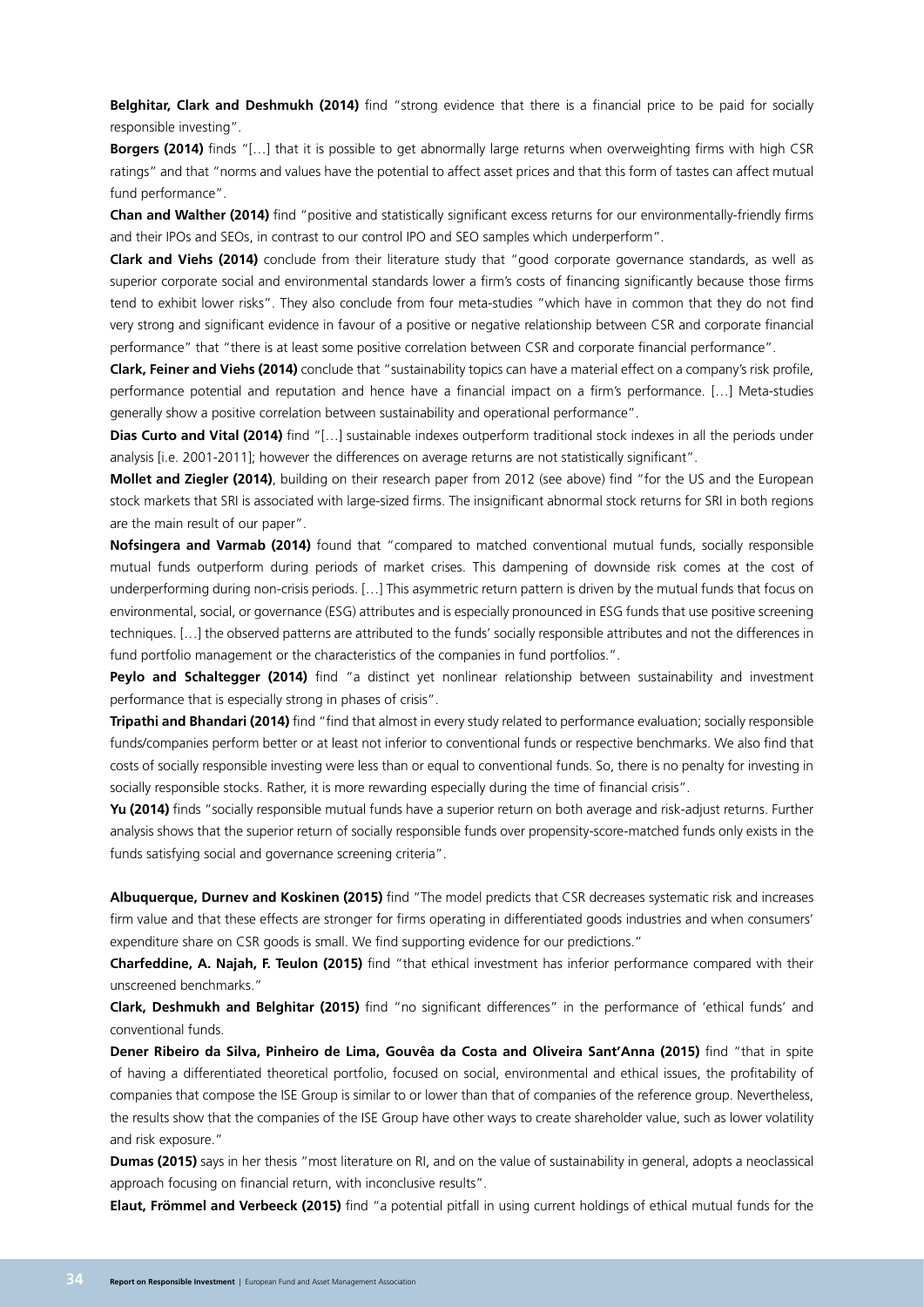historical analysis of socially responsible investing, which may cause a potential look-ahead bias. Based on current holdings SRI in the BRICS countries significantly outperform their benchmarks. However, we find that using historical holdings substantially reduces the outperformance of SRI in BRICS countries and it becomes insignificant. Our results thus lend support to a "no effect" hypothesis of SRI in emerging markets."

**Engen, Ausen and Nylander (2015)** find "no abnormal returns, but there is a significant decrease in risk. This supports previous studies of best-in-class investment strategy, which have detected lower volatility. We also find that the results are highly dependent on the fund's geographical origin and year of signing."

**Halbritter and Dorfleitner (2015)** conclude "ESG portfolios do not state a significant return difference between companies with high and low ESG ratings. […] The results suggest that investors should no longer expect abnormal returns by trading a difference portfolio of high and low rated firms with regard to ESG aspects.".

**Humphrey, Warren and Boon (2015)** "find that SRI managers have longer tenure and are more likely to be a female. However, these differences do not result in any significant difference in the performance of SRI and conventional funds.  $[\ldots]$ ".

**Junkus and Berry (2015)** find "Despite the large and extensive amount of empirical research published on SRI in recent years, the authors find no definitive answer to the question of SR actions for either the firm or the investor. For firms, evidence linking corporate social responsibility (CSR) rankings with higher value is mixed, and depends on the type of CSR behavior studied as well as the measures of firm performance used. The performance of SR mutual funds and indexes generally are not significantly different from conventional funds or indexes, but again these results are also highly dependent on model specification, time period, benchmark, and other characteristics of the study."

**Khan, Serafeim and Yoon (2015)** conclude that "firms with good ratings on material sustainability issues significantly outperform firms with poor ratings on these issues.".

**Lesser, Rößle and Walkshäusl (2015)** find "that socially responsible, green, and faith-based investments have to be considered as different approaches within the broader field of sustainable investing. While socially responsible and green funds tend to underperform in non-crisis markets, faith-based funds perform similar to the market and their conventional peers during any market state. We provide evidence that the funds' specific screening activity significantly impacts the financial performance of sustainable investing vehicles in international markets. In particular, social screens lead to the underperformance of socially responsible funds, while energy screens drive the performance of green funds."

**Ko and Kim (2015)** find that "SRI fund firms performed better in the capital market".

**Morgan Stanley (2015)** says "investing in sustainability has usually met, and often exceeded, the performance of comparable traditional investments. […] manager selection is crucial; there is a high dispersion of returns and volatility across the spectrum of sustainable and traditional investment strategies alike.".

**Muñoza, Vicenteb and Ferruz (2015)** say "our results show that there is a little difference between conventional and SR fund managers".

**Seddik Meziani (2015)** says "contrary to studies that paint an utterly favorable picture of ESG investing, the results portrayed in this chapter are mixed. Although their yearly growth and their risk-adjusted returns in relation to the market benchmark used are notable, the same cannot be said of their performance in terms of the risk taken to achieve these returns and with regard to the important systematic risk they contribute."

**Tripathi and Bhandari (2015)** find that "despite having higher risk, socially responsible stocks portfolios generated significantly higher returns and hence outperformed other portfolios on the basis of all risk-adjusted measures as well as net selectivity returns during both recession and boom periods".

**Von Wallis and Klein (2015)** "provide a thorough analysis of a wide set of studies that cover two key topics […]: the first research objective is to determine the relative performance of SRI vehicles in comparison to their conventional benchmarks. Our meta-analysis shows that most research studies find that socially responsible (SR) investments perform equal to conventional investments, but these findings are challenged by contradictory results from other studies. […]"

**Wang, Dou and Jia (2015)** say "this study estimates that the overall effect size of the CSR–CFP relationship is positive and significant, thus endorsing the argument that CSR does enhance financial performance. […] Subsequent financial performance is associated with prior social responsibility, while the reverse direction is not supported […]".

**Xiao, Faff, Gharghori and B-K. Min (2015)** find "that socially responsible investments have no asset pricing impact on the US market. We argue that this 'no financial impact' finding indicates that investors will not be disadvantaged financially by investing in socially responsible funds or corporations."

**Yen, Lin and Sun (2015)** find "Although the study shows that portfolios of high CSR-rated companies generate higher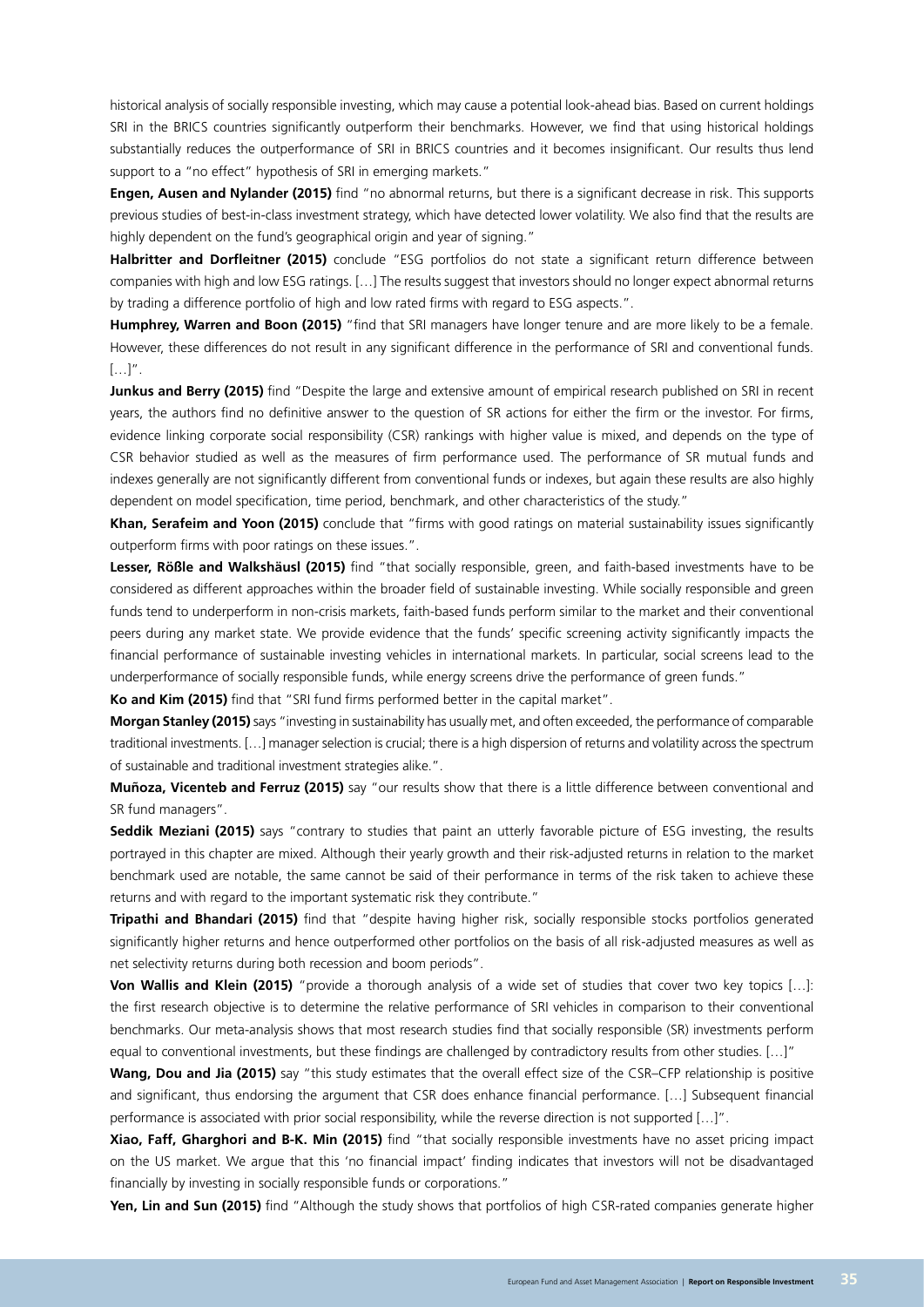average returns from 1991 to 2008 relative to their low CSR-rated counterparts, the difference in returns, after controlling for the four-factor model, is not statistically significant. We find no return premium of CSR-efficient stocks against CSRinefficient stocks. The results from the four-factor model suggest that portfolios of low environmental ratings, low social ratings and low total CSR ratings tend to generate a statistically significant negative alpha. However, the environmentally differenced portfolio is reported to have earned a significant, positive factor-adjusted return in the future 5th year. This result suggests that SRI can be incrementally profitable over long-run horizons".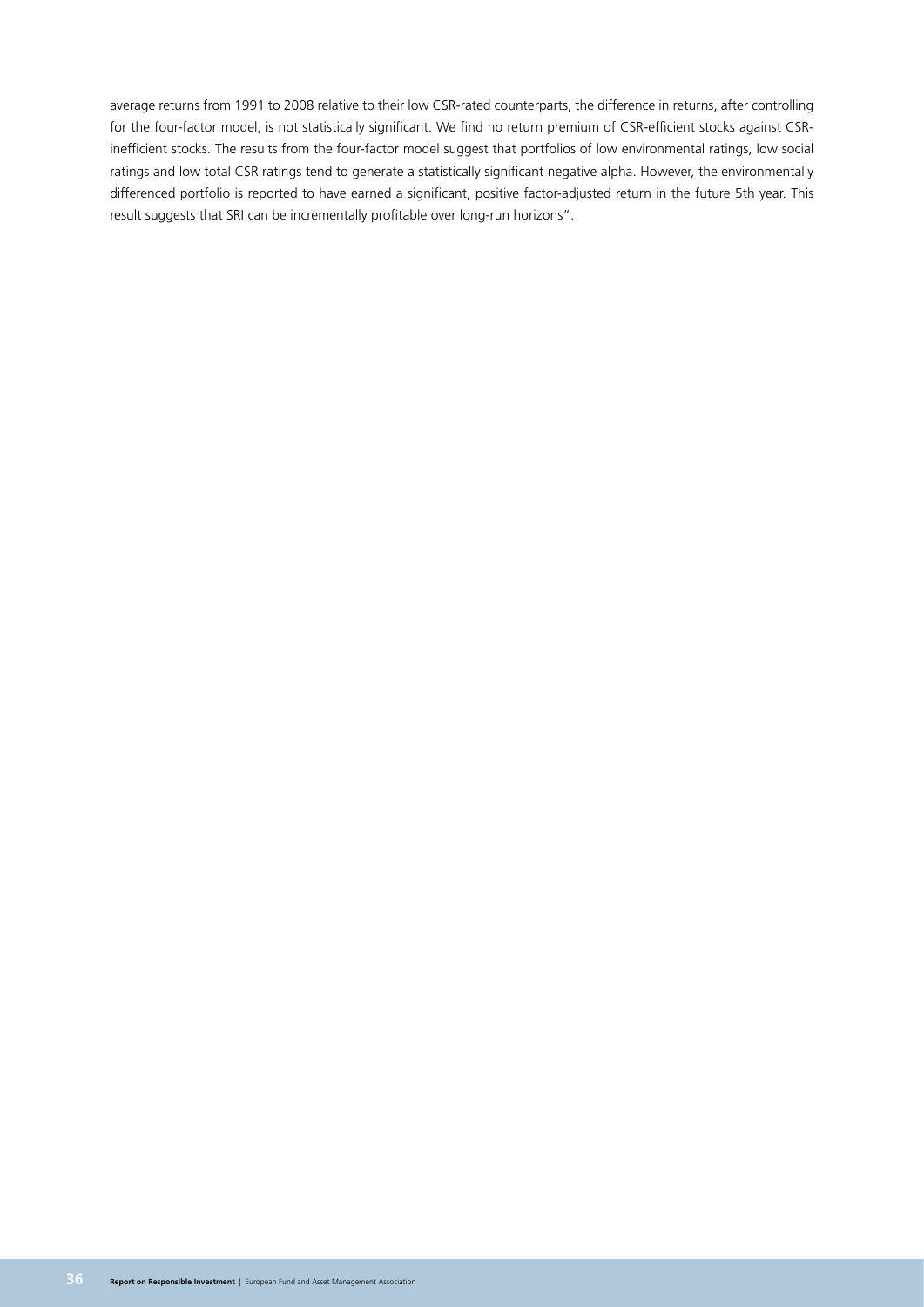# Annex 3 Country Specific Developments

# **1. AUSTRIA**

## **1.1. Legal framework**

Currently there is no specific legal obligation for (management) companies and investors to report on ESG aspects of their business. Neither the Austrian Investment Fund Act (InvFG 2011) nor the Alternative Investment Fund Act (AIFMG) or the Austrian Real Estate Investment Fund Act (ImmoInvFG) contain specific ESG provisions. However, some indirect implications in terms of ESG can be found in the Austrian Code of Corporate Governance.

#### **1.2. Private sector initiatives**

Most of the Austrian management companies are members of Forum Nachhaltige Geldanlagen (FNG) which is an industry association promoting sustainable investment in Germany, Austria and Switzerland. FNG aims to provide comprehensive information to the public, investors, politicians, businessmen as well as academics, to increase awareness of sustainable investment in the financial sector and to highlight the positive impact of sustainable investment on the direction of social and environmental change.

The Austrian Association of Investment Fund Management Companies (VÖIG) is active in the field of responsible investment. In this respect, the VÖIG Working Group on "Responsible Investments" as well as the national classification of investment funds which - since 2010 - only classifies those investment funds as "sustainable" that adhere to the Eurosif transparency standards.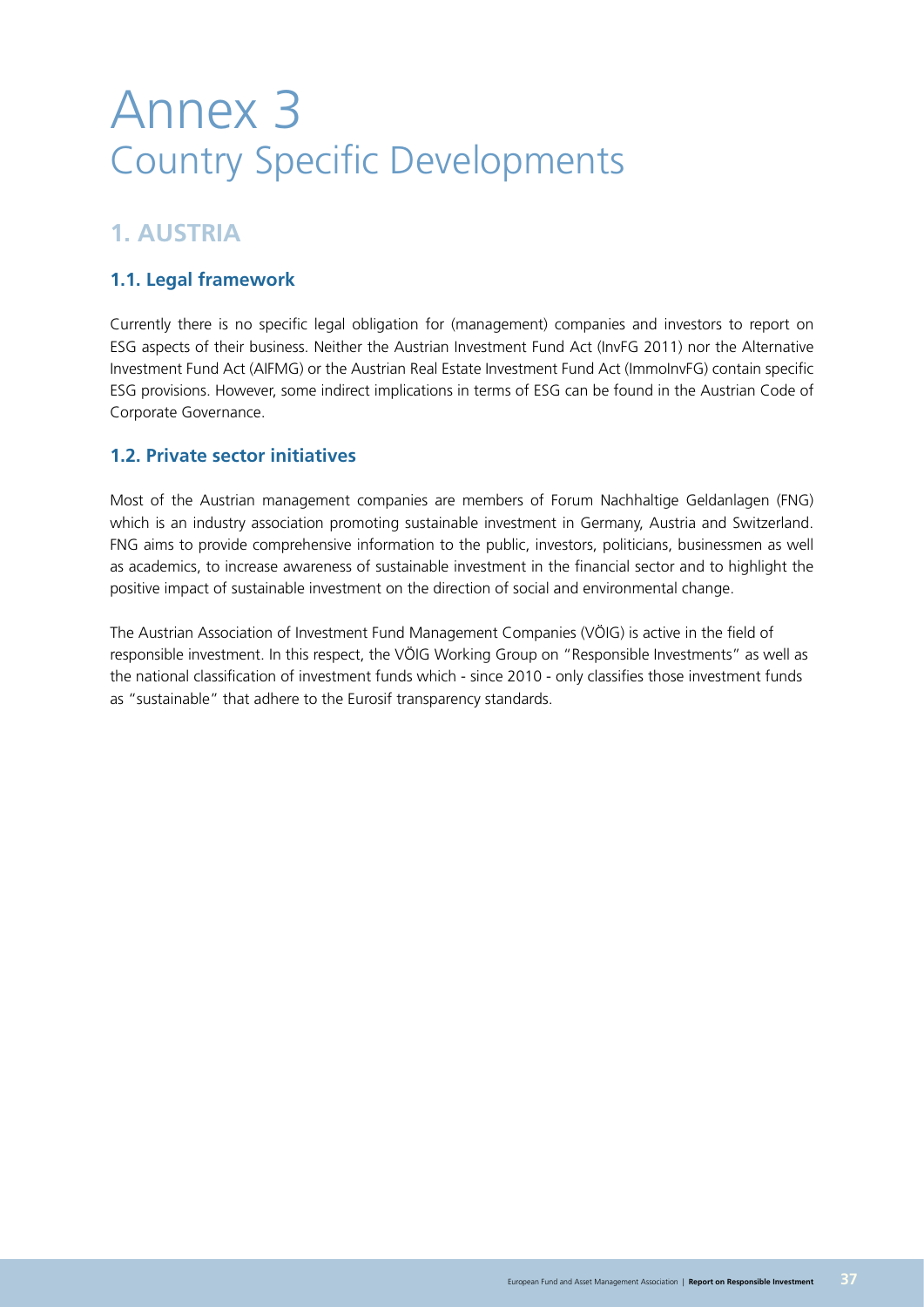# **2. BELGIUM**

## **2.1. Legal framework**

As stated in the Royal Decree of 12 November 2012 (execution measure of UCITS IV in Belgium) and the Law of 19 April 2014 (transposition of AIFMD in Belgium), funds are obliged to clarify to what extent they are taking social, ethical and environmental aspects into account in the implementation of their investment policy.

Furthermore, several political parties regularly speak of private Member's bills/Government bills aimed at imposing compliance with a "set of minimum requirements" for social, ethical and environmental commitments in the outline of the investment policy.

In addition, in Belgium, several non-profit organizations are active in the field of sustainable investments, for example: FAIRFIN and RFA (Réseau Financement Alternatif). These NGOs state that their ambition is to give "money" an added value in terms of social and environmental quality. They recommend public enforcement for the purpose of transparent fostering of responsible investment vis à vis the citizens.

## **2.2. Private sector initiatives**

#### **2.2.1. The Belgian Asset Managers Association (BEAMA) – Code of Conduct**

The General Meeting of the Belgian Asset Managers Association (BEAMA) adopted in June 2009 a Code of Conduct (as part of the Constitution of the Association). This document describes the "best practices" concerning Principles of Governance in Asset Management and their implementation.

The code takes the "fiduciary duty" as a starting point: any entity and/or individual assuming responsibility for any aspect of portfolio management in the broadest sense of the term recognises the principle of fiduciary duty and adheres to it when exercising their activities. Generally speaking, fiduciary duty requires that all parties, in the course of their duties, pledge to act in a fair and equitable manner in the clients' best interests and in respect of market integrity, as provided in the legal and regulatory framework. The Code of Conduct deals specifically with the principles arising from the general principle of fiduciary duty, which covers all the others, and the practical interpretation of this principle. The document treats e.g. the following aspects:

- Strategic principles and organization of various asset management activities
- Principles and measures of good operating management
- Customer information
- Clients and intermediaries
- Principles of external governance: exercising shareholder/creditor rights.

#### **2.2.2. The Belgian Asset Managers Association (BEAMA) & the Belgian Financial Sector Federation (Febelfin) – An all-encompassing concept of "SRI Funds"**

Since 2001, BEAMA has been active in monitoring sustainable and socially responsible investment UCIs (Undertaking for Collective Investment) as well as taking care of their quality control. The method is regularly improved and updated in the light of the changing interpretation of sustainability and social responsibility. BEAMA informs the public about the SRI Funds that match the profile. A list of SRI Funds commercialized on the Belgian market can be found on [www.beama.be](http://www.beama.be). Furthermore, BEAMA provides quarterly statistics about these SRI Funds.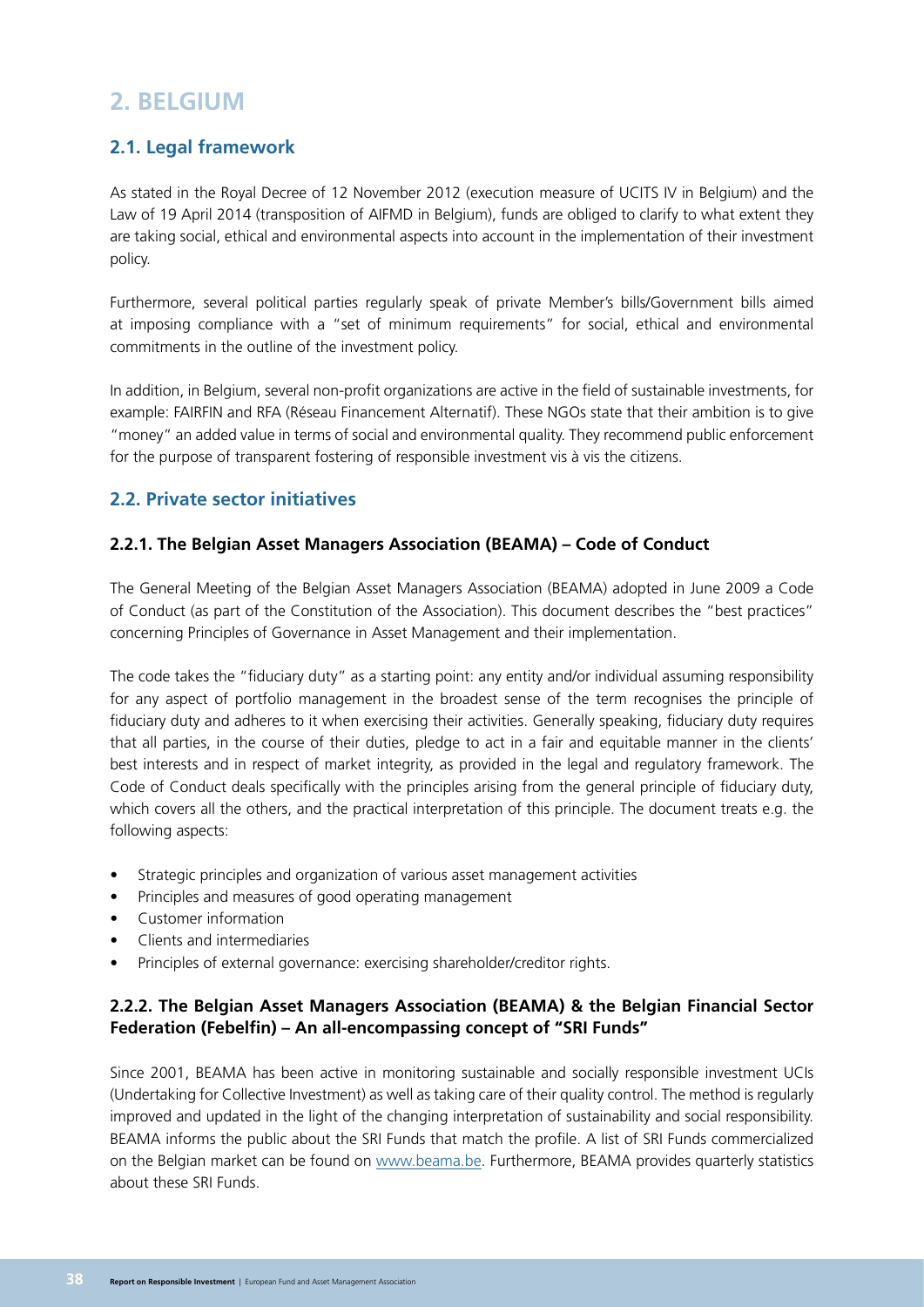During 2012, Febelfin developed a recommendation for sustainable financial products. This recommendation was inspired by the existing BEAMA SRI Methodology - which served this purpose for many years – and enlarges the scope to include savings accounts and credits besides investment funds. In order to be able to develop this overarching Febelfin recommendation, the BEAMA SRI Methodology underwent some minor changes. More concretely: on the one hand fund managers are required to publish a policy on controversial activities and on the other hand the transparency/disclosure requirements are elaborated. This interaction between BEAMA and Febelfin has led to the fact that, as of early 2013, an equivalent methodology is used in Belgium when it comes to defining sustainable financial products for retail clients (funds, savings accounts or credits).

The BEAMA SRI methodology can be summarised as follows: In addition to the common financial criteria, SRI Funds structurally and systematically take into account the aspects relating to the environment, society and governance when they make an outline of their investment policy. This can be done on the basis of several strategies (Best-in-class method, normative screening, thematic approach, Shareholder engagement). Furthermore, a policy regarding controversial activities should be drawn up.

In the screening process, the following minimum standards must be met:

- Compliance with the UN Global Compact principles [\(http://www.unglobalcompact.org/](http://www.unglobalcompact.org/));
- Exclusion of companies, as laid down in the Belgian law, that, in a broad sense, are involved in the production of anti-personnel mines, sub-ammunition and depleted uranium weapon systems;
- Exclusion of companies directly (i.e. more than 5% of their turnover) involved in the production of noncontroversial weapons (end product conceived for killing);
- Over and above those minimum standards, additional screening will take place on the basis of at least one of the strategies mentioned above.

Supervision on the way in which a fund complies with the SRI investment policy and processes should have a public character. Much weight is placed on accountability:

- Transparency & disclosure: An extended number of publications such as: policy/strategy/implementation of sustainability, policy on controversial activities, detailed listing of the sustainable assets, transparency document, etc. – must be made publicly available. Explanation of compliance is best offered in line with the Eurosif Transparency Guidelines.
- Audit & Supervision: SRI Funds must have a quality management system that is both clear and elaborate, for the supply chain as a whole. Regular verification and audit by an independent third party is required.
- Reporting: Clear, regular and extended reporting/justification are performed by the UCI itself.

The independent third party can be an auditor, an independent research institution with the right competence or an advisory body.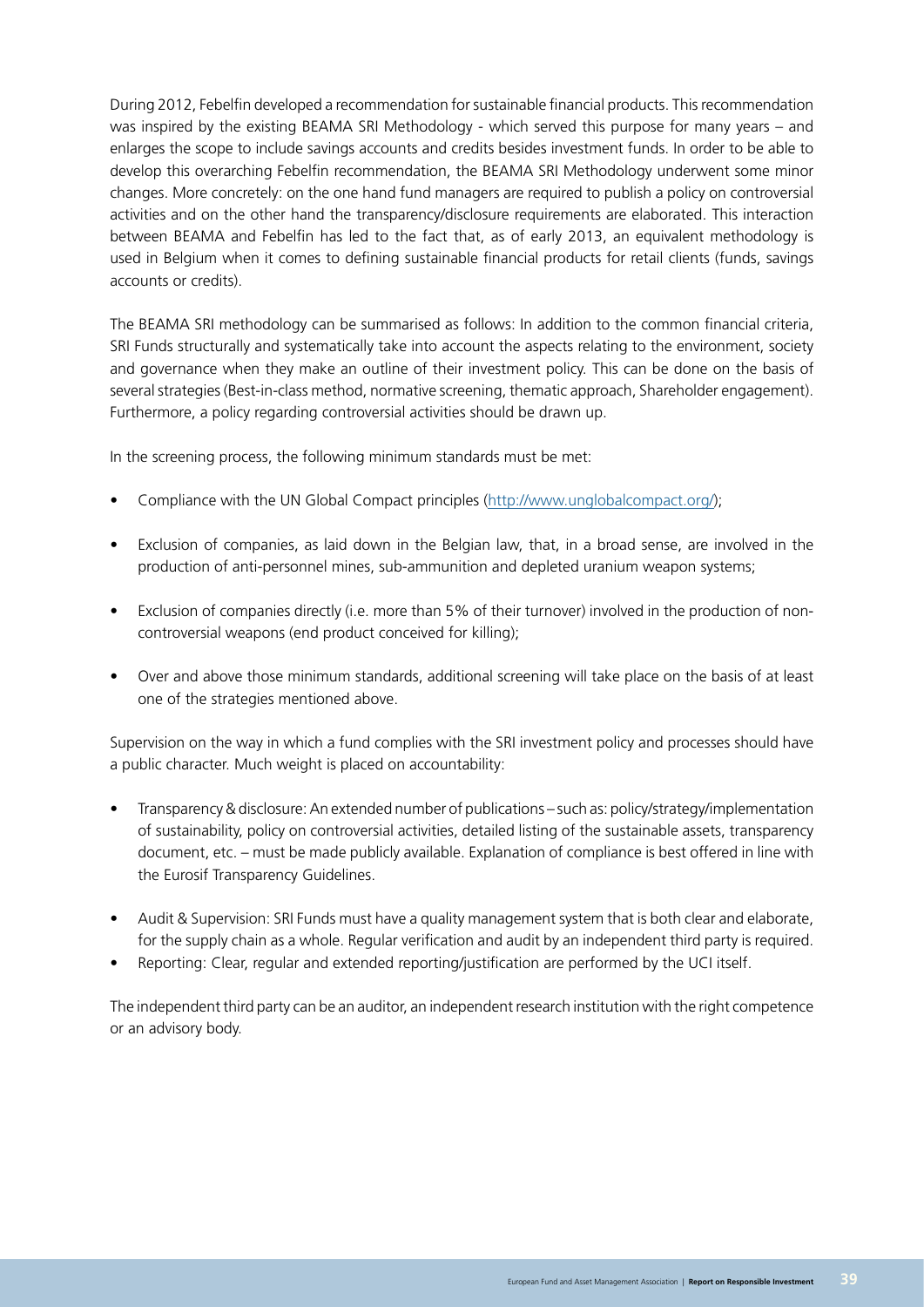# **3. DENMARK**

# **3.1. Legal framework**

According to a statutory requirement from 2009, large companies in Denmark must take position on CSR in their annual reports and in 2013 a new requirement was introduced making it mandatory for businesses to also expressly account for their policies for respecting human rights and for reducing climate impact.

Companies covered by the statutory requirement must report on:

- The company's social responsibility policies
- How the business translates its social responsibility into action
- The company's evaluation of what has been achieved through social responsibility initiatives during the financial year, and any expectations it has regarding future initiatives.

The same reporting requirement has also been introduced for institutional investors and investment funds, however the corporate social responsibility reporting to the PRI is considered to be particularly relevant for financial companies.

In 2015, changes to the legislation from 2009 were adopted, and the changes are in lieu of the new EU Directive 2013/34/EU with new requirements for non-financial reporting. The changes in the Danish Reporting Act are also required in the annual financial reports for financial funds and must be adopted in 2018 at the latest. Therefore, the reports for investment funds must also include statements regarding how the investment policy affect environment and the climate, social and employee relations, anti-corruption and bribery, as well as other non-financial key performance indicators.

#### **3.1 Recommendations**

The Danish Council on Corporate Social Responsibility has published three sets of guidelines and recommendations about responsible investments. The Danish Investment Fund Association and the Danish Insurance Association have contributed to the guidelines.

#### **3.1.1. Guide to responsible investment**

In 2009, the Danish Council on Corporate Social Responsibility published a guideline with an introduction to the concept of responsible investment and in particular the Principles of Responsible Investment ('PRI'). The purpose of the guide is to encourage investors to include social responsibility considerations in their investment decisions.

#### **3.1.2. Guide to responsible investments in sovereign bonds**

In 2013, the Council published a guideline concerning responsible investment in sovereign bonds. This included how to gather relevant information, e.g. from the OECD and IMF, as well as a description of some of the approaches normally used and the dilemmas investors have to consider.

#### **3.1.3. Recommendations for investments in companies producing convention banned weapons**

In 2014, the Council recommended that no Danish investors should invest in companies producing certain types of weapons, among others cluster ammunition and anti-personnel mines which is prohibited according to the Ottawa and Oslo-conventions, both of which Denmark has acceded.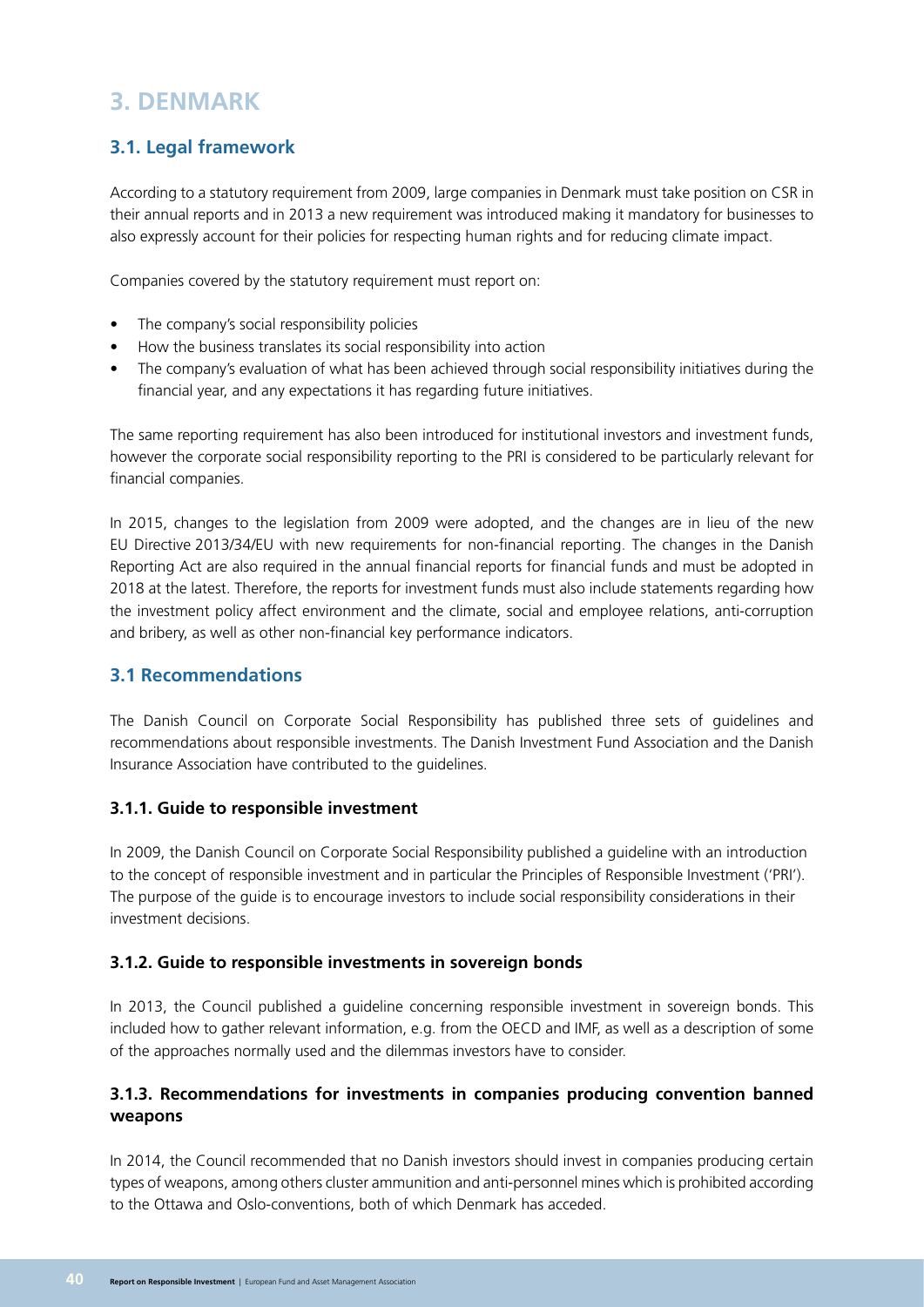In December 2015, the Council was closed and replaced by a new forum which is supposed to support the activities of companies and stakeholders in the fields of social responsibility.

#### **3.1.4. Recommendations on Corporate Governance**

The recommendations on Corporate Governance are aimed primarily at Danish companies whose shares are admitted to trading on a regulated market. The objective is that the recommendations are appropriate for such companies and comply with Danish and EU company law, OECD's Principles of Corporate Governance and recognised best practice. The recommendations are based on, and supplement, company law and stock exchange regulation.

The Danish Government has suggested the recommendations be supplemented with recommendations on active ownership and engagement by Danish institutional investors, inspired by the UK stewardship code. The recommendations on active ownership are expected to be published end of 2016 after an initial hearing in the summer of 2016.

## **3.2 Private sector initiatives**

Most of the largest Danish investment funds and pension funds are members of Dansif which is an impartial forum for stakeholders with a substantial interest in SRI. All the largest Danish investment funds have also signed the PRI principles, and Denmark has a very high proportion of UN PRI signatories.

#### **3.2.1. Study of the state of responsible investment in Denmark**

The latest Dansif study published in August 2015 shows a continuous commitment to responsible investment practices among the 50 largest institutional investors in Denmark. The wide use of negative screening processes still make Denmark stand out internationally, but the survey and other studies show signs of international convergence of practices and tools, where Danish investors increasing apply integration strategies and international investors adopt the negative screening tools.

Some of the main results are:

- Danish investors benchmark favourably internationally, in particular with regards to norm-based screenings, exclusions and engagement.
- 44 of the 50 largest institutional investors in Denmark investing 98 percent of the Assets under Management (AuM) have a policy for responsible investment.
- 66 percent of the investors (93 percent of the AuM) have a specific engagement policy.
- Negative screening, value based or norm-based, continues to be the most widely used responsible investment tool.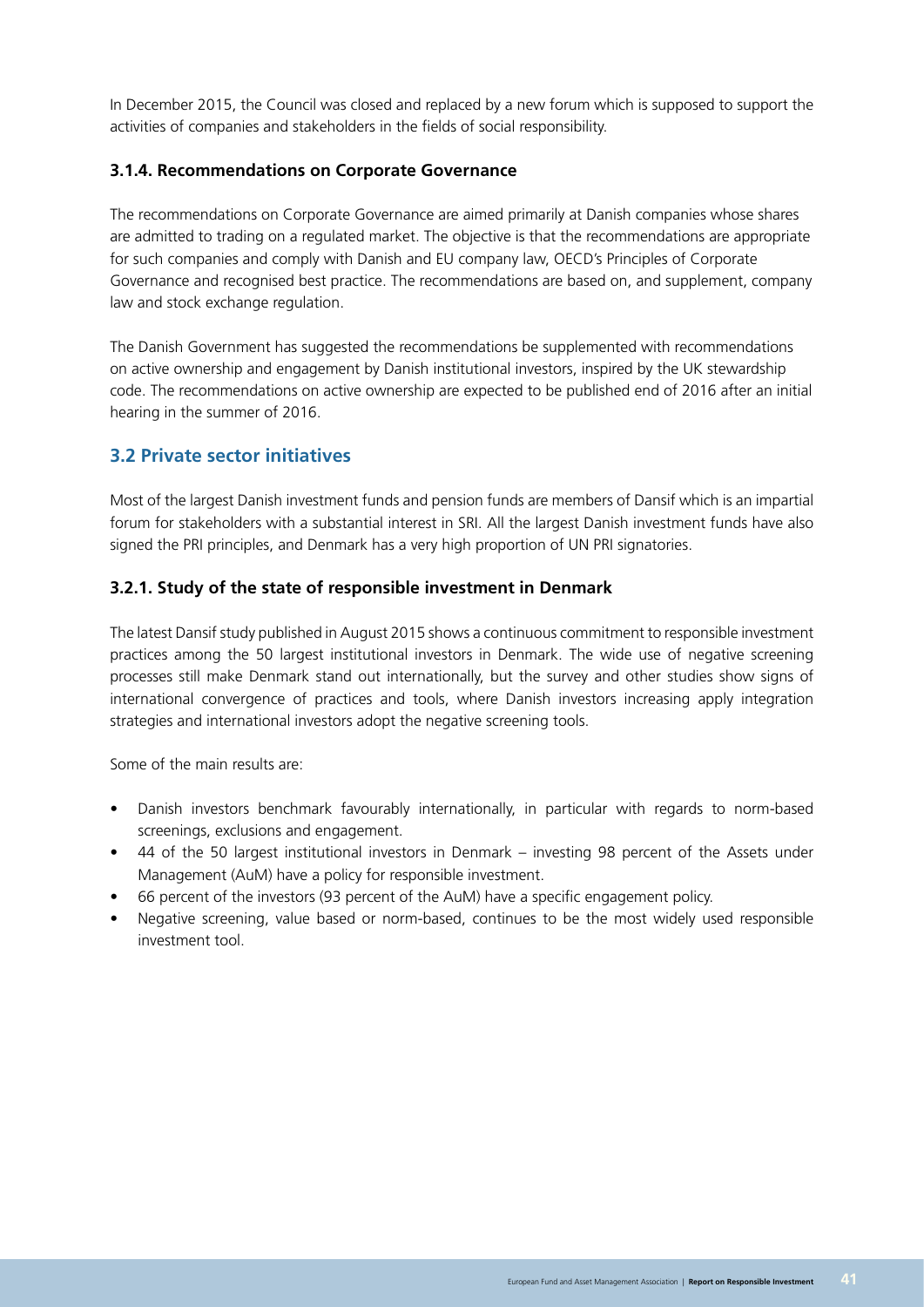# **4. FRANCE**

## **4.1. Legal framework**

#### **4.1.1. Corporate Social Responsibility reporting requirements for companies**

Since the NRE law (Loi sur les Nouvelles Réglementations Economiques – 15 May 2001) listed Companies are now required to disclose in their annual report, information regarding their social and environmental impacts.

The Grenelle 2 law (article 225), adopted in July 2010, applies these requirements to unlisted companies with at least 500 employees. The information is subject to third party verification.

#### **4.1.2. ESG disclosure for asset managers and asset owners**

- Since the Grenelle 2 law (article 224), adopted in July 2010, management companies are subject to new disclosure requirements. They have to describe how they take into account ESG criteria in their investment policies.
- The Law on Energy transition (article 173) published in summer 2015 has extended the obligation of publishing an ESG report to institutional investors. Both asset managers and asset owners should describe how they take into account ESG criteria in their investment policies. Moreover, a climate dimension has been added. Asset managers and institutional investors should describe their climate risks exposure and how they deal with it.

In 2015, the Autorité des Marchés Financiers 'AMF' published a report on SRI funds focused on information given to retail investors.

#### **4.1.3. Employees Saving Schemes and Impact Investing ("investissement solidaire")**

Impact investing funds invest up to 10% of their assets in non-listed companies, which have as business targets the development of the local economy, job creation, and social housing. These companies have to comply with a set of requirements defined by the Labour Law and must be referenced as such by local authorities. Since 1st January 2010, all companies have to offer their employees at least one impact investing fund in their respective Employee Savings Scheme. Taking ESG criteria into account for the remaining 90- 95% of listed assets in these funds is not mandatory but, in practice, it is often the case.

#### **4.1.4. FRR (Fonds de Réserve pour les Retraites) – ERAFP (Etablissement pour la Retraite Additionnelle pour la Fonction Publique) – IRCANTEC (Institution de retraite complémentaire des agents non titulaires de l'État et des collectivités publiques)**

The investment policies of these three major French public institutional investors require them to take into account ESG in their investments.

#### **4.2. Private sector initiatives**

Several initiatives or working groups within institutions, made up of corporate and/or finance industry members have been formed over the past years: AFG (Association Française de la Gestion financière), FIR (Forum pour l'Investissement Responsable), ORSE (Observatoire pour la Responsabilité Sociale de l'Entreprise) CIES (Comité Intersyndical de l'Epargne Salariale), Paris Europlace, Novethic and Finansol. These working groups aim to contribute to the setup and development of the industry and to the improvement of the transparency and also aim at to raise investors' and savers' awareness on SRI.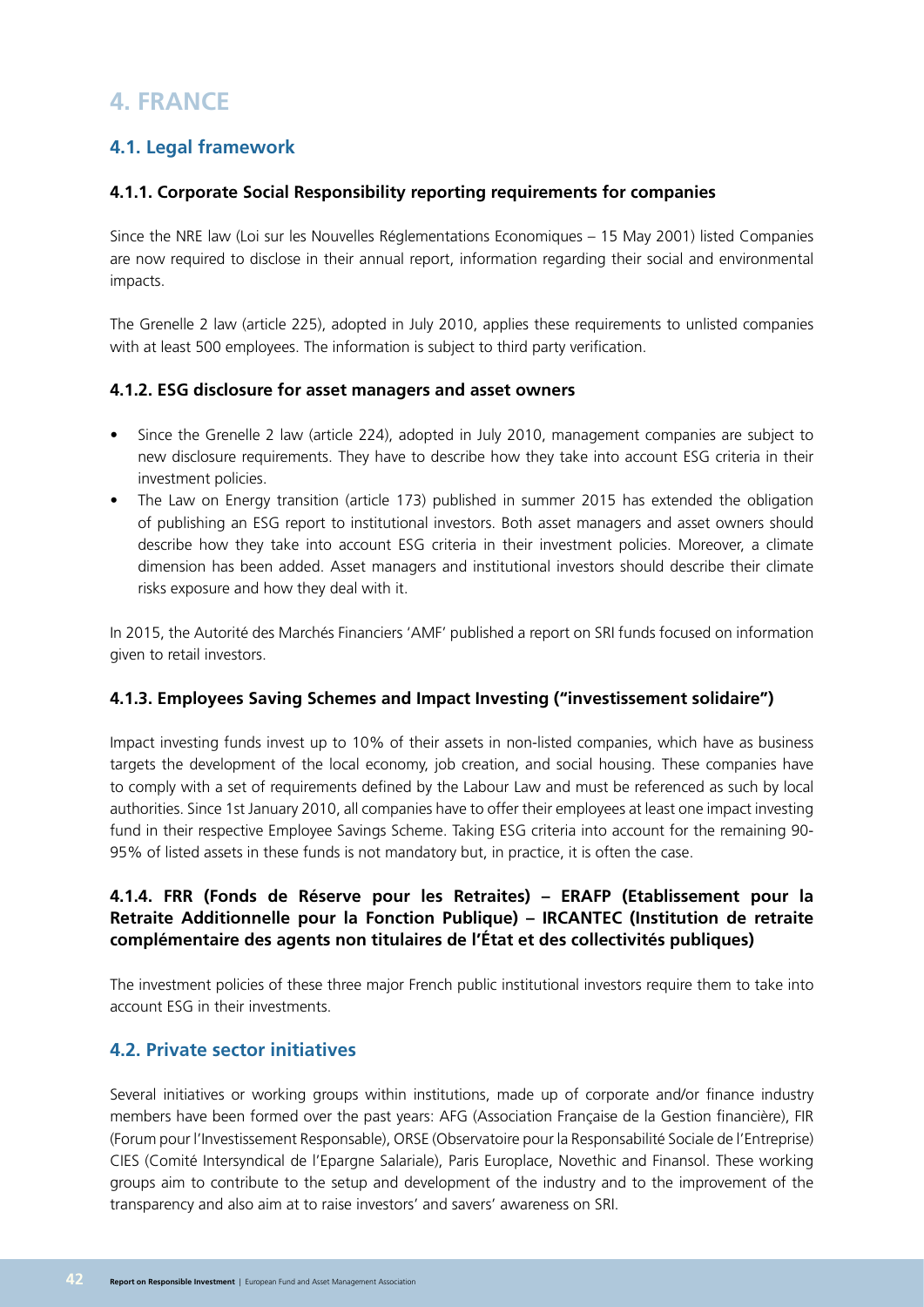#### **4.2.1. Private Sector Initiatives aimed at setting up the industry improving transparency**

**4.2.1.1. Eurosif AFG/ FIR Transparency Code**<sup>140</sup> **Eurosif, AFG (Association Française de la Gestion financière) and FIR (Responsible Investment Forum) have set up a Transparency Code compulsory for all SRI Funds. This Transparency Code was updated for the second time in February 2013 in line with market trends and requirements.**

The objectives of the Code are to:

- improve transparency and understanding of SRI funds for investors, savers and other stakeholders
- contribute to an approach based on pro-active, self -regulation in favour of the development of the SRI market.

In adhering to the Transparency Code, management companies share information regarding:

- Basic details about the fund management company and SRI funds
- Approach to ESG evaluation of companies
- Fund management process
- Controls and ESG reporting

The new version complies with the new regulation on ESG disclosure (article 224 Grenelle 2 law). By signing up to the Transparency Code, management companies will be in compliance with the legislation.

#### **4.2.1.2. Creation of a public SRI label & TEEC label**

First announced in September 2012 during the French Environmental Conference, the SRI label supported by the French ministry of economy and finance was launched by a decree published in January 2016. The public label will apply to retail funds that will have to comply with detailed rules and publish some measurable ESG indicators in their reporting.

The TEEC label was created by the Ministry of environment for retail funds invested in energy transition projects.

#### **4.2.1.3. CIES Label**<sup>141</sup>

- The CIES (Comité Intersyndical de l'Epargne Salariale) was established in 2002 by 4 trade unions (CGT, CFTC, CFE-CGC and CFDT). It aims at:
- Better securing assets invested by employees by offering a socially responsible investment (SRI) option;
- Influencing corporate behaviour by using employees' savings to serve SRI objectives, especially by voting at the annual general assembly ('AGM') of shareholders of companies.
- The CIES has created a label, attributed to products offered by various asset management companies. It is an incentive for employees to select these products. Criteria to obtain the Label cover:
	- » Use of ESG rating agencies and internal resources dedicated to ESG
	- » Low management fees
	- » Fund supervisory committee composed of a majority of employees representatives (2/3)
	- » Fund supervisory committee consulted for proxy voting
	- » Control and Audit structures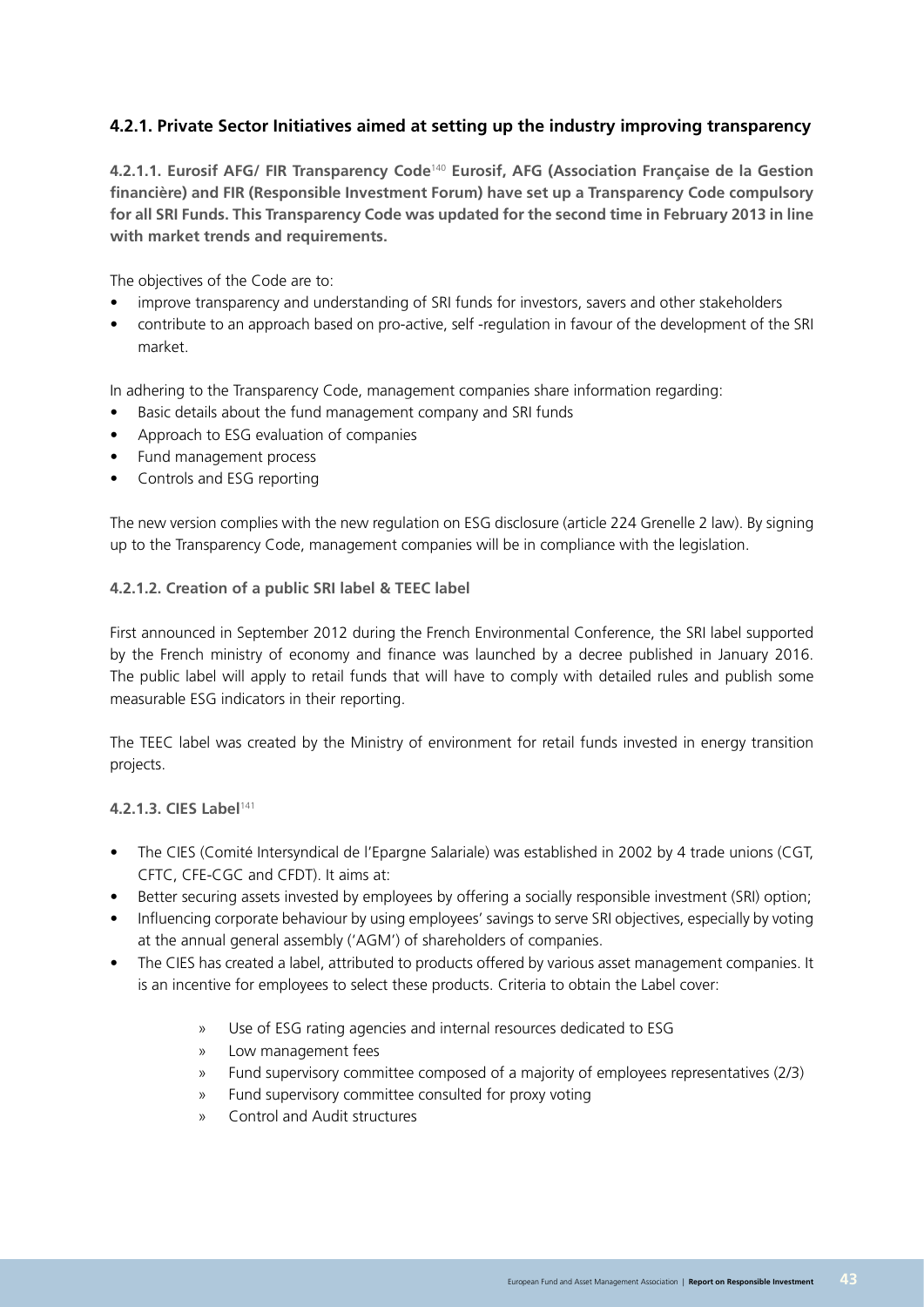#### **4.2.1.4. The Sustainable Financing and Socially Responsible Investment Chair**<sup>142</sup>

At the behest of AFG, asset management companies and other institutions, decided to finance an academic Chair in responsible investment and sustainable finance. The work done under this scheme should help develop new valuation models that factor in the environmental and social impact of companies' actions in the long term.

#### **4.2.1.5. Corporate governance and proxy voting**<sup>143</sup>

Since 1999, AFG has established a monitoring and alerts programme to draw the attention of the 400 Asset Management Companies members of AFG on resolutions which do not comply with AFG Corporate Governance Recommendations.

These alerts point out all resolutions submitted to the AGMs of SBF 120 listed companies which do not comply with AFG Corporate Governance Recommendations. Such alerts are sent to the members of AFG and are made available to the public on AFG website.

#### **4.2.2. Private Sector Initiative to increase SRI awareness**

**4.2.2.1. The SRI Week organised by the FIR (French Social Investment Forum), under the high patronage of the Sustainable Development Ministry**<sup>144</sup>

The first French SRI Week took place in October 2010 and aimed at increasing the awareness of retail investors on SRI, its methods and its objectives. Various events on this topic, such as conferences, working groups, meetings, chats on the internet, were organised all over the country by retail banks and insurance companies.

**4.2.2.2. The Impact Investing ("investissement solidaire") Week organised by Finansol**<sup>145</sup>

The Impact Investing Week organised annually in November intends to demonstrate the possibility of making profitable investments, while funding activities with high social benefit (employment, housing, environment, international solidarity).

**4.2.2.3. Guide Les clés de la Banque – L'Investissement Socialement Responsable**<sup>146</sup>

This guide aims at helping savers discover SRI and give them tools when talking with their financial advisors for selecting the type of product that best fits their ideas, values, and investment goals.

**4.2.2.4. Promotion of SRI by financial institutions - Guide on best practices to help retail banks promoting SRI**<sup>147</sup>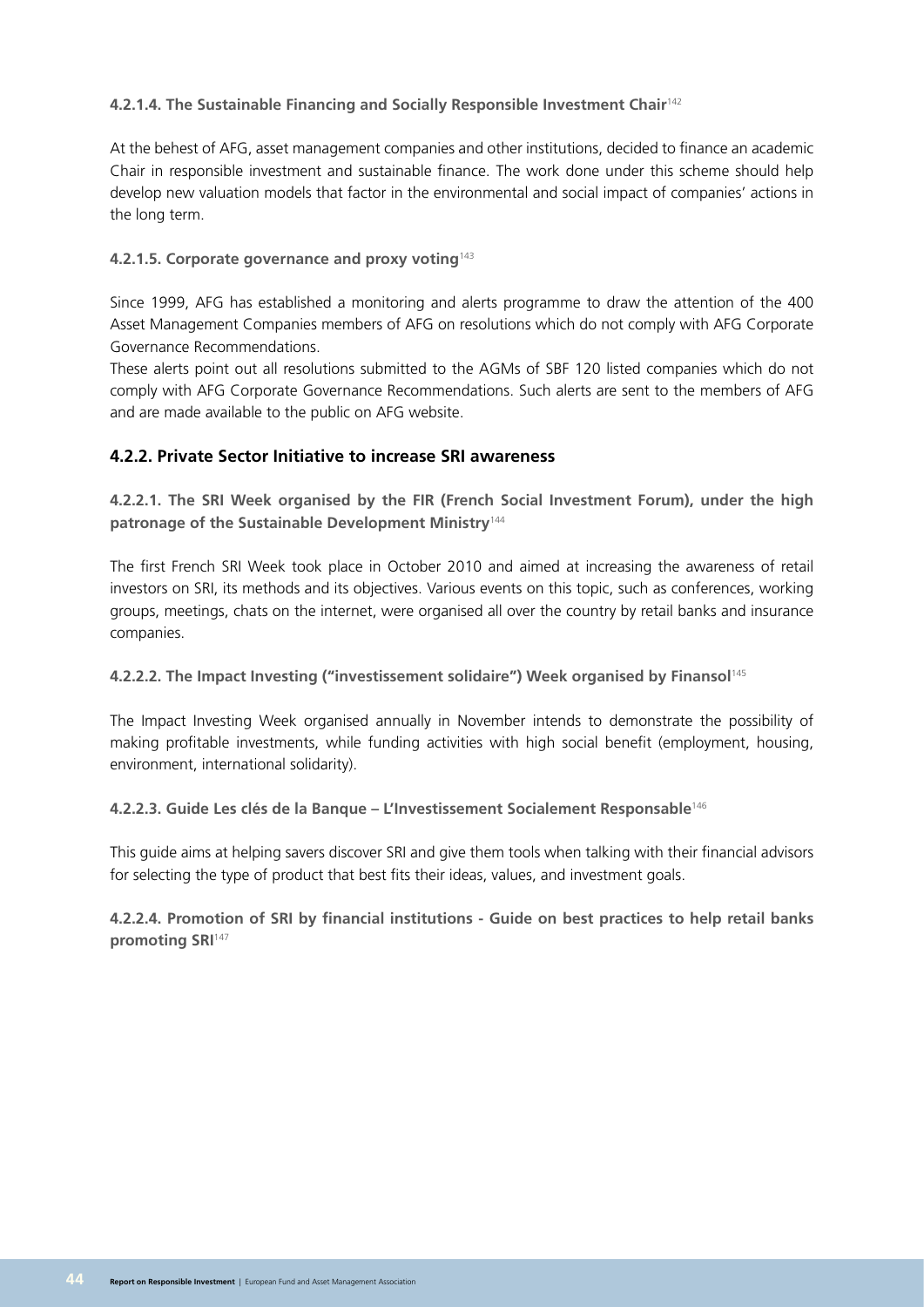# **5. GERMANY**

## **5.1. Legal framework**

The existing framework for Companies including fund management companies is based on German and European law, global principles including the pertinent environmental and social standards 'UN Global Compact' and 'OECD Guidelines for Multinational Enterprises' as well as the 'UN Convention on Cluster Munitions'. The Federal Republic of Germany ratified the application of these standards.

As of today, the legal framework provides for the following ESG disclosure and reporting standards as follows:

- For certified pension products such as certified fund saving plans, the supplier has to inform the investor whether and how ethical, social and environmental concerns have been taken into account when using contributions (see Sec. 7a para. 1 of the Pension Provision Agreements Certification Act – Altersvorsorgezertifizierungsgesetz).
- The management and the supervisory board of listed corporations have to declare on an annual basis, to what extent they comply with the recommendations of the German Corporate Governance Code. In addition, they have to explain any deviation from the Code (see Sec. 161 of the German Stock Corporation Act – Aktiengesetz). The aim of the German Corporate Governance Code is to make Germany's corporate governance rules transparent for both national and international investors, thus strengthening confidence in the management of German corporations.
- All companies have to include non-financial performance indicators in their year-end report, like information regarding environmental issues and employee matters, provided they are relevant for business development or the general position of the company (see Sec. 315 para. 1 and Sec. 289 para. 3 German Commercial Code – Handelsgesetzbuch).

## **5.2. Private sector initiatives**

The legal environment is associated by a variety of private sector initiatives:

#### **5.2.1. Forum Nachhaltige Geldanlagen (FNG)**<sup>148</sup>

Forum Nachhaltige Geldanlagen (FNG) is a multi-stakeholder association promoting sustainable investment in Germany, Austria and Switzerland. German management companies are members of FNG. FNG aims to provide comprehensive information to the public, investors, politicians, businessmen as well as academics, to increase awareness of sustainable investment in the financial sector and to highlight the positive impact of sustainable investment on the direction of social and environmental change. It is also the Austrian/ German/Swiss national member of Eurosif.

In 2015, FNG launched a label with the aim of providing evidence that labelled funds meet a minimum standard in terms of sustainability and transparency and that they implement their sustainability claims in practice. The FNG so far awarded more than 30 funds with the label. The minimum requirements focus on transparency and process, exclusion criteria for nuclear power and armaments and the four areas of the UN Global Compact, i.e. human rights, labour, environment and anti-corruption, as well as a high level of transparency. Funds which gain additional points regarding their sustainable strategy may be awarded a higher grade (i.e. stars). The French company Novethic acts as label auditor. In addition, an independent committee monitors the auditing process. For more details see [www.fng-siegel.org](http://www.fng-siegel.org).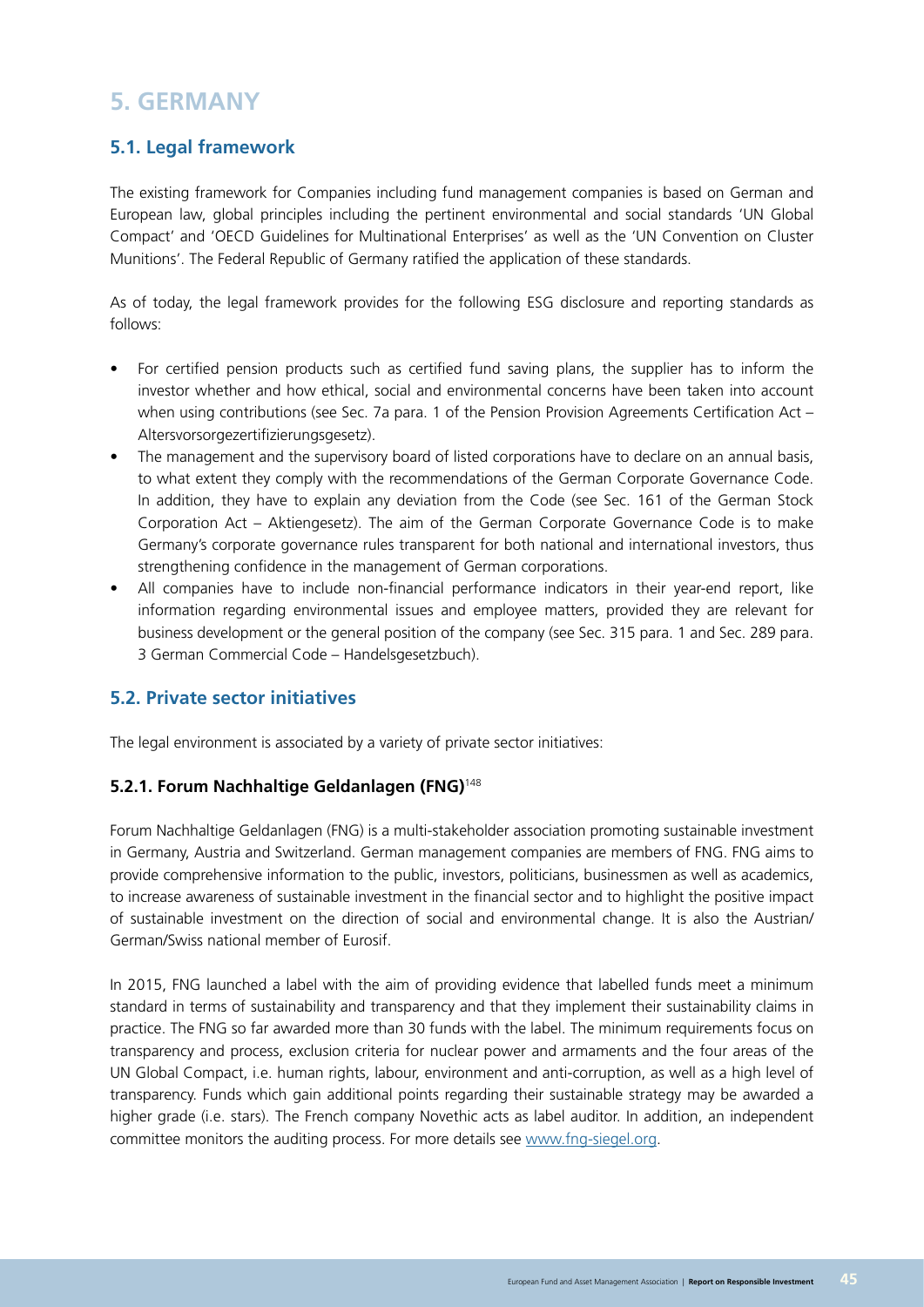#### **5.2.2. BVI: Guidelines on responsible investment and other activities**

In November 2012, the German asset management association BVI published guidelines for responsible investment. BVI members (asset managers and management companies) are aware of their key role in pension provision, their role as trustee and their social responsibility accordingly. According to the guidelines, BVI members are obliged to take soft law such as codes into account in the investment process appropriately. In addition, they are obliged to inform investors about the codes and processes they apply. Furthermore, BVI members managing real estate funds have developed a standard for measurement and comparability of sustainability objectives for real estate funds. This standard takes into account ESG aspects both at the level of specific assets such as buildings as well as at the portfolio level. BVI is increasingly active in the field of responsible investment. In this regard, BVI launched its first RI Conference in January 2016.

#### **5.2.3. Corporate level: Policies/Collaborations/Initiatives**

At a corporate level, a wide range of voluntary activities can be identified:

- Deutscher Nachhaltigkeitskodex ('DNK')149
- UN Principles of Responsible Investing ('UN PRI'), of the Carbon Disclosure Project ('CDP') and the Investor Network on Climate Risk ('INCR')
- Proxy voting policies containing ESG aspects
- ESG policies
- Memberships of Eurosif and Forum 'Nachhaltige Geldanlagen'
- Memberships of the DVFA non-financial working group (ESG key performance indicators) and the CDP Working Group Germany
- Memberships of the World Bank / OECD Global Corporate Governance Forum, International Corporate Governance Network (ICGN) and the German Corporate Governance Commission

Fund companies show ESG- and CO2-ratings embedded in proprietary research platforms. They support research projects on analysis of extra-financial risks and climate change with selected universities and institutes.

Portfolio Managers are encouraged to take advantage of "non-financial assessments". Industry targets include an extension of credibility and transparency Key Performance Indicators (KPIs) for Environment, Social, Governance (ESG) of Deutsche Vereinigung der Finanzanalysten (EFFAS/DVFA)<sup>150</sup> as well as international rules and regulations like UN Global Compact<sup>151</sup> and the Global Reporting Initiative (GRI G3)<sup>152</sup> support reporting according to global ESG standards.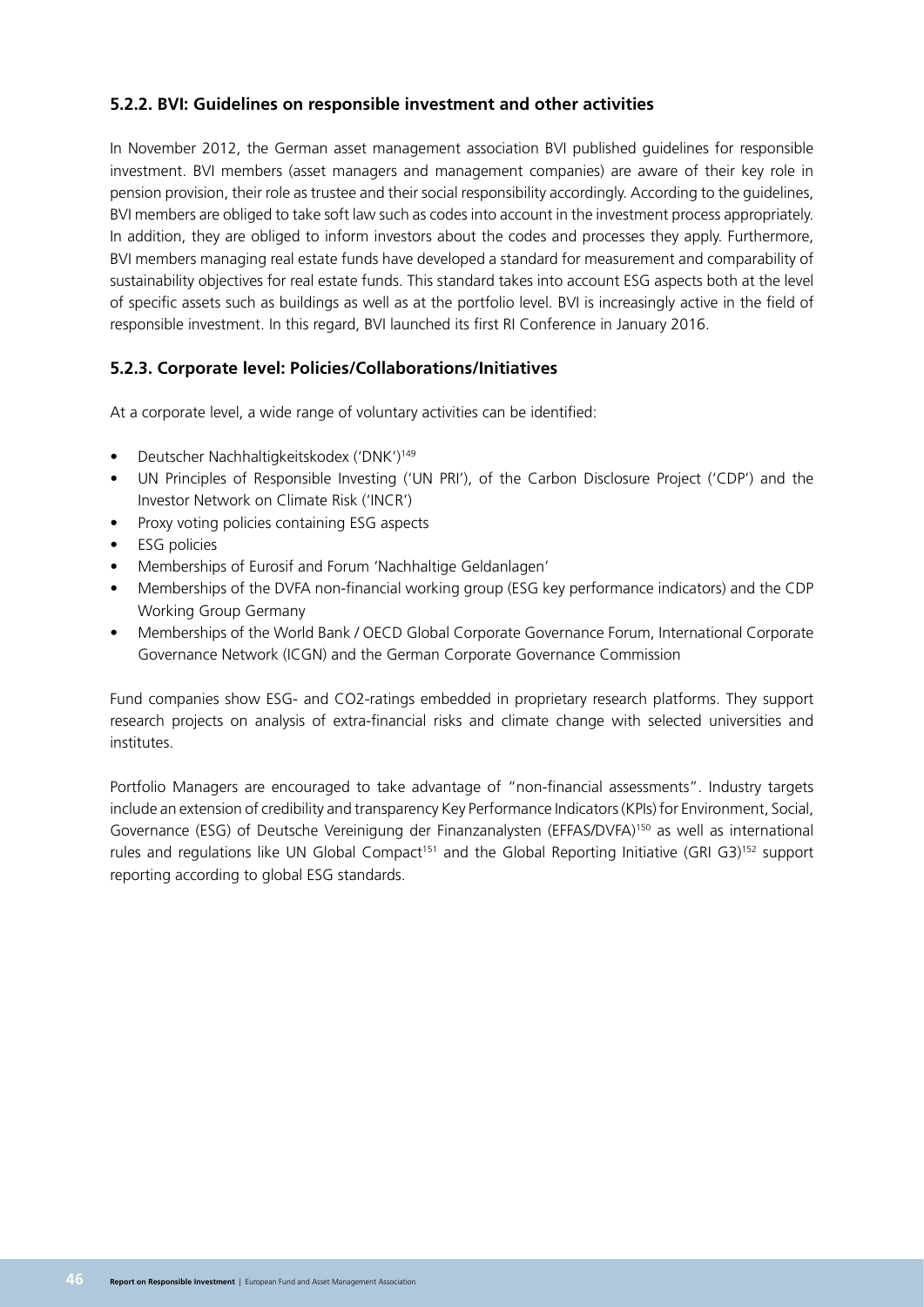# **6. ITALY**

# **6.1. Legal framework**

## **6.1.1. ESG disclosure**

Currently, a legal obligation for companies and investors to report on ESG aspects of their business does not exist. However Decree 32/2007, enforcing the EC Directive 2003/51, envisages the possibility of integrating financial indicators with extra-financial indicators related to the company activities, such as the information concerning environmental and the human capital policies.

In addition, since 2005, pension fund managers are required (DL 252/05) to include in their annual report and their communication to investors whether and to what extent ESG criteria are adopted in the management of assets.

As transparency is concerned, CONSOB - the public authority responsible for regulating the Italian securities market - intervened in 2007 with the Decision n. 15691, requiring those asset managers and insurance companies offering products and services labelled as "ethic" or "socially responsible" to inform and account to investors in what way those qualifications have affected their investment choice.

In 2010, ISVAP – the public authority responsible for regulating the Italian insurance companies – approved Regulation n. 35, providing dispositions on the information to be disclosed on insurance products, labelled as "ethic" or "socially responsible".

#### **6.1.2. Active ownership**

The right of the shareholder to intervene at the General Meeting is stated in Article 2.370 of the Civil Code. The D.Lgs 58/1998 (Testo Unico della Finanza) devotes a full section (articles 125-134) to the shareholders' rights; specifically, the article 127-ter states the right to formulate questions before the General Meeting, in order to receive an answer during its course.

Banca d'Italia (2008) – Disposizioni di vigilanza in materia di Organizzazione e governo societario delle banche - contains guidelines to be followed in the organisation and governance of banks; the regulation regarding active ownership refers to remuneration policies and plans (stock options) as well as the remuneration of the bodies appointed by the shareholder meeting. Additionally, banks must guarantee a complete information and effective way of communicating among and within corporate governance bodies.

In 2015, Assogestioni, the association of Italian asset managers, adopted the Italian stewardship principles for the exercise of administrative and voting rights in listed companies, accompanied by a series of bestpractice recommendations. The adopted Principles are inspired by those contained in the EFAMA Code for External Governance.

The purpose of the Principles is to provide a set of high-level best practices designed to promote discussion and cooperation between Investment Management Companies and listed issuers in which assets are invested.

Though aimed primarily at portfolio managers, these Principles indirectly reflect on the conduct (i) of the listed issuers, which are called upon to promote dialogue with investors, asset managers and their respective advisors, and (ii) of institutional investors that entrust the management of their assets to third parties, and are requested to share with their managers certain decisions on how to interact with the investee listed issuers.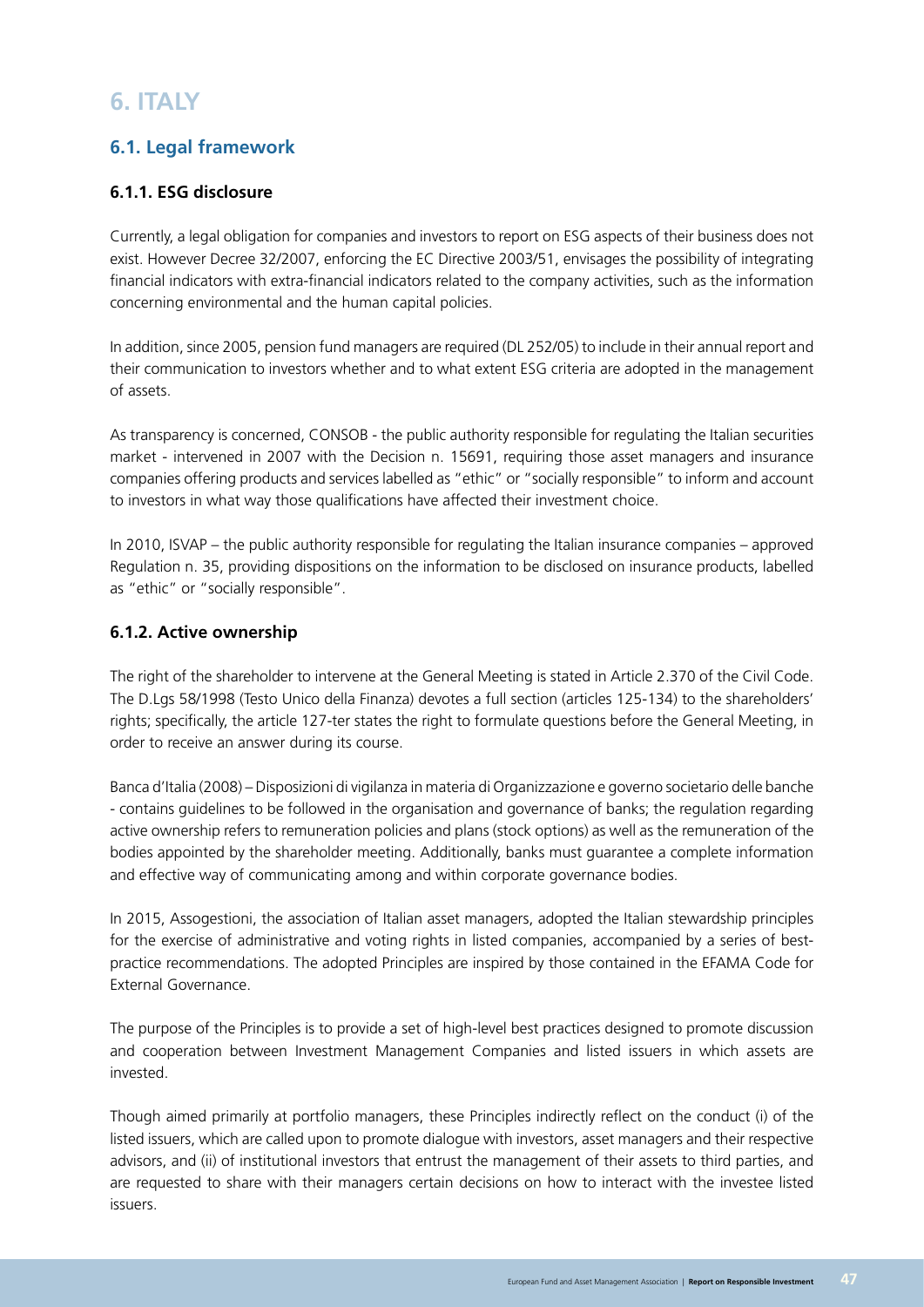The Principles support and guide Investment Management Companies in monitoring, engagement and voting actions with investee listed issuers, in relation to:

- the strategy and performance of an investee listed issuer;
- ordinary corporate governance matters, such as establishment, election, successions and remuneration of the Board of Directors;
- approach to corporate social responsibility;
- risk management.

Compliance with these Principles is voluntary and based on a 'comply or explain' principle; the investment management companies that comply with the Principles also commit to annually publish a report on the application of the Principles.

#### **6.2. Private sector initiatives**

Companies and organisations, including Assogestioni, gather in the Forum for Sustainable Finance (FFS) as part of the Eurosif network to promote and support the adoption of RI criteria in finance. Besides organising events and training activities on the subject, the FFS publishes a range of Guidelines to assist investors and asset managers in the implementation of responsible investment principles.

## **6.3. Assogestioni and the Charter of Sustainable and Responsible Investment of the Italian Finance**

Assogestioni has been active since 1994 in the promotion of more transparent and fair corporate governance both within the asset management industry and in the investee companies. With regards to the former, Assogestioni has drafted and promoted among its members a Code for the Governance of Conflict of Interest.

As for the latter, since 1996 the association has been supporting the active participation of asset managers in investee annual meetings and assisting in the presentation of slates of candidates for the appointment of independent minority directors and statutory auditors in Italian listed companies.

In June 2011, the Italian representatives of the banking, insurance and financial sectors - ABI, ANIA and ASSOGESTIONI - and their Federation (FeBAF), co-signed the "Charter of Sustainable and Responsible Investment of the Italian Finance", considering it crucial to promote the integration between the criteria driving the decision making of financial institutions and a sustainable development perspective, generally understood as the search for a balance between social, environmental and economic elements when investing.

By subscribing to the document, the signatory organisations declared to share its objectives and to renew the common effort in spreading the culture of sustainability and social responsibility amongst their members and the business community as a whole. They also reaffirm their willingness to promote the debate on social responsibility within the financial community and to support the adoption of sustainable and responsible investment practices. They aim at encouraging dialogue between the Italian financial sector, the civil society and European and international institutions.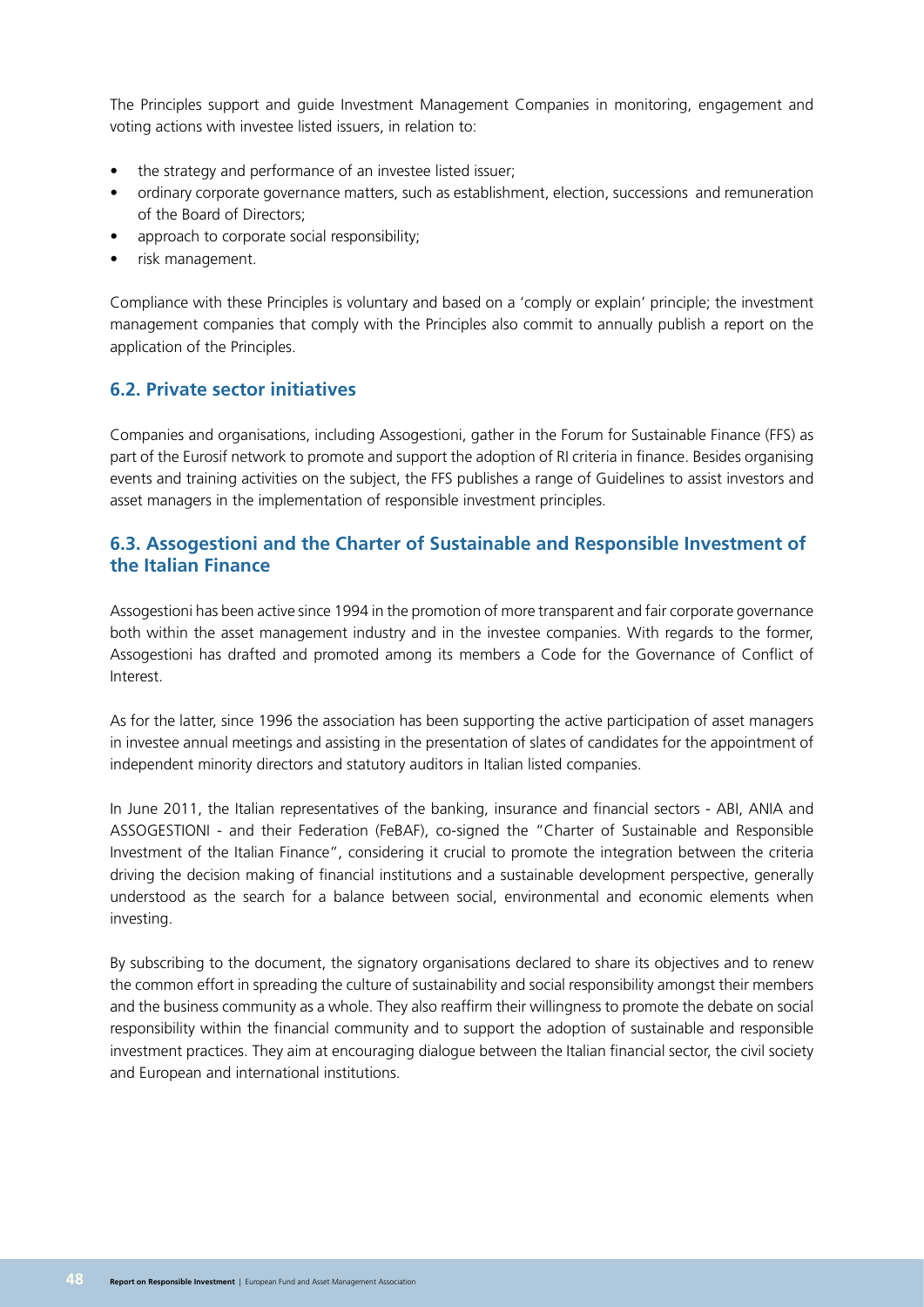The key principles supported by the Charta are:

- the key role to be played by sustainable and responsible investments practice and their integration within the more traditional financial analysis;
- the importance of disclosure and transparency in the financial activity and in the implementation of SRI principles;
- The adoption of medium-long term view as a mean to alleviate market distortion caused by shorttermism.

In line with the commitments undertaken, all signatories including Assogestioni have strengthened their financial education activities on SRI.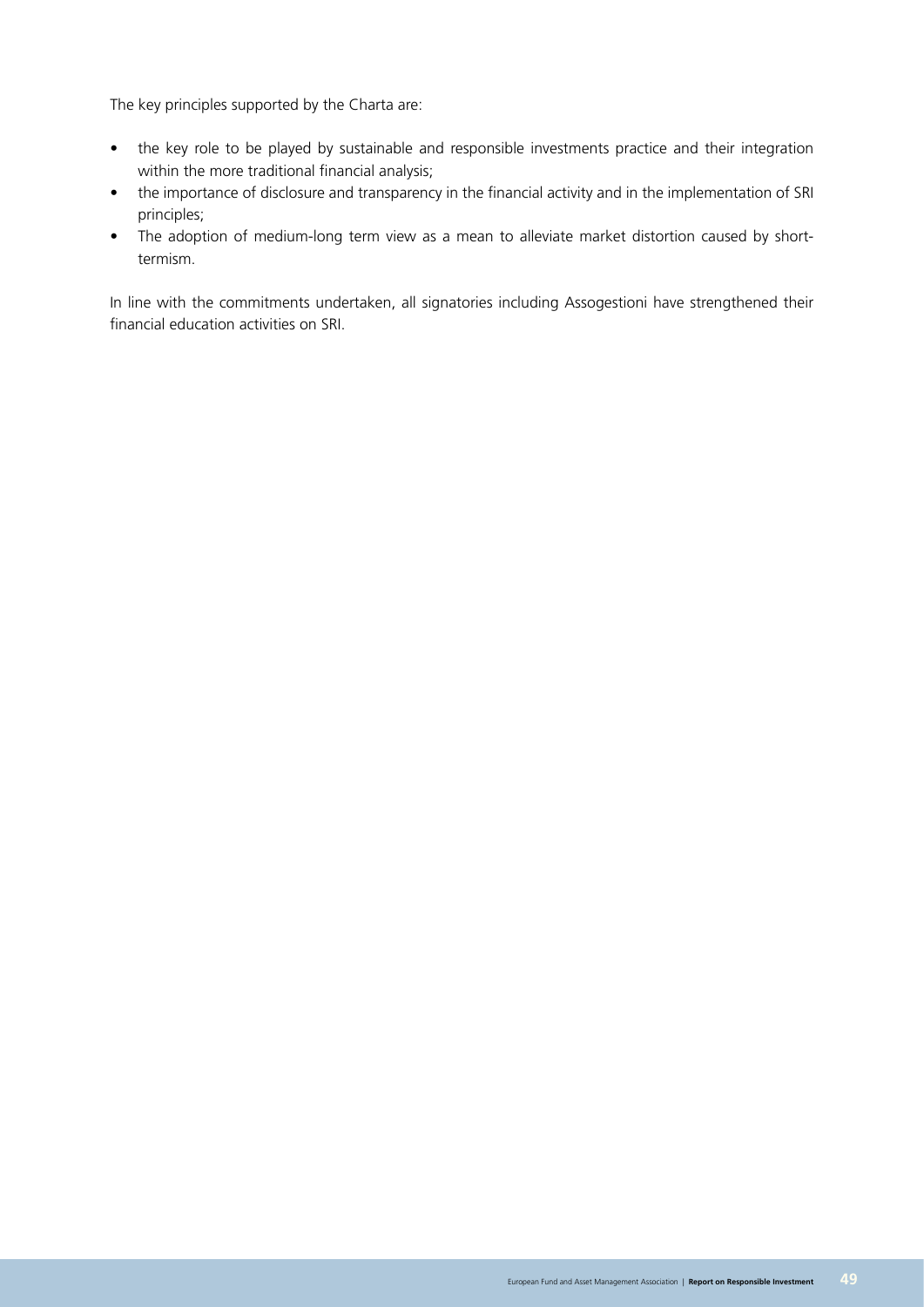# **7. LUXEMBOURG**

## **7.1. Legal framework**

Currently there is no legal obligation for companies or institutional investors to disclose or report ESG aspects as regards their businesses or investment activities nor is there any specific legislation on responsible investment.

The Luxembourg Government, together and in coordination with the associations of the Luxembourg financial market place, has decided to support the development of responsible investing in Luxembourg.

To highlight this support, microfinance funds investing into microfinance institutions were exempted from the subscription tax, upon certain criteria being fulfilled.

## **7.2. Private sector initiatives**

ALFI, the Association of the Luxembourg Fund Industry, has defined its ambition for the Luxembourg Fund Centre being a global centre of excellence for the asset management industry, creating opportunities for investors, fund professionals and the community as a whole. Amidst a challenging international context, ALFI's action plan for the next years foresee the fostering of a beneficial environment for funds, and proving their positive contribution to investors and to society, by stimulating innovation within the funds industry. Within this context, ALFI aims to establish Responsible Investing as a third pillar of the Luxembourg investment fund centre, alongside UCITS and alternative investments.

In particular, the recent market turmoil has encouraged investors to reconsider their behaviour and, as a consequence, interest in long-term or socially responsible savings products has increased. Recent EU Commission work such as the consultations on long-term investing, pensions or social investment funds reflects this trend.

To respond to these new needs, ALFI has created two technical committees, one focusing on Long-term savings and pensions, and the other focusing on responsible investing. Various working groups focusing on specific sub-topics have been created under the umbrella of these two technical committees in order to encourage innovation and dialogue in the Luxembourg Fund Centre.

Furthermore, ALFI commissioned KPMG in 2015 to conduct the third edition of the "European Responsible Investing Fund Survey". The Survey covers the European responsible investment fund market as at 31 December 2014, including the size of the market, investment categories and the domicile of such funds. This report focuses essentially on mutual funds domiciled in Europe. It does not address pension fund assets, segregated managed accounts or insurance company assets due to the relative difficulty of accurately measuring the size, nature and domicile of such assets. The survey shows that assets under management in European responsible investment funds have seen a Compound Annual Growth Rate (CAGR) of 25% between 2012 and 2014, growing from EUR238 bn to EUR 372 bn. Previous editions were published in May 2013 and May 2012 and gave a snapshot of the RI fund universe as of December 2011 and December 2012.

Finally, ALFI organises annual conferences dedicated to Responsible Investing, Microfinance or Impact Investing to raise awareness and to encourage the development of Responsible Investing in Luxembourg and in Europe. The latest edition of "Impact Investing & Microfinance Conference" took place in May 2016 in Luxembourg.

In July 2006, seven private and public founding partners (Charter members), created in Luxembourg The LUXEMBOURG FUND LABELLING AGENCY ('LuxFLAG'). LuxFLAG is an international, independent and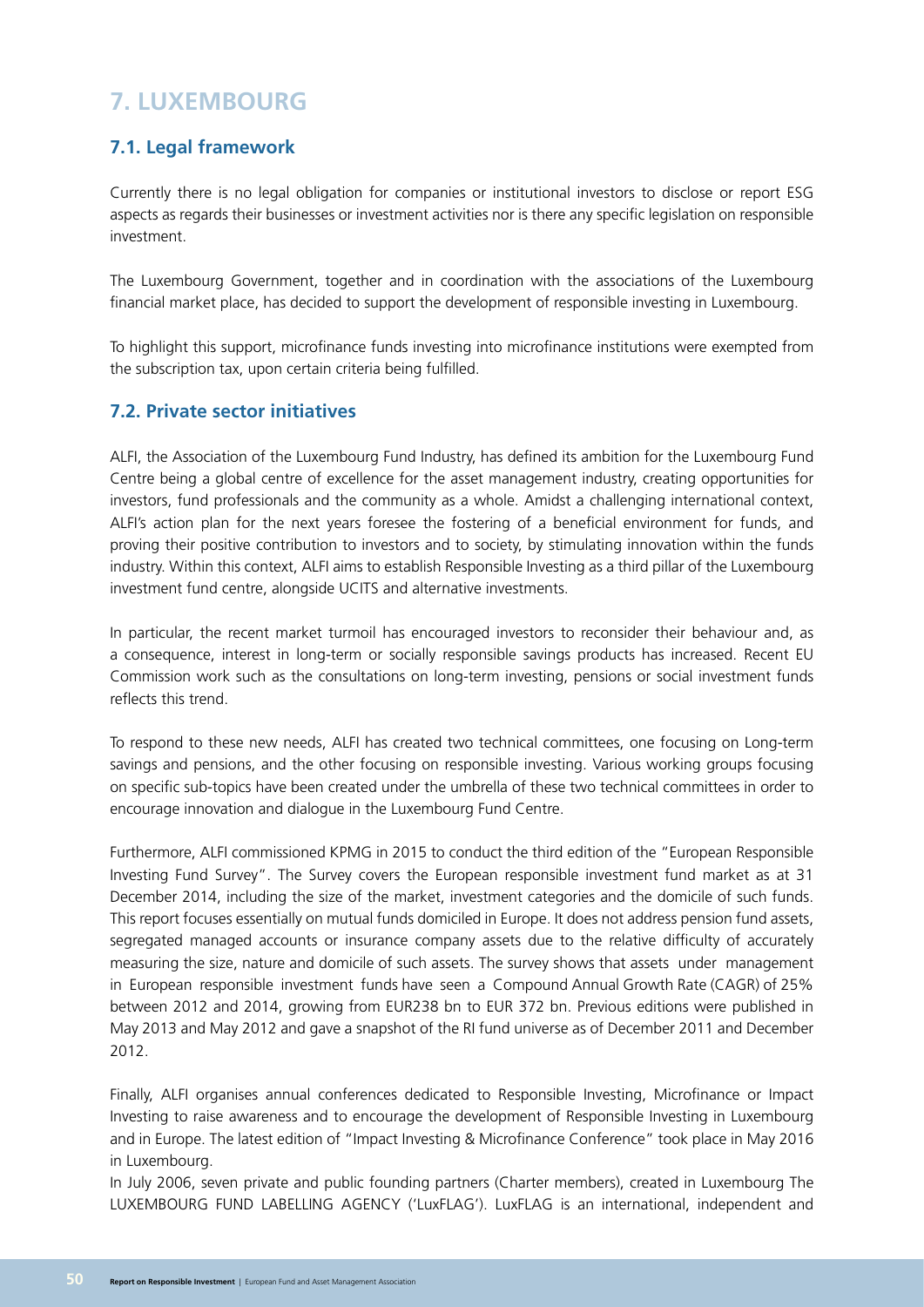neutral agency, supporting the financing of sustainable development by providing clarity to investors. LuxFLAG is an integral part of the Luxembourg global funds industry, which is the largest in Europe and the second-largest globally after the US. HRH the Grand-Duchess Maria Teresa is Honorary President of LuxFLAG. LuxFLAG promotes fundraising and branding focused on Responsible Investing sectors by awarding an independent, transparent and recognisable label to Microfinance, Environment and ESG funds. To be granted the respective LuxFLAG Label, applicant investment funds have to meet predefined eligibility criteria assessed by independent Eligibility Committees composed of industry experts, academicians and analysts. LuxFLAG Labels are recognised worldwide and available for internationally distributed funds irrespective of their country of domicile. The objective of the Label is to reassure investors that the labelled fund invests most of its assets directly or indirectly in a responsible manner. As of September 2015, LuxFLAG labels 43 funds with a total of approximately USD 10 billion Assets under Management. LuxFLAG Labels are valid for a period of one year and must be renewed on expiry. Further information is available on [www.luxflag.org.](http://www.luxflag.org)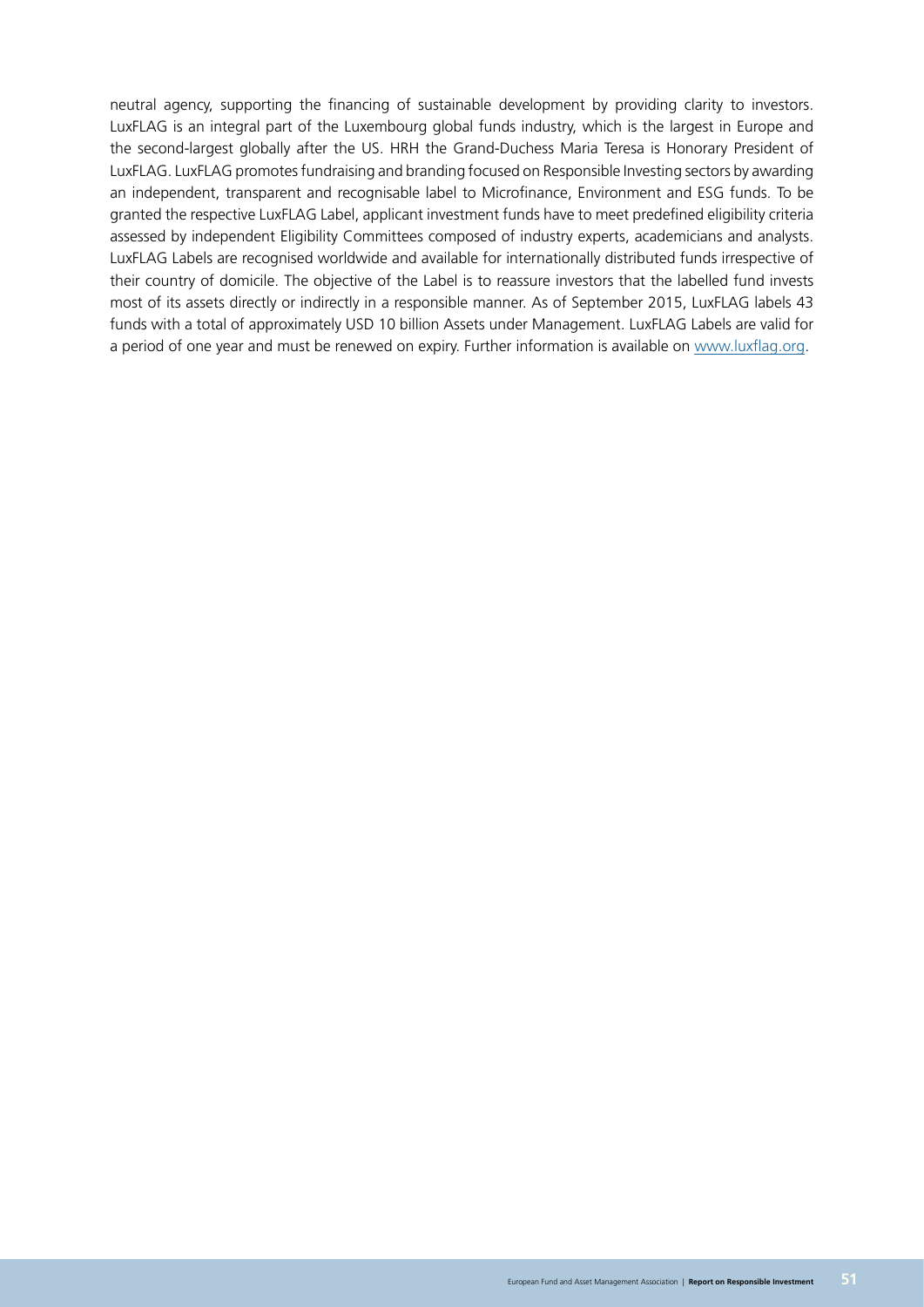# **8. NETHERLANDS**

## **8.1. Legal framework**

As of January 1, 2013, there is a legal obligation for Dutch financial institutions (such as banks, insurers, pension funds and asset managers) to have controls in place which prevent investing in cluster munitions manufacturers, stockpilers or transporters, as defined in the Treaty on Cluster Munitions. In addition, pension funds are legally obliged to be transparent about their responsible investment strategies if they have them.

The Dutch government introduced a SRI "Transparency benchmark" for companies in 2007<sup>153</sup>. On that occasion<sup>154</sup>, the government stated that SRI is essentially out of reach of the law and there is no standard recipe, because every company faces different challenges and dilemmas. SRI by pension funds is their responsibility, not the governments. Their investment policies should be prudent and in the interest of the stakeholders in the fund (pensioners, sleepers, contributors). The Dutch government is of the view that companies should be transparent with regard to their considerations regarding decision to invest or not in the framework of their SRI policy, and be prepared to enter into a serious dialogue with their stakeholders<sup>155</sup>.

The government expects the road of transparency to work best, because it attributes responsibility to those who should be responsible and it allows for more tailor-made solutions. The government has pointed to several indicators that this approach is working.

#### **8.2. Private sector initiatives**

Although there was a debate in the Netherlands about the (un)desirability of investments and interests in South Africa during the apartheid regime ("Boycott Outspan" and campaigns against Shell) in the 1980s, and the trade union movement has for decades taken into account social and ethical problems in its investments, concern did not extend much further. In Europe and the Netherlands, there was no broad movement such as n the United States. The first Dutch investment product in line with this development was Triodos Bank's Meerwaarde Polis in 1989, in cooperation with Delta Lloyd. In 1993, the ASN Aandelenfonds was the first Dutch capital stock fund that enabled private investors to explicitly opt for social, ethical and environmental criteria.

Since 1995, VBDO (Vereniging van Beleggers voor Duurzame Ontwikkeling = Association of Investors for Sustainable Development)<sup>156</sup> asks questions on shareholders' meetings on sustainability. VBDO has a large numbers of Dutch institutional investors and asset managers as members, in addition to individual members. VBDO also researches the level of sustainable investment by pension funds, insurers, charities, churches, etc. Recently VBDO has entered the field of sustainable investing and private equity.

Since 1999 the pensions sector has, at the initiative of the trade unions discussed the subject. In 2007 an investigative reporting television programme revealed that pension funds were investing in cluster munitions and other controversial weapons. The evolution of the responsible investment market in the Netherlands continues to be influenced by the focus on cluster munitions and other controversial weapons. Most exclusion policies now still begin with excluding these controversial weapons.

As a result of this television broadcast the Dutch pensions industry published a 75-page SRI investment policy document on November 14, 2007<sup>157</sup>. The report was focused on pension fund boards wishing to know more about SRI and handing them tools for implementation of a policy. The report stated that every pension fund board was responsible for its own investment policy, including SRI. The VBDO has published its annual benchmark report on the responsible investment policies of pension funds since 2007.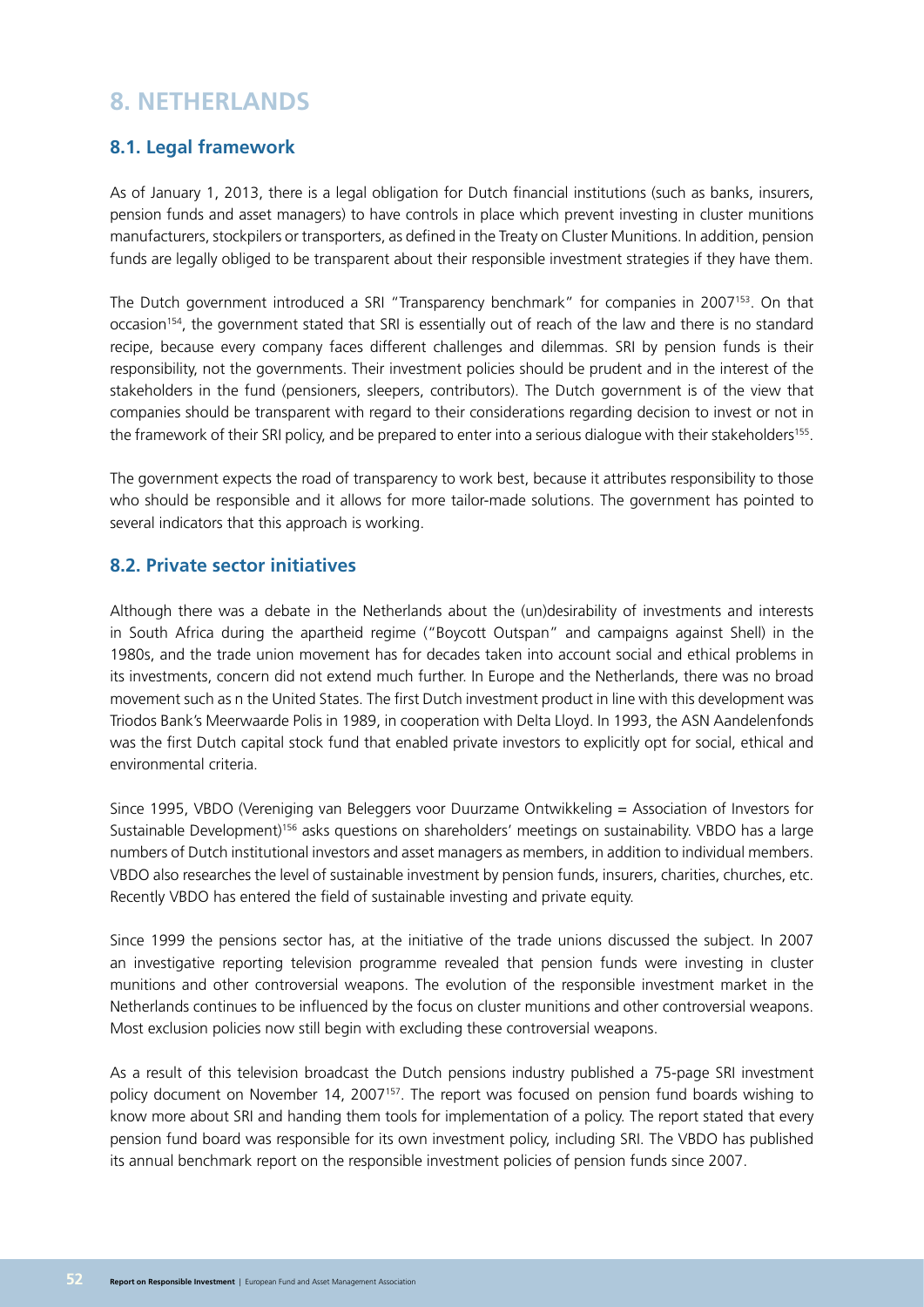In July 2009 the Dutch Fund and Asset Management Association (DUFAS) published a follow up on the pension industry report, providing tools to asset managers to help investors design and execute their SRI policy.

In late 2015 the Dutch Central Bank announced that it would be inquiring about stranded assets policies of financial institutions, but also about policies with regard to responsible investing generally.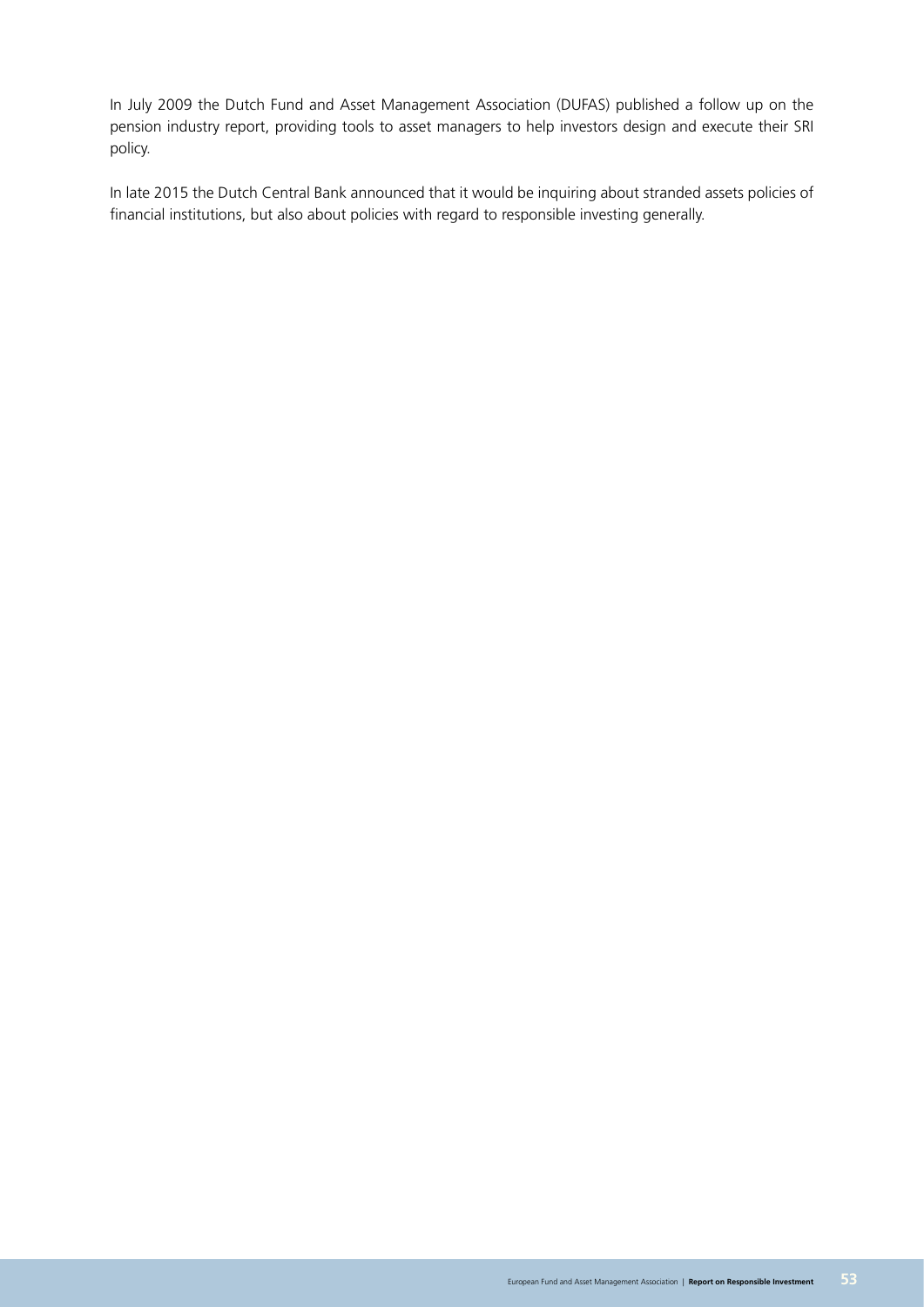# **9. NORWAY**

## **9.1. Legal framework**

In Norway, there is no specific legal framework regarding RI. However there are mainly three approaches used by fund managers.

- 1. No specific ethical guidelines: This approach comprises fund providers which do not at all or only in a limited way refer to ethics or other forms or normative restriction for their investments.
- 2. Supplementary ethical guidelines: This includes fund managers that do not offer any ethical or environmental funds. However the management companies following this approach make clear (i.e. on their websites) the way in which they evaluate and handle companies that consciously violate fundamental human rights or damage the local population, environment or the chosen form of government in their home country. In addition these fund managers avoid unnecessary economic risk by investing in companies that through their activities may incur significant and unwanted liabilities due to health related claim, legislative changes and environmental abuse. Normally these issues will be considered as part of a thorough analysis before the fund manager invests in a new company. In the evaluation of companies in this context, their intentions shall count more than the companies' record.
- 3. Ethical Guidelines for the Government Pension Fund Global (GPFG): This approach is primarily related to the welfare state and the creation of the GPFG which is managed by the Norges Bank Investment Management (NBIM) on behalf of the Ministry of Finance, which owns the fund on behalf of the Norwegian people. The Ministry determines the fund's investment strategy, following advice from among others NBIM and discussions in Parliament. The GPFG is strictly regulated by the Government Pension Fund Act no. 123 of 21 December 2005 and the Regulations of 22 December 2005 no. 1725 regarding the management of the GPFG.

The original ethical guidelines for the GPFG have recently been replaced by two sets of guidelines: one on work linked to exclusion and observation of companies and one for Norges Bank's work on responsible management and exercise of ownership rights. Funds that follow this approach used these guidelines as their benchmark when investing and offer ethical and environmental funds<sup>158</sup>.

#### **9.2. Private sector initiatives**

The Norwegian Forum for Sustainable and Responsible Investments (NORSIF) is an independent, neutral forum which promotes work and cooperation in sustainable and responsible investment. NORSIF's focus areas are:

- Collect and disseminate information on sustainable and responsible investing
- Promote and coordinate sustainable and responsible investment initiatives
- Contribute to the development and exchange of new information on sustainable and responsible investing
- Be a forum for sustainable and responsible investors and asset managers, as well as for others interested in sustainable and responsible investing
- Initiate research on responsible investment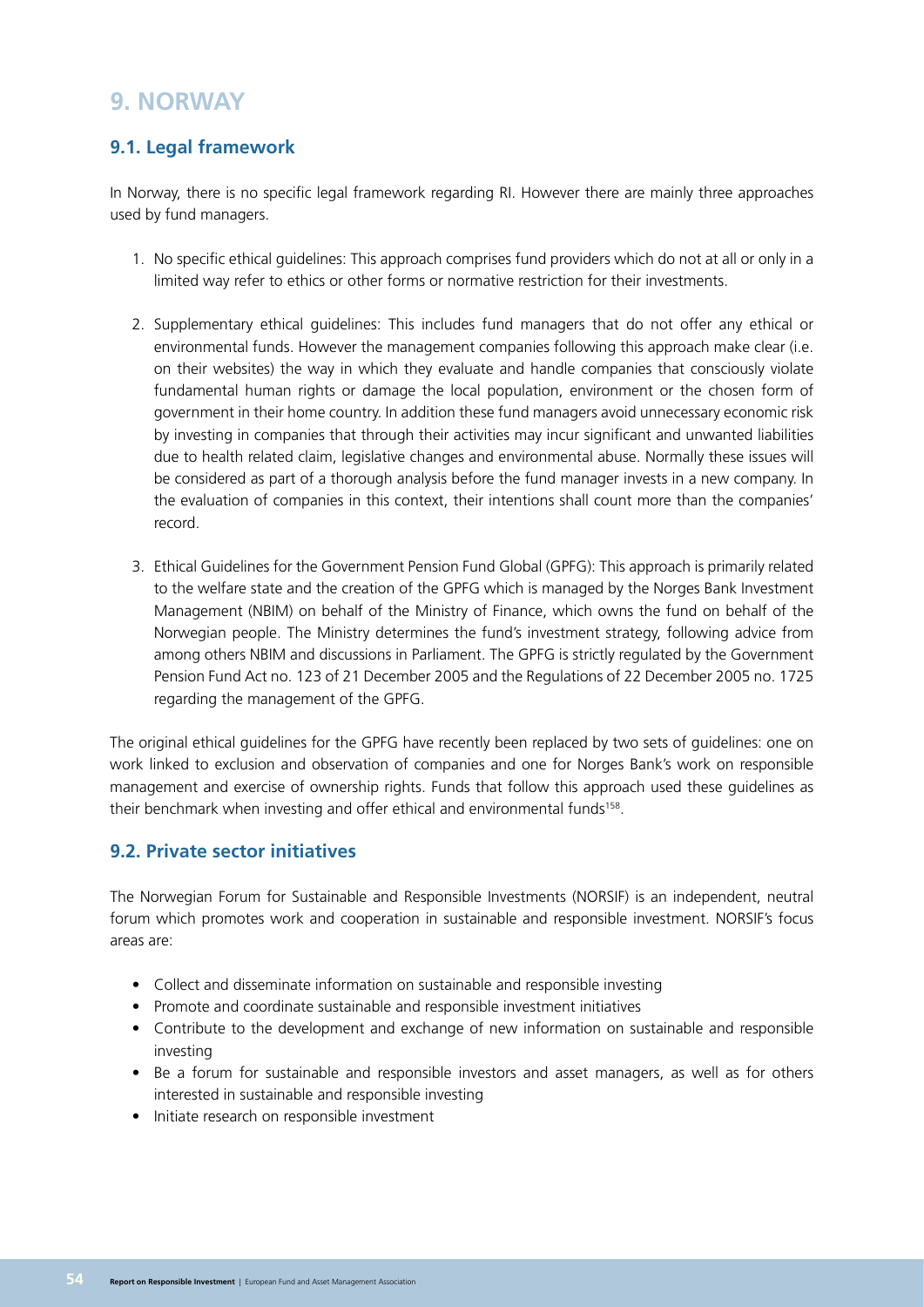# **10. PORTUGAL**

## **10.1. Legal framework**

In Portugal there is no specific legal framework regarding responsible investment, despite the existence of some disperse provisions related to this subject.

In relation to collective investment schemes, Portuguese Law establishes the need to disclose in the Fund Rules, as well as in the Key Investor Information Document, details related to the investment policy of the Fund, its objectives and any specialisation in terms of geographical or industrial sectors or any type of asset. This type of requirement is also foreseen in the Key Investor Information Document applied to individual subscription to Open Pension Funds.

As for companies, the Portuguese Commercial Company Act demands that the annual report contains a description of the evolution of the company's business, its performance and market position, as well as a description of the main risks and uncertainties to which it shall be subject. To the extent that it is necessary to understand the evolution of the business, its profits and market position, the analysis must include both financial issues as well as, whenever appropriate, reference to relevant performance issues of a non-financial nature, such as environmental and labour related issues.

Regarding the social investment perspective, the requirements and conditions laid down in Regulation (UE) n. º 346/02013 for European Social Entrepreneurship Funds ("EuSef") were integrated in the Portuguese legislation, in March 2015, as part of the revision made to the Private Equity Regime. In this field, the Supervisory Authority has also issued further regulation about these investment funds that pursue positive social impacts as their main focus.

#### **10. 2. Private sector initiatives**

Acknowledging the growing importance of responsible investment in the international agenda, APFIPP promoted a special session for its Members, in 2014, about this important subject, providing them a view of the European landscape on Environmental, Social and Governance factors and their impact on the companies' financials. More recently, further action about this matter lead to the organisation, in April 2016, of a Conference about "Socially Responsible Investment", addressing SRI status and its evolution in Europe, as well as the challenges that are being experienced in this area. This initiative gathered, as speakers, representatives of the Portuguese Securities Market Commission, Eurosif, Spainsif and several national and European market players.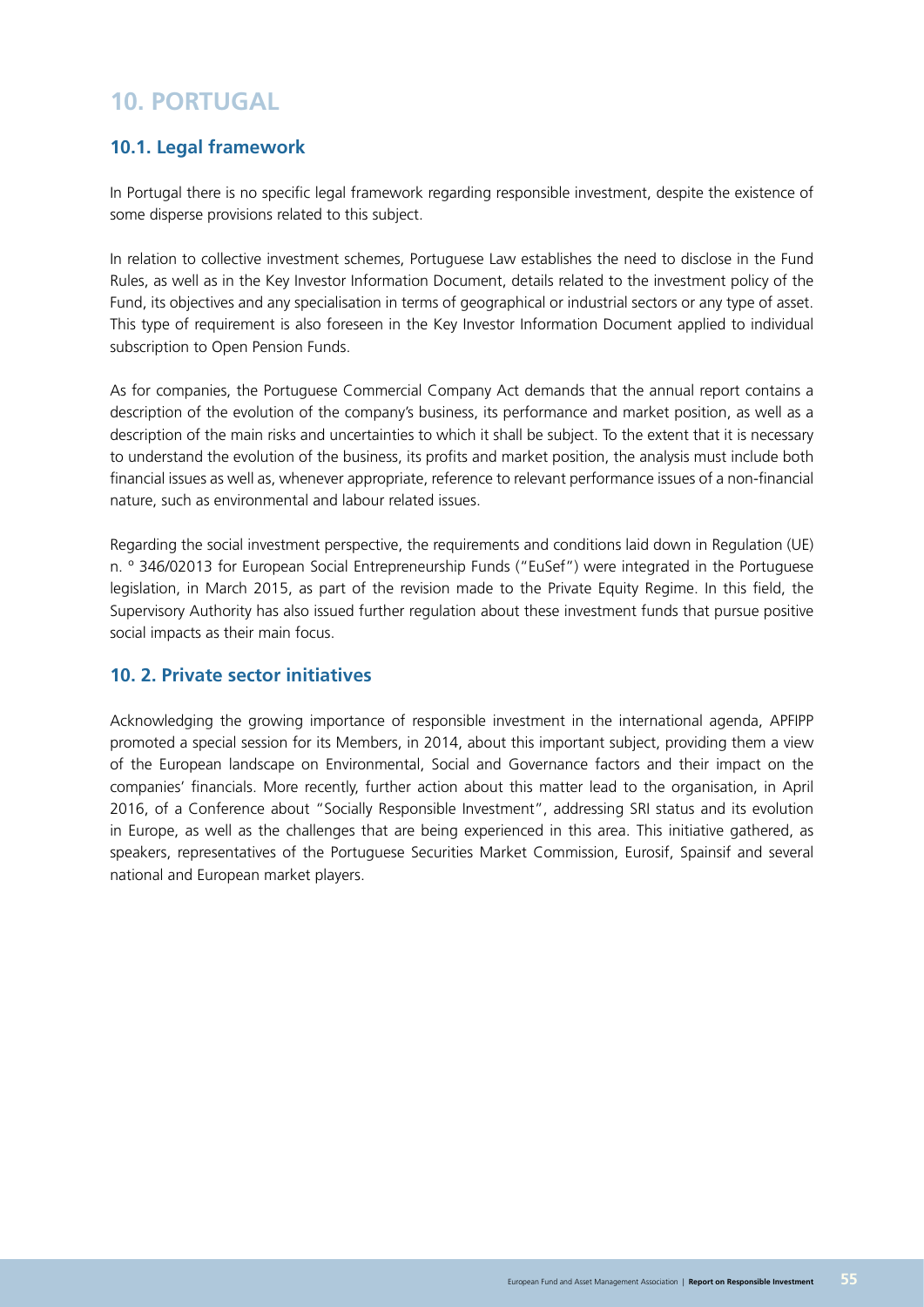# **11. SPAIN**

## **11.1. Legal framework**

In Spain, no legal requirements are put on investment funds in relation to responsible investment. For the moment, inclusion of information on the ESG criteria is to be provided on a voluntary basis, as there is no obligation to inform on ESG criteria legally foreseen. Being an issue driven mainly by client demand, ESG investment funds are interested in including said information. This information is always publicly available and any prospective investor can read it before investing.

Notwithstanding, for pension funds there is a different regime applicable to occupational pension plans and to personal pension plans.

According to article 69.5 of Royal Decree 304/2004, occupational pension plans must disclose whether they take into account ESG criteria or not in their investments, and where ESG criteria are applied, the procedure to follow in order to implement, manage and monitor ESG criteria and the fund ratio invested in ESG factors. Besides, occupational pension funds must disclose extra-financial risk between different assets within the portfolio, among others:

- a. The specific principles applied in order to consider the existence of extra-financial risks in an investment including ESG issues.
- b. The pension fund assets classes on which the analysis is carried out regarding the consideration of non-financial risks.
- c. The minimum percentage of the portfolio invested in assets that take into account extra-financial risks.
- d. The procedure for the implementation, management and monitoring of defined principles. They should specifically note the measures provided for verification in order to comply with the specific principles defined in the fund's investments that take into account extra-financial risks.

On the other hand, personal pension plans must inform on ESG criteria only when they apply them. In this case, the aspects to be informed are the same as those legally foreseen for occupational pension plans.

## **11.2 Private sector initiatives**

INVERCO, the Spanish Association of Investment and Pension Funds, promoted the Responsible Investment Circular 1999 refreshed by Responsible Investment Circular 2014 (SRI Circular, hereinafter) in order to define the application of ESG criteria on investment funds.

According to SRI Circular, only those Collective Investment Schemes (CIS) fulfill the mandatory requirements may include in its name the particle "ESG", "RI" or equivalent. These requirements are as follows:

#### **1. Responsible investment policy criteria**

A CIS has a responsible investment policy when the assets of its portfolio or the most of them comply with ESG issues. ESG criteria must be reflected in the fund prospectus.

#### **2. Determination of eligible assets for ESG product**

Identifying eligible assets for CIS with ESG investment policy is based on two analysis:

• Financial analysis, to identify and evaluate the most suitable assets from a financial point of view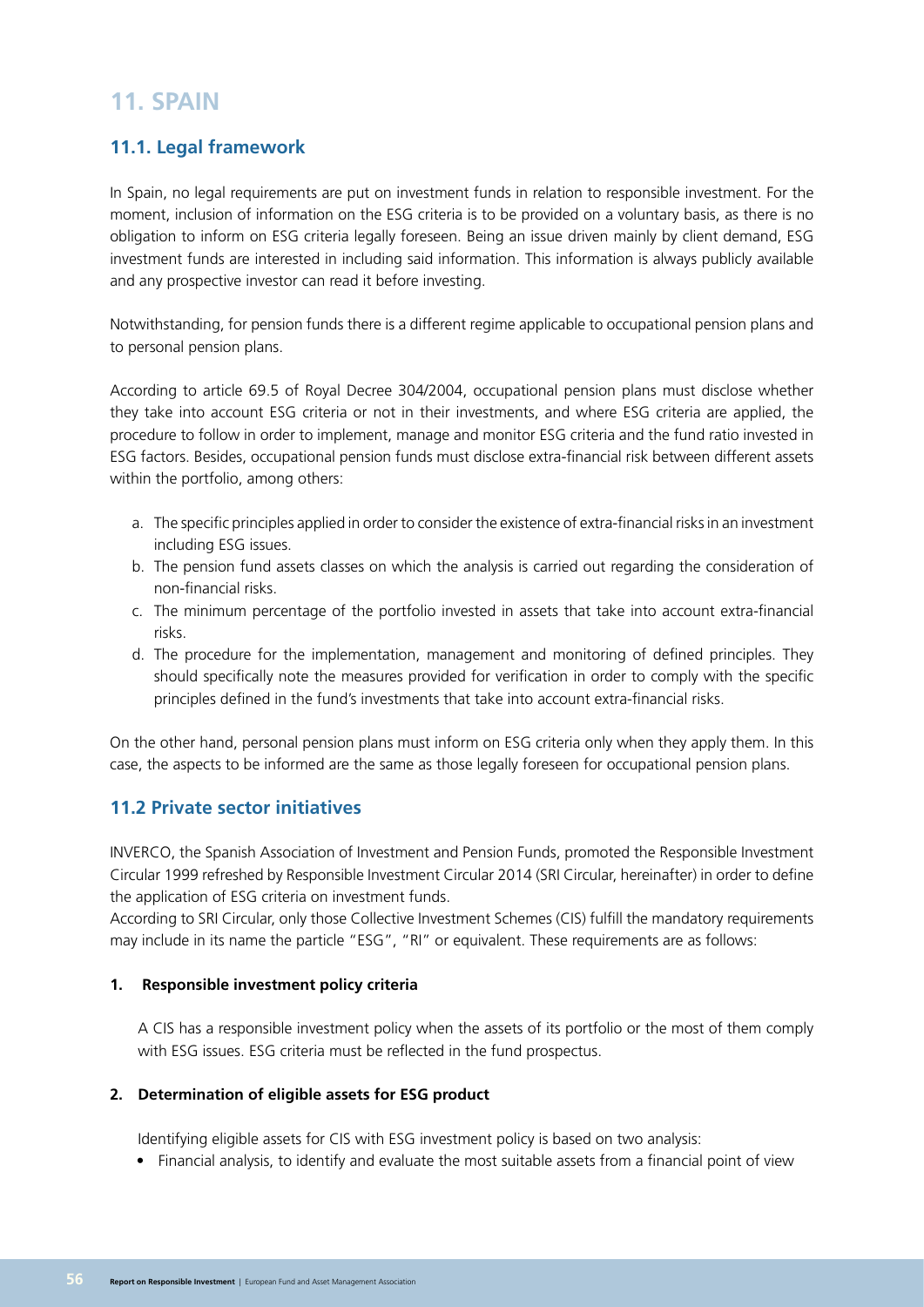• The extra-financial analysis, to identify and assess ESG practices of different assets

#### **3. Warning advertising messages**

 For the purpose of avoiding misleading advertising, it is mandatory to include in publicity messages the sentence: "Please refer to the prospectus the environmental, social and governance criteria (ESG) of the Fund or Entity" and provide a reference to the fundamental questions that define ESG criteria of the investment fund policy.

#### **4. Information to be disclosed**

Regarding the information to be disclosed by investment funds of ESG policy, it is distinguished by:

- Key Information Documents (KID): Those CIS with ESG policy must include in the paragraph "Objective and investment policy" the statement: "This CIS applies ESG criteria in its investment policy".
- Fund Prospectus : investment managers must disclose the most fundamental information of the CIS with ESG policy:
	- » Whether they take into account ESG criteria or not in their investments, where ESG criteria are applied, the guidelines or recommendations they are based on.
	- » Detailing how the analysis is structured: the tools and resources applied, and information about which assets are affected by the ESG analysis.
- Quarterly/biannual reports: The fund managers will inform the most important aspects developed during the period, regarding the ESG policy, such as:
	- » Communication to the investors about the changes in the investment policy related to ESG criteria.
	- » Affected assets by the ESG policy and their influence on the fund portfolio.
	- » Information about politics rights: how to vote and proxy advisors used.
	- » The existence, just in case, of audits, certifications, verifications or independent label.
	- » Commitments, initiatives and ESG networks in which fund manager participates.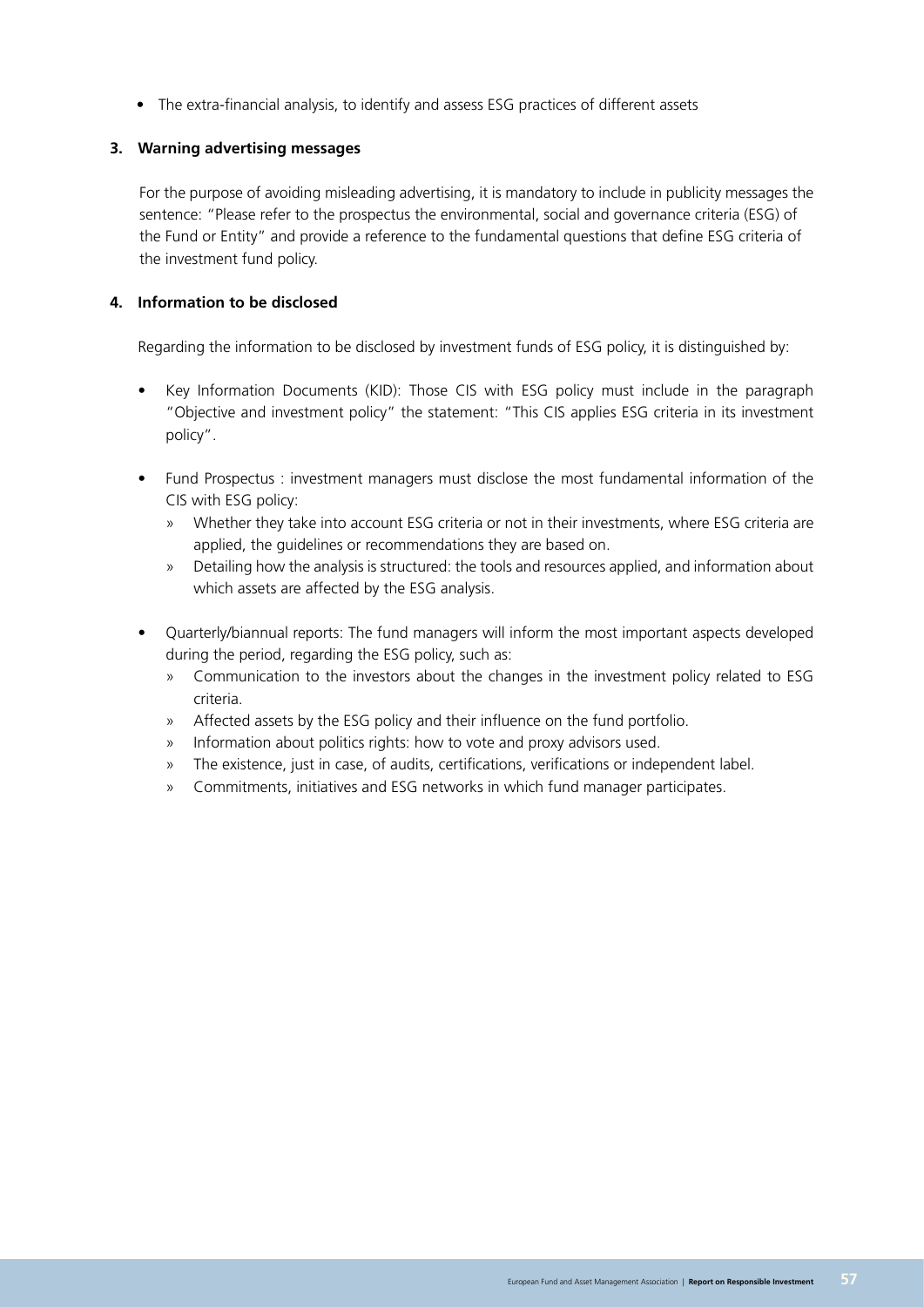# **12. SWEDEN**

Responsible investment has been applied to Swedish investment portfolios for more than three decades. An early adapter was the Church of Sweden, who started with a negative screening approach in 1980. Since then analysis models used has evolved from a focus on negative screening to more of a positive sustainability approach. RI got a boost around the millennium shift when the government proposed that the national pension funds should consider ethical issues and the environment in its investments. Institutional investors have been the primary driving force and today it is not possible for an asset manager to gain an institutional mandate without having some kind of RI policy. In the Swedish government proposition 1999/2000:46 on the AP funds in a reformed pension system it was stated that "environmental and ethical issues shall be considered in the investment activity [of the national Swedish pension funds 1-4] without wavering the overall purpose of good returns". Although the sentence above never entered into law, preparatory work is very important in Swedish legal tradition and the statement has had significant impact not only on governmental management but on fund management in general.

## **12.1. Legal framework**

No legal requirements are put on private institutional investors and asset managers in relation to RI in Sweden. However, in 2015, the government launched a committee of inquiry to investigate how information about RI from Swedish fund companies can be improved. The investigation will publish its report in June 2016.

The Swedish financial market shows a high degree of self-regulation. One part of that self-regulation is the Ethical Marketing Committee for Funds ('ENF'), a body whose task is to prevent misleading marketing of investment funds. In 2009 the committee issued new rules targeting funds that include RI as part of the value proposition. In 2015, ENF updated the statement and clarified the requirements for the marketing of funds as responsible or sustainable. According to the statement, seven requirements must be met for the marketing of funds to be allowed to contain expressions and formulations that somehow emphasizes that the fund invests sustainably. According to the statement all fund managers that market their funds as sustainable or responsible in Sweden are required to, as a minimum obligation, sign PRI or another corresponding initiative.

Other requirements in the statement are:

- that fund managers marketing their funds as sustainable in Sweden must have a well-defined process for selecting its investments,
- that the fund manager clearly and in and easily accessible manner must publish, among other things, the investment policy of the fund including information on selection criteria,
- how the process is ensured and controlled, and
- that the management company shall, at least once a year, report on how the investment policy has been complied with and if any deviations has occurred.

The statement has been incorporated into the guidelines of the Swedish Investment Fund Association and is considered best practice for marketing of funds in Sweden. The main difference compared to previous best practice is that those fund managers who market their funds as sustainable must sign PRI or another corresponding initiative. Currently 29 of the Association's 43 member companies, either directly or through group affiliation, has signed up to the six principles for responsible investments of the UN's PRI initiative.

Another initiative launched in December 2015 is the requirement for all fund management companies to draw up a sustainability review that describes how the fund management company works with sustainability issues and with concrete examples of practical work in this area over the preceding year. The requirement has been incorporated into the Association's guidelines. The sustainability review must be updated annually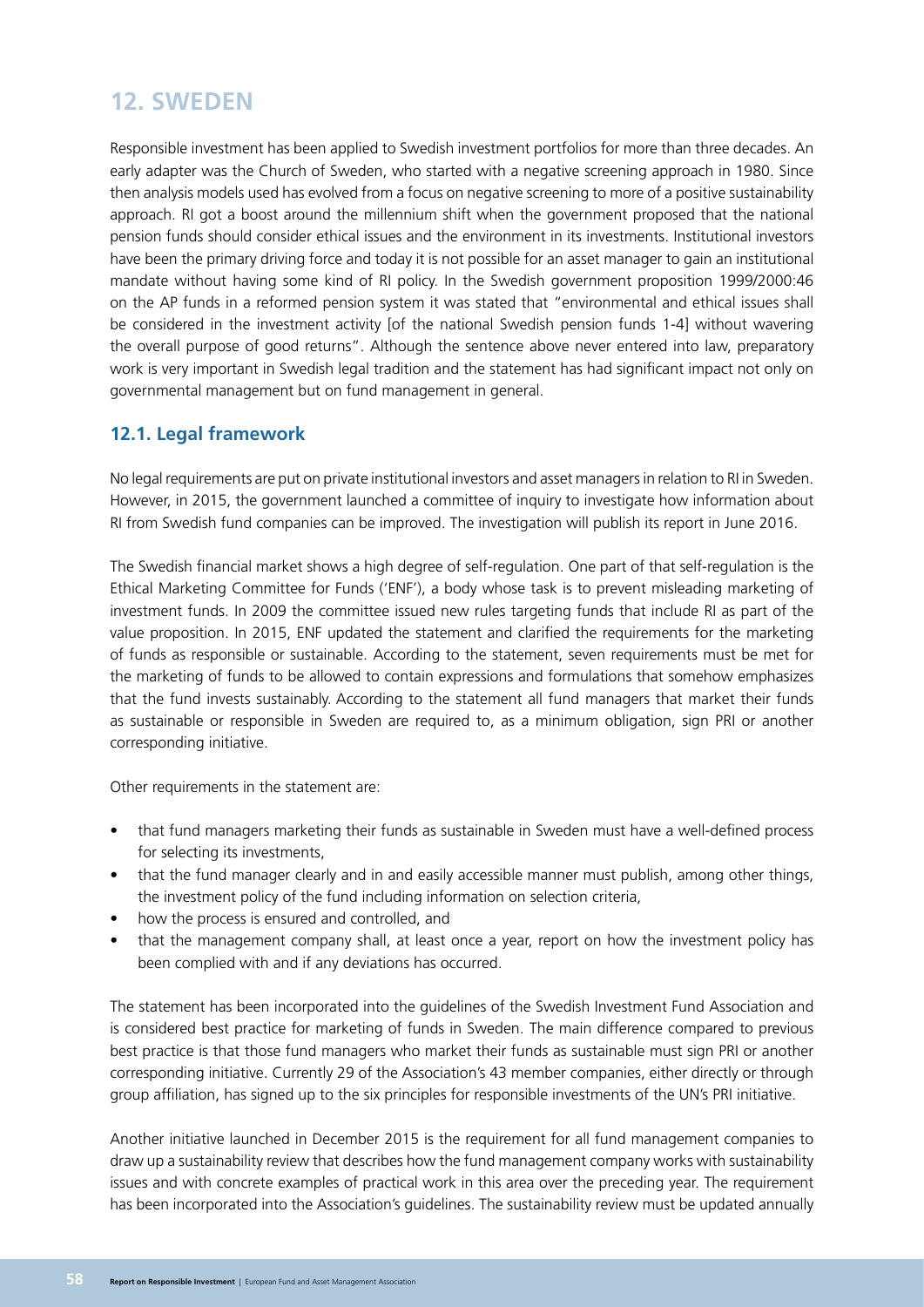and shall be easily accessible on the fund management company's website. The Association has published a manual that includes a template for structuring the sustainability review. The aim of the review is to increase the transparency and comparability of fund management companies' work with sustainability issues. The sustainability review requirement comes into force as of the 2016 operating year, i.e. the first review must be published no later than March 2017. Earlier publication is voluntary.

## **12.2. Other private sector initiatives**

In the retail space most major fund management companies today offer RI funds. Sweden's sustainable investment forum, Swesif, in December 2010 launched a SRI profile for usage on a fund level. The purpose of this initiative is to establish a market standard for investor information on funds with RI features. The profile describes which criteria are used in the fund's investment process to include or exclude companies on the basis of ESG factors as well as on what basis the asset manager of the fund try to impact companies the fund invests in.

In 2013 it became mandatory for those funds that want to be labelled as RI-funds in the governmental premium pension system to publish the profile. Through the Swedish Investment Fund Association's manual for Key Investor Information Document fund companies are recommended to refer to the profile in their Key Investor Information Document.

In the spring of 2016, the Swedish Investment Fund Association introduced a recommendation on how to calculate the carbon footprint of the fund. A low number means the fund is largely invested in companies operating a low-emissions business relative to their revenues. The recommendation is purely voluntary and intended for those companies already publishing their carbon footprint. The work continues, however, and reporting will be further developed as the data and methods evolve. The figure will be reported on the fund company's website, in the fund's annual report or in a special report, together with an explanatory text which clarifies the limitations within the reporting. The figure is not intended to be used in marketing to retail investors, but could be a starting point for dialogue between clients and fund companies. The figure can also be analysed and used by advisors and businesses that rank funds based on different sustainability criteria.

In relation to governance, the Swedish Investment Fund Association introduced new recommendations in its guidelines for investment funds as shareholders (the Swedish stewardship code) relating to responsible investments in 2014. The Swedish Investment fund Association recommends all fund companies to include in their corporate governance policy the fund manager's principles for working with environmental issues, social responsibility and governance. Fund companies are also recommended to ensure that companies in which the investment funds invests are operated in a sustainable and responsible manner, have a Board of Directors with a balanced composition with regard to competence, versatility and gender balance and otherwise comply with the requirements laid down in the Swedish Code for Corporate Governance. The Association recommends that the fund manager always strives to ensure that companies in which the fund invests act in accordance with relevant codes and guidelines and otherwise in accordance with good practices in the stock market, and report the company's work on environmental issues, social responsibility and governance.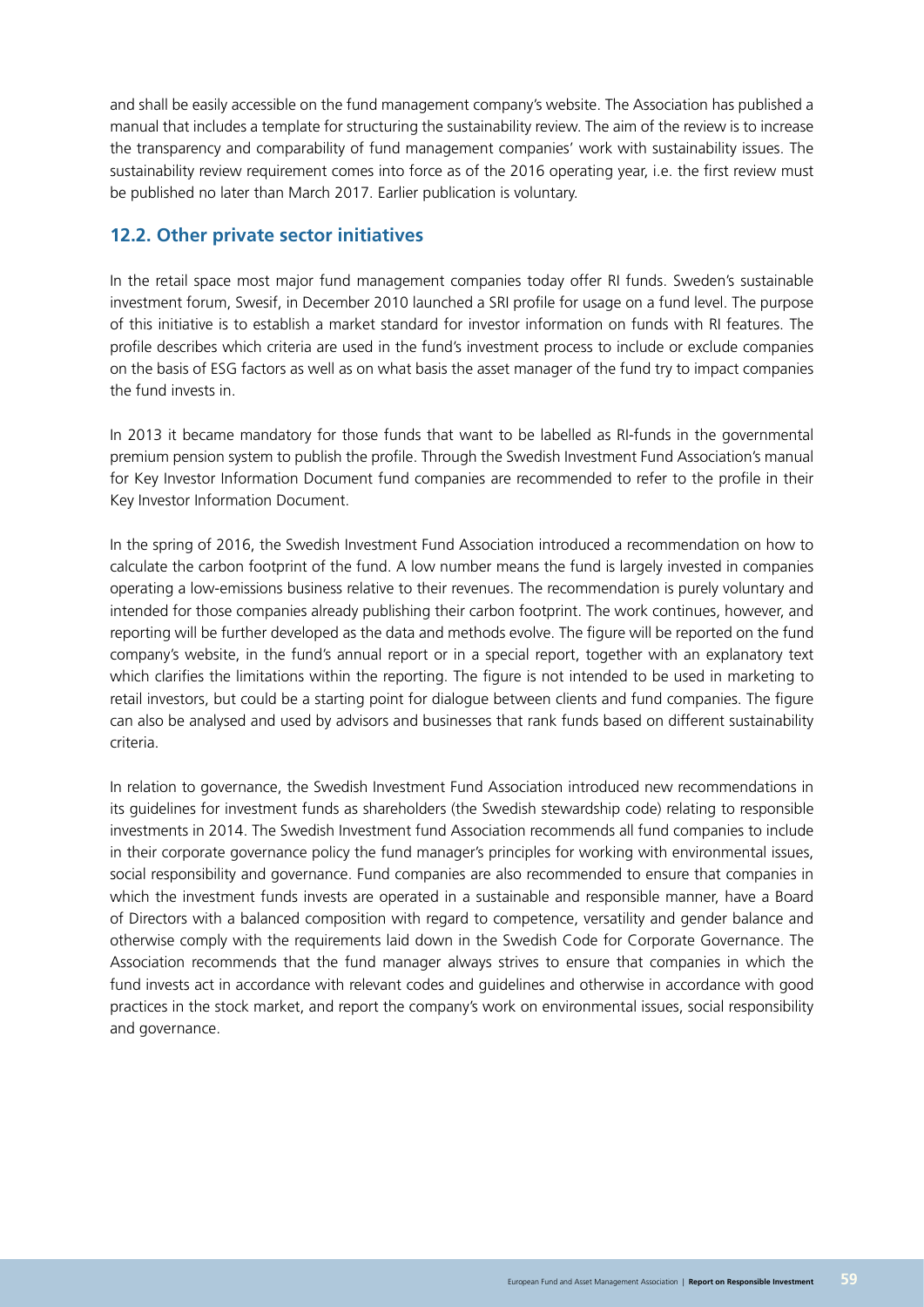# **13. SWITZERLAND**

## **13.1. Legal framework**

Article 73 of the Swiss Constitution refers to sustainable development, but it does not specifically extend to investment activities. Since 2002, based on the national law ruling occupational pension funds, pension funds must declare whether or not they exercise their voting rights. However, overall and to this date, there is no coherent framework, legal or other, neither for companies nor for asset owners and managers to consider, disclose or report specifically on ESG aspects.

Nevertheless, the RI, and particularly the 'governance landscape' in Switzerland is currently being reshaped by several political initiatives: on 3 March 2013, the Swiss approved an initiative giving more rights to shareholders, by among other things giving them a binding say on executive pay, banning golden hellos as well as parachutes and introducing annual re-election for directors. The initiative also stipulates the introduction of mandatory voting for Swiss institutional investors. Some other more radical advances supported by the political left are in the pipeline. They aim to curb max/min salary dispersion down to a ratio of 12:1, and also ask for a much stricter regulation of commodity trade and commodity trade finance, as well as an outright ban on 'speculation' in soft commodities, which – allegedly – increase volatility and the level of food prices. Although, at this point in time, these initiatives are believed to have a much lower chance of going through, the public discussion surrounding these postulates will almost certainly heighten the awareness for issues of corporate governance and financial responsibility in general, and thus are not unlikely to trigger eventual further and voluntary developments in this direction.

Another landmark development with likely tangible consequences for investment is the International Convention on Cluster Munitions (CCM) that Switzerland, too, ratified in 2012. On 1 January 2013, the Swiss Federal Act on War Materials came into effect and applies to Swiss companies globally. The Act bans the use, stockpiling, production and transfer of cluster munitions and anti-personnel mines, as well as the direct and indirect financing of these controversial weapons. The law follows Switzerland's ratification of the Convention on Cluster Munitions (known as the Oslo convention of 2010) in 2012. The law prohibits banks from providing credit facilities to and conducting capital market transactions for companies involved in developing, producing or purchasing such controversial weapons ("affected companies").

As opposed to some other European countries such as Belgium and The Netherlands, Switzerland do not intend to come up with an 'official' list of companies ineligible for investment. The identification of respective companies is considered to be the business of banks and other financial institutions. Many banks have already adopted their own policies or black lists in this regards.

#### **13.2. Private sector initiatives**

Corporate governance codes or guidelines have been published by the Swiss Stock Exchange for listed companies and the "economiesuisse", the largest umbrella organisation representing the Swiss economy based/inspired largely by OECD standards. An influential private sector initiative is the Geneva-based Ethos foundation. Originally created by two large public pension funds, it currently consists of over 100 Swissbased institutional investors interested in RI. Ethos has been promoting active ownership and better ESG standards since its inception in 1997, and its influence in the investment community has been growing steadily. Development of RI in Switzerland has been primarily private sector and supply-side driven. The financial industry in Switzerland has been very innovative in developing RI investment products since the early 1990s and several of Europe's leading RI asset managers and index providers can be found among Swiss financial service providers (Pictet, Sarasin, SAM etc.). Apart from some information platforms on RI investment vehicles powered by NGOs and for profit organisations, there is no official Swiss labelling scheme or project in the RI field. However, all the major providers adhere to the Eurosif transparency guidelines for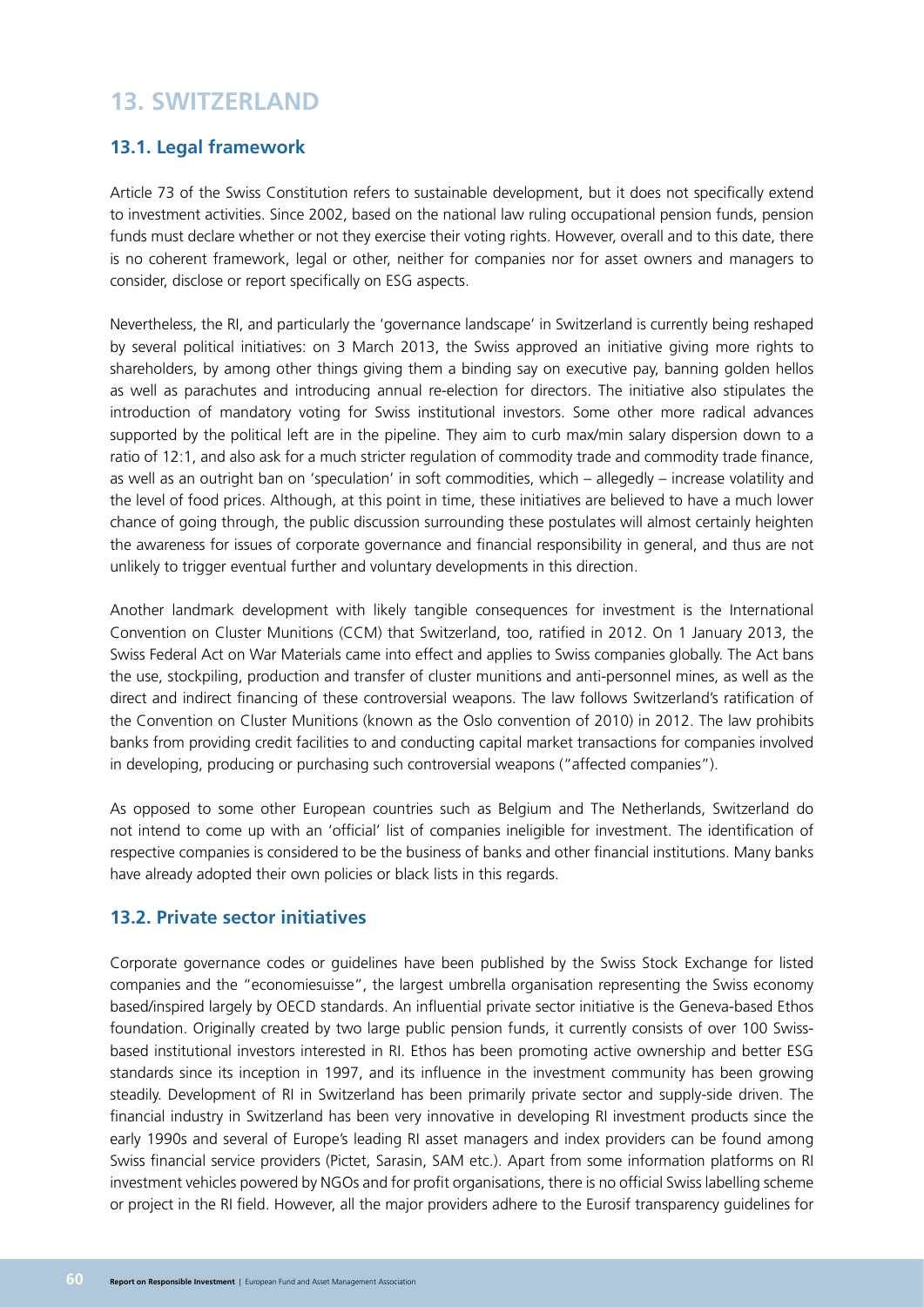retail funds and some of them have gone for the Novethic SRI label in France. In general, therefore, quality and transparency regarding RI products is rather good due to the relatively long experience of the Swiss players, their intense competition and the high level of scrutiny from clients, the media and the public that RI investment are faced with. The active RI market in Switzerland has also led to the early establishment of independent RI rating agencies (Centre Info, Inrate) and the early build-up of in-house RI research teams within the financial industry. More recently, a centre of excellence for research on finance and development (CFD) was created at the Graduate of International and Development Studies (IHEID) in Geneva. The main goal of this centre is to increase the share of competences between international finance and development studies.

According to Eurosif, the latest figures for the Swiss RI AuM (all strategies taken together, net of double counting) amounted to CHF 440 bn at the end of 2011. Unlike in most other European countries, where a high percentage of RI AuM is in overlay strategies such as normsbased screening, engagement or voting, the SRI market in Switzerland is still dominated by focused and actively managed approaches such as 'best-in-class' or environmentally-themed funds. Of the overlay strategies, proxy voting has experienced the largest growth lately, but this is, at least in part, certainly also due to the new UCITS 4 rules that mandate active exercise of voting rights. Another differentiating feature of the Swiss RI market is its high proportion of retail investors versus institutional investors (approximately 50%:50%), whereas this ratio is very heavily skewed in favour of institutional investors in most other European countries.

Furthermore, Switzerland is member of the Forum Nachhaltige Geldanlagen (FNG) which is an industry association promoting sustainable investment in Germany, Austria and Switzerland.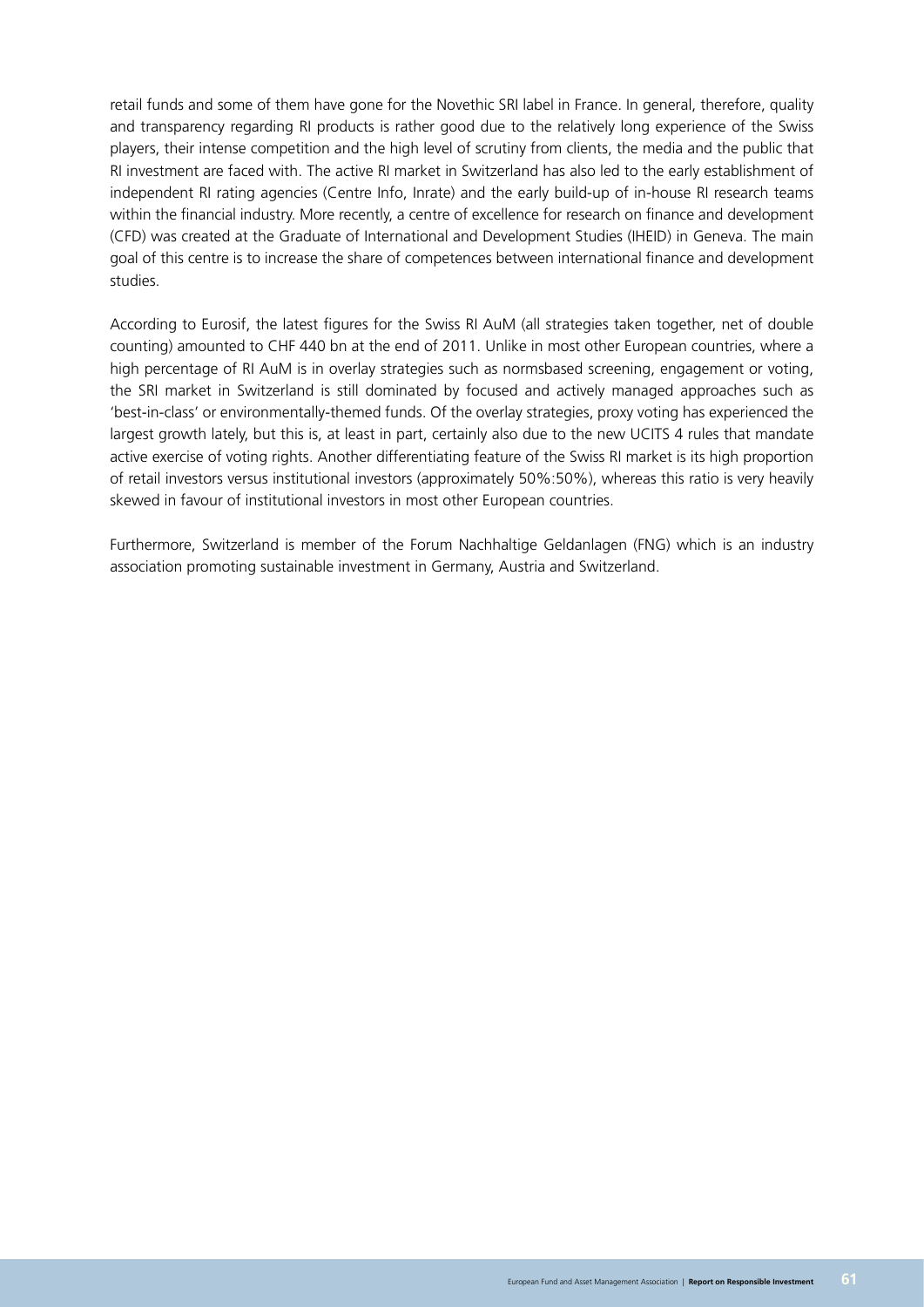# **14. UNITED KINGDOM**

## **14.1. Legal framework**

Asset Managers: Since December 2010, it is a requirement of the FCA's Conduct of Business rules that all UKauthorised asset management firms must disclose the nature of their commitment to the UK Stewardship Code (see below) or explain their alternative investment strategy in instances where they have opted not to follow the principles in the Code.

Pension Funds: The Pensions Act 1995 includes a requirement that pension funds with at least 100 members must maintain a statement of investment principles (SIP) which states the funds' investment policy and principles governing its decisions about the investment of fund money.

UK Local Authority pension funds must adhere to the Local Government Pension Scheme (Management and Investment of Funds) Regulations 2009. This states that the SIP must include the extent (if at all) to which social, environmental or ethical considerations are taken into account in the selection, retention and realisation of investments. The terms of appointments of external fund managers include a provision that the fund manager must take account of, and shall not contravene, this Statement in undertaking its management role.

Private pension funds comply with the Occupational Pension Schemes (Investment) Regulations 2005. This does not set out any requirements in relation to RI.

## **14.2. Private sector initiatives**

Stewardship Code: In July 2010 the UK Financial Reporting Council ('FRC') published a stewardship code to set out best practice for institutional investors with regard to exercising their stewardship responsibilities in relation to the UK listed companies in which they invest<sup>159</sup>. It includes principles and guidance for best practice in the following areas:

- Disclosure of a policy on stewardship
- Conflicts of interest
- Monitoring
- Escalation
- Collective engagement
- Voting and disclosure
- **Reporting**

Institutional investors are expected to "comply or explain" against the principles and to publish their policy in this area on their website. The FRC publishes links to all responses on its own website<sup>160</sup>. As at July 2016, there are currently 196 asset management signatories, 87 asset owner signatories and 14 service provider signatories who have published their policy on compliance with the Code.

FRC Tiering: The FRC announced in December 2015 that it will be reviewing the responses of all signatories to the Stewardship Code and assessing their reporting against the Code and making this assessment public. Signatories will be placed in one of two tiers:

Tier 1: meeting reporting expectations in relation to stewardship activities Tier 2: not meeting these reporting expectations.

The FRC stated in its announcement that firms will be contacted and given feedback prior to the public assessment to allow signatories to make improvements and engage with the FRC. The final tierings will be announced later in 2016.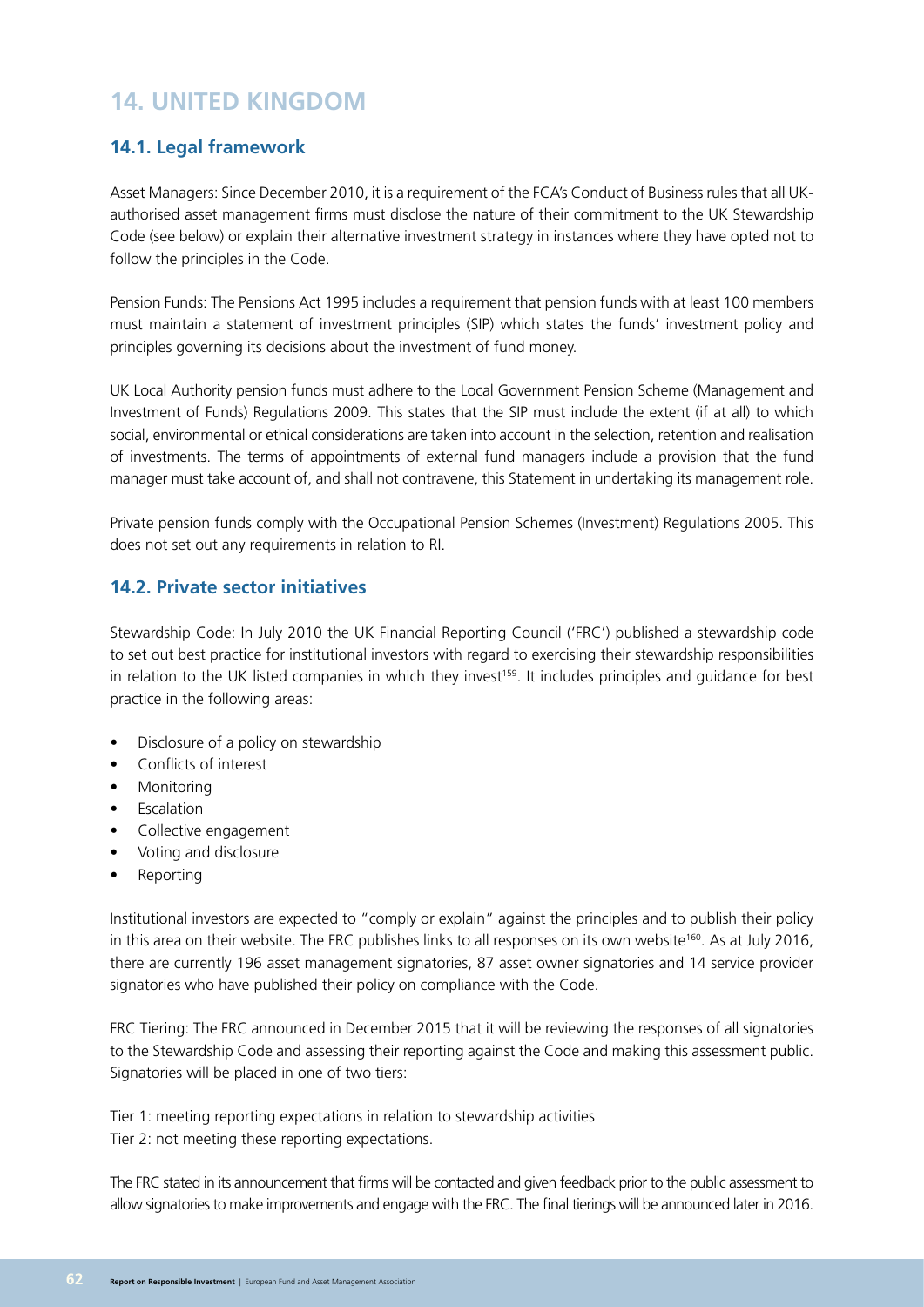# Annex 4 Bibliography

**Abramskiehn, Wang and Buchner (2015)** --- D. Abramskiehn, D. Wang, B Buchner, [The landscape of climate exposure for](http://climatepolicyinitiative.org/publication/landscape-climate-exposure-investors/) [investors,](http://climatepolicyinitiative.org/publication/landscape-climate-exposure-investors/) Climate Policy Initiative (CPI), August 2015, p. 12.

**Abramson and Chung (2000)** --- L. Abramson, D. Chung, [Socially Responsible Investing Viable for Value Investors?](http://www.iijournals.com/doi/abs/10.3905/joi.2000.319381), Journal of Investing, Fall 2000, Vol. 9, No. 3, pp.73-80.

**Alam (2013)** --- N. Alam, [Ethical Investment and Consumers in Cultural History,](https://mpra.ub.uni-muenchen.de/47216/1/MPRA_paper_47216.pdf) 28 April 2013, Munich Personal RePEc Archive.

**Albuquerque, Durnev and Koskinen (2015)** -- R.A. Albuquerque, A. Durnev, Y. Koskinen, Corporate Social Responsibility and Firm Risk: Theory and Empirical Evidence, 2015 (SSRN [1961971](http://papers.ssrn.com/sol3/papers.cfm?abstract_id=1961971)).

**Alford and Signori (2014)** --- H. Alford, S. Signori[, Brief considerations on the effectiveness of shareholder activism, A virtue](http://www.impresaprogetto.it/sites/impresaprogetto.it/files/articles/alford_signori_3-2014.pdf) [ethics approach,](http://www.impresaprogetto.it/sites/impresaprogetto.it/files/articles/alford_signori_3-2014.pdf) Electronic Journal of Management, 2014.

**Alvarez and Rodríguez (2015)** --- (M. Alvarez, J. Rodríguez, [Water-related mutual funds: investment performance and](http://www.emeraldinsight.com/doi/abs/10.1108/SRJ-08-2013-0104) [social role,](http://www.emeraldinsight.com/doi/abs/10.1108/SRJ-08-2013-0104) Social Responsibility Journal, Vol. 11, No. 3, 2015, pp. 502 – 512.

**Amaeshi (2010) ---** K. Amaeshi, [Different markets for different folks: Exploring the challenges of mainstreaming responsible](http://link.springer.com/article/10.1007%2Fs10551-010-0633-8) [investment practices](http://link.springer.com/article/10.1007%2Fs10551-010-0633-8), Journal of Business Ethics, April 2010, Volume 92, Issue 1, pp. 41-56.

**Amel-Zadeh (2015)** --- A. Amel-Zadeh, Materiality of non-financial information, theoretical foundations and empirical evidence, University of Cambridge, September 2015 (SSRN [2664547](http://papers.ssrn.com/sol3/papers.cfm?abstract_id=2664547)).

Amenc and Le Sourd (2008) --- N. Amenc, V. Le Sourd, [Les performances de l'investissement socialement responsable en](http://professoral.edhec.com/recherche/publications-edhec/2008/les-performances-de-l-investissement-socialement-responsable-en-france-122636.kjsp) [France,](http://professoral.edhec.com/recherche/publications-edhec/2008/les-performances-de-l-investissement-socialement-responsable-en-france-122636.kjsp) EDHEC, dec. 2008.

**Ammann, Oesch and Schmid (2011)** --- M. Ammann, D. Oesch, M.M. Schmid, [Corporate governance and firm value:](http://www.sciencedirect.com/science/article/pii/S0927539810000757) [International evidence,](http://www.sciencedirect.com/science/article/pii/S0927539810000757) Journal of Empirical Finance, Vol. 18, Issue 1, January 2011, pp. 36–55.

**Ansar, Caldecott and Tilbury (2013)** --- A. Ansar, B. Caldecott, J. Tilbury, [Stranded assets and the fossil fuel divestment](http://www.smithschool.ox.ac.uk/research-programmes/stranded-assets/SAP-divestment-report-final.pdf) [campaign: what does divestment mean for the valuation of fossil fuel assets?](http://www.smithschool.ox.ac.uk/research-programmes/stranded-assets/SAP-divestment-report-final.pdf), October 2013.

Areal, Cortez and Silva (2013) --- N. Areal, M. Cortez, F. Silva, [The conditional performance of US mutual funds over](http://link.springer.com/article/10.1007%2Fs11408-013-0218-5) [different market regimes: do different types of ethical screens matter?,](http://link.springer.com/article/10.1007%2Fs11408-013-0218-5) Financial Markets and Portfolio Management, 2013, vol. 27, issue 4, pp. 397-429.

**Arlow and Gannon (1982)** --- P. Arlow, M.J. Gannon, [Social Responsiveness, Corporate Structure, and Economic](http://amr.aom.org/content/7/2/235.short) [Performance](http://amr.aom.org/content/7/2/235.short), Academy of Management Review, April 1982, vol. 7, no. 2, pp. 235-241.

Ashbaugh Skaife, Collins and LaFond (2004) --- H. Ashbaugh Skaife, D.W. Collins, R. LaFond, Corporate Governance and the Cost of Equity Capital, Dec. 2004 (SSRN [639681](http://papers.ssrn.com/sol3/Papers.cfm?abstract_id=639681)).

Ashbaugh-Skaifea, Collins and LaFond (2006) --- H. Ashbaugh-Skaifea, D.W. Collins, R. LaFond, [The effects of corporate](http://www.sciencedirect.com/science/article/pii/S016541010600036X) [governance on fir](http://www.sciencedirect.com/science/article/pii/S016541010600036X)ms' credit ratings, Journal of Accounting and Economics, Vol. 42, Iss. 1–2, Oct. 2006, pp. 203–243.

**Balaguer Franch, Fernandez Izquierdo and Munoz Torres (2008)** --- Maria Rosario Balaguer Franch, Maria Angeles Fernandez Izquierdo and Maria Jesus Munoz Torres, [The role of fund management institutions in the development of socially](http://www.inderscience.com/offer.php?id=20603) [responsible investments: an analysis of the Spanish case](http://www.inderscience.com/offer.php?id=20603), International Journal of Electronic Finance, 2008, vol. 2, issue 3, pages 314-329.

**Barnett and Salomon (2006)** --- M.L. Barnett, R.M. Salomon, [Beyond Dichotomy: The Curvilinear Relationship between](http://papers.ssrn.com/sol3/Papers.cfm?abstract_id=885950) [Social Responsibility and Financial Performance](http://papers.ssrn.com/sol3/Papers.cfm?abstract_id=885950), Strategic Management Journal, Vol. 27, No. 11, pp. 1101-1122, September 2006, SSRN [885950](http://papers.ssrn.com/sol3/Papers.cfm?abstract_id=885950).

**Barreda-Tarrazona, Matallín-Sáez and Balaguer-Franch (2011)** --- I. Barreda-Tarrazona, J.C. Matallín-Sáez, R. Balaguer-Franch, [Measuring investors' socially responsible preferences in mutual funds](http://link.springer.com/article/10.1007%2Fs10551-011-0868-z), Journal of Business Ethics, October 2011, Vol. 103, Issue 2, pp. 305-330.

**Barwick-Barrett (2015)** --- M. Barwick-Barrett, [The performance of socially responsible investment portfolios](http://orca.cf.ac.uk/77707/1/2015%20Matthew%20Barwick-Barrett.pdf) (thesis), Cardiff University, 2015.

**Bassoa and Funari (2014)** --- A. Bassoa, S. Funari, [Constant and variable returns to scale DEA models for socially responsible](http://www.sciencedirect.com/science/article/pii/S0377221713009417) [investment funds,](http://www.sciencedirect.com/science/article/pii/S0377221713009417) European Journal of Operational Research, Volume 235, Issue 3, June 2014, pp. 775–783; there is also an [earlier, unpublished version of August 2012.](http://www.unive.it/media/allegato/DIP/Economia/Working_papers/Working_papers_2012/WP_DSE_basso_funari_20_12.pdf)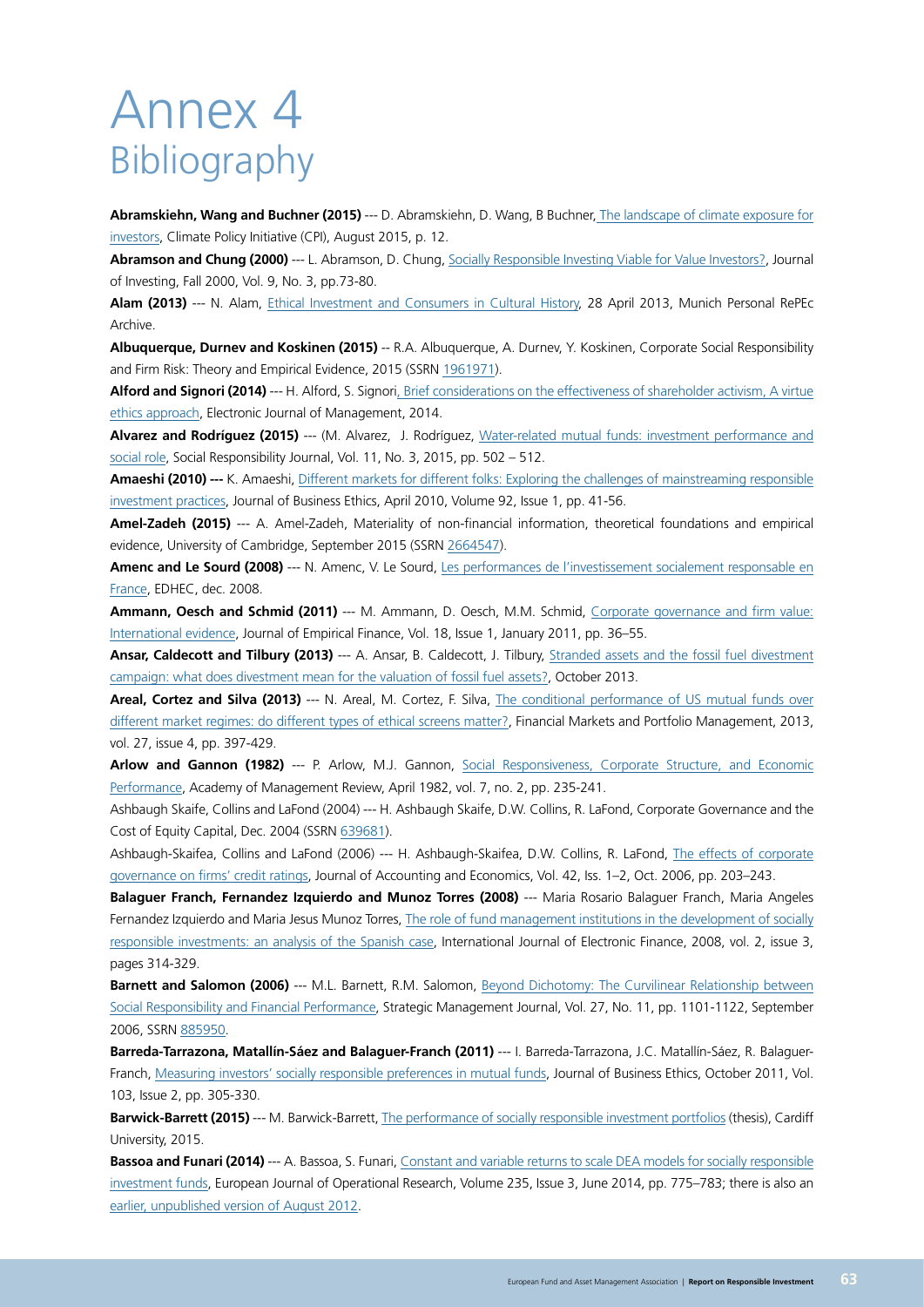**Bauer and Hahn (2010)** --- R. Bauer, D. Hann, [Corporate Environmental Management and Credit Risk,](http://papers.ssrn.com/sol3/papers.cfm?abstract_id=1660470) December 23, 2010. **Bauer, Clark and Viehs (2013)** --- R. Bauer, G.L. Clark, M. Viehs, The Geography of Shareholder Engagement: Evidence from a Large British Institutional Investor, May, 2013 (SSRN [2261649](http://papers.ssrn.com/sol3/papers.cfm?abstract_id=2261649)).

**Bauer, Otten and Rat (2006)** --- R. Bauer, R. Otten, A. Rad, [Ethical investing in Australia: Is there a financial penalty?](http://www.sciencedirect.com/science/article/pii/S0927538X0500034X), Pacific-Basin Financial Journal, Vol. 14, Issue 1, January 2006.

**Bauer, Derwall and Otten (2007)** --- R. Bauer, J. Derwall, R. Otten, [The Ethical Mutual Fund Performance Debate: New](http://link.springer.com/article/10.1007%2Fs10551-006-9099-0) [Evidence from Canada,](http://link.springer.com/article/10.1007%2Fs10551-006-9099-0) Journal of Business Ethics, January 2007, Volume 70, Issue 2, pp 111-124.

**Bebchuk, Cohen and Ferrell (2009)** --- L. Bebchuk, A. Cohen, A. Ferrell, [What Matters in Corporate Governance?,](http://rfs.oxfordjournals.org/content/22/2/783.short) Review of Financial Studies, Vol. 22, Issue 2, 2009, pp. 783-827.

**Bebchuk, Cohen and Wang (2013)** --- L.A. Bebchuk, A. Cohena, C.C.Y. Wang, [Learning and the disappearing association](http://www.sciencedirect.com/science/article/pii/S0304405X12002164) [between governance and returns,](http://www.sciencedirect.com/science/article/pii/S0304405X12002164) Journal of Financial Economics, Vol. 108, Issue 2., May 2013, pp. 323-348.

**Becchetti, Ciciretti, Dalò and Herzel(2015)** --- L. Becchetti, R. Ciciretti, A. Dalò, S Herzel, Socially responsible and conventional investment funds: performance comparison and the global financial crisis, Applied Economics Vol. 47, No. 25, pp. 2541-2562, 2015.

**Becht, Franks, Mayer and Rossi (2009)** --- M. Becht. J.R. Franks, C. Mayer, S. Rossi, [Returns to Shareholder Activism:](http://rfs.oxfordjournals.org/content/22/8/3093.abstract) [Evidence from a Clinical Study of the Hermes U.K. Focus Fund,](http://rfs.oxfordjournals.org/content/22/8/3093.abstract) Review of Financial Studies, Vol. 22, 2009, No. 8, pp. 3093- 3129, ECGI - Finance Working Paper No. 138/2006, London Business School Finance Working Paper No. FIN462, April 2008, SSRN [934712](http://papers.ssrn.com/sol3/papers.cfm?abstract_id=934712).

**Belghitar, Clark and Deshmukh (2014)** --- Y. Belghitar, E. Clark, N. Deshmukh, [Does it pay to be ethical? Evidence from the](http://www.sciencedirect.com/science/article/pii/S0378426614002428) [FTSE4Good](http://www.sciencedirect.com/science/article/pii/S0378426614002428), Journal of Banking & Finance, 2014, vol. 47, issue C, pp. 54-62.

**Bello (2005)** --- Z.Y. Bello, [Socially responsible investing and portfolio diversification,](http://onlinelibrary.wiley.com/doi/10.1111/j.1475-6803.2005.00113.x/abstract) Journal of Financial Research, 2005, vol. 28, issue 1, pp. 41-57.

**Benson and Humphrey (2008)** --- K.L. Benson, J.E. Humphrey, [Socially responsible investment funds: Investor reaction to](http://www.sciencedirect.com/science/article/pii/S0378426607004025) [current and past returns](http://www.sciencedirect.com/science/article/pii/S0378426607004025), Journal of Banking & Finance, Vol. 32, No. 9, Sept. 2008, pp. 1850–1859.

Benson, Brailsford and Humphrey (2006) --- K.L. Benson, T.J. Brailsford, J.E. Humphrey, [Do socially responsible fund](http://link.springer.com/article/10.1007/s10551-006-0003-8) [managers really invest differently?,](http://link.springer.com/article/10.1007/s10551-006-0003-8) Journal of Business Ethics, Vol. 65, Issue 4, 2006, pp. 337-357.

**Berry and Junkus (2012)** --- T.C. Berry, J. C. Junkus, [Socially Responsible Investing: An Investor Perspective,](http://link.springer.com/article/10.1007%2Fs10551-012-1567-0) Journal of Business Ethics, February 2013, Vol. 112, Issue 4, Dec. 2012, pp 707-720.

**Bertelsmann Stiftung (2015)** --- [Risk, Return...and Impact?,](http://www.bertelsmann-stiftung.de/fileadmin/files/user_upload/German_Investor_Attitudes_towards_SII.pdf) Bertelsmann Stiftung, University of Stuttgart, 2015).

**Bertrand and Lapointe (2015)** --- P. Bertrand, V. Lapointe, [How performance of risk-based strategies is modified by socially](http://www.sciencedirect.com/science/article/pii/S105752191400163X) [responsible investment universe?](http://www.sciencedirect.com/science/article/pii/S105752191400163X), International Review of Financial Analysis, 2015, vol. 38, issue C, pp. 175-190.

**Best and Harji (2013)** --- H. Best, K. Harji, [Guidebook for impact investors: impact measurement](http://www.purposecap.com/wp-content/uploads/Guidebook-for-Impact-Investors-Impact-Measurement.pdf), Purpose Capital, 2013. **Bhojraj and Sengupta (2003)** --- S. Bhojraj, P. Sengupta, Effect of Corporate Governance on Bond Ratings and Yields: The

Role of Institutional Investors and Outside Directors, The Journal of Business, Vol. 76, No. 3 (July 2003), pp. 455-475. **Bleekman (2013)** --- D. Bleekman, [The effect of portfolio performance using social responsibility screens](http://arno.uvt.nl/show.cgi?fid=132719) (thesis), dec. 2013). **Bocken (2015)** --- N.P.M. Bocken, [Sustainable venture capital, catalyst for sustainable start-up success?,](http://www.sciencedirect.com/science/article/pii/S0959652615006460) Journal of Cleaner

Production, Vol. 108, Part A, 2015, p. 647-658.

**Borgers (2014)** --- A.C.T. Borgers, [Responsible investing: New insights into performance and tastes](https://pure.uvt.nl/portal/files/3848133/DissertationArianBorgersJul2014.pdf), Tilburg University, School of Economics and Management, thesis 2014.

**Borgers and Pownall (2014)** --- A.C.T. Borgers, R.A.J. Pownall, [Attitudes towards socially and environmentally responsible](http://www.sciencedirect.com/science/article/pii/S2214635014000082) [investment](http://www.sciencedirect.com/science/article/pii/S2214635014000082), Journal of Behavioral and Experimental Finance, Vol. 1, 2014, p. 27-44.

**Borghesia, Houston and Naranjo (2014)** --- R. Borghesia, J.F. Houston, A. Naranjo, [Corporate socially responsible](http://www.sciencedirect.com/science/article/pii/S0929119914000352) [investments: CEO altruism, reputation, and shareholder interests,](http://www.sciencedirect.com/science/article/pii/S0929119914000352) Journal of Corporate Finance, Vol. 26, June 2014, pp. 164–181.

**Bourdon and Stack (2015)** --- T. Bourdon, K. Stack, [Aon Risk Maturity Index Insight Report](http://www.aon.com/risk-services/thought-leadership/report-rmi-insight-nov-2015.jsp), Aon, November 2015.

**Brammer, Brooks and Pavelin (2006)** --- S. Brammer, C. Brooks, S. Pavelin, Corporate social performance and stock returns: UK evidence from disaggregate measures, Financial Management, Vol. 35, Issue 3, Autumn, 2006, pp. 97-116.

**Branch and Cai (2012)** --- B. Branch, L. Cai, [Do Socially Responsible Index Investors Incur an Opportunity Cost?,](http://onlinelibrary.wiley.com/doi/10.1111/j.1540-6288.2012.00342.x/abstract) Financial Review, Vol. 47, Issue 3, pp. 617–630, August 2012.

**Brandstetter and Lehner (2015)** --- L. Brandstetter, O.M. Lehner, [Opening the Market for Impact Investments: The Need for](http://www.degruyter.com/view/j/erj.2015.5.issue-2/erj-2015-0003/erj-2015-0003.xml) [Adapted Portfolio Tools](http://www.degruyter.com/view/j/erj.2015.5.issue-2/erj-2015-0003/erj-2015-0003.xml) Entrepreneurship Research Journal, vol. 5, nr. 2, April 2015.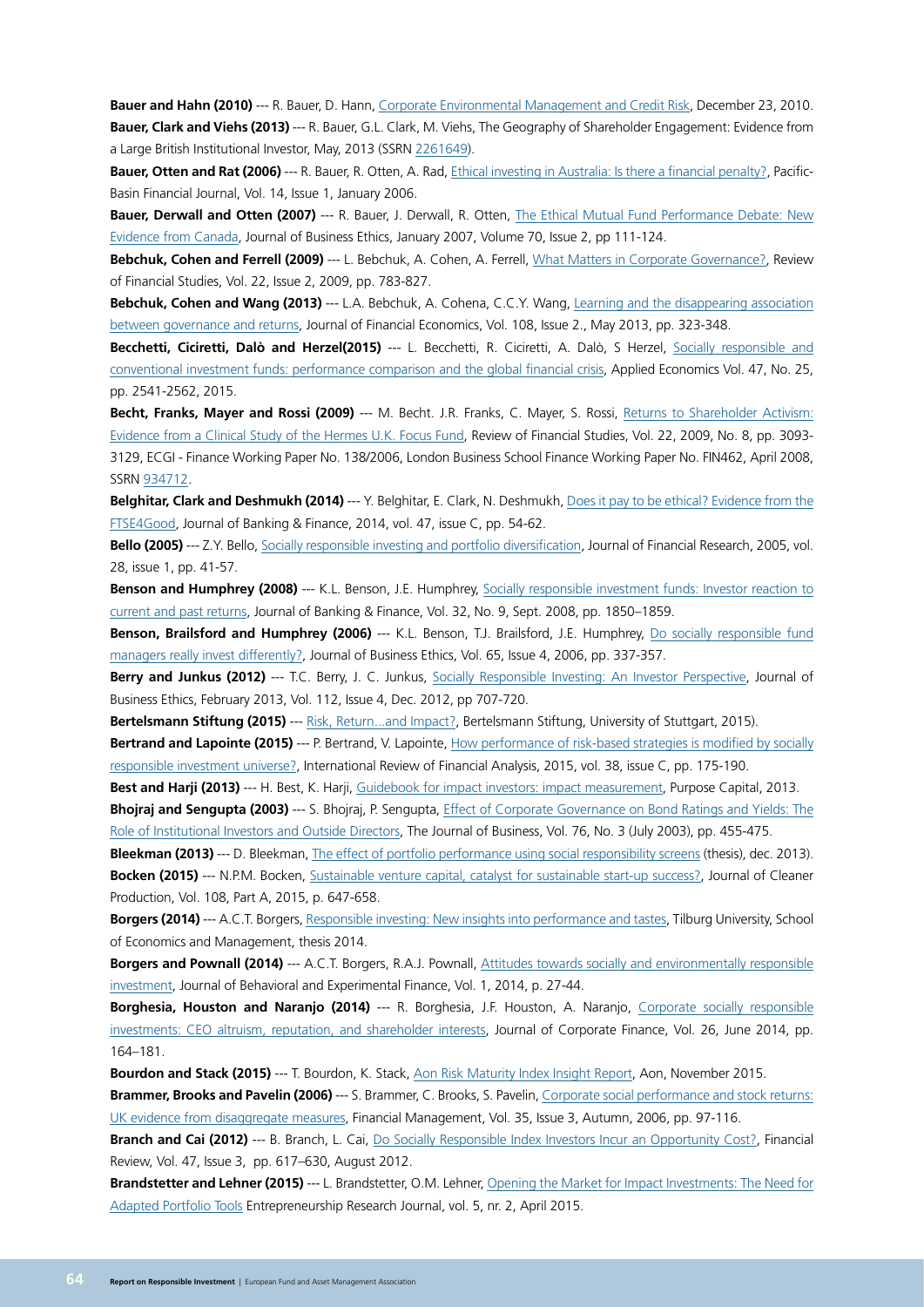**Brav, Jiang, Partnoy and Thomas (2008)** --- A. Brav, W. Jiang, F. Partnoy, R.S. Thomas, [The Returns to Hedge Fund Activism,](http://www.cfapubs.org/doi/abs/10.2469/faj.v64.n6.7) ECGI - Law Working Paper No. 098/2008, March 2008, Financial Analysts Journal, Nov./Dec. 2008, Vol. 64 Issue 6.

**Brière, Peillex and Ureche-Rangau (2014)** --- M. Brière, J. Peillex, L. Ureche-Rangau, [Do Social Responsibility Screens Really](http://research-center.amundi.com/page/Publications/Working-Paper/Do-Social-Responsibility-Screens-Really-Matter-A-Comparison-with-Conventional-Sources-of-Performances?search=true) [Matter? A Comparison with Conventional Sources of Performances](http://research-center.amundi.com/page/Publications/Working-Paper/Do-Social-Responsibility-Screens-Really-Matter-A-Comparison-with-Conventional-Sources-of-Performances?search=true), Amundi Working Paper WP-041-2014 (SSRN [2381937\)](http://papers.ssrn.com/sol3/papers.cfm?abstract_id=2381937). **Brown (2015)** --- M. Brown, [Social Norms and Equity Investment Behaviour During the Financial Crisis](http://web.a.ebscohost.com/abstract?direct=true&profile=ehost&scope=site&authtype=crawler&jrnl=17557429&AN=102961563&h=zDRhaPTpJT3DNEvGXIGsrpFZ2A4Vs9pofYm51ICq1kPGjPykmTkaFyTr9kENLCXmgdNbPs2%2bnkDCutnQrCPiyA%3d%3d&crl=c&resultNs=AdminWebAuth&resultLocal=ErrCrlNotAuth&crlhashurl=login.aspx%3fdirect%3dtrue%26profile%3dehost%26scope%3dsite%26authtype%3dcrawler%26jrnl%3d17557429%26AN%3d102961563), Reinvention: An International Journal of Undergraduate Research . 4/29/2015, Vol. 8 Issue 1, p. 1-12.

**Buchheit and Mitu Gulati (2010)** --- L.C. Buchheit, G. Mitu Gulati, [Responsible sovereign lending and borrowing](http://unctad.org/en/docs/osgdp20102_en.pdf), UNCTAD discussion paper No. 198, April 2010.

**Burlacu, Dupre and Girerd-Potin (2006)** --- R. Burlacu, D.Dupre, I. Girerd-Potin, [Que cache la performance financière](https://hal.archives-ouvertes.fr/halshs-00132212/) [des fonds éthiques : une application aux fonds socialement responsables américains](https://hal.archives-ouvertes.fr/halshs-00132212/), in Mutuals funds : An International Perspective, 1, Palgrave Macmillan, pp.183-210, 2006.

**Calvello (2009)** A.A. Calvello, Environmental Alpha: Institutional investors and climate change, Wiley, 2009.

**Capelle-Blancard and S. Monjon (2011)** --- G. Capelle-Blancard, S. Monjon, [The Performance of Socially Responsible](http://www.cepii.fr/PDF_PUB/wp/2011/wp2011-12.pdf) [Funds: Does the Screening Process Matter?,](http://www.cepii.fr/PDF_PUB/wp/2011/wp2011-12.pdf) Centre d'Etudes Prospectives et d'Informations Internationales, Working Papers from CEPII research center, Oct. 2011.

**Capelle-Blancard and Monjon (2012)** --- G. Capelle-Blancard, S. Monjon, [Trends in the literature on socially responsible](http://onlinelibrary.wiley.com/doi/10.1111/j.1467-8608.2012.01658.x/full) [investment: looking for the keys under the lamppost,](http://onlinelibrary.wiley.com/doi/10.1111/j.1467-8608.2012.01658.x/full) Business Ethics: A European Review, Vol. 21, No. 3, pp. 239–250, June 2012.

**Capelle-Blancard and Monjon (2014)** --- G. Capelle-Blancard, S. Monjon, [The performance of socially responsible funds,](http://onlinelibrary.wiley.com/doi/10.1111/j.1468-036X.2012.00643.x/abstract?userIsAuthenticated=false&deniedAccessCustomisedMessage=) [does the screening process matter?](http://onlinelibrary.wiley.com/doi/10.1111/j.1468-036X.2012.00643.x/abstract?userIsAuthenticated=false&deniedAccessCustomisedMessage=), Centre d'Etude Prospectives et d'Informations Internationales (CEPII), European Financial Management, Vol. 20, Issue 3, pp. 494–520, June 2014.

**Carleton, Nelson and Weisbach (1998)** --- W.T. Carleton, J.M. Nelson, M.S. Weisbach, [The Influence of Institutions on](http://onlinelibrary.wiley.com/doi/10.1111/0022-1082.00055/abstract) [Corporate Governance through Private Negotiations: Evidence from TIAA-CREF,](http://onlinelibrary.wiley.com/doi/10.1111/0022-1082.00055/abstract) Journal of Finance, Vol. 53, No. 4, August 1998, pp. 1335-1362.

Chan and Walther (2014) (P.T. Chan, T. Walter, [Investment performance of "environmentally-friendly" firms and their initial](http://www.sciencedirect.com/science/article/pii/S0378426614001320) [public offers and seasoned equity offers,](http://www.sciencedirect.com/science/article/pii/S0378426614001320) Journal of Banking & Finance, 2014, vol. 44, issue C, pp. 177-188.

**Chang and Witte (2010)** --- C.E. Chang, H. D. Witte, [Performance Evaluation of U.S. Socially Responsible Mutual Funds:](http://www.emeraldinsight.com/doi/abs/10.1108/19355181201000001) [Revisiting Doing Good and Doing Well,](http://www.emeraldinsight.com/doi/abs/10.1108/19355181201000001) American Journal of Business, 2010, vol. 25, issue 1, pages 9-21.

**Charfeddine, A. Najah, F. Teulon (2015)** --- L. Charfeddine, A. Najah, F. Teulon, [Socially responsible investing and Islamic](http://www.sciencedirect.com/science/article/pii/S0275531915300374) [funds: New perspectives for portfolio allocation,](http://www.sciencedirect.com/science/article/pii/S0275531915300374) Research in International Business and Finance, Vol. 36, Jan. 2016, pp. 351–361.

**Chava (2014)** --- S. Chava, [Environmental Externalities and Cost of Capital,](http://pubsonline.informs.org/doi/abs/10.1287/mnsc.2013.1863) Management Science, May 2014, pp. 2223 – 2247.

**Cheung, Connely, Estanislao, Limpaphayom and Utama (2014)** --- Y-L. Cheung, J.T. Connely, J.P. Estanislao, P. Limpaphayom, S. Utama, Corporate governance and firm valuation in Asian emerging markets, in S. Boubaker, D.K. Nguyen, Corporate Governance in Emerging Markets, CSR, Sustainability, Ethics & Governance, 2014, pp. 27-53.

**Cheung, Li and Roca (2010)** --- W.K.A. Cheung, H. Li, E. Roca, [The Performance of Socially Responsible Investments Across](https://www.griffith.edu.au/__data/assets/pdf_file/0010/287821/2010-18-the-performance-of-socially-responsible-investments-across-different-market-regimes.pdf) [Different Market Regimes,](https://www.griffith.edu.au/__data/assets/pdf_file/0010/287821/2010-18-the-performance-of-socially-responsible-investments-across-different-market-regimes.pdf) Griffith Business School Discussion papers Finance, No. 2010-18.

**Chong, Her and Phillips (2006)** --- J. Chong, M. Her, G.M. Phillips, [To sin or not to sin? Now that's the question](http://www.ingentaconnect.com/content/pal/jam/2006/00000006/00000006/art00003), Journal of Asset management, Vol. 6, No. 1, March 2006, pp. 406-417.

**Chow, Durand and Koh (2014)** --- G.W.S. Chow, R.B. Durand, S. Koh, [Are ethical investments good?,](http://aum.sagepub.com/content/39/4/645.abstract) Australian Journal of Management, 2014, vol. 39, issue 4, pp. 645-665.

**Christian (2011)** --- L.E. Christian, [A New Foundation for Portfolio Management,](http://rsfsocialfinance.org/wp-content/uploads/downloads/2011/10/A-New-Foundation-for-Portfolio-Management.pdf) 2011.

**Chung, Lee and Tsai (2012)** --- H. Chung, H.H. Lee, P.C. Tsai, [Are green fund investors really socially responsible?](http://www.worldscientific.com/doi/abs/10.1142/S0219091512500233?journalCode=rpbfmp), Review of Pacific Basin Financial Markets and Policies, Vol. 15, Issue 04, Dec. 2012.

**Clark and Viehs (2014)** --- G.L. Clark, M. Viehs, The implications of corporate social responsibility for investors (SSRN [2481877](http://papers.ssrn.com/sol3/papers.cfm?abstract_id=2481877)).

**Clark, Feiner and Viehs (2014)** --- G.L. Clark, A. Feiner, M. Viehs, [From the stockholder to the stakeholder, How sustainability](http://www.arabesque.com/index.php?tt_down=51e2de00a30f88872897824d3e211b11) [can drive outperformance,](http://www.arabesque.com/index.php?tt_down=51e2de00a30f88872897824d3e211b11) University of Oxford, 2014.

**Clark, Deshmukh and Belghitar (2015)** --- E. Clark, N. Deshmukh, Y. Belghitar, [Ethical fund manager performance,](http://www.mfsociety.org/modules/modDashboard/uploadFiles/conferences/MC22nd%20Annual%20Conference~218~p19bi9i3841p2k5k6eotq9h844.pdf) [evidence from the UK,](http://www.mfsociety.org/modules/modDashboard/uploadFiles/conferences/MC22nd%20Annual%20Conference~218~p19bi9i3841p2k5k6eotq9h844.pdf) January 2015.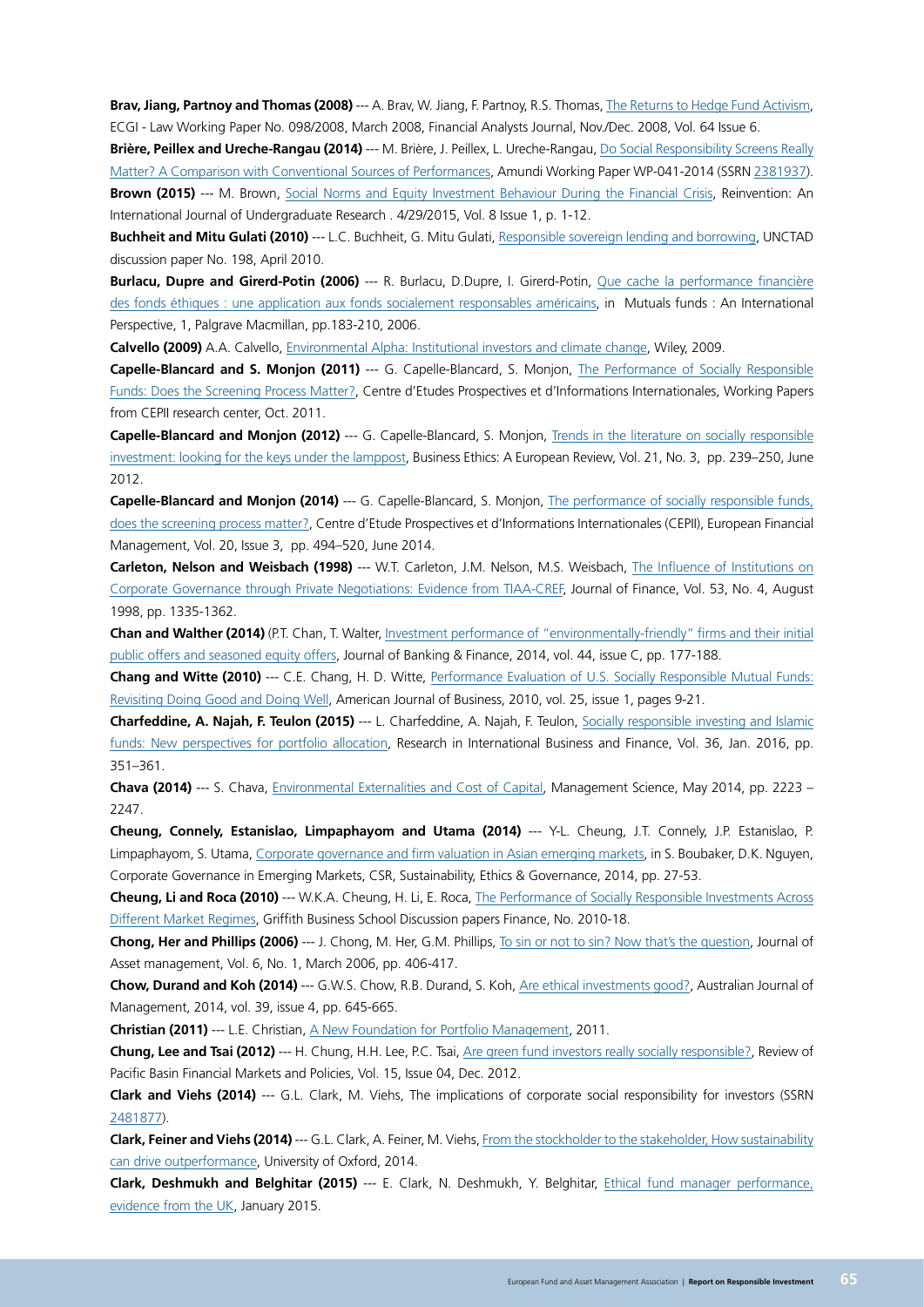**Cleveland and Reibstein (2015)** --- C.J. Cleveland, R. Reibstein, The path to fossil fuel divestment for universities, climate responsible investment, Boston University, February 12, 2015, p. 41 (SSRN [2565941](http://papers.ssrn.com/sol3/papers.cfm?abstract_id=2565941)).

**COM(2011) 681 final** --- Communication from the Commission, A renewed EU strategy 2011-14 for Corporate Social Responsibility, Brussels, 25.10.2011, [COM\(2011\) 681 final.](http://eur-lex.europa.eu/LexUriServ/LexUriServ.do?uri=COM:2011:0681:FIN:EN:PDF)

**Consolandi, Jaiswal-Dale, Poggiani and Vercelli (2008)** --- C. Consolandi, A. Jaiswal-Dale, E. Poggiani, A. Vercelli, [Global](http://www.depfid.unisi.it/images/pdf/text208.pdf) [Standards and Ethical Stock Indexes: the case of the Dow Jones Sustainability Stoxx Index](http://www.depfid.unisi.it/images/pdf/text208.pdf), Dept. of Economic Policy, Finance and Development, University of Siena, Working Paper 2/2008.

**Cooch and Kramer (2007)** --- S. Cooch, M. Kramer, [Compounding impact: mission investing by US foundations](https://www.missioninvestors.org/tools/compounding-impact-mission-investing-us-foundations), FSG Social Impact Advisors for the David & Lucile Packard Foundation, 2007.

Copp, Kremmer and Roca (2010) --- R. Copp, M.L. Kremmer, E. Roca, [Should funds invest in socially responsible investments](http://www.emeraldinsight.com/doi/abs/10.1108/10309611011092583) [during downturns?: Financial and legal implications of the fund manager's dilemma,](http://www.emeraldinsight.com/doi/abs/10.1108/10309611011092583) Accounting Research Journal, 2010, vol. 23, issue 3, pp. 254 – 266.

**Corbett (2015)** --- A.J. Corbett, Essays on equity portfolio management, University of Sidney Business School, thesis, 2015. **Core, Guay and Rusticus (2006)** --- J.E. Core, W.R. Guay, T.O. Rusticus, [Does weak governance cause weak stock returns?](http://onlinelibrary.wiley.com/doi/10.1111/j.1540-6261.2006.00851.x/full) [An examination of firm operating performance and investors' expectations,](http://onlinelibrary.wiley.com/doi/10.1111/j.1540-6261.2006.00851.x/full) Journal of Finance, Vol. 61, Issue 2, April 2006, pp. 655–687.

**Cortez, Silva and Areal (2009)** --- M.C. Cortez, F. Silva, N. Areal, [The Performance of European Socially Responsible Funds,](http://link.springer.com/article/10.1007/s10551-008-9959-x) Journal of Business Ethics,July 2009, Volume 87, Issue 4, pp 573-588.

**Cortez, Silva and Areal (2012)** --- M.C. Cortez, F. Silva, N. Area[l, Socially responsible investing in the global market: the](http://onlinelibrary.wiley.com/doi/10.1002/ijfe.454/abstract?userIsAuthenticated=false&deniedAccessCustomisedMessage=) [performance of US and European funds,](http://onlinelibrary.wiley.com/doi/10.1002/ijfe.454/abstract?userIsAuthenticated=false&deniedAccessCustomisedMessage=) International Journal of Finance & Economics, 2012, vol. 17, issue 3, pp. 254-271.

**Cremers and Ferrell (2009)** --- M. Cremers, A. Ferrell, [Thirty years of corporate governance: firm valuation and stock returns,](http://depot.som.yale.edu/icf/papers/fileuploads/2485/original/09-09.pdf) Yale international Center for Finance, November 2009, SSRN 1279650.

**Cummings (2000)** --- L.S. Cummings, [The financial performance of ethical investment trusts: An Australian perspective,](http://link.springer.com/article/10.1023/A:1006102802904) Journal of Business Ethics, May 2000, Vol. 25, Issue 1, pp. 79-92.

**Cunat, Gine and Guadelupe (2012)** --- V. Cunat, M. Gine, M. Guadelupe, [The Vote Is Cast: The Effect of Corporate](http://onlinelibrary.wiley.com/doi/10.1111/j.1540-6261.2012.01776.x/abstract;jsessionid=619C15FD779497DEE359239CB19330B6.f02t02?userIsAuthenticated=false&deniedAccessCustomisedMessage=) [Governance on Shareholder Value,](http://onlinelibrary.wiley.com/doi/10.1111/j.1540-6261.2012.01776.x/abstract;jsessionid=619C15FD779497DEE359239CB19330B6.f02t02?userIsAuthenticated=false&deniedAccessCustomisedMessage=) The Journal of Finance, Vol. 67, Issue 5, pp. 1943–1977, October 2012.

**Dama and Scholtens (2015)** --- L. Dama, B. Scholtens, [Toward a theory of responsible investing: On the economic](http://www.sciencedirect.com/science/article/pii/S0928765515000342) [foundations of corporate social responsibility,](http://www.sciencedirect.com/science/article/pii/S0928765515000342) Resource and Energy Economics, Volume 41, August 2015, pp. 103–121.

Das and Uma Rao (2014) --- P.K. Das, S.P. Uma Rao, [Performance persistence in socially responsible mutual funds](http://www.inderscience.com/offer.php?id=65516), International Journal of Economics and Business Research, 2014, vol. 8, issue 4, pp. 490-503.

**De and Clayman (2010)** --- I. De, M.R. Clayman, [Are All Components of ESG Scores Equally Important?](http://post.nyssa.org/nyssa-news/2010/07/the-impact-of-esg-on-stock-returns-and-profitability.html), The Financial Professionals' Post, July 2010.

**De and Clayman (2014)** --- I. De, M. Clayman, The benefits of socially responsible investing: An active manager's perspective, SSRN [2464204](http://papers.ssrn.com/sol3/papers.cfm?abstract_id=2464204), 2014.

**De Colle and York (2009) ---** S. de Colle, J.G. York, Why Wine is not Glue? The Unresolved Problem of Negative Screening in Socially Responsible Investing, Journal of Business Ethics, February 2009, Volume 85, Issue 1 Supplement, pp 83-95;

**Dener Ribeiro da Silva, Pinheiro de Lima, Gouvêa da Costa and Oliveira Sant'Anna (2015)** --- E.H. Dener Ribeiro da Silva, E. Pinheiro de Lima, S.E. Gouvêa da Costa, Â.M. Oliveira Sant'Anna, [Análise comparativa de rentabilidade: um estudo](http://www.scielo.br/scielo.php?pid=S0104-530X2015005088914&script=sci_arttext&tlng=pt) sobre o [Índice de Sustentabilidade Empresarial / Profitability comparative analysis: a corporate Sustainability Index](http://www.scielo.br/scielo.php?pid=S0104-530X2015005088914&script=sci_arttext&tlng=pt) [Study](http://www.scielo.br/scielo.php?pid=S0104-530X2015005088914&script=sci_arttext&tlng=pt), Gestão & Produção, Oct 30, 2015.

**Derwall, Guenster, Bauer and Koedijk (2005)** (J. Derwall, N. Guenster, R. Bauer, K. Koedijk, [The eco-efficiency premium](http://www.cfapubs.org/doi/abs/10.2469/faj.v61.n2.2716) [puzzle](http://www.cfapubs.org/doi/abs/10.2469/faj.v61.n2.2716), Financial Analyst Journal, Vol. 61, Issue 2, March/April 2005.

**Derwall and Koedijk (2009)** --- J. Derwall, K. Koedijk, [Socially Responsible Fixed-Income Funds,](http://onlinelibrary.wiley.com/doi/10.1111/j.1468-5957.2008.02119.x/abstract;jsessionid=264FC4883167E47BE14AF91D06933994.f01t04) Journal of Business Finance & Accounting, Vol. 36, No. 1-2, pp. 210–229, January/March 2009

**Derwall and Verwijmeren (2007)** --- J. Derwall, P. Verwijmeren, [Corporate Governance and the Cost of Equity Capital:](http://pub.maastrichtuniversity.nl/e61a7a8c-bd5a-404c-8707-c3b0c7f0367e) [Evidence from GMI's Governance Rating](http://pub.maastrichtuniversity.nl/e61a7a8c-bd5a-404c-8707-c3b0c7f0367e), ECCE Research Note 06-01, 2007, The European Centre for Corporate Engagement, University of Maastricht.

**Derwall, Koedijk and Ter Horst (2011)** --- J. Derwall, K. Koedijk, J. Ter Horst, [A tale of values-driven and profit-seeking](http://www.sciencedirect.com/science/article/pii/S0378426611000306) [social investors](http://www.sciencedirect.com/science/article/pii/S0378426611000306), Journal of Banking & Finance, 2011, vol. 35, issue 8, pp. 2137-2147.

**Dhaliwal, Zhen Li, Tsang and Yang (2011)** --- D.S. Dhaliwal, O. Zhen Li, A. Tsang, Y.G. Yang (2011) [Voluntary Nonfinancial](http://www.aaajournals.org/doi/abs/10.2308/accr.00000005) [Disclosure and the Cost of Equity Capital: The Initiation of Corporate Social Responsibility Reporting](http://www.aaajournals.org/doi/abs/10.2308/accr.00000005), The Accounting Review,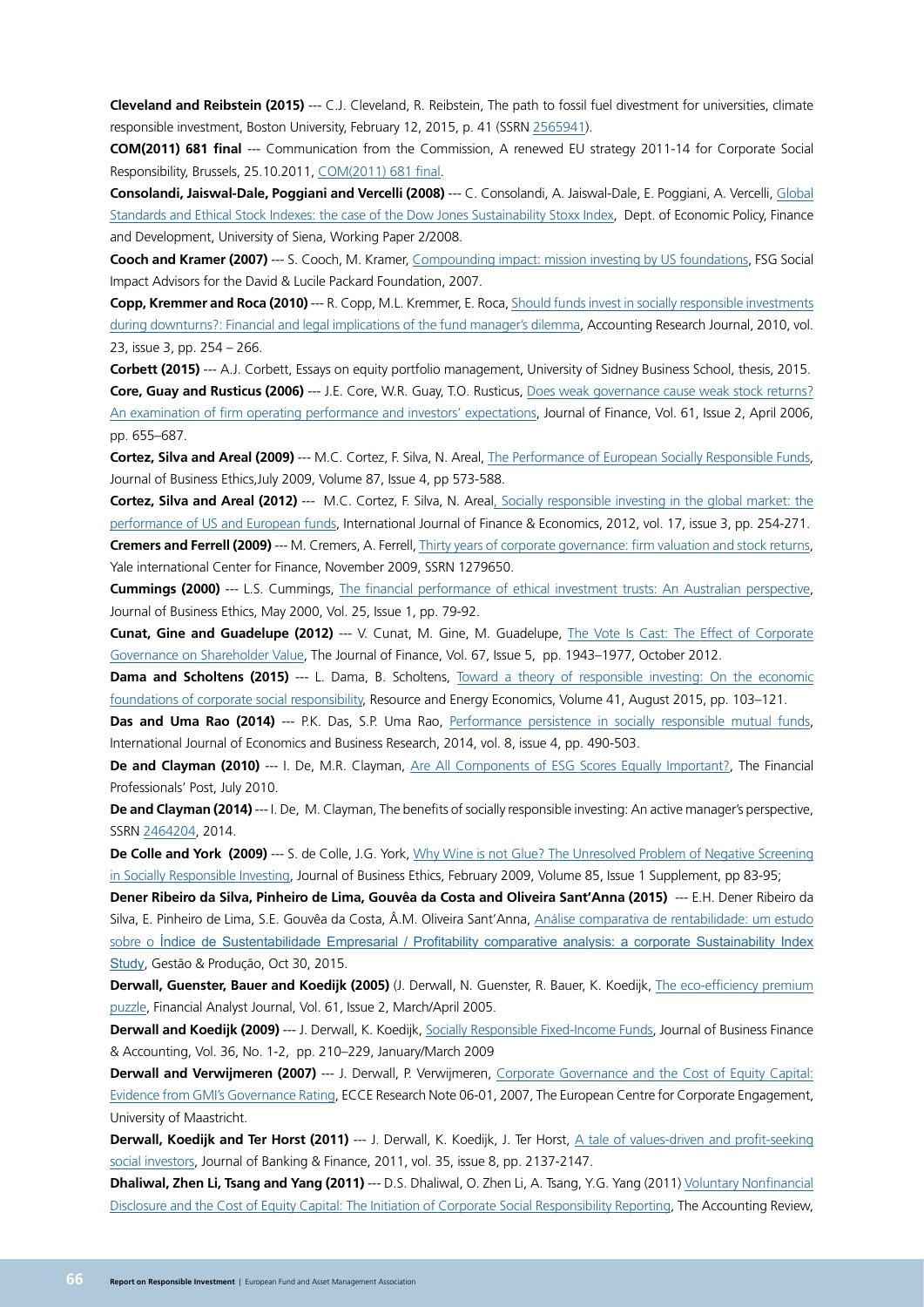January 2011, Vol. 86, No. 1, pp. 59-100.

**Dias Curto and Vital (2014)** --- J. Dias Curto, C. Vital, [Socially Responsible Investment: A Comparison between the](http://www.lifescienceglobal.com/independent-journals/journal-of-reviews-on-global-economics/volume-3/85-abstract/jrge/1081-abstract-socially-responsible-investment-a-comparison-between-the-performance-of-sustainable-and-traditional-stock-indexes) [Performance of Sustainable and Traditional Stock Indexes](http://www.lifescienceglobal.com/independent-journals/journal-of-reviews-on-global-economics/volume-3/85-abstract/jrge/1081-abstract-socially-responsible-investment-a-comparison-between-the-performance-of-sustainable-and-traditional-stock-indexes), Journal of Reviews on Global Economics, 2014, vol. 3, pp. 349- 363.

Diltz (1995) --- D. Diltz, [The private cost of socially responsible investing,](http://www.tandfonline.com/doi/abs/10.1080/758529174) Applied Financial Economics, Vol. 5, Issue 2, 1995, pp. 69-77.

**Dimson, Karakas and Li (2015)** --- E. Dimson, O. Karakas, X. Li, Active ownership, August 2015 (SSRN [2154724\)](http://papers.ssrn.com/sol3/papers.cfm?abstract_id=2154724).

**Dimson, Marsh and Staunton (2015) ---** E. Dimson, P. Marsh, M. Staunton, [Responsible investing: Does it pay to be bad?,](https://publications.credit-suisse.com/tasks/render/file/?fileID=AE924F44-E396-A4E5-11E63B09CFE37CCB) Credit Suisse Global Investment Returns Yearbook 2015.

**Dorfleitner and Utz (2014)** --- G. Dorfleitner, S. Utz, [Profiling German-speaking socially responsible investors](http://www.emeraldinsight.com/doi/full/10.1108/QRFM-07-2012-0024), Qualitative Research in Financial Markets, Vol. 6, 2014, No. 2, pp.118 – 156.

**Drut (2010)** --- B. Drut, Sovereign bonds and socially responsible investment, Journal of Business Ethnics, April 2010, Vol. 92, Issue 1, pp. 131-145, also available as [CEB Working Paper N° 09/034,](http://econpapers.repec.org/scripts/redir.pf?u=https%3A%2F%2Fdipot.ulb.ac.be%2Fdspace%2Fbitstream%2F2013%2F54322%2F1%2FRePEc_sol_wpaper_09-034.pdf;h=repec:sol:wpaper:09-034) February 2010.

**Dumas (2015)** --- Christel Dumas, [The challenges of responsible investment mainstreaming: beliefs, tensions and paradoxes,](https://biblio.ugent.be/publication/6952215) Gent University, Belgium, 2015.

**Dupre, Girerd-Potin, Jimenez-Garces and Louvet (2006)** --- D. Dupre, I. Girerd-Potin, S. Jimenez-Garces and P. Louvet, [Les](http://econpapers.repec.org/paper/haljournl/halshs-00118508.htm) [investisseurs paient pour l'éthique: conviction ou prudence,](http://econpapers.repec.org/paper/haljournl/halshs-00118508.htm) Banque et Marchés, 2006, p. 45-60.

**Durand, Koh and Limkriangkrai (2013)** --- R.B. Durand, S.K. Koh, M. Limkriangkrai, [Saints versus Sinners. Does morality](http://www.sciencedirect.com/science/article/pii/S1042443112001199) [matter?,](http://www.sciencedirect.com/science/article/pii/S1042443112001199) Journal of International Financial Markets, Institutions and Money, Vol. 24, April 2013, pp. 166–183.

**Eccles, Ioannou and Serafeim (2013)** --- R.G. Eccles, I. Ioannou, G. Serafeim (2013), [The Impact of Corporate Sustainability](http://pubsonline.informs.org/doi/abs/10.1287/mnsc.2014.1984) [on Organziational Processes and Performance](http://pubsonline.informs.org/doi/abs/10.1287/mnsc.2014.1984), Harvard Business School Working Paper Series, Harvard Business School.

**Edmans (2011)** --- A. Edmans, [Does the stock market fully value intangibles? Employee satisfaction and equity prices,](http://www.sciencedirect.com/science/article/pii/S0304405X11000869) Journal of Financial Economics, 2011, vol. 101, issue 3, pp. 621-640.

**Eichengreen and Mathieson (1998)** --- B. Eichengreen, D. Mathieson, et. al., Hedge funds and financial markets dynamics, IMF Occasional Paper 166, 1998, p. 7-9.

**El Ghoul, Guedhami, Kwok and Mishra (2011)** --- S. El Ghoul, O. Guedhami, C.C.Y. Kwok, D.R. Mishra, [Does Corporate](http://papers.ssrn.com/sol3/papers.cfm?abstract_id=1546755) [Social Responsibility Affect the Cost of Capital?,](http://papers.ssrn.com/sol3/papers.cfm?abstract_id=1546755) Journal of Banking & Finance, Vol. 35, Issue 9, pp. 2388-2406, Sept. 2011. **Emerson (2000)** --- J. Emerson, [The Nature of Returns: A Social Capital Markets Inquiry into Elements of Investment And The](http://www.blendedvalue.org/wp-content/uploads/2004/02/pdf-nature-of-returns.pdf) [Blended Value Proposition](http://www.blendedvalue.org/wp-content/uploads/2004/02/pdf-nature-of-returns.pdf), Harvard Business School, Boston, Social Enterprise Series No. 17, 2000.

**Emerson (2000a)** --- J. Emerson, [A Capital Idea: Total Foundation Asset Management and The Unified Investment Strategy,](http://www.blendedvalue.org/a-capital-idea-total-foundation-asset-management-and-the-unified-investment-strategy/) April 2000.

**Emerson (2003)** --- J. Emerson, [Where Money Meets Mission, Breaking Down the Firewall Between Foundation Investments](http://www.blendedvalue.org/wp-content/uploads/2004/02/pdf-money-meets-mission.pdf) [and Programming,](http://www.blendedvalue.org/wp-content/uploads/2004/02/pdf-money-meets-mission.pdf) Stanford Social Innovation Review, Summer 2003.

**Elaut, Frömmel and Verbeeck (2015)** --- G. Elaut, M. Frömmel, B. Verbeeck, [What is the Price of a Clear Conscience? The](https://www.researchgate.net/profile/Michael_Froemmel/publication/281747844_What_is_the_Price_of_a_Clear_Conscience_The_Performance_of_Socially_Responsible_Investments_in_the_BRICS_Countries/links/55f717f408aec948c4662c1d.pdf) [Performance of Socially Responsible Investments in the BRICS Countries](https://www.researchgate.net/profile/Michael_Froemmel/publication/281747844_What_is_the_Price_of_a_Clear_Conscience_The_Performance_of_Socially_Responsible_Investments_in_the_BRICS_Countries/links/55f717f408aec948c4662c1d.pdf), Ghent University, 2015.

**Engen, Ausen and Nylander (2015)** --- E.A. Engen, Elisabeth Ausen, E. Nylander, [Risk and Return of Ethical Funds: The Case](https://oda.hio.no/jspui/handle/10642/2813) [of UN PRI,](https://oda.hio.no/jspui/handle/10642/2813) Oslo and Akershus University College of Applied Sciences, 2015.

**Escrig-Olmedo, Munoz-Torres and Fernandez-Izquierdo (2010)** --- E. Escrig-Olmedo, M.J. Munoz-Torres, M.A. Fernandez-Izquierdo, [Socially responsible investing: sustainability indices, ESG rating and information provider agencies](http://www.inderscience.com/offer.php?id=35490), International Journal of Sustainable Economy (IJSE), Vol. 2, No. 4, 2010.

**European Parliament (2013)** --- European Parliament's report on [corporate social responsibility: accountable, transparent](http://www.europarl.europa.eu/sides/getDoc.do?pubRef=-//EP//TEXT+REPORT+A7-2013-0017+0+DOC+XML+V0//EN) [and responsible business behaviour and sustainable growth](http://www.europarl.europa.eu/sides/getDoc.do?pubRef=-//EP//TEXT+REPORT+A7-2013-0017+0+DOC+XML+V0//EN), January 2013.

**Eurosif (2007)** --- [Venture Capital for Sustainability 2007.](http://www.eurosif.org/wp-content/uploads/2014/06/venture_capital_for_sustainability_2007_report.pdf) Eurosif, 2007.

**Everett (2013)** --- C. Everett, [Measuring the social responsibility discount for the cost of equity capital: evidence from benefit](https://mpra.ub.uni-muenchen.de/55441/1/MPRA_paper_55441.pdf) [corporations,](https://mpra.ub.uni-muenchen.de/55441/1/MPRA_paper_55441.pdf) MPRA Paper, 1 August 2013, University Library of Munich.

Fabozzi, Ma and Oliphant (2008) --- F.J. Fabozzi, K.C. Ma, B. J. Oliphant, [Sin Stock Returns](http://gyanresearch.wdfiles.com/local--files/alpha/JPM_FA_08_FABOZZI.pdf), Journal of Portfolio management, Fall 2008, pp. 82-94.

**Figeac (2007)** --- A. Figeac, [Socially Responsible Investment und umweltorientiertes Venture Capital](http://econstor.eu/bitstream/10419/74317/1/745854257.pdf), Institute of Management Berlin (IMB) Working Paper No 33, 2007).

**Filatotchev and Dtsenko (2015)** --- I. Filatotchev, O. Dtsenko, [Shareholder activism in the UK: types of activists, forms of](http://link.springer.com/article/10.1007/s10997-013-9266-5) [activism, and their impact on a target's performance,](http://link.springer.com/article/10.1007/s10997-013-9266-5) Journal of Management & Governance, 2015, 19, p. 5-24.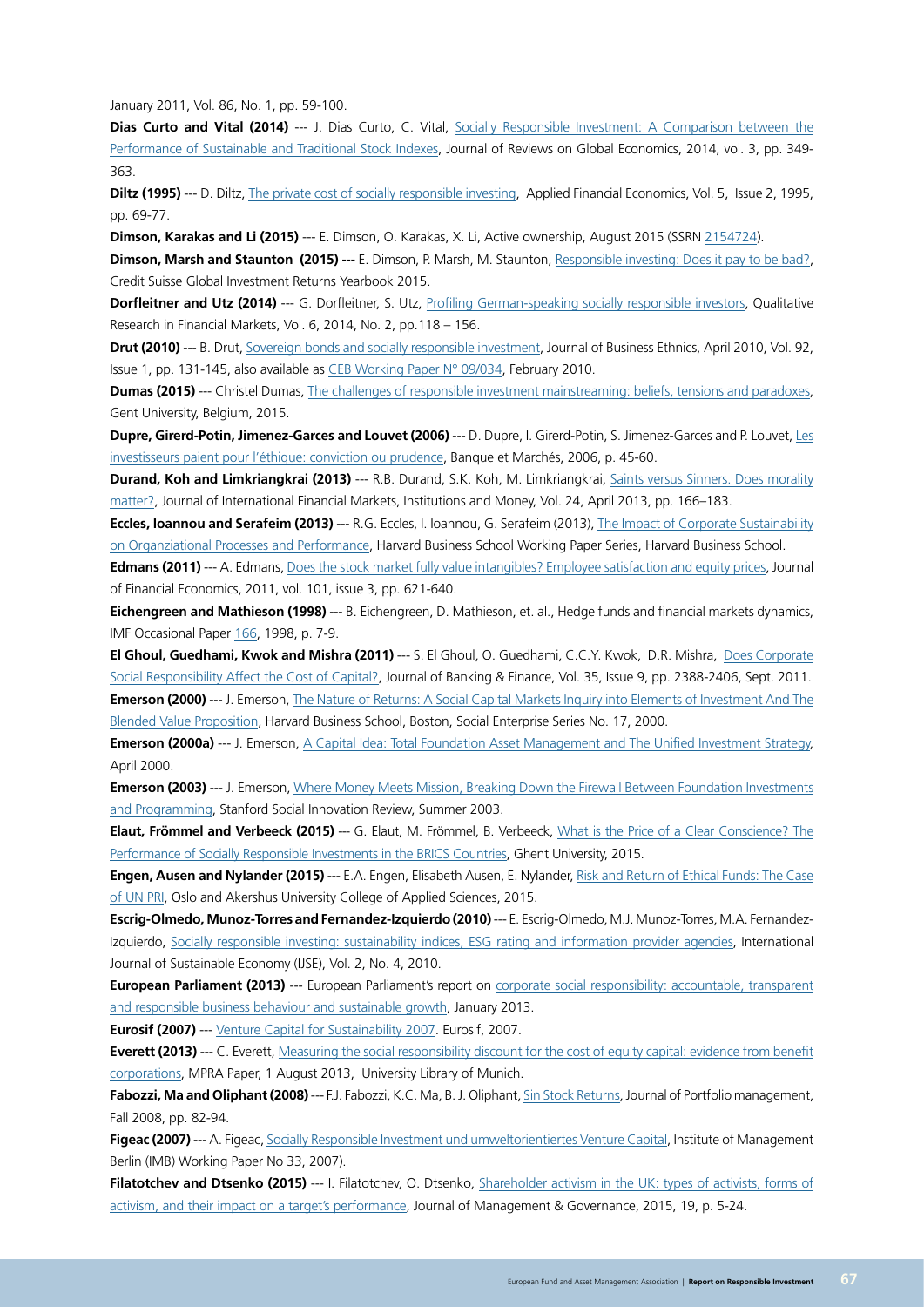Fisher and Thorburn (2011) --- K. Fisher-Vanden, K. S. Thorburn, *[Voluntary corporate environmental initiatives and](http://www.sciencedirect.com/science/article/pii/S0095069611000568)* [shareholder wealth](http://www.sciencedirect.com/science/article/pii/S0095069611000568), Journal of Environmental Economics and Management, Vol. 62, Iss. 3, Nov. 2011, pp. 430–445.

**Freshfields (2005)** --- [A legal framework for the integration of environmental, social and governance issues into institutional](http://www.unepfi.org/fileadmin/documents/freshfields_legal_resp_20051123.pdf) [investment](http://www.unepfi.org/fileadmin/documents/freshfields_legal_resp_20051123.pdf), Freshfields Bruckhaus Deringer LLP, 2005).

Fu and Shan (2009) --- S. Fu, L. Shan, [Corporate equality and equity prices: Doing well while doing good?](https://mpra.ub.uni-muenchen.de/14235/1/MPRA_paper_14235.pdf), Munich Personal RePEc Archive Paper from University Library of Munich, March 2009. It also exists as a Belgian Economics and Econometrics Research Institute paper No. [09/2009](http://www.eeri.eu/documents/wp/EERI_RP_2009_09.pdf).

**Fulton, Kahn and Sharples (2012)** --- M. Fulton, B.M. Kahn, C. Sharples, [Sustainable Investing: Establishing Long-Term](https://institutional.deutscheawm.com/content/_media/Sustainable_Investing_2012.pdf) [Value and Performance](https://institutional.deutscheawm.com/content/_media/Sustainable_Investing_2012.pdf), Deutsche Bank Climate Change Advisors (SSRN [2222740\)](http://papers.ssrn.com/sol3/papers.cfm?abstract_id=2222740), 2012.

**Galema, Plantinga and Scholtens (2008)** --- R. Galema, A. Plantinga, B. Scholtens, [The stocks at stake: Return and risk in](http://www.sciencedirect.com/science/article/pii/S0378426608001325) [socially responsible investment](http://www.sciencedirect.com/science/article/pii/S0378426608001325), Journal of Banking & Finance, Volume 32, Issue 12, December 2008, pp. 2646–2654).

**Gary (2015)** --- S.N. Gary, Values and Value: University Endowments, Fiduciary Duties, and ESG Investing, August 20, 2015 (SSRN [2656640](http://papers.ssrn.com/sol3/Papers.cfm?abstract_id=2656640).

**Geczy, Stambaugh and Levin (2005)** --- C. Geczy, R.F. Stambaugh, D. Levin, Investing in Socially Responsible Mutual Funds, October 2005, SSRN [416380](http://papers.ssrn.com/sol3/Papers.cfm?abstract_id=416380).

**Gil-Bazo, Ruiz-Verdú and Santos, (2010)** --- J. Gil-Bazo, P. Ruiz-Verdú, A.A.P. Santos, [The performance of socially responsible](http://link.springer.com/article/10.1007%2Fs10551-009-0260-4) [mutual funds: The role of fees and management companies](http://link.springer.com/article/10.1007%2Fs10551-009-0260-4), Journal of Business Ethics, June 2010, Vol. 94, No. 2, pp. 243- 263.

**Gillan and Starks (2007)** --- S. Gillan, L.T. Starks, The Evolution of Shareholder Activism in the United States, Journal of Applied Corporate Finance, vol. 19, 2007, no. 1, pp. 55-73, SSRN [959670](http://papers.ssrn.com/sol3/papers.cfm?abstract_id=959670).

Giroud and Mueller (2011) --- X. Giroud, H.M. Mueller, [Corporate Governance, Product Market Competition, and Equity](http://onlinelibrary.wiley.com/doi/10.1111/j.1540-6261.2010.01642.x/abstract) [Prices](http://onlinelibrary.wiley.com/doi/10.1111/j.1540-6261.2010.01642.x/abstract), Journal of Finance, vol. 66, no. 2, 2011, pp. 563-600.

**Glac (2008)** --- K. Glac, [Understanding Socially Responsible Investing: The Effect of Decision Frames and Trade-off Options,](http://link.springer.com/article/10.1007%2Fs10551-008-9800-6) Journal of Business Ethics, April 2009, Vol. 87, Issue 1, pp. 41-55.

Godeke and Pomares (2009) --- S. Godeke, R. Pomares, [Solutions for impact investors: from strategy to implementation,](http://www.thegiin.org/cgi-bin/iowa/resources/research/53.html) Rockefeller Philanthropy Advisors, 2009, p. 38.

Gollier and Pouget (2014) --- C. Gollier, S. Pouget, [The 'Washing Machine': Investment Strategies and Corporate Behavior](http://idei.fr/sites/default/files/medias/doc/wp/2014/wp_idei_813.pdf) [with Socially Responsible Investors,](http://idei.fr/sites/default/files/medias/doc/wp/2014/wp_idei_813.pdf) No 813, IDEI Working Papers from Institut d'Économie Industrielle (IDEI), 2014, Toulouse. **Gompers, Ishii and Metrick (2001)** --- P.A. Gompers, J.L. Ishii, A. Metrick, [Corporate Governance and Equity Prices,](http://www.nber.org/papers/w8449) NBER Working Paper No. 8449, Issued in August 2001.

Griffin and Mahon (1997) --- J.J. Griffin, J.F. Mahon, [The Corporate Social Performance and Corporate Financial Performance](http://bas.sagepub.com/content/36/1/5.short) [Debate](http://bas.sagepub.com/content/36/1/5.short), Business and Society, vol. 36, 1997, no. 1, pp. 5-31.

**Grossman and Sharpe (1986)** --- B.R. Grossman, W.F. Sharpe, [Financial Implications of South African Divestment](http://www.cfapubs.org/doi/abs/10.2469/faj.v42.n4.15?journalCode=faj), Financial Analysts Journal, July/August 1986, Vol. 42 Iss. 4.

**Guenster, Bauer, Derwall and Koedijk (2011)** --- N. Guenster, R. Bauer, J. Derwall, K. Koedijk (2011), [The Economic Value](http://onlinelibrary.wiley.com/doi/10.1111/j.1468-036X.2009.00532.x/abstract) [of Corporate Eco-Efficiency. European Financial Management](http://onlinelibrary.wiley.com/doi/10.1111/j.1468-036X.2009.00532.x/abstract), [Vol. 17, Issue 4, p](http://onlinelibrary.wiley.com/doi/10.1111/eufm.2011.17.issue-4/issuetoc)p. 679–704, Sept. 2011.

**Halbritter and Dorfleitner (2015)** --- G. Halbritter, G. Dorfleitner, [The wages of social responsibility — where are they? A](http://www.sciencedirect.com/science/article/pii/S1058330015000233) [critical review of ESG investing](http://www.sciencedirect.com/science/article/pii/S1058330015000233), Review of Financial Economics, 2015.

**Hawley and Williams (2006)** --- J.P. Hawley, A.T. Williams, [The universal owner's role in sustainable economic development,](https://www.stmarys-ca.edu/sites/default/files/attachments/files/Corporate_Environmental_Strategy.pdf) [Corporate Environmental Strategy, Vol. 9, No. 3, 2002](http://www.sciencedirect.com/science/article/pii/S1066793802000568), [Universal ownership: exploring opportunities and challenges,](http://www.google.com/url?sa=t&rct=j&q=&esrc=s&source=web&cd=20&cad=rja&uact=8&ved=0CFMQFjAJOApqFQoTCKCO2bqzj8cCFQm-FAodaTgMCg&url=http%3A%2F%2Fwww.caseplace.org%2Fpdfs%2FAll-Saint%2520Mary) Conference report April 10-11, 2006, Saint Mary's College of California.

Hawley and Williams (2007) --- J.P. Hawley, A.T. Williams, Universal Owners: Challenges and Opportunities, Corporate Governance: An International Review, Vol. 15, No. 3, pp. 415-420, May 2007 (SSRN [984335](http://papers.ssrn.com/sol3/papers.cfm?abstract_id=984335)).

Hart and Ahuja (1996) --- S.L. Hart, G. Ahuja, [Does it pay to be green? An empirical examination of the relationship](https://www.researchgate.net/profile/Stuart_Hart4/publication/229685500_DOES_IT_PAY_TO_BE_GREEN_AN_EMPIRICAL_EXAMINATION_OF_THE_RELATIONSHIP_BETWEEN_EMISSION_REDUCTION_AND_FIRM_PERFORMANCE/links/0a85e5320a7ff17171000000.pdf) [between emission reduction and firm performance,](https://www.researchgate.net/profile/Stuart_Hart4/publication/229685500_DOES_IT_PAY_TO_BE_GREEN_AN_EMPIRICAL_EXAMINATION_OF_THE_RELATIONSHIP_BETWEEN_EMISSION_REDUCTION_AND_FIRM_PERFORMANCE/links/0a85e5320a7ff17171000000.pdf) Business strategy and the Environment, Vol. 5, 1996, p. 30-37.

**Hebb (2013)** --- T. Hebb, [Impact investing and responsible investing: what does it mean?,](http://www.tandfonline.com/doi/abs/10.1080/20430795.2013.776255) Journal of Sustainable Finance & Investment, 2013, vol. 3, issue 2, pp. 71-74.

**Herzel, Nicolosi and Starica (2011)** --- S. Herzel, M. Nicolosi, C. Starica, [The cost of sustainability on optimal portfolio](http://core.ac.uk/download/pdf/6538183.pdf) [choices,](http://core.ac.uk/download/pdf/6538183.pdf) No 84/2011, Quaderni del Dipartimento di Economia, Finanza e Statistica, Università di Perugia, Dipartimento Economia.

**Hirschberger, Steuer, Utz and Wimmer (2012)** --- M. Hirschberger, R.E. Steuer, S. Utz, M. Wimmer, [Is socially responsible](http://sfb649.wiwi.hu-berlin.de/papers/pdf/SFB649DP2012-025.pdf)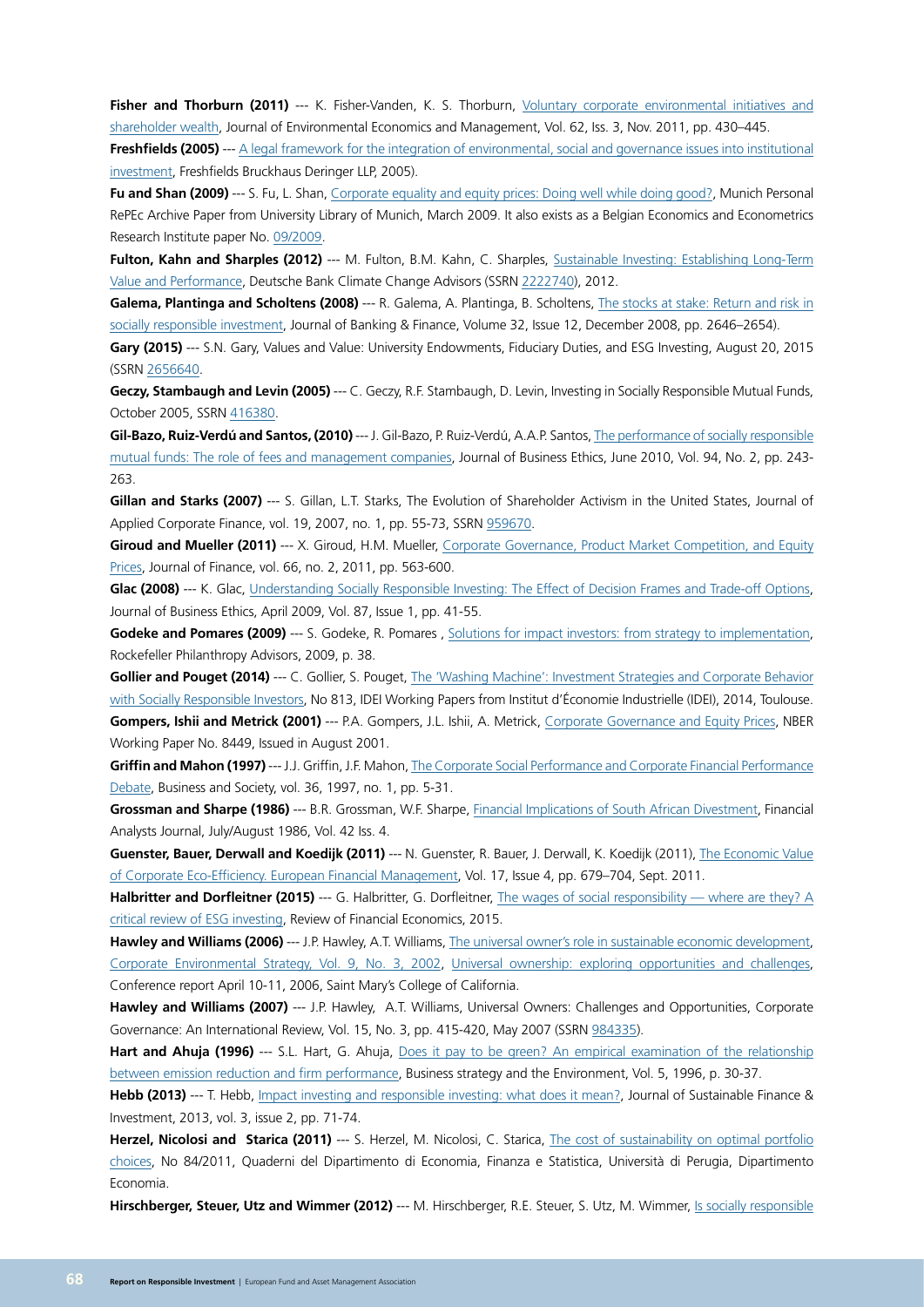[investing just screening? Evidence from mutual funds](http://sfb649.wiwi.hu-berlin.de/papers/pdf/SFB649DP2012-025.pdf), No SFB 649 Discussion paper 2012-025, Humboldt University, Berlin. **Hoepner (2010)** --- A.G.F. Hoepner, Portfolio diversification and environmental, social or governance criteria: must responsible investments really be poorly diversified?, SSRN [1599334,](http://papers.ssrn.com/sol3/papers.cfm?abstract_id=1599334) 2010.

**Hoepner (2015)** --- A.G.F. Hoepner, [Essays on responsible investment, research output analyses and investment performance](https://research-repository.st-andrews.ac.uk/handle/10023/2130) [evaluation\)](https://research-repository.st-andrews.ac.uk/handle/10023/2130).

**Hoepner, McMillan and Fraser (2009)** --- A.G.F. Hoepner, D.G. McMillan, M. Fraser, A generic benchmarking approach for research area output: Is responsible investment a researcher's stepchild?, The Routledge Handbook of Responsible Investment, May 2009 (SSRN [1409661](http://papers.ssrn.com/sol3/papers.cfm?abstract_id=1409661)).

**Hoepner and Nilsson (2015)** --- A.G.F. Hoepner, M.A. Nilsson, Financial performance, investment style, and driving characteristics of SRI fixed income funds: A global study, Working paper, May 2015.

**Hoepner and Zoeme (2014)** --- A.G.F. Hoepner, S. Zeume, Fiduciary duty and sin stocks: is vice really nice?, Handbook of Institutional Investment and Fiduciary Duty, SSRN [1485846,](http://papers.ssrn.com/sol3/papers.cfm?abstract_id=1485846) 2014.

**Hoepner, Rezec and Siegl (2011)** --- A.G.F. Hoepner, M. Rezec, K.S. Siegl, Does pension funds' fiduciary duty prohibit the integration of environmental responsibility criteria in investment processes?: a realistic prudent investment test, 2011 (SSRN [1930189](http://papers.ssrn.com/sol3/papers.cfm?abstract_id=1930189)).

**Hong and Kacperczyk (2009)** --- H. Hong, M. Kacperczyk, [The price of sin: The effects of social norms on markets](http://www.sciencedirect.com/science/article/pii/S0304405X09000634), Journal of Financial Economics, Vol. 93, Issue 1, July 2009, pp. 15–36.

**Humphrey and Lee (2011)** --- J.E. Humphrey, D.D. Lee, [Australian Socially Responsible Funds: Performance, Risk and](http://link.springer.com/article/10.1007%2Fs10551-011-0836-7) [Screening Intensity,](http://link.springer.com/article/10.1007%2Fs10551-011-0836-7) Journal of Business Ethics, September 2011, Volume 102, Issue 4, pp 519-535.

Humphrey and Tan (2011) --- J. Humphrey, D. Tan, The Many Faces of Socially Responsible Investing - Does the Screening Mechanism Affect the Risk and Return of Mutual Funds?, 2011 (SSRN [1913987\)](http://papers.ssrn.com/sol3/papers.cfm?abstract_id=1913987).

Humphrey and Tan (2014) --- J.E. Humphrey, D.T. Tan, [Does it Really Hurt to be Responsible?,](http://link.springer.com/article/10.1007/s10551-013-1741-z) Journal of Business Ethics, July 2014, Vol. 122, Issue 3, pp. 375-386.

**Humphrey, Warren and Boon (2015)** --- J.E. Humphrey, G.J. Warren, J. Boon, [What is different about socially responsible](http://link.springer.com/article/10.1007/s10551-015-2583-7) [funds? A holdings-based analysis,](http://link.springer.com/article/10.1007/s10551-015-2583-7) Journal of Business Ethics, February 2015.

**ILO (2001)** --- Michael Urminsky (ed.), [Self-regulation in the workplace: Codes of conduct, social labeling and socially](http://www.ilo.org/public/libdoc/ilo/2001/101B09_400_engl.pdf) [responsible investment](http://www.ilo.org/public/libdoc/ilo/2001/101B09_400_engl.pdf), MCC Working Paper No. 1, Series on Management Systems and Corporate Citizenship, 2001, p. 49. **Inderst, Kaminker and Stewart (2012)** --- G. Inderst, C. Kaminker, F. Stewart, [Defining and measuring green investments:](http://www.oecd.org/environment/WP_24_Defining_and_Measuring_Green_Investments.pdf) [implications for institutional investors'' asset allocations](http://www.oecd.org/environment/WP_24_Defining_and_Measuring_Green_Investments.pdf), OECD Working papers on Finance, Insurance and Private pensions, NO. 24, August 2012.

**International Energy Agency (2013)** --- [Redrawing the energy-climate map](http://www.iea.org/publications/freepublications/publication/weo_special_report_2013_redrawing_the_energy_climate_map.pdf), World Energy Outlook special report, International Energy Agency, 2013, p. 98).

**Jacobs, Singhal and Subramanian (2010)** --- B.W. Jacobs, V.R. Singhal, R. Subramanian, [An empirical investigation of](http://www.sciencedirect.com/science/article/pii/S0272696310000033) [environmental performance and the market value of the firm,](http://www.sciencedirect.com/science/article/pii/S0272696310000033) Journal of Operations Management, Vol. 28, Issue 5, Sept. 2010, pp. 430–441.

Jansson and Biel (2014) --- M. Jansson, A. Biel, [Investment institutions' beliefs about and attitudes toward socially](http://onlinelibrary.wiley.com/doi/10.1002/sd.523/abstract;jsessionid=ED375987EBC9D643AA9111259BDCF89B.f03t01?userIsAuthenticated=false&deniedAccessCustomisedMessage=) [responsible investment \(SRI\): A comparison between SRI and non-SRI management,](http://onlinelibrary.wiley.com/doi/10.1002/sd.523/abstract;jsessionid=ED375987EBC9D643AA9111259BDCF89B.f03t01?userIsAuthenticated=false&deniedAccessCustomisedMessage=) Sustainable Development, Vol. 22, Issue 1, pp. 33–41, January/February 2014.

Jégourel and Maveyraud (2010) --- Y. Jégourel, S. Maveyraud, [A reassessment of the European SRI Funds](http://www.accessecon.com/Pubs/EB/2010/Volume30/EB-10-V30-I1-P84.pdf) ["underperformance": does the intensity of extra-financial negative screening matter?,](http://www.accessecon.com/Pubs/EB/2010/Volume30/EB-10-V30-I1-P84.pdf) Economics Bulletin, 2010, vol. 30, issue 1, pages 913-923, a version is also available as [LAREFI Working Paper N°2010-07](http://lare-efi.u-bordeaux4.fr/IMG/pdf/CR10-EFI_07.pdf).

Jiao (2010) --- Y. Jiao, [Stakeholder welfare and firm value,](http://www.sciencedirect.com/science/article/pii/S0378426610001743) Vol. 34, Issue 10, Oct. 2010, pp. 2549–2561, Journal of Banking & Finance.

**Jiraporn and Gleason (2007)** --- P. Jiraporn, K.C. Gleason, [Capital structure, shareholder rights and corporate governance,](http://onlinelibrary.wiley.com/doi/10.1111/j.1475-6803.2007.00200.x/abstract?userIsAuthenticated=false&deniedAccessCustomisedMessage=) Journal of Financial Research, Volume 30, Issue 1, pages 21–33, Spring 2007.

Jo and Harjoto (2011) --- H. Jo, M.A. Harjoto, [Corporate Governance and Firm Value: The Impact of Corporate Social](http://link.springer.com/article/10.1007/s10551-011-0869-y) [Responsibility](http://link.springer.com/article/10.1007/s10551-011-0869-y), Journal of Business Ethics, October 2011, Vol. 103, Issue 3, pp. 351-383.

**Jo and Na (2012)** --- Hoje Jo, Haejung Na, [Does CSR Reduce Firm Risk? Evidence from Controversial Industry Sectors](http://link.springer.com/article/10.1007/s10551-012-1492-2), Journal of Business Ethics, Nov. 2012, Vol. 110, Issue 4, pp. 441-456.

**Jones, Van der Laan, Frost and Loftus (2008)** (S. Jones, S. van der Laan, G. Frost, J. Loftus, [The investment performance](http://link.springer.com/article/10.1007%2Fs10551-007-9412-6) [of socially responsible investment funds in Australia,](http://link.springer.com/article/10.1007%2Fs10551-007-9412-6) Journal of Business Ethics, June 2008, Vol. 80, Issue 2, pp. 181-203.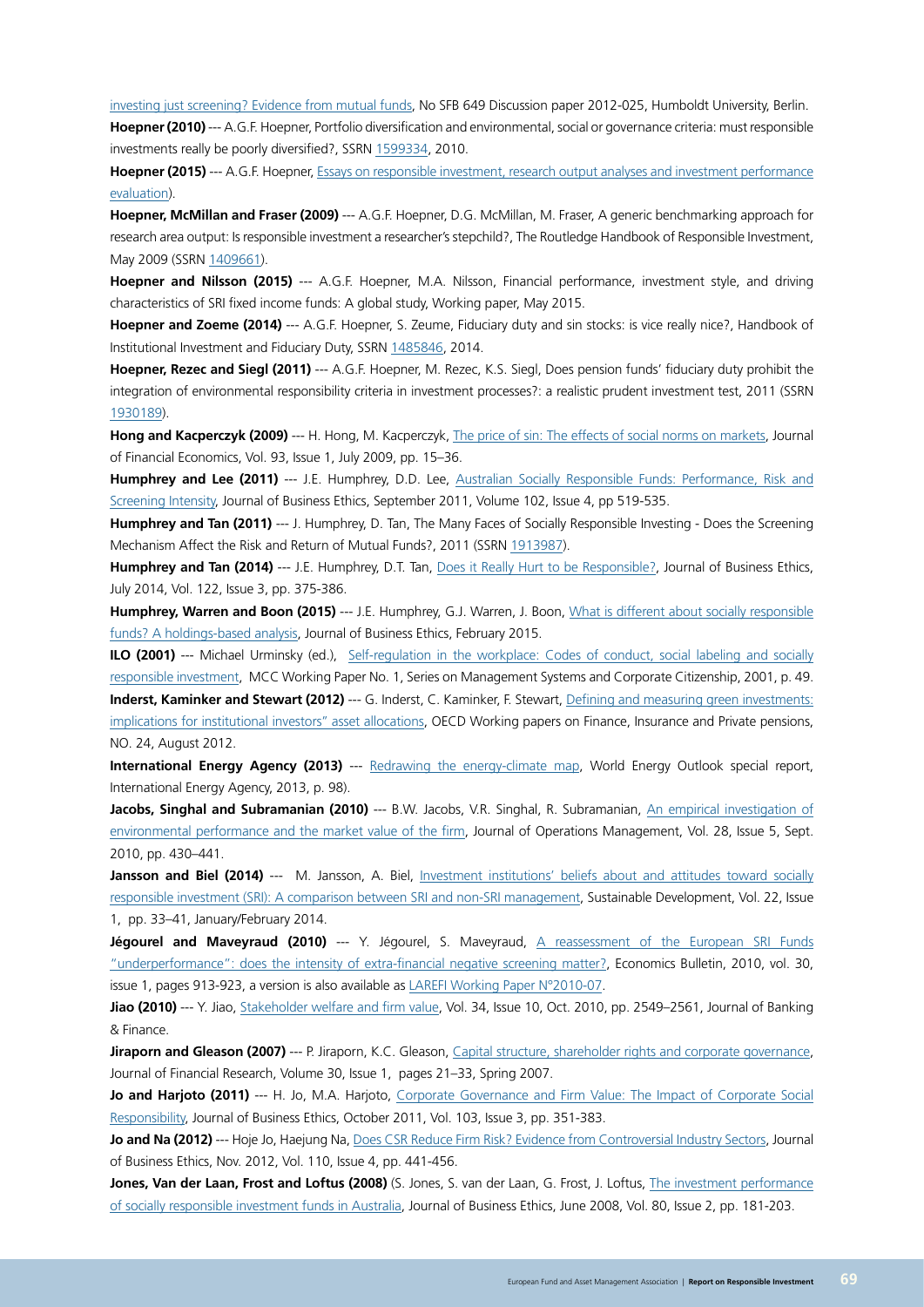Junkin (2015) --- A. Junkin, [Update to The "CalPERS Effect" on Targeted Company Share Prices](https://www.calpers.ca.gov/docs/board-agendas/201505/invest/item08a-03.pdf), March 19, 2015).

Junkus and Berry (2015) --- J. Junkus, T.D. Berry, [Socially responsible investing: a review of the critical issues](http://www.emeraldinsight.com/doi/abs/10.1108/MF-12-2014-0307), Managerial Finance, Vol. 41 Iss: 11, 2015, pp.1176 – 1201.

**Katz and McIntosh (2015)** --- D.A. Katz and L.A. McIntosh, [Engagement and Activism in the 2015 Proxy Season](http://www.wlrk.com/webdocs/wlrknew/AttorneyPubs/WLRK.23822.15.pdf), New York Law Journal.

**Kempf and Osthoff (2007)** --- A. Kempf and P. Osthoff, [The Effect of Socially Responsible Investing on Portfolio Performance,](http://onlinelibrary.wiley.com/doi/10.1111/j.1468-036X.2007.00402.x/abstract) European Financial Management, Volume 13, Issue 5, pages 908–922, November 2007, also available [here](http://www.cfr-cologne.de/download/workingpaper/cfr-06-10.pdf).

**Khan, Serafeim and Yoon (2015)** --- M.Khan, Serafeim, G & A.Yoon, 'Corporate Sustainability: First Evidence on Materiality, 2015, SSRN [2575912](http://ssrn.com/abstract=2575912).

**Klein and Zur (2009)** --- A. Klein, E. Zur, [Entrepreneurial Shareholder Activism: Hedge Funds and Other Private Investors,](http://onlinelibrary.wiley.com/doi/10.1111/j.1540-6261.2008.01432.x/full) Journal of Finance, Volume 64, Issue 1, February 2009, pp. 187–229.

**Ko and Kim (23015)** --- W.S. Ko, S.S. Kim, [Capital market performance of social responsibility investing \(SRI\) firms](https://www.arcjournals.org/pdfs/ijmsr/v3-i2/11.pdf), International Journal of Manegerial Studies and Research, Vol. 3, No. 2, February 2015.

**Koedijk and Slagter (2007)** --- A. Slager, K. Koedijk, [Investment beliefs](http://www.iijournals.com/doi/abs/10.3905/jpm.2007.684756), Journal of Portfolio Management, Spring 2007, Vol. 33, No. 3, pp. 77-84, also available at SSRN [1313859](http://papers.ssrn.com/sol3/papers.cfm?abstract_id=1313859).

**Koedijk and Slager (2009)** --- K. Koedijk, A. Slager, Do institutional investors have sensible investment beliefs?, Rotman International Journal of Pension management, Vol. 2, Issue 1, Spring 2009, SSRN [1408662.](http://papers.ssrn.com/sol3/papers.cfm?abstract_id=1408662)

**Koedijk and Slager (2010)** --- K. Koedijk, A. Slager, R. Bauer, Investment beliefs that matter: New insights into the value drivers of pension funds, 2010, SSRN [1603262.](http://papers.ssrn.com/sol3/papers.cfm?abstract_id=1603262)

**Kolev, Riess, Zachmann and Calthrop (2012)** --- A. Kolev, A-D. Riess, G. Zachmann E. Calthrop, [Investment and growth in](http://www.eib.org/infocentre/publications/all/investment-and-growth-in-the-time-of-climate-change.htm) [the time of climate change](http://www.eib.org/infocentre/publications/all/investment-and-growth-in-the-time-of-climate-change.htm), European Investment Bank, 2012, pp. 202-203.

**Konar and Cohen (2001)** --- S. Konar, M.A. Cohen, Does the Market Value Environmental Performance? Review of Economics and Statistics, May 2001, Vol. 83, No. 2, pp. 281-289.

**KPMG (2015)** --- KPMG [European Responsible Investing Fund Survey 2015.](http://www.kpmg.com/lu/en/issuesandinsights/articlespublications/pages/european-responsible-investing-fund-survey-2015.aspx)

**Krafft, Qu, Quatraro and Ravix (2013)** --- J. Krafft, Y. Qu, F. Quatraro and J-L. Ravix [Corporate governance, value and](http://icc.oxfordjournals.org/content/23/2/361.abstract) [performance of firms: new empirical results on convergence from a large international database,](http://icc.oxfordjournals.org/content/23/2/361.abstract) Industrial and Corporate Change, Vol. 23, Issue 2, 2013, pp. 361-397.

Kramer and Cooch (2006) --- M. Kramer, S. Cooch, [Investing for impact, managing and measuring proactive social](http://www.google.com/url?sa=t&rct=j&q=&esrc=s&source=web&cd=3&cad=rja&uact=8&ved=0CCcQFjACahUKEwjkz4XM7MbHAhVBnRQKHTkDAsY&url=http%3A%2F%2Fwww.issuelab.org%2Fclick%2Fkc_download1%2Finvesting_for_impact_managing_and_measuring_proactive_social_investments%2Fgife&ei=Vb7dVaTRE8G6UrmGiLAM&usg=AFQjCNFTeFbQtKz9NQVLaPg_R998OlcQsw) [investments](http://www.google.com/url?sa=t&rct=j&q=&esrc=s&source=web&cd=3&cad=rja&uact=8&ved=0CCcQFjACahUKEwjkz4XM7MbHAhVBnRQKHTkDAsY&url=http%3A%2F%2Fwww.issuelab.org%2Fclick%2Fkc_download1%2Finvesting_for_impact_managing_and_measuring_proactive_social_investments%2Fgife&ei=Vb7dVaTRE8G6UrmGiLAM&usg=AFQjCNFTeFbQtKz9NQVLaPg_R998OlcQsw), Foundation Strategy Group (FSG), 2006.

Lee and Faff (2009) --- D.D. Lee, R.W. Faff, [Corporate Sustainability Performance and Idiosyncratic Risk: A Global Perspective,](http://onlinelibrary.wiley.com/doi/10.1111/j.1540-6288.2009.00216.x/abstract?userIsAuthenticated=false&deniedAccessCustomisedMessage=) The Financial Review, Vol. 44, No. 2, May 2009, pp. 213-237.

Lee, Faff and Rekker, (2013) --- D.D. Lee, R.W. Faff, S.A.C. Rekker, Do high and low ranked sustainability stocks perform [differently?](http://www.emeraldinsight.com/doi/abs/10.1108/18347641311312267), International Journal of Accounting & Information Management, Vol. 21 Iss: 2, pp.116 – 132.

**Lee, Humphrey, Benson and Ahn (2010)** --- D.D. Lee, J.E. Humphrey, K.L. Benson, J.Y.K. Ahn, [Socially responsible](http://onlinelibrary.wiley.com/doi/10.1111/j.1467-629X.2009.00336.x/abstract;jsessionid=A8610BA51E6B773449CF7925E6CADA97.f01t04) [investment fund performance: the impact of screening intensity](http://onlinelibrary.wiley.com/doi/10.1111/j.1467-629X.2009.00336.x/abstract;jsessionid=A8610BA51E6B773449CF7925E6CADA97.f01t04), Accounting & Finance, Volume 50, Issue 2, pages 351–370, June 2010;

Leite and Céu Cortez (2014) --- P. Leite, M. Céu Cortez, [Style and performance of international socially responsible funds in](http://www.sciencedirect.com/science/article/pii/S0275531913000469) [Europe,](http://www.sciencedirect.com/science/article/pii/S0275531913000469) Research in International Business and Finance, Vol. 30, Jan. 2014, pp. 248–267.

**Leite and Céu Cortez (2015)** --- P. Leite, M. Céu Cortez, [Performance of European socially responsible funds during market](http://www.sciencedirect.com/science/article/pii/S1057521915000940) [crises: Evidence from France](http://www.sciencedirect.com/science/article/pii/S1057521915000940), International Review of Financial Analysis, Vol. 40, July 2015, pp. 132–141.

**Lesser, Rößle and Walkshäusl (2015)** --- K. Lesser, F. Rößle, C. Walkshäusl, [Socially responsible, green, and faith-based](http://www.sciencedirect.com/science/article/pii/S1544612315001233) [investment strategies: Screening activity matters!,](http://www.sciencedirect.com/science/article/pii/S1544612315001233) Finance Research Letters, 2015.

**Lewis and Mackenzie (2000)** --- A. Lewis, C. Mackenzie, [Morals, money, ethical investing and economic psychology,](http://hum.sagepub.com/content/53/2/179.short) Human Relations Feb. 1, 2000 vol. 53 no. 2 179-191.

**Lewis and Mackenzie (2000a)** --- A. Lewis, C. Mackenzie, [Support for Investor Activism among U.K. Ethical Investors,](http://link.springer.com/article/10.1023/A:1006082125886) Journal of Business Ethics, April 2000, Vol. 24, Issue 3, pp. 215-222.

**Lopatta, Buchholz, and Kaspereit (2015---** K. Lopatta, F. Buchholz, T. Kaspereit, [Asymmetric information and corporate](http://bas.sagepub.com/content/early/2015/03/23/0007650315575488.abstract) [social responsibility](http://bas.sagepub.com/content/early/2015/03/23/0007650315575488.abstract), Business & Society, March 24, 2015.

Louche and Lydenberg (2011) --- C. Louche, S. Lydenberg, [Dilemmas in responsible investment](http://www.greenleaf-publishing.com/productdetail.kmod?productid=3349&affid=corpreg), Sheffield, Greenleaf publishing, 2011.

**Louche, Arenas and van Cranenburgh (2012)** --- C. Louche, D. Arenas, K.C. van Cranenburgh, [From preaching to](http://link.springer.com/article/10.1007%2Fs10551-011-1155-8)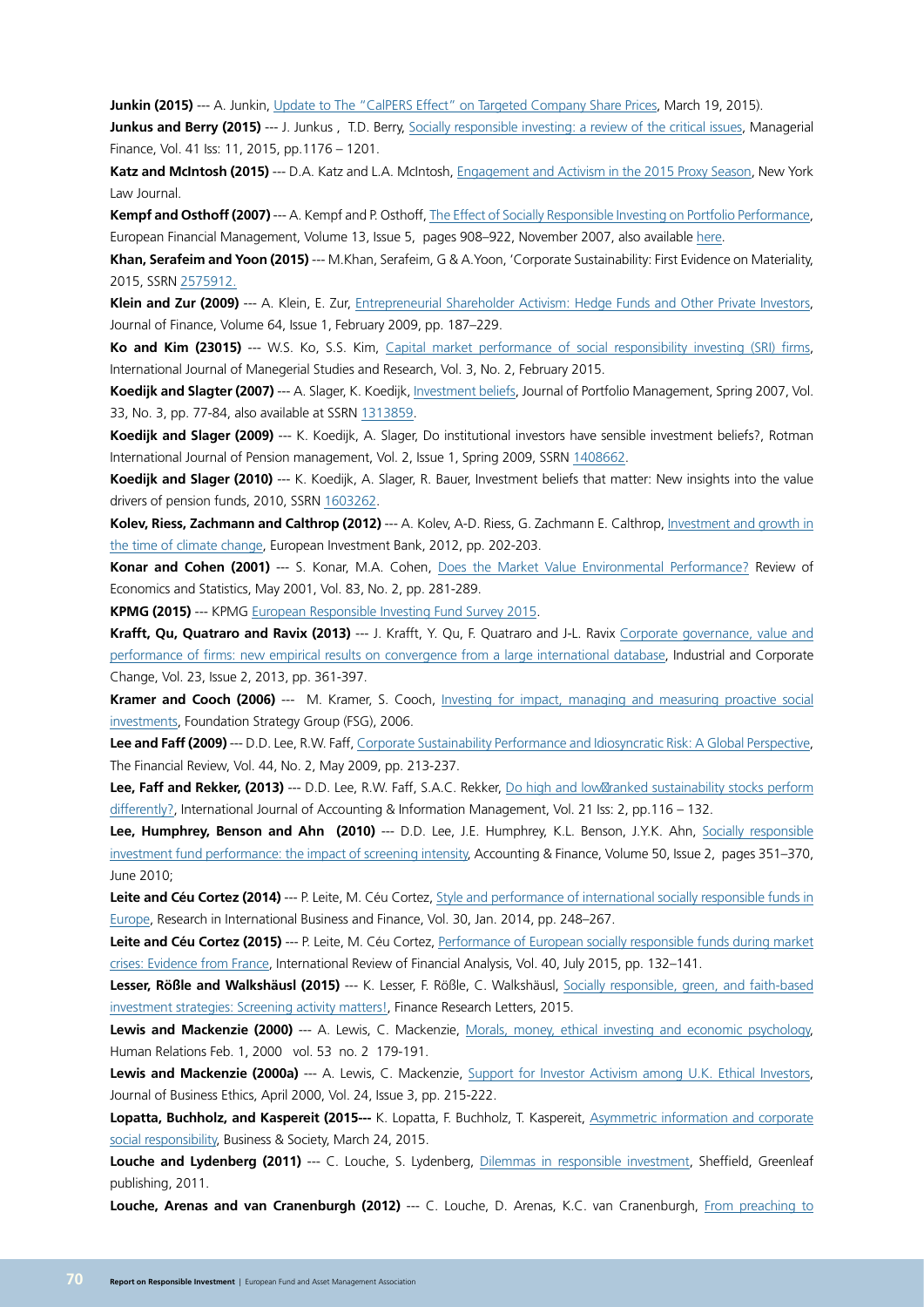[investing: Attitudes of religious organisations towards responsible investment](http://link.springer.com/article/10.1007%2Fs10551-011-1155-8), Journal of Business Ethics, October 2012, Volume 110, Issue 3, pp. 301-320.

**Luther, Matatko and Corner (1992)** --- R.G. Luther, J. Matatko, D.C. Corner, [The investment performance of UK 'ethical'](http://www.ingentaconnect.com/content/mcb/059/1992/00000005/00000004/art00003) [unit trusts,](http://www.ingentaconnect.com/content/mcb/059/1992/00000005/00000004/art00003) Accounting, Auditing & Accountability Journal, Vol. 5, 1992, No. 4.

**Luther and Matatko (1994)** --- R.G. Luther, J. Matatko, [The Performance Of Ethical Unit Trusts: Choosing An Appropriate](http://www.sciencedirect.com/science/article/pii/S0890838984710079) [Benchmark](http://www.sciencedirect.com/science/article/pii/S0890838984710079), The British Accounting Review, Vol. 26, Issue 1, March 1994, pp. 77–89.

Lydenberg (2007) --- S. Lydenberg, [Universal Investors and Socially Responsible Investors: a tale of emerging affinities,](http://onlinelibrary.wiley.com/doi/10.1111/j.1467-8683.2007.00579.x/abstract;jsessionid=57AFC73BF1876F9623A49D517ED75B34.f01t02?systemMessage=Wiley+Online+Library+will+be+unavailable+on+Saturday+7th+November+2015++from+10%3A00-16%3A00+GMT+%2F+05%3A00-11%3A00+EST+%2F+18%3A00-00%3A00+SGT+for+essential+maintenance.++Apologies+for+the+inconvenience.) Corporate Governance: An International Review, Vol. 15, Issue 3, pp. 467–477, May 2007.

**Lydenberg (2014)** --- S. Lydenberg, [Reason, Rationality, and Fiduciary Duty](http://link.springer.com/article/10.1007%2Fs10551-013-1632-3), Journal of Business Ethics, 2014, vol. 119, issue 3, pp. 365-380.

**Mackenzie and Lewis (1999)** --- C. Mackenzie, A. Lewis, [Morals and Markets: The Case of Ethical Investing](http://journals.cambridge.org/action/displayAbstract?fromPage=online&aid=9459784&fileId=S1052150X00004516), Business Ethics Quarterly, Vol. 9, Issue 03, July 1999, pp. 439-452).

**Majoch, Hoepner and Hebb (2014)** --- A.A. Majoch, A.G.F. Hoepner, T. Hebb, [Sources of Stakeholder Salience in the](http://www.icmacentre.ac.uk/images/2014/11/ICM-2014-13-Majoch-et-al.pdf) [Responsible Investment Movement: Why Do Investors Sign the Principles for Responsible Investment?](http://www.icmacentre.ac.uk/images/2014/11/ICM-2014-13-Majoch-et-al.pdf), ICMA Centre Discussion Papers in Finance, 2014-13, University of Reading, 2013.

**Mallin, Saadouni and Briston (1995)** --- C.A. Mallin, B. Saadouni, R.J. Briston, [The financial performance of ethical](http://onlinelibrary.wiley.com/doi/10.1111/j.1468-5957.1995.tb00373.x/abstract) [investment funds,](http://onlinelibrary.wiley.com/doi/10.1111/j.1468-5957.1995.tb00373.x/abstract) Journal of Business Finance & Accounting, Vol. 22, Issue 4, pp. 483–496, June 1995.

**Managia, Okimoto and Matsuda (2012)** --- S. Managia, T. Okimoto, A. Matsuda, [Do socially responsible investment](http://www.tandfonline.com/doi/abs/10.1080/09603107.2012.665593) [indexes outperform conventional indexes?,](http://www.tandfonline.com/doi/abs/10.1080/09603107.2012.665593) Applied Financial Economics, Volume 22, Issue 18, 2012, pp. 1511-1527.

**Mandelbrot (2006)** --- B.B. Mandelbrot, R.L. Hudson [The \(mis\)Behavior of Markets, A Fractal View of Risk, Ruin, and Reward.](http://www.amazon.com/The-Misbehavior-Markets-Financial-Turbulence/dp/0465043577) **Margolis, Anger Elfenbein and Walsh (2009)** --- J. D. Margolis, H. Anger Elfenbein, J.P. Walsh, Does it pay to be good...

and does it matter? A meta-analysis of the relationship between corporate social and financial performance, 2009 (ISSN [1866371](http://papers.ssrn.com/sol3/papers.cfm?abstract_id=1866371)).

**Martin (2009)** --- W. Martin, [Socially responsible investing: Is your fiduciary duty at risk?](http://link.springer.com/article/10.1007%2Fs10551-009-0060-x), Journal of Business Ethics, December 2009, Vol. 90, Issue 4, pp. 549-560.

**Mattingly (2015)** --- J.E. Mattingly, [A review of empirical research examining the corporation–society relationship Using](http://bas.sagepub.com/content/early/2015/05/12/0007650315585761.abstract) [Kinder, Lydenberg, Domini social ratings data,](http://bas.sagepub.com/content/early/2015/05/12/0007650315585761.abstract) Corporate Social Performance, 2015.

**Meng-Feng Yen, Jia-Hui Lin and Yu-Ting Sun (2015)** --- Meng-Feng Yen, Jia-Hui Lin, Yu-Ting Sun, [Does corporate social](http://140.134.131.17/content/pdf/Articles%20in%20Press/02.pdf) [responsibility deliver alpha?,](http://140.134.131.17/content/pdf/Articles%20in%20Press/02.pdf) Journal of Economics and Management (forthcoming).

**Mercer (2008)** --- [The Language of Responsible Investment, An industry guide to key terms and organisations,](http://www.google.nl/url?sa=t&rct=j&q=&esrc=s&source=web&cd=1&cad=rja&uact=8&ved=0CCkQFjAA&url=http%3A%2F%2Fwww.merceris.com%2Fuploads%2Fdocuments%2F20079417574200710111757413970.pdf&ei=5olHVKybOMesPNSggPAC&usg=AFQjCNEm9b8RDLk7htf4fl3kCSo9TfNO0g&bvm=bv.77880786,d.ZWU) Mercer Investment Consulting, 2008.

**Mercer (2011)** --- [Responsible Investment's next decade: Developing CalPERS Total Fund process for ESG integration,](https://www.calpers.ca.gov/docs/forms-publications/mercer-report-next-decade.pdf) [Discussion document prepared for CalPERS ESG Board Workshop,](https://www.calpers.ca.gov/docs/forms-publications/mercer-report-next-decade.pdf) Mercer, August 15, 2011

**Mercer (2011a)** --- Mercer, [Climate change scenarios, Implications for strategic asset allocation,](http://www.mmc.com/content/dam/mmc-web/Files/Climate_Change_Scenarios_Implications_for_Strategic_Asset_Allocation.pdf) 2011).

**Mercer (2015)** --- Mercer, [Global insights on ESG in alternative investing,](http://www.mercer.com/content/dam/mercer/attachments/global/investments/responsible-investment/Global-Insights-ESG-in-Alternative-Investing-2015-Mercer-LGT.pdf) 2015.

**Mercer (2015a)** --- Mercer, [Investing in a time of climate change,](http://www.mercer.com/content/mercer/global/all/en/insights/focus/invest-in-climate-change-study-2015.html) 2015.

**Ming Yan Cheung, and Lam (2015)** --- W. Ming Yan Cheung, D. Lam, [Comparing the price of sin: Abnormal returns of](http://www.sciencedirect.com/science/article/pii/S0278431914001881) [cross-listed casino gaming stocks in the Hong Kong and US markets,](http://www.sciencedirect.com/science/article/pii/S0278431914001881) International Journal of Hospitality Management, Vol. 45, feb. 2015, pp. 73–76.

**Mollet and Ziegler (2012)** --- J.C. Mollet, A. Ziegler, [Is socially responsible investing really beneficial? New empirical evidence](https://www.uni-marburg.de/fb02/makro/forschung/magkspapers/28-2012_ziegler.pdf) [for the US and European stock markets,](https://www.uni-marburg.de/fb02/makro/forschung/magkspapers/28-2012_ziegler.pdf) Joint Discussion Paper Series in Economics 28-2012.

**Mollet and Ziegler (2014)** --- J.C. Mollet, A. Ziegler, [Socially responsible investing and stock performance: New empirical](http://www.sciencedirect.com/science/article/pii/S1058330014000378) [evidence for the US and European stock markets](http://www.sciencedirect.com/science/article/pii/S1058330014000378), Review of Financial Economics, 2014, vol. 23, issue 4, pp. 208-216.

**Monitor Institute (2009)** ---- [Investing for social & environmental impact](http://www.thegiin.org/cgi-bin/iowa/resources/research/6.html), Monitor Institute, 2009.

**Monjon and Capelle Blancard (2010)** --- S. Monjon, G. Capelle Blancard, Socially Responsable Investing: Myths and Realities, Economics Papers from Paris Dauphine University, 2010.

**Monks (1994)** --- R.A.G. Monks, Corporate governance in the Twenty-first century: a preliminary outline, Stanford International Conference, 1994

**Monks (1995)** --- R.A.G. Monks, N. Minnow, Corporate Governance, Cambridge, Mass, Basil Blackwell, 1995, p. 132.

**Morgan Stanley (2015)** --- Morgan Stanley Institute for Sustainable Investing, [Sustainable Reality: Understanding the](http://www.morganstanley.com/ideas/sustainable-investing-performance-potential/) [Performance of Sustainable Investment Strategies,](http://www.morganstanley.com/ideas/sustainable-investing-performance-potential/) 2015.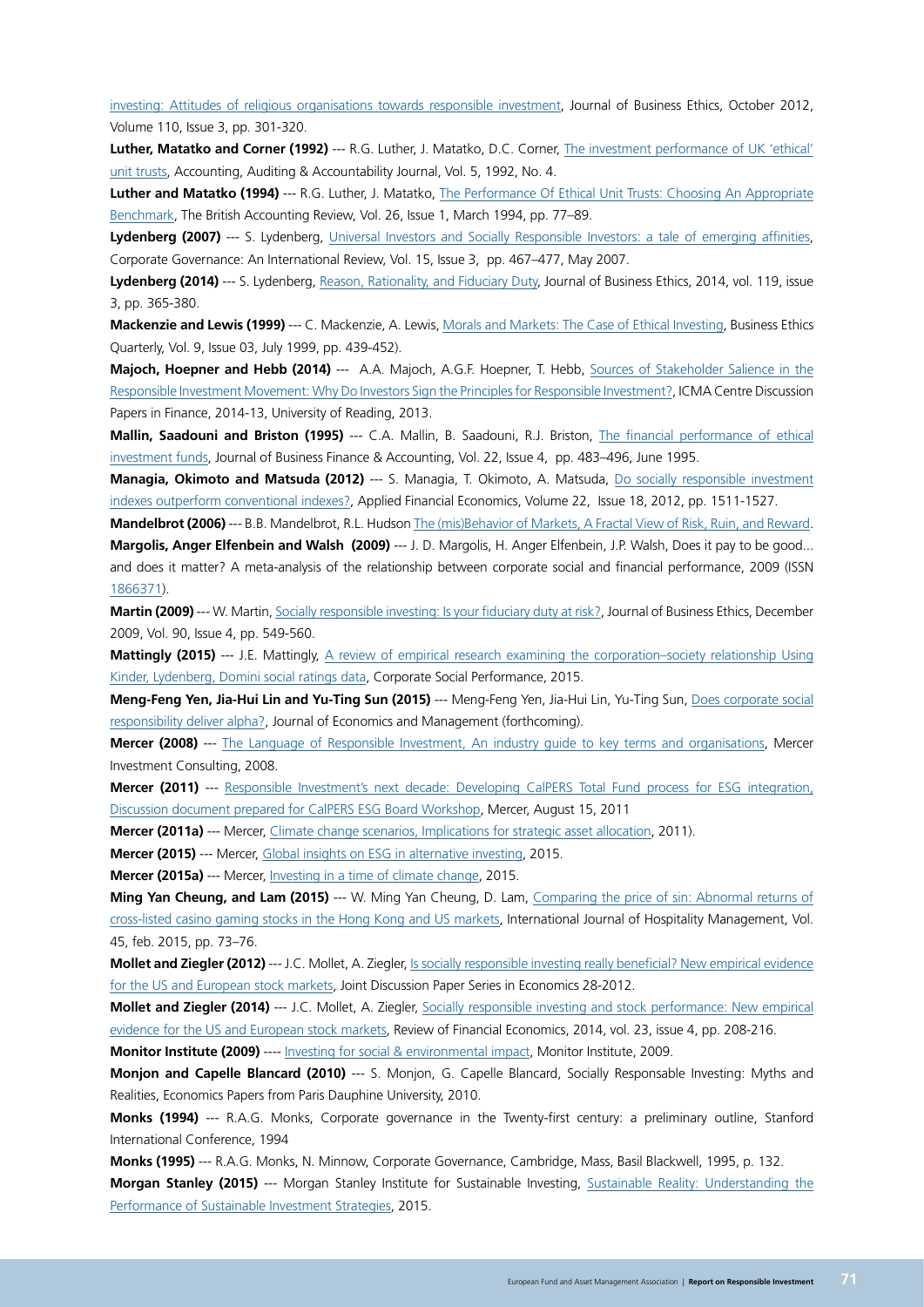**Muñoza, Vicenteb and Ferruz (2015)** --- F. Muñoza, R. Vicenteb, L. Ferruz, Stock-picking and style-timing abilities: a comparative analysis of conventional and socially responsible mutual funds in the US market, Quantitative Finance, Volume 15, Issue 2, 2015, pp. 345-358.

**Nakai, Yamaguchi and Takeuchi (2015)** --- M. Nakai, K. Yamaguchi, K. Takeuchi, [Can SRI Funds Better Resist Global](http://www.econ.kobe-u.ac.jp/RePEc/koe/wpaper/2015/1530.pdf) [Financial Crisis? Evidence from Japan,](http://www.econ.kobe-u.ac.jp/RePEc/koe/wpaper/2015/1530.pdf) Kobe University Graduate School of Economics Discussion Paper No. 1530, Sept. 2015. **Nilsson, Cunningham and Hassel (2008)** --- H. Nilsson, G.M. Cunningham, L.G. Hassel, [A study of the provision of](http://onlinelibrary.wiley.com/doi/10.1002/sd.363/abstract) [environmental information in financial analysts' research reports,](http://onlinelibrary.wiley.com/doi/10.1002/sd.363/abstract) Sustainable Development, Special Issue: Sustainable Development and Socially Responsible Finance and Investing, Volume 16, Issue 3, pages 180–194, May/June 2008.

**Nilsson, Jansson, Isberg and Nordvall, (2011)** --- J. Nilsson, J. Jansson, S. Isberg, A-C. Nordvall, [Determinants of customer](https://6278d446-a-62cb3a1a-s-sites.googlegroups.com/site/climatedeclaration/Home/sirpwp11-02-nilssonetal.pdf?attachauth=ANoY7coaGGoDiWC7nPo4bO_bI39NN7j0EZoSV-qd-Oyg7pvb7Fy-ylY72UxPe4CS-U1rMtcDrlb5XQ9AhWiHEhw3g077pwTjbxsdAgvXhAV659xAIq0IF9YfKpFP3bcYb-QYx9tcsHq9r1omcNj7up53oM51ziulnBEQXQal1vhyXrViV8mjY5FghGhZFEWTsW7Thpm0-gocpkhCIfHes_Wx3BA1YUhe3unwbXkfMW5J0DFVRwwinYsLqQC79NEp79Buv788rLJA&attredirects=0) [satisfaction with socially responsible investments: Do ethical and environmental factors impact customer satisfaction with](https://6278d446-a-62cb3a1a-s-sites.googlegroups.com/site/climatedeclaration/Home/sirpwp11-02-nilssonetal.pdf?attachauth=ANoY7coaGGoDiWC7nPo4bO_bI39NN7j0EZoSV-qd-Oyg7pvb7Fy-ylY72UxPe4CS-U1rMtcDrlb5XQ9AhWiHEhw3g077pwTjbxsdAgvXhAV659xAIq0IF9YfKpFP3bcYb-QYx9tcsHq9r1omcNj7up53oM51ziulnBEQXQal1vhyXrViV8mjY5FghGhZFEWTsW7Thpm0-gocpkhCIfHes_Wx3BA1YUhe3unwbXkfMW5J0DFVRwwinYsLqQC79NEp79Buv788rLJA&attredirects=0) [SRI profiled mutual funds?](https://6278d446-a-62cb3a1a-s-sites.googlegroups.com/site/climatedeclaration/Home/sirpwp11-02-nilssonetal.pdf?attachauth=ANoY7coaGGoDiWC7nPo4bO_bI39NN7j0EZoSV-qd-Oyg7pvb7Fy-ylY72UxPe4CS-U1rMtcDrlb5XQ9AhWiHEhw3g077pwTjbxsdAgvXhAV659xAIq0IF9YfKpFP3bcYb-QYx9tcsHq9r1omcNj7up53oM51ziulnBEQXQal1vhyXrViV8mjY5FghGhZFEWTsW7Thpm0-gocpkhCIfHes_Wx3BA1YUhe3unwbXkfMW5J0DFVRwwinYsLqQC79NEp79Buv788rLJA&attredirects=0), Sustainable Investment and Corporate Governance Working Paper No 2011/2, Sustainable Investment Research Platform.

**Nofsingera and Varmab (2014)** --- J. Nofsingera, A. Varmab, [Socially responsible funds and market crises,](http://www.sciencedirect.com/science/article/pii/S0378426613004883) Journal of Banking & Finance, Vol. 48, Nov. 2014, pp. 180–193

**OECD (2015)** --- [Social Impact Investment: Building the Evidence Base](http://www.oecd.org/sti/ind/social-impact-investment.pdf), OECD February 2015.

**O'Donohoe, Lejonhufvud and Saltuk (2007)** --- N. O'Donohoe, C. Lejonhufvud, Y. Saltuk, [Impact investments, an](https://www.rockefellerfoundation.org/app/uploads/Impact-Investments-An-Emerging-Asset-Class.pdf) [emerging asset class](https://www.rockefellerfoundation.org/app/uploads/Impact-Investments-An-Emerging-Asset-Class.pdf), JP Morgan, Rockefeller Foundation

Oehri and Fausch (2008) --- O. Oehri, J. Fausch, Microfinance Investment Funds - Analysis of Portfolio Impact, Geneva Papers on Inclusiveness, No. 6, Oct. 2008.

**Oikonomou, Brooks and Pavelin (2012)** --- I. Oikonomou, C. Brooks, S. Pavelin, [The Impact of Corporate Social Performance](http://onlinelibrary.wiley.com/doi/10.1111/j.1755-053X.2012.01190.x/abstract;jsessionid=5B591387816C5658B829DB0F6CB8BBC8.f02t01?userIsAuthenticated=false&deniedAccessCustomisedMessage=) [on Financial Risk and Utility: A Longitudinal Analysis](http://onlinelibrary.wiley.com/doi/10.1111/j.1755-053X.2012.01190.x/abstract;jsessionid=5B591387816C5658B829DB0F6CB8BBC8.f02t01?userIsAuthenticated=false&deniedAccessCustomisedMessage=), Financial Management, Vol. 41, No. 2, Summer 2012, pp. 483-515.

**Olsson (2007)** --- R. Olsson, [Portfolio performance and environmental risk,](http://web.abo.fi/fak/esf/fei/redovisa/kurser/Lasse/Mistra%20wp/sirp%20wp%2007-04%20-%20olsson.pdf) Sustainable Investment and Corporate Governance Working Paper No 2007/4, Sustainable Investment Research Platform.

**Ooi and Lajbcygier (2013)** --- E. Ooi, P. Lajbcygier, [Virtue Remains After Removing Sin: Finding Skill Amongst Socially](http://link.springer.com/article/10.1007%2Fs10551-012-1290-x) [Responsible Investment Managers](http://link.springer.com/article/10.1007%2Fs10551-012-1290-x), Journal of Business Ethics, 2013, vol. 113, issue 2, pp. 199-224.

**Opler and Sokobin (1995)** --- Tim C. Opler, Jonathan S. Sokobin, Does Coordinated Institutional Activism Work? An Analysis of the Activities of the Council of Institutional Investors, Dice Center For Research In Financial Economics, Working Papers Series 95-5, SSRN [7604.](http://papers.ssrn.com/sol3/papers.cfm?abstract_id=7604)

**Opler and Sokobin (1996)** --- T.C. Opler, J. Sokobin, Does coordinated institutional activism work? An analysis of the activities of the Council of Institutional Investors, 1996 (SSRN [46880\)](http://papers.ssrn.com/sol3/papers.cfm?abstract_id=46880).

**Orlitzky, Schmidt and Rynes (2003)** --- M. Orlitzky, F.L. Schmidt, S.L. Rynes, [Corporate Social and Financial Performance: A](http://oss.sagepub.com/content/24/3/403.short) [Meta-Analysis](http://oss.sagepub.com/content/24/3/403.short), Organization Studies, March 2003, Vol. 24, No. 3, pp. 403-441.

**Parigi, Pelizzon, and Von Thadden (2015)** --- B.M. Parigi, L. Pelizzon, E.L. Von Thadden, Stock Market Returns, Corporate Governance and Capital Market Equilibrium, CEPR Discussion Paper No. [DP10392](http://www.cepr.org/active/publications/discussion_papers/dp.php?dpno=10392), February 2015 (SSRN [2562917](http://papers.ssrn.com/sol3/papers.cfm?abstract_id=2562917)).

Peifer (2014) --- J. Peifer, [Fund Loyalty Among Socially Responsible Investors: The Importance of the Economic and Ethical](http://link.springer.com/article/10.1007%2Fs10551-013-1746-7) [Domains](http://link.springer.com/article/10.1007%2Fs10551-013-1746-7), Journal of Business Ethics, 2014, vol. 121, issue 4, pp. 635-649.

Peillex and L. Ureche-Rangau (2014) --- J. Peillex and L. Ureche-Rangau, [How does the Market Price of the Corporate](http://www.revue-banque.fr/article/how-does-market-price-corporate-sponsor-react-soci) [Sponsor React to Socially Responsible Fund Introductions?,](http://www.revue-banque.fr/article/how-does-market-price-corporate-sponsor-react-soci) Bankers, Markets & Investors, 2014, issue 131, pp. 17-29.

Peylo and Schaltegger (2014) --- B.T. Peylo, S. Schaltegger, [An equation with many variables: unhiding the relationship](http://www.tandfonline.com/doi/abs/10.1080/20430795.2013.837808) [between sustainability and investment performance](http://www.tandfonline.com/doi/abs/10.1080/20430795.2013.837808), Journal of Sustainable Finance & Investment, 2014, vol. 4, issue 2, pp. 110-126.

Plantinga and Scholtens (2001) --- A. Plantinga, B. Scholtens, [Socially responsible investing and management style of](http://www.rug.nl/research/portal/publications/pub(b9e417d6-1c7d-4043-b107-6ae02167c3cf).html) [mutual funds in the euronext stock markets,](http://www.rug.nl/research/portal/publications/pub(b9e417d6-1c7d-4043-b107-6ae02167c3cf).html) No 01E17, 2001, Research Report from University of Groningen, Research Institute SOM (Systems, Organisations and Management).

**Przychodzena and Przychodzena (2013)** --- J. Przychodzena, W. Przychodzena, Corporate sustainability and shareholder wealth, Journal of Environmental Planning and Management Vol. 56, Issue 4, 2013, pp. 474-493.

**Quaresma, R. Pereira, Á. Dias (2014)** --- A. Quaresma, R. Pereira, Á. Dias, [Corporate Governance Practices in Listed Banks-](http://173.83.167.93/UploadFile/Picture/2015-1/2015116111419529.pdf)[Impact on Risk Management and Resulting Financial Performance](http://173.83.167.93/UploadFile/Picture/2015-1/2015116111419529.pdf), Journal of Business and Economics, August 2014, Volume 5, No. 8, pp. 1250-1261.

**Ransome and Sampford (2010)** --- W. Ransome, C. Sampford, [Ethics and socially responsible investment, a philosophical](http://books.google.nl/books?hl=nl&lr=&id=cW2dS0emBOcC&oi=fnd&pg=PP1&dq=Ethics+and+socially+responsible+investment,+a+philosophical+approach&ots=OhUkP0MqSU&sig=qJbmNP7D1yv10GtXXBVudrYg_I0) [approach](http://books.google.nl/books?hl=nl&lr=&id=cW2dS0emBOcC&oi=fnd&pg=PP1&dq=Ethics+and+socially+responsible+investment,+a+philosophical+approach&ots=OhUkP0MqSU&sig=qJbmNP7D1yv10GtXXBVudrYg_I0), Farnham, Ashgate, 2010).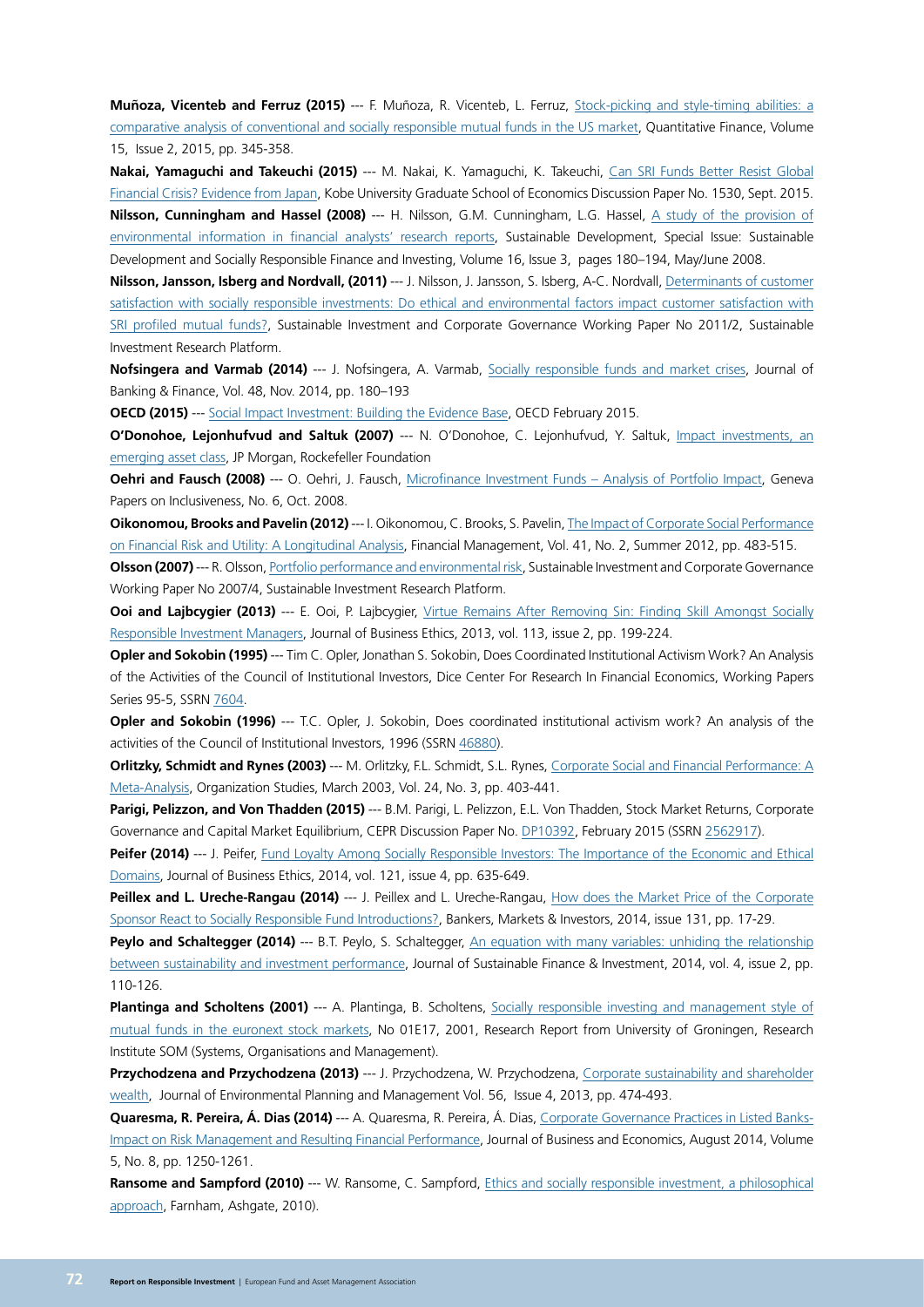Rathner (2012) --- S. Rathner, [The Performance of Socially Responsible Investment Funds: A Meta-Analysis,](http://econpapers.repec.org/scripts/redir.pf?u=http%3A%2F%2Fwww.uni-salzburg.at%2Ffileadmin%2Foracle_file_imports%2F1759214.PDF;h=repec:ris:sbgwpe:2012_003) University of Salzburg Working paper 2012-03, March 2012).

**Rathner (2013)** --- S. Rathner, [Socially responsible investment funds. New evidence from Austria](http://www.uni-salzburg.at/fileadmin/oracle_file_imports/2133616.PDF), University of Salzburg Working Paper No. 2013-01.

Rather (2013a) --- (S. Rathner, [The Influence of Primary Study Characteristics on the Performance Differential Between](http://link.springer.com/article/10.1007%2Fs10551-012-1584-z) [Socially Responsible and Conventional Investment Funds: A Meta-Analysis](http://link.springer.com/article/10.1007%2Fs10551-012-1584-z), Journal of Business Ethics, 2013, vol. 118, issue 2, pp. 349-363).

**Reeder and Colantonio (2013)** --- N. Reeder, A. Colantonio, Measuring impact and non-financial returns in impact investing: a critical overview of concepts and practice, London School of Economics, EIBURS Working Paper 2013/[01](http://eprints.lse.ac.uk/59126/).

**Reeder, Jones, Loder and Colantonio (2014)** --- N. Reeder, G.R. Jones, J. Loder, and A. Colantonio, [Measuring impact:](http://eprints.lse.ac.uk/59124/) [preliminary insights from interviews with impact investors,](http://eprints.lse.ac.uk/59124/) London School of Economics, 2014).

**Renneboog, ter Horst and Zhang (2007)** --- L. Renneboog, J. ter Horst, C. Zhang, [Socially Responsible Investments:](https://pure.uvt.nl/portal/files/840728/dp2007-31.pdf) [Methodology, Risk Exposure and Performance,](https://pure.uvt.nl/portal/files/840728/dp2007-31.pdf) Tilburg University Discussion paper No. 2007–31.

**Renneboog, ter Horst and Zhang (2007a)** --- L. Renneboog, J. ter Horst, C. Zhang, [The Price of Ethics: Evidence from](https://pure.uvt.nl/portal/files/843218/2007-012.pdf) [Socially Responsible Mutual Funds,](https://pure.uvt.nl/portal/files/843218/2007-012.pdf) Tilburg University Discussion Paper No 2007-012.

**Renneboog, ter Horst and Zhang (2008)** --- L. Renneboog, J. ter Horst, C. Zhang, [The price of ethics and stakeholder](http://www.sciencedirect.com/science/article/pii/S0929119908000278) [governance: The performance of socially responsible mutual funds,](http://www.sciencedirect.com/science/article/pii/S0929119908000278) Journal of Corporate Finance, 2008, vol. 14, issue 3, pp. 302-322.

**Renneboog, Ter Horst and Zhang (2008a)** --- L. Renneboog, J. Ter Horst, C. Zhang, [Socially responsible investments:](http://www.sciencedirect.com/science/article/pii/S0378426607004220) [Institutional aspects, performance, and investor behavior,](http://www.sciencedirect.com/science/article/pii/S0378426607004220) Journal of Banking & Finance, Vol. 32, No. 9, Sept. 2008, pp. 1723–1742.

**Renneboog, Ter Horst and Zhang (2011)** --- L. Renneboog, J. Ter Horst and C. Zhang, [Is ethical money financially smart?](http://www.sciencedirect.com/science/article/pii/S1042957310000537) [Nonfinancial attributes and money flows of socially responsible investment funds,](http://www.sciencedirect.com/science/article/pii/S1042957310000537) Journal of Financial Intermediation, 2011, vol. 20, issue 4, pp. 562-588.

**Revelli and Viviani (2012/2014)** --- C. Revelli, J-L. Viviani, 'Performance financière de l'investissement socialement responsable (ISR): une méta-analyse / [Financial Performance of Socially Responsible Investment \(SRI\): A meta-analysis'](http://onlinelibrary.wiley.com/doi/10.1111/beer.12076/abstract), 2012, published in Business Ethics, 2014.

**Revelli and Viviani (2015) ---** C. Revelli, J-L. Viviani, [Financial performance of socially responsible investing \(SRI\): what have](http://onlinelibrary.wiley.com/doi/10.1111/beer.12076/abstract) [we learned? A meta-analysis,](http://onlinelibrary.wiley.com/doi/10.1111/beer.12076/abstract) Business Ethics: A European Review, Volume 24, Issue 2, pages 158–185, April 2015.

**Reverte (2012)** --- C. Reverte, [The Impact of Better Corporate Social Responsibility Disclosure on the Cost of Equity Capital](http://onlinelibrary.wiley.com/doi/10.1002/csr.273/abstract;jsessionid=857C8E1141E47C9DAE5FCEC10D0240C4.f01t02?userIsAuthenticated=false&deniedAccessCustomisedMessage=), Corporate Social Responsibility and Environmental Management, Volume 19, Issue 5, pages 253–272, September/October 2012).

**Richard, Murthi and Ismail (2007)** --- O.C. Richard, B.P.S. Murthi, K. Ismail, [The impact of racial diversity on intermediate](http://onlinelibrary.wiley.com/doi/10.1002/smj.633/abstract) [and long-term performance: The moderating role of environmental context,](http://onlinelibrary.wiley.com/doi/10.1002/smj.633/abstract) Strategic Management Journal, Vol. 28, Issue 12, pp. 1213–1233, Dec. 2007.

**Robert Wood Johnson Foundation (2011)** --- [Impact capital measurement approaches to measuring the social impact of](http://www.rwjf.org/en/library/research/2011/11/robert-wood-johnson-foundation-impact-capital-initiative/impact-capital-measurement.html) [program-related investments](http://www.rwjf.org/en/library/research/2011/11/robert-wood-johnson-foundation-impact-capital-initiative/impact-capital-measurement.html), Robert Wood Johnson Foundation, 2011.

**Rodriguez (2010)** --- J. Rodríguez, [The performance of socially responsible mutual funds: a volatility-match approach](http://www.emeraldinsight.com/doi/abs/10.1108/14757701011044189), Review of Accounting and Finance, 2010, vol. 9, issue 2, pp. 180 – 188.

**Rong Ang and Lean (2013)** --- W. Rong Ang, H.H. Lean, Market Timing Ability of Socially Responsible Investing Funds in Luxembourg, Chapter 7 in Financial Aspects of Recent Trends in the Global Economy, 2013, vol. 2, pp 128-135, ASERS Publishing.

**Samans (2006)** --- R. Samans, [Blended Value Investing: Capital Opportunities for Social and Environmental Impact,](http://www.thegiin.org/cgi-bin/iowa/resources/research/40.html) World Economic Forum, 2006.

**Sandberg, Juravle, Hedesström and Hamilton (2009)** --- J. Sandberg, C. Juravle, T,M. Hedesström, I. Hamilton, [The](http://link.springer.com/article/10.1007/s10551-008-9956-0) [heterogeneity of socially responsible investment](http://link.springer.com/article/10.1007/s10551-008-9956-0), Journal of Business Ethics, July 2009, Vol. 87, Issue 4, pp. 519-533.

**Sandberg (2010)** --- J. Sandberg, [Socially responsible investment and fiduciary duty: putting the Freshfields report into](https://6278d446-a-62cb3a1a-s-sites.googlegroups.com/site/climatedeclaration/Home/sirpwp10-03-Sandberg.pdf?attachauth=ANoY7cojdSUl52g_mCHfSlahGqa7TB14HuuSw1CIcliN5YcrArnttW2nujoVQDYAEGV36hR5sBNx-l0JI3uIgEhE3OuOBsvBptUgH1A1Hxj-hdqDPj7Xmwv2z3o3OhOGOSqWe6XkReavvjiYaZJ0UnTo8Zwcx9T88hu4Gl-6VswJCWyEMzFUA2DtYna04Eh-2uMNHh4o3qLRb9AQocJDTQkKtSWpVibX3q3VGzMEnLqAW4fvrV2LwWEKlImzucfm894JQe9QrJaO&attredirects=0) [perspective,](https://6278d446-a-62cb3a1a-s-sites.googlegroups.com/site/climatedeclaration/Home/sirpwp10-03-Sandberg.pdf?attachauth=ANoY7cojdSUl52g_mCHfSlahGqa7TB14HuuSw1CIcliN5YcrArnttW2nujoVQDYAEGV36hR5sBNx-l0JI3uIgEhE3OuOBsvBptUgH1A1Hxj-hdqDPj7Xmwv2z3o3OhOGOSqWe6XkReavvjiYaZJ0UnTo8Zwcx9T88hu4Gl-6VswJCWyEMzFUA2DtYna04Eh-2uMNHh4o3qLRb9AQocJDTQkKtSWpVibX3q3VGzMEnLqAW4fvrV2LwWEKlImzucfm894JQe9QrJaO&attredirects=0) Sustainable Investment and Corporate Governance Working papers, 10-03, 2010, Sustainable Investment Research Platform.

**Sanders (2014)** --- W. Sanders, [Resolving the conflict between fiduciary duties and socially responsible investing](http://digitalcommons.pace.edu/cgi/viewcontent.cgi?article=1889&context=plr), 35 Pace L. Rev. 535, 2014.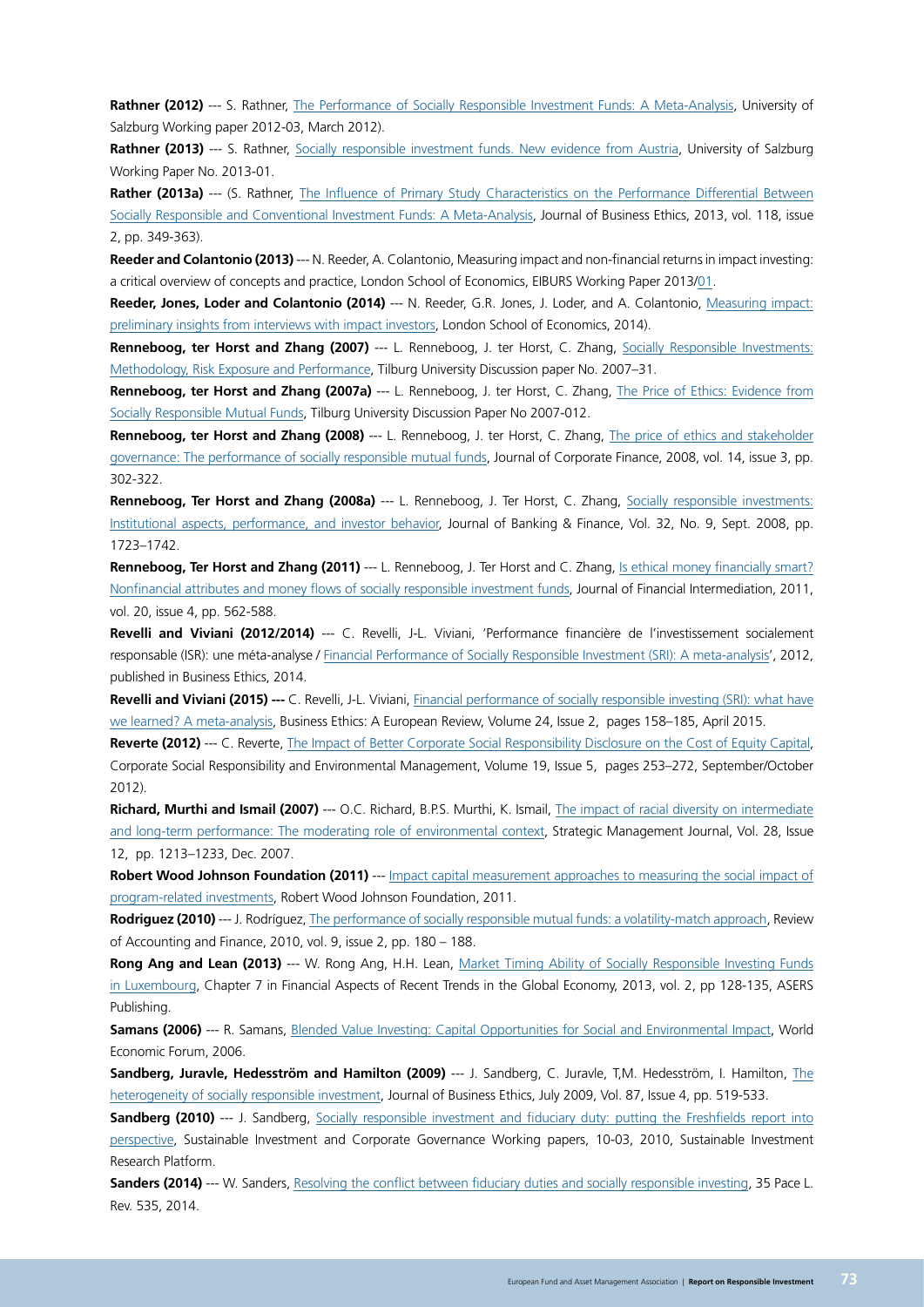**Säve-Söderbergh (2010)** --- J. Säve-Söderbergh, [Who lets ethics guide his economic decision-making? An empirical analysis](http://www.sciencedirect.com/science/article/pii/S0165176510000662) [of individual investments in ethical funds,](http://www.sciencedirect.com/science/article/pii/S0165176510000662) Economics Letters, Vol. 107, Issue 2, May 2010, pp. 270–272.

**Seddik Meziani (2015)** --- A. Seddik Meziani, Role of environmental, social and governance (ESG) factors in financial investments, in D. Sarkar, R. Datta, A. Mukherjee, R. Hannigan, (eds.) An Integrated Approach to Environmental Management, Wiley, 2015, pp. 255- 276.

**Scholtens (2005)** --- B. Scholtens [What drives socially responsible investment? The case of the Netherlands](http://onlinelibrary.wiley.com/doi/10.1002/sd.252/abstract), Sustainable Development, vol. 13, No. 2, April 2005, pp. 129-137.

**Scholtens (2006)** --- B. Scholtens, [Finance as a Driver of Corporate Social Responsibility,](http://link.springer.com/article/10.1007%2Fs10551-006-9037-1) Journal of Business Ethics, 2006, vol. 68, issue 1, pp. 19-33.

**Scholtens (2007)** --- B. Scholtens, [Financial and Social Performance of Socially Responsible Investments in the Netherlands](http://onlinelibrary.wiley.com/doi/10.1111/j.1467-8683.2007.00633.x/abstract?userIsAuthenticated=false&deniedAccessCustomisedMessage=), Corporate Governance: An International Review, vol. 15, No. 6, November 2007, pp. 1090-1105.

**Semenova and Hassel (2008)** --- N. Semenova, L.G. Hassel, [Industry Risk Moderates the Relation between Environmental](https://www.researchgate.net/profile/Lars_Hassel/publication/5093409_Industry_Risk_Moderates_the_Relation_between_Environmental_and_Financial_Performance/links/00b7d52380f3790f63000000.pdf) [and Financial Performance](https://www.researchgate.net/profile/Lars_Hassel/publication/5093409_Industry_Risk_Moderates_the_Relation_between_Environmental_and_Financial_Performance/links/00b7d52380f3790f63000000.pdf), Sustainable Investment Research Platform Working Papers 08-02, Sept. 2008.

**Shahzad and Sharfman (2015)** --- A.M. Shahzad, M.P. Sharfman, [Corporate social performance and financial performance,](http://bas.sagepub.com/content/early/2015/06/10/0007650315590399.abstract) [sample selection issues](http://bas.sagepub.com/content/early/2015/06/10/0007650315590399.abstract), Business & Society, 2015.

**Shalchian, Mzali, Lilti and Elbadraoui (2012)** --- H. Shalchian, B. Mzali, J. Lilti, K. Elbadraoui, [On the Performance of](https://mpra.ub.uni-muenchen.de/42686/2/MPRA_paper_42686.pdf) [Socially Responsible Investing: Further Evidence,](https://mpra.ub.uni-muenchen.de/42686/2/MPRA_paper_42686.pdf) Bankers, Markets & Investors no. 118 May-June 2012, and MPRA Paper from University Library of Munich, 2012.

**Shalchian, Mzali, Lilti and Elbadraoui (2012a)** --- Shalchian, H and Mzali, B and Lilti, JJ and Elbadraoui, K (2012): [On the](https://mpra.ub.uni-muenchen.de/42686/) [Performance of Socially Responsible Investing: Further Evidence,](https://mpra.ub.uni-muenchen.de/42686/) Bankers, Markets & Investors No. 118, May-June 2012.

**Shank, Manullang and Hill (2005)** --- T.M. Shank, D.K. Manullang, R.P. Hill, [Is it Better to be Naughty or Nice?,](http://www.iijournals.com/doi/abs/10.3905/joi.2005.580553) The Journal of Investing, Fall 2005, Vol. 14, No. 3, pp. 82-88.

**Simpson and Kohers (2002)** --- W.G. Simpson, T. Kohers, [The Link Between Corporate Social and Financial Performance:](http://link.springer.com/article/10.1023/A:1013082525900) [Evidence from the Banking Industry,](http://link.springer.com/article/10.1023/A:1013082525900) Journal of Business Ethics, Jan. 2002, Vol. 35, Issue 2, pp. 97-109.

**Slager and Chapple (2015)** --- R. Slager, W. Chapple, [Carrot and Stick? The Role of Financial Market Intermediaries in](http://bas.sagepub.com/content/early/2015/03/13/0007650315575291.abstract) [Corporate Social Performance](http://bas.sagepub.com/content/early/2015/03/13/0007650315575291.abstract), Business Society, March 15, 2015.

**Slapikaite and Tamosiuniene (2013)** --- I. Slapikaite, R. Tamosiuniene, [Socially Responsible Mutual Funds – A Profitable](http://www.degruyter.com/view/j/aicue.2013.60.issue-1/aicue-2013-0017/aicue-2013-0017.xml?format=INT) [Way of Investing,](http://www.degruyter.com/view/j/aicue.2013.60.issue-1/aicue-2013-0017/aicue-2013-0017.xml?format=INT) Annals of the Alexandru Ioan Cuza University - Economics, 2013, vol. 60, issue 1, pages 202-214.

**Smith (1996)** --- M.P. Smith, [Shareholder activism by institutional investors: Evidence from CalPERS](http://onlinelibrary.wiley.com/doi/10.1111/j.1540-6261.1996.tb05208.x/abstract), Journal of Finance, Vol. 51(1), 1996, pp.227-52.

**Soler-Domínguez and Matallín-Sáez (2015)** --- A. Soler-Domínguez, J.C. Matallín-Sáez, [Socially \(ir\)responsible investing?](http://www.sciencedirect.com/science/article/pii/S1544612315001257) [The performance of the VICEX Fund from a business cycle perspective](http://www.sciencedirect.com/science/article/pii/S1544612315001257), Finance Research Letters, 2015.

**Solomon, Solomon and Suto (2004)** --- A. Solomon, J. Solomon, M. Suto, Can the UK experience provide lessons for the evolution of SRI in Japan?, Corporate Governance, An International Review, 12, 2004, pp. 552-566 (SSRN [608440\)](http://papers.ssrn.com/sol3/papers.cfm?abstract_id=608440).

**Southwood (2003)** --- P. Southwood, [Shareholder engagement: prospects for improving corporate social responsibility,](http://www.inderscience.com/offer.php?id=3252) International Journal of Business Performance Management, 2003, vol. 5, issue 2/3, pp. 223-236.

**Sparkes and Cowton (2004)** --- R. Sparkes, C.J. Cowton, [The maturing of socially responsible investment, a review of the](http://link.springer.com/article/10.1023/B:BUSI.0000033106.43260.99) [developing link with corporate social responsibility,](http://link.springer.com/article/10.1023/B:BUSI.0000033106.43260.99) Journal of Business Ethics, June 2004, Vol.52, Issue 1, pp. 45-57.

**Statman (2000)** --- M. Statman, [Socially Responsible Mutual Funds](http://www.cfapubs.org/doi/abs/10.2469/faj.v56.n3.2358), Financial Analysts Journal, May/June 2000, Volume 56 Issue 3.

**Statman (2005)** --- M. Statman, Socially Responsible Indexes: Composition and Performance, jan. 2005 SSRN [705344.](http://papers.ssrn.com/sol3/papers.cfm?abstract_id=705344)

**Statman and Glushkov (2008)** --- M. Statman and D. Glushkov, [The wages of social responsibility,](http://www.cfapubs.org/doi/pdf/10.2469/faj.v65.n4.5) Financial Analysts Journal, Vol. 65, no. 4, 2009) also available at SSRN [1372848.](http://papers.ssrn.com/sol3/papers.cfm?abstract_id=1372848)

**Stenström and Thorell (2007)** --- H.C. Stenström, J.J. Thorell, [Evaluating the Performance of Socially Responsible Investment](https://www.responsible-investor.com/images/uploads/resources/research/21205478981Evaluating_the_performance_of_SRI_funds.pdf) [Funds: A Holding Data Analysis](https://www.responsible-investor.com/images/uploads/resources/research/21205478981Evaluating_the_performance_of_SRI_funds.pdf), thesis, Dec. 14, 2007.

**Taleb (2007)** --- N.N. Taleb, [The Black Swan: The Impact of the Highly Improbable,](http://www.amazon.com/Black-Swan-Improbable-Robustness-Fragility/dp/081297381X/ref=sr_1_1?s=books&ie=UTF8&qid=1441276584&sr=1-1&keywords=the+black+swan&pebp=1441276577206&perid=081RY5PZY6R5JV5ZTE7F) Random House, 2007

**Taleb (2001)** --- N.N. Taleb**,** [Fooled by Randomness: The Hidden Role of Chance in Life and in the Markets,](http://www.amazon.com/Fooled-Randomness-Hidden-Markets-Incerto/dp/0812975219) Texere, 2001.

**Tebini, M'Zali, Lang and Méndez-Rodríguez (2014)** --- H. Tebini, B. M'Zali, P. Lang, P. Méndez-Rodríguez, [Social](http://link.springer.com/chapter/10.1007/978-3-319-11836-9_3) [Performance and Financial Performance: A Controversial Relationship](http://link.springer.com/chapter/10.1007/978-3-319-11836-9_3), Socially Responsible Investment, Volume 219 of the series International Series in Operations Research & Management Science pp. 53-73, 30 October 2014.

**Teoh, Welch and Wazzan (1999)** --- S.H. Teoh, I. Welch, C.P. Wazzan, [The Effect of Socially Activist Investment Policies on](http://www.jstor.org/stable/10.1086/209602)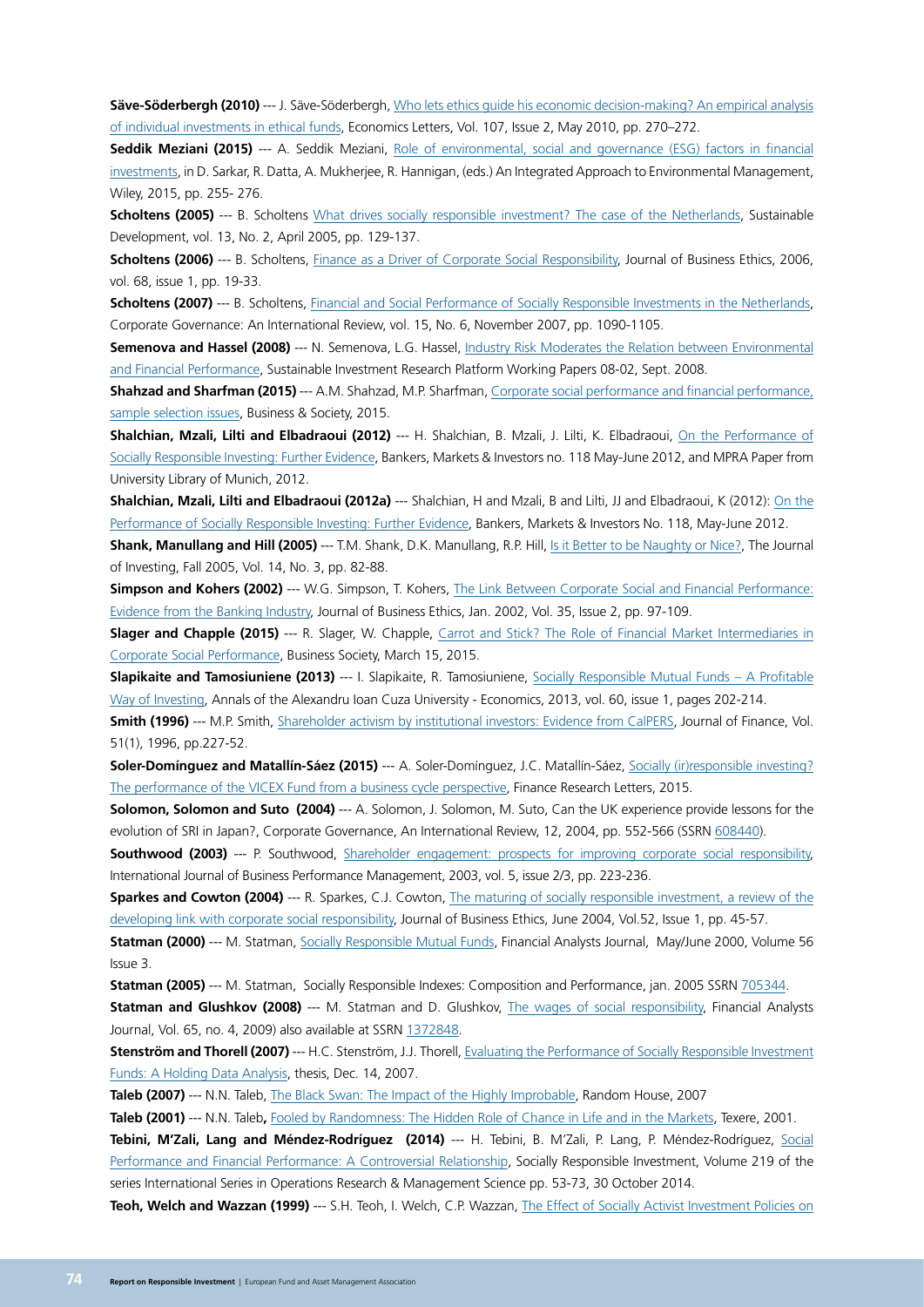[the Financial Markets: Evidence from the South African Boycott](http://www.jstor.org/stable/10.1086/209602), Journal of Business, Vol. 72, No. 1 (January 1999), pp. 35-89. **Torres, Cerqueira and Brandao (2013)** --- C. Torres, A. Cerqueira and E. Brandao, Are European socially responsible mutual funds rewarding and profitable?, 2013, SSRN [2274225.](http://papers.ssrn.com/sol3/papers.cfm?abstract_id=2274225)

**Trinks and Scholtens (2015)** --- P.J. Trinks, B. Scholtens, The opportunity cost of negative screening in socially responsible investing, Journal of Business Ethics, 15 May, 2015.

**Tripathi and Bhandari (2014)** --- V. Tripathi, V. Bhandari, [Socially Responsible Investing - An Emerging Concept in Investment](http://papers.ssrn.com/sol3/papers.cfm?abstract_id=2601287) [Management](http://papers.ssrn.com/sol3/papers.cfm?abstract_id=2601287), FIIB Business Review, Vol. 03 No. 04, pp. 16-30, October - December 2014, SSRN [2601287.](http://papers.ssrn.com/sol3/papers.cfm?abstract_id=2601287)

**Tripathi and Bhandari (2015)** --- V. Tripathi, V. Bhandari, [Performance of Socially Responsible Portfolios - Do Economic](http://papers.ssrn.com/sol3/papers.cfm?abstract_id=2613831) [Conditions Matter?](http://papers.ssrn.com/sol3/papers.cfm?abstract_id=2613831), Journal of Commerce & Accounting Research, Vol. 04 No. 01, pp. 14-30, 2015, SSRN [261831](http://papers.ssrn.com/sol3/papers.cfm?abstract_id=2613831).

**UNEP-FI (2007)** --- United Nations Environment Programme, Finance Initiative (UNEP-FI), '[Demystifying Responsible Investment](http://www.unepfi.org/fileadmin/documents/Demystifying_Responsible_Investment_Performance_01.pdf) [Performance, a review of key academic and broker research on ESG factors](http://www.unepfi.org/fileadmin/documents/Demystifying_Responsible_Investment_Performance_01.pdf)', 2007.

**UNEP-FI (2009)** --- United Nations Environment Programme – Finance Initiative (UNEP-FI), [Fiduciary responsibility, Legal and](http://www.unepfi.org/fileadmin/documents/fiduciaryII.pdf) [practical aspects of integrating environmental, social and governance issues into institutional investment,](http://www.unepfi.org/fileadmin/documents/fiduciaryII.pdf) July 2009.

UNEP-FI/PRI (2015) --- [Fiduciary duty in the 21st century](http://www.unpri.org/press/new-report-aims-to-end-debate-about-esg-and-fiduciary-duty/), UNEP-FI, United Nations Global Compact, PRI, 7 sept. 2015

**van Beurden, T. Gössling (2008)** --- P. van Beurden, T. Gössling, [The Worth of Values – A Literature Review on the Relation](http://link.springer.com/article/10.1007/s10551-008-9894-x) [Between Corporate Social and Financial Performance,](http://link.springer.com/article/10.1007/s10551-008-9894-x) Journal of Business Ethics, October 2008, 82:407-424.

**Van Cranenburgh, Arenas, Louche and Vives (2010)** --- K.C. van Cranenburgh, D. Arenas, C. Louche, J. Vives, [From faith](http://www.esade.edu/itemsweb/content/produccion/4005901.pdf) [to faith consistent investing: religious institutions and their investment practices,](http://www.esade.edu/itemsweb/content/produccion/4005901.pdf) International Interfaith Investment Group (3iG), 2010.

**Vandekerckhove, Leys and van Braekel (2007)** --- W. Vandekerckhove, J. Leys, D. van Braekel, [That's not what happened](http://onlinelibrary.wiley.com/doi/10.1111/j.1467-8608.2007.00512.x/abstract;jsessionid=1F5DF9B73962AD24460CBE15855FA6DE.f04t04?userIsAuthenticated=false&deniedAccessCustomisedMessage=) [and it's not my fault anyway! An exploration of management attitudes towards SRI-shareholder engagement](http://onlinelibrary.wiley.com/doi/10.1111/j.1467-8608.2007.00512.x/abstract;jsessionid=1F5DF9B73962AD24460CBE15855FA6DE.f04t04?userIsAuthenticated=false&deniedAccessCustomisedMessage=), Business Ethics A European Review, Vol. 16, Issue 4, pp. 403–418, Oct. 2007.

**Vandekerckhove, Leys and van Braekel (2008)** --- W. Vandekerckhove, J. Leys, D. van Braekel, A speech-act model for talking to management, building a framework for evaluating communication with the SRI engagement process, Journal of Business

Ethics, Sept. 2008, Vol. 82, Issue 1, pp. 77-91.

**Van de Velde, Vermeir and Corten (2005)** --- E. Van de Velde, W. Vermeir, F. Corten, [Corporate social responsibility and](http://www.emeraldinsight.com/doi/abs/10.1108/14720700510604760) [financial performance](http://www.emeraldinsight.com/doi/abs/10.1108/14720700510604760), Corporate Governance: The international journal of business in society, Vol. 5, 2005, Iss: 3, pp. 129 - 138.

**Van Duuren, Plantinga and Scholtens (2015)** --- E. van Duuren, A. Plantinga, B. Scholtens, ESG integration and the investment management process, fundamental investing reinvented, Journal of Business Ethics, March 2015.

**Von Arx (2005)** --- U. von Arx, [Principle guided investing: the use of negative screens and its implications for green investors](http://www.cer.ethz.ch/content/dam/ethz/special-interest/mtec/cer-eth/cer-eth-dam/documents/working-papers/wp_05_45.pdf), WIF Institute of Economic Research, Eidgenossische Technische Hochschule, Zurich, Working paper 05/45, November 2005, SSRN [884440](http://papers.ssrn.com/sol3/papers.cfm?abstract_id=884440).

**Von Wallis and Klein (2015)** --- M. von Wallis, C. Klein, [Ethical requirement and financial interest: a literature review on](http://link.springer.com/article/10.1007/s40685-014-0015-7) [socially responsible investing,](http://link.springer.com/article/10.1007/s40685-014-0015-7) Business Research, Oct. 2015, Vol. 8, Issue 1, pp. 61-98.

**Wang, Dou and Jia (2015)** --- Qian Wang, Junsheng Dou, Shenghua Jia, [A meta-analytic review of corporate social](http://bas.sagepub.com/content/early/2015/05/02/0007650315584317.abstract) [responsibility and corporate financial performance, the moderating effect of contextual factors,](http://bas.sagepub.com/content/early/2015/05/02/0007650315584317.abstract) Business & Society, 2015.

**Weber, Scholz and Michalik (2010)** --- O. Weber, R.W. Scholz, G. Michalik, [Incorporating sustainability criteria into credit](http://onlinelibrary.wiley.com/doi/10.1002/bse.636/abstract) [risk management,](http://onlinelibrary.wiley.com/doi/10.1002/bse.636/abstract) Business Strategy and the Environment, Vol. 19, Issue 1, pp. 39–50, January 2010.

**Webley, Lewis and Mackenzie (2001)** --- P. Webley, A. Lewis, C. Mackenzie, [Commitment among ethical investors: An](http://www.sciencedirect.com/science/article/pii/S0167487000000350) [experimental approach,](http://www.sciencedirect.com/science/article/pii/S0167487000000350) Journal of Economic Psychology, Vol. 22, Issue 1, Feb. 2001, pp. 27–42.

**Wilson (2014)** --- K.E. Wilson, [entitled New Investment Approaches for Addressing Social and Economic Challenges](http://www.oecd-ilibrary.org/docserver/download/5jz2bz8g00jj.pdf?expires=1447253890&id=id&accname=guest&checksum=9522B3FACE727EF729F71296B44A697E), OECD Science, Technology and Industry Policy Papers, No. 15, 2014.

Wittwer (2011) --- F. Wittwer, Sreening-Methoden fur Socially responsible investments, University of Zurich, [CMF Thesis](http://www.cmf.uzh.ch/publications/Wittwe_Florian.pdf) [series no. 8](http://www.cmf.uzh.ch/publications/Wittwe_Florian.pdf), 2011.

**Woidtke (2015)** --- T. Woidtke, [Public Pension Fund Activism and Firm Value, an empirical analysis,](http://www.manhattan-institute.org/pdf/lpr_20.pdf) Manhattan Institute, Legal Policy No. 20).

**World Economic Forum (2013)** --- [From the margins to the mainstream](http://www3.weforum.org/docs/WEF_II_FromMarginsMainstream_Report_2013.pdf), Assessment of the impact investment sector and opportunities to engage mainstream investors, a report by the World Economic Forum prepared in collaboration with Deloitte Touche Tohmatsu, 2013.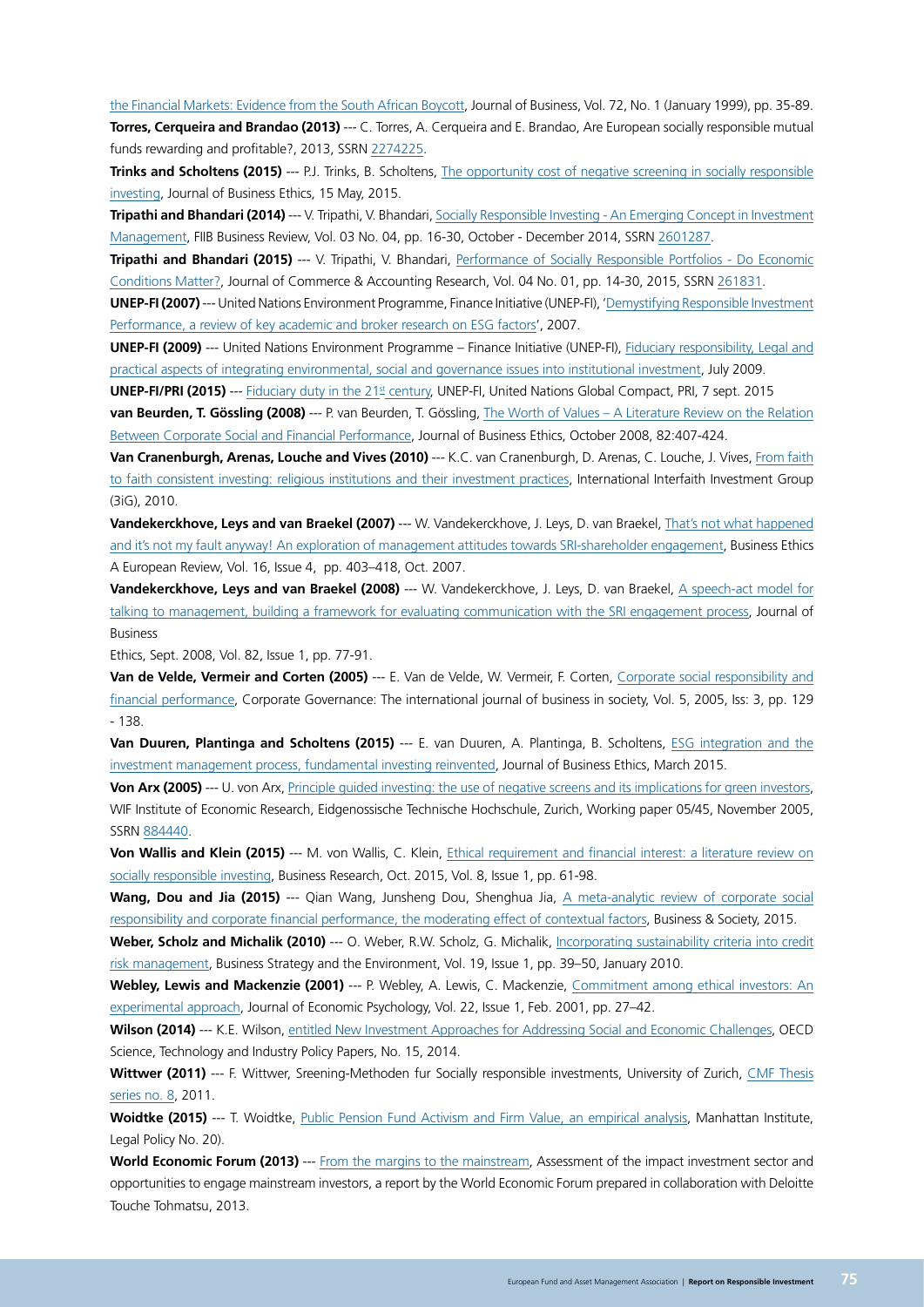**Xiao, Faff, Gharghori and B-K. Min (2015)** --- Y. Xiao, R. Faff, P. Gharghori, B-K. Min, [The Financial Performance of Socially](http://link.springer.com/article/10.1007/s10551-015-2894-8) [Responsible Investments: Insights from the Intertemporal CAPM](http://link.springer.com/article/10.1007/s10551-015-2894-8), Journal of Business Ethics, pp. 1-12, Oct. 2015.

Yen, Lin and Sun (2015) --- Meng-Feng Yen, Jia-Hui Lin, Yu-Ting Sun, [Does Corporate Social Responsibility Deliver Alpha?](http://www.jem.org.tw/content/pdf/Vol.11No.1/02.pdf), Journal of Economics and Management, 2015, vol. 11, issue 1, pp. 23-45.

Yosihida (2008) --- J. Yoshida, [Is socially responsible investment profitable?](http://www.carf.e.u-tokyo.ac.jp/pdf/workingpaper/jseries/56.pdf)

Yu (2014) --- L. Yu, [Performance of socially responsible mutual funds,](http://www.theibfr.com/ARCHIVE/GJBR-V8N3-2014.pdf) Global Journal of Business Research, 2014, vol. 8, issue 3, pages 9-17 (SSRN [2449872](http://papers.ssrn.com/sol3/papers.cfm?abstract_id=2449872).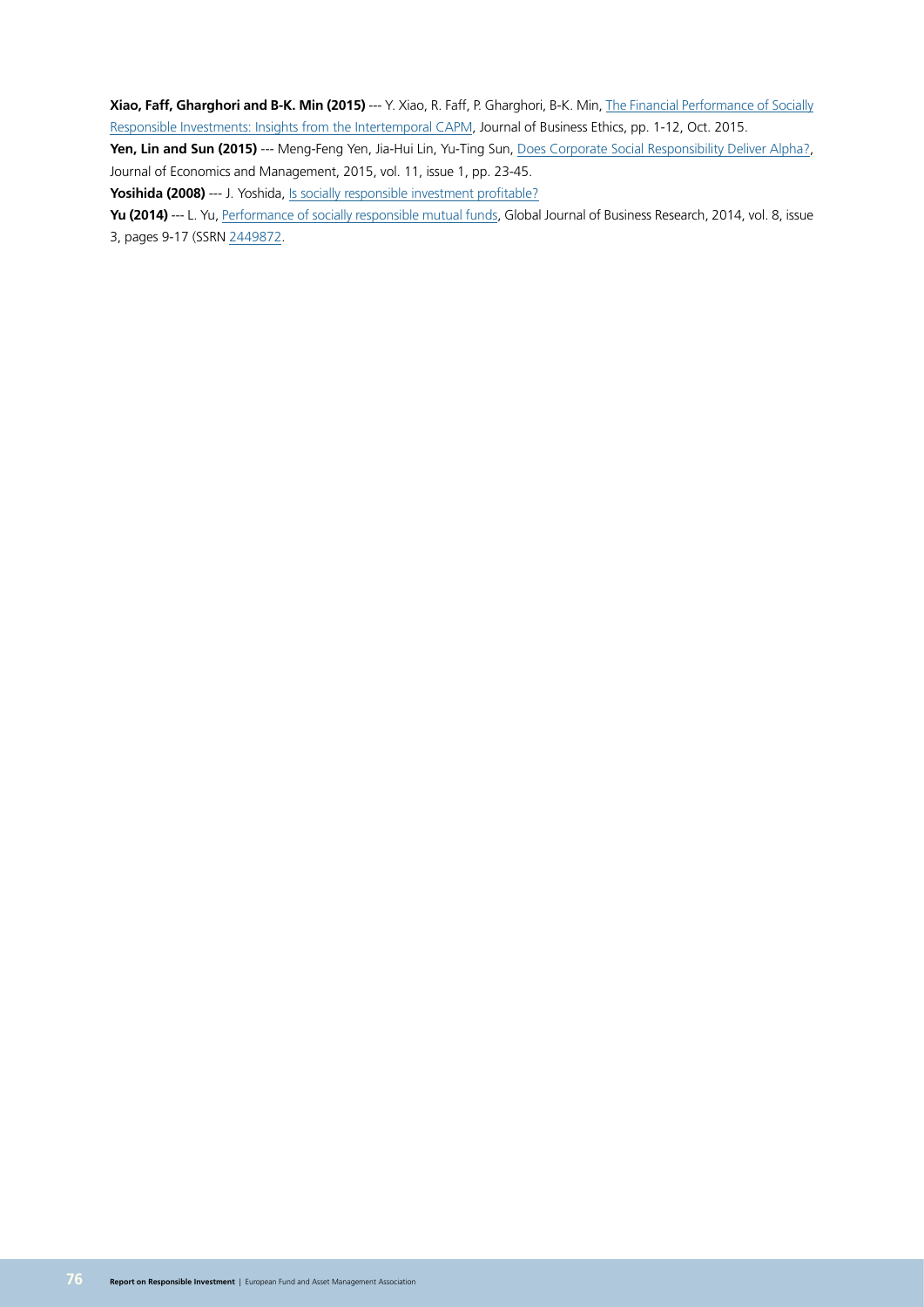## Annex 5 Useful links

- [Report of the World Commission on Environment and Development: Our Common Future](http://www.un-documents.net/wced-ocf.htm) (Brundlandt report)
- Freshfields Bruckhaus Deringer, [A legal framework for the integration of environmental, social and governance issues](http://www.unepfi.org/fileadmin/documents/freshfields_legal_resp_20051123.pdf) [into institutional investment](http://www.unepfi.org/fileadmin/documents/freshfields_legal_resp_20051123.pdf) ("Freshfields report")
- Mercer Investment Consulting, [The Language of Responsible Investment, An industry guide to key terms and organ](http://www.belsif.be/user_docs/MercerInvestmentConsultingSRI.pdf)[isations](http://www.belsif.be/user_docs/MercerInvestmentConsultingSRI.pdf)
- [Pocantico Declaration](http://www.microfinancegateway.org/library/pocantico-declaration) on transparency in microfinance
- • Mark Carney, Governor of the Bank of England, speech at the Conference on Inclusive Capitalism in London, entitled [Inclusive capitalism: creating a sense of the systemic](http://www.bankofengland.co.uk/publications/Documents/speeches/2014/speech731.pdf).
- UK Law Commission, [Fiduciary Duties of Investment Intermediaries.](http://lawcommission.justice.gov.uk/areas/fiduciary_duties.htm) The UK Law Commission "looks at the investment market through the lens of pensions. It considers how fiduciary duties currently apply to those working in financial markets, and clarifies how far those who invest on behalf of others may take account of factors such as social and environmental impact and ethical standards."
- Proposal for UN [Sustainable Development Goals](https://sustainabledevelopment.un.org/sdgsproposal) (SDGs) (UN document [A/68/970](http://www.un.org/ga/search/view_doc.asp?symbol=A/68/970)).
- UK Law Commission, [Social investment by charities.](http://lawcommission.justice.gov.uk/publications/social_investment_charities.htm)
- • KPMG, [The Business Codes of the Fortune Global 200.](http://www.kpmg.com/NL/nl/IssuesAndInsights/ArticlesPublications/Documents/PDF/Forensic/The-Business-codes-of-the-Fortune-Global-200.pdf)
- [CSR-Europe, European Business Network for Corporate Social Responsibility](http://www.csreurope.org)
- • [Environmental, Social, and Governance Factors at Listed Companies,](http://www.cfapubs.org/doi/pdf/10.2469/ccb.v2008.n2.1) A Manual for Investors, CFA, 2008.
- • [Environmental, social, and governance issues in investing](http://www.cfapubs.org/doi/pdf/10.2469/ccb.v2015.n11.1), A Guide for Investment Professionals, CFA Institute, 2015.
- • M. Viehs, [Understanding ESG investing: fundamentals and implementation,](http://www.cfapubs.org/doi/abs/10.2469/cp.v32.n3.7) CFA Institute Conference Proceedings Quarterly, Third Quarter 2015, pp. 56-63.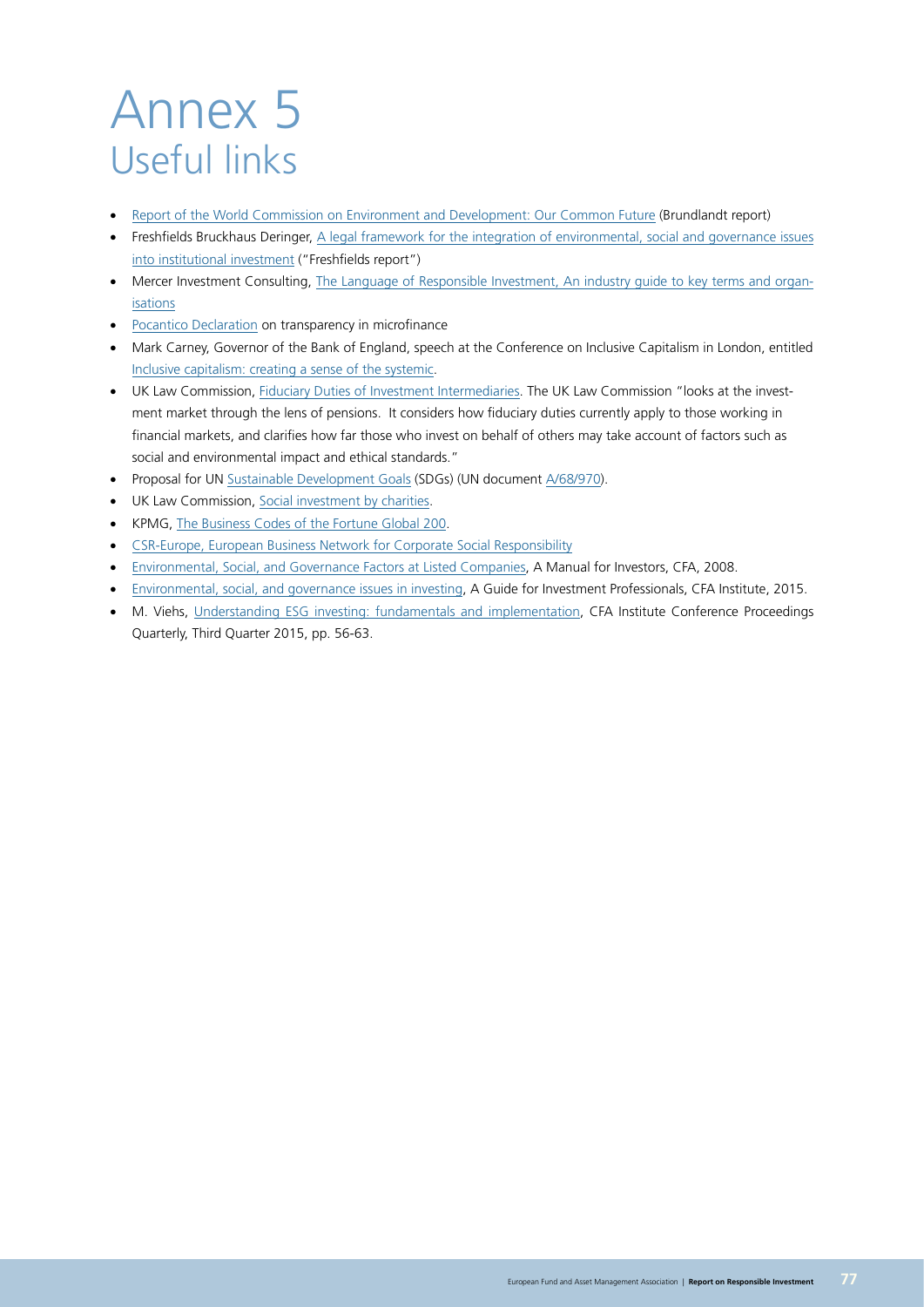## Annex 6 **Notes**

- 1 European Parliament (2013), para 21.
- 2 An excellent start was made by Mercer (2008).
- 3 Monitor Institute, 2009, p. 11.
- 4 Sandberg, Juravle, Hedesström and Hamilton (2009) offer "at least three explanations which […] can account for the heterogeneity [of RI …]: cultural and ideological differences between different regions, differences in values, norms and ideology between various SRI stakeholders, and the market setting of SRI".
- 5 Which is probably why the OECD in 2012 found it difficult to find agreement on what an accepted definition of 'green' investing is See Inderst, Kaminker and Stewart (2012).
- 6 Mercer has rated over 6,000 different ESG investment strategies. See [Mercer's ESG ratings surpass 6,000 strategies](http://www.mercer.com.au/insights/point/2014/mercer-esg-ratings.html) (accessed August 26, 2015).
- 7 The terms 'investment style' and 'investment belief' are used interchangeably. But Koedijk and Slagter (2007) developed a theoretical framework for investment beliefs and counted 'investment style' as an 'investment belief'. They define an 'investment belief' as "an observation of a mechanism of human behavior in the financial market place […] There is usually a judgmental element included in this". According to Koedijk and Slager 'investment theory' argues whether there is a theoretical basis behind the investment belief. The next step is an 'investment strategy', which describes how the investment belief can be exploited and finally there is the organization which has to execute a trading strategy tailored to the investment strategy. These four elements Slager and Koedijk call an 'investment belief system'. They define 'investment philosophy' as "the collection of investment beliefs that the asset management organization considers part of its added value". Koedijk and Slager (2009) give examples of investment beliefs, such as market (in)efficiency, risk premium, risk diversification, investment horizon, focus on asset allocation, risk management in the implementation and monitoring of the investment process, cost focus, organizational beliefs, in/outsourcing, corporate governance, and sustainability. See also Koedijk and Slager (2010) which gives the following additional examples long term investing, diversification, active management, passive management and innovation.
- 8 Examples of investment styles are active vs. passive, growth vs. value, small cap vs. large cap, equity vs. bonds, dividend investing, momentum investing, fundamental analysis, technical analysis, contrarian investing, thematic investing, concentrated vs diversified investing. For hedge funds Eichengreen and Mathieson (1998) give as possible investment styles 'global' 'macro', 'market-neutral', event-driven', 'sector', 'short sales', 'long only', and 'fund of funds'. There are no generally accepted descriptions of what the difference is between an 'investment belief' and an 'investment style' and the terms are used interchangeably. See Koedijk and Slager (2009) and Koedijk, Slager and Bauer (2010).
- 9 KPMG (2015).
- 10 PRI [Report on Progress 2014](https://www.unpri.org/download_report/8622), p. 6.
- 11 [PRI itself says this.](http://www.unpri.org/whatsnew/signatory-base-aum-hits-59-trillion/)
- 12 [PRI Report on Progress 2007](https://www.unpri.org/download_report/4310), p. 7.
- 13 KPMG (2015).
- 14 Eurosif, [European SRI Study 2014](http://www.eurosif.org/our-work/research/sri/european-sri-study-2014/).
- 15 [Global Sustainable Investment Review 2012](http://gsiareview2012.gsi-alliance.org/) and [Global Sustainable Investment Review 2014.](http://www.gsi-alliance.org/wp-content/uploads/2015/02/GSIA_Review_download.pdf)
- 16 [Global Sustainable Investment Review 2014](http://www.gsi-alliance.org/wp-content/uploads/2015/02/GSIA_Review_download.pdf), p. 7. The 58.8% figure is "based on the aggregation of all SRI strategies reported in the European SRI Study 2014 without double counting, and is presented in order to be consistent with the methodology of this global report (…) however, (…) this figure is not used in the European study as there is no single European definition for sustainable investing".
- 17 [ESG issues in investing: investors debunk the myths](https://www.cfainstitute.org/ethics/Documents/issues_esg_investing.pdf), CFA Institute, 28 October 2015. See also M. Viehs, [Understanding](http://www.cfapubs.org/doi/abs/10.2469/cp.v32.n3.7) [ESG investing: fundamentals and implementation,](http://www.cfapubs.org/doi/abs/10.2469/cp.v32.n3.7) CFA Institute Conference Proceedings Quarterly, Third Quarter 2015, pp. 56-63 and C.M. Klein, [Integrating ESG into the fixed-income portfolio,](http://www.cfapubs.org/doi/abs/10.2469/cp.v32.n4.3) CFA Institute, CFA Institute Conference Proceedings Quarterly, Fourth Quarter, 2015, pp. 1-8.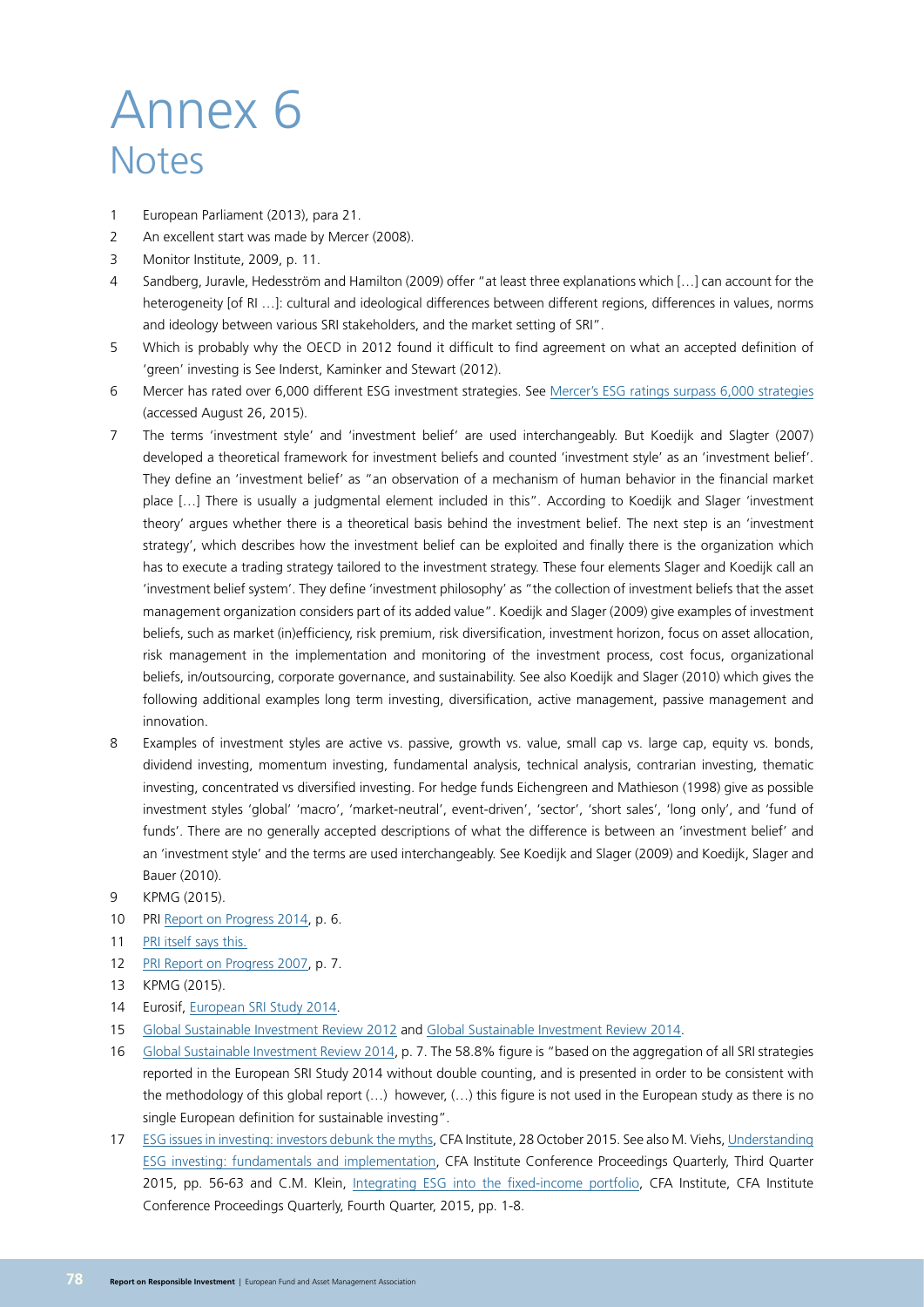- 18 Communication from the Commission, A renewed EU strategy 2011-14 for Corporate Social Responsibility, Brussels, 25.10.2011, [COM\(2011\) 681 final.](http://eur-lex.europa.eu/LexUriServ/LexUriServ.do?uri=COM:2011:0681:FIN:EN:PDF) The Commission says that "the number of EU enterprises that have signed up to the ten CSR principles of the United Nations Global Compact has risen from 600 in 2006 to over 1900 in 2011".
- 19 Nevertheless, on the other side of the coin, UNCTAD have proposed to make rules of conduct for sovereign lenders as well as sovereign borrowers. See Buchheit and Mitu Gulati (2010).
- 20 [The International Integrated Reporting Framework,](http://integratedreporting.org/resource/international-ir-framework/) IIRC, December 2013, p. 4.
- 21 See the [website of the GRI.](https://www.globalreporting.org/information/about-gri/gri-history/Pages/GRI)
- 22 [GRI annual report, 2015.](https://www.globalreporting.org/resourcelibrary/GRIs%20Combined%20Report%202014-2015.pdf)
- 23 See [the SASB website.](http://www.sasb.org/sasb/vision-mission/) In 2010, researchers at the [Initiative for Responsible Investment](http://hausercenter.org/iri/) (IRI) at Harvard University began researching non-financial materiality and its application at an industry level. The results were published in August, 2010, as [From Transparency to Performance.](http://www.sasb.org/wp-content/uploads/2012/03/IRI_Transparency-to-Performance.pdf)
- 24 The [SASB website provides standards](http://www.sasb.org/standards/download/) for health care industries (biotechnology, pharmaceuticals, medical equipment & supplies, health care delivery, health care distributors, managed care); financials (commercial banks, investment banking & brokerage, asset management & custody activities, consumer finance, mortgage finance, security & commodity exchanges, insurance); technology & communication industries (electronic manufacturing services & original design manufacturing, software & IT Services, hardware, semiconductors, telecommunications, internet media & services); non-renewable resources industries (oil & gas exploration, production, midstream, refining, marketing and services, coal operations, iron & steel producers, metals & mining, construction materials); transportation industry (automobiles, parts, rental and leasing, airlines, freight and logistics, marine, rail and road transportation); services (education, professional services, hotels & lodging, casinos & gaming, restaurants, leisure facilities, cruise lines, advertising & marketing, media production & distribution, cable & satellite); resource transformation industries (chemicals, aerospace & defence, electrical & electronic equipment, industrial machinery & goods, containers & packaging); consumption industries (agricultural products, meat, poultry & dairy, processed foods, non-alcoholic beverages, alcoholic beverages, tobacco, household & personal products).
- 25 See the [first Newsletter](http://integratedreporting.org/news/test/) the IIRC produced.
- 26 See [the IIRC website](http://integratedreporting.org/the-iirc-2/).
- 27 UNEP-FI/PRI (2015), p. 11.
- 28 Freshfields (2005) examined the legal frameworks in Australia, Canada, France, Germany, Italy, Japan, Spain, the UK and the US. In contrast with the traditional view of fiduciary duty, the Freshfields report presents three sorts of circumstances where it is argued that taking ESG concerns into account is either permissible or obligatory for institutional investors (pp. 10-13). Firstly, choosing investments on the basis of their ESG characteristics is permissible when deciding between investments with exactly similar financial characteristics. Secondly, taking ESG concerns into account is obligatory when such concerns are financially relevant – that is, when they can reasonably be expected to have an impact on its financial performance or valuation. Thirdly, trustees/fiduciaries to some degree have an obligation to consider certain non financial interests of their beneficiaries, but only if this could be reasonably expected to be unanimously supported by the beneficiaries. Sanders (2014) explains that the word "fiduciary" comes from "fiducia," the Latin word for "trust." As a legal the word "fiduciary" refers to a person who acts for the benefit of another. A fiduciary duty is a duty to act with the highest degree of honesty and loyalty toward another person and in the best interests of the other person. Agents are fiduciaries to their principals. See also for example Gary (2015). See for a critical evaluation of the Freshfields report Sandberg (2010). See for an alternative approach Lydenberg (2014) who argues an interpretation of fiduciary duty that existed before neoclassical liberals reinterpreted it to mean the fiduciary should only financial performance, that existed "drew on a conception of prudence characterized by wisdom, discretion and intelligence, one that accounts to a greater degree for the relationship between one's investments and their effects on others in the world. The reasonable approach allows fiduciaries to a greater degree to assess the objective well-being of beneficiaries, to recognize fundamental sources of investment reward in the economy, and to fulfill their obligations to allocate benefits impartially between current and future generations. Reason and rationality can work in a complementary fashion to make investment long-term in its perspective and beneficial to society and the economy as well as to specific funds or portfolios. Determining how to accomplish this challenging task is part of the obligation of fiduciaries as they seek to realize the full potential of the investment assets entrusted to their care".
- 29 UNEP-FI/PRI (2015), p. 12-14.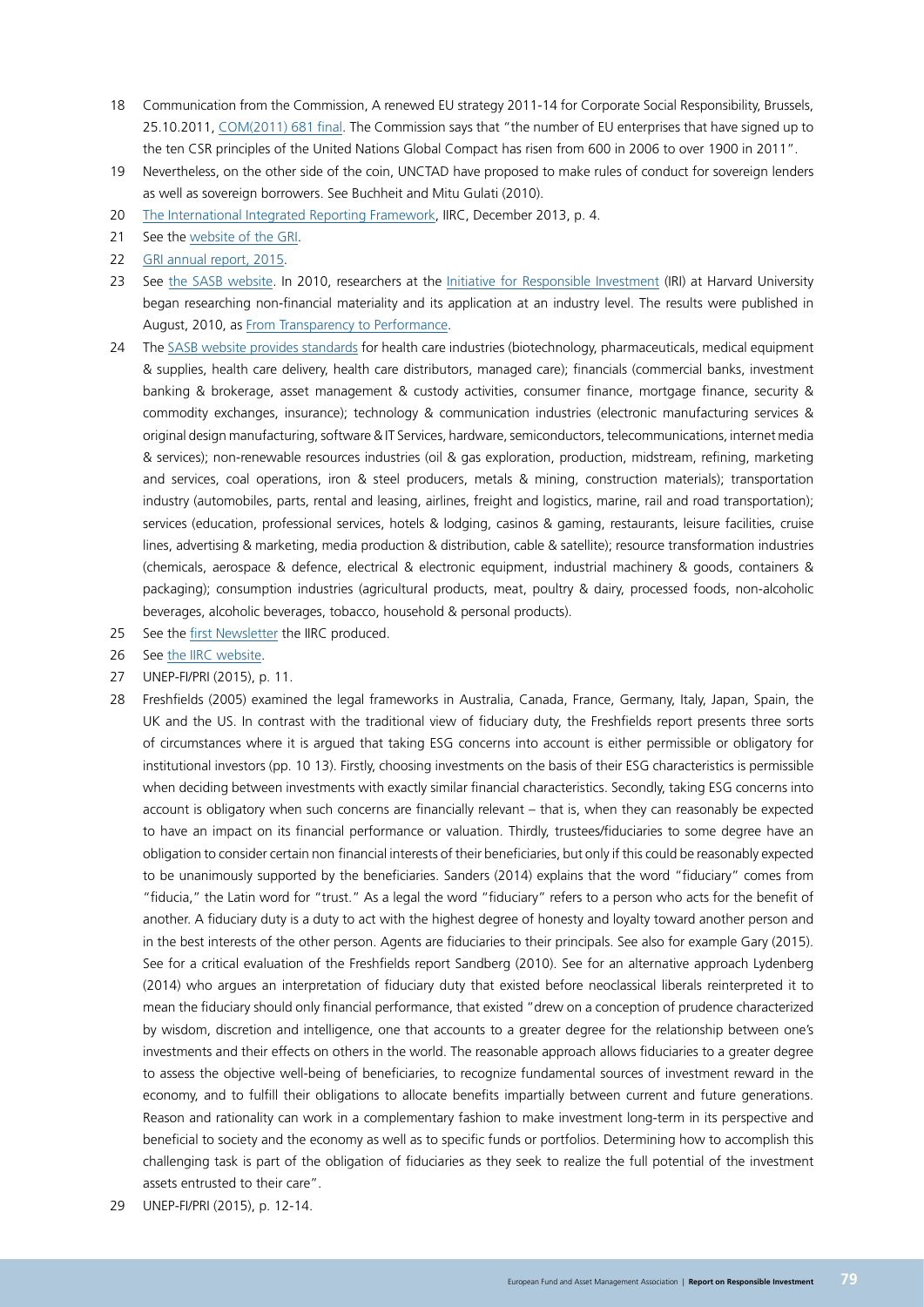- 30 The Freshfields report itself gives just one example, namely climate change (p. 11). Some argue that the prudent man principle, which is part of fiduciary duty, focuses more on the process of decisions rather than their outcomes, as measured exclusively by rate of return. See for example Martin (2009).
- 31 When RI is neutral from a financial performance perspective, this leads some observers to suspect that, where this is the case, RI is not real but just a marketing gimmick. Empirical scientific research has refuted this suspicion, see for instance Benson, Brailsford and Humphrey (2006), who find "that SRI funds exhibit different industry betas consistent with different portfolio positions, but that these differences vary from year to year. It is also found that there is little difference in stock-picking ability between the two groups of fund managers".
- 32 See p. 81-83 of UNEP-FI/PRI (2015). The 54 stakeholders interviewed include 26 persons from 20 asset managers or pension funds, 14 people from 10 governmental organisations (mostly financial sector regulators), 11 law experts and 4 people from pressure groups.
- 33 UNEP-FI/PRI (2015), p. 15.
- 34 Borgers and Pownall (2014) find that "[Dutch] institutional investors invest billions of dollars on behalf of investors whilst knowing little about investors' social preferences. […] we find significant variation in attitudes towards proposed social investment screens. Although individuals are able to express their attitudes towards social investment criteria they have difficulties making financial decisions while simultaneously taking their non-financial preferences into account. […] we show that the majority of beneficiaries derive positive utility from environmental and social pension investment screens and that expressing a positive attitude towards screened pension investments is the most important driver of this effect.
- 35 UNEP-FI (2009).
- 36 [Resource Efficiency and Fiduciary Duties of Investors](http://ec.europa.eu/environment/enveco/resource_efficiency/pdf/FiduciaryDuties.pdf), European Commission, DG Environment, produced by Ernst & Young Cleantech and Sustainability Services (France) on behalf of the European Commission.
- 37 PRI provide a [Global ESG Regulatory Mapping](http://www.unpri.org/areas-of-work/policy-and-research/responsible-investment-standards-codes-and-regulation/) document.
- 38 PRI provide a document with [Examples of ESG-related codes and standards](http://intranet.unpri.org/resources/files/ESG-related_codes_and_standards.pdf) which are relevant for both issuers and investors.
- 39 Also in ESG indices, ratings and data providing agencies, methods vary. See Escrig-Olmedo, Munoz-Torres and Fernandez-Izquierdo (2010).
- 40 There are many accounting organisations who define 'materiality', and they all define it more or less the same way. The IASB says "Information is material if omitting it or misstating it could influence decisions that users make on the basis of financial information about a specific reporting entity" (IASB 2010, 17). ESMA describes the concept of 'materiality' the same way (see ESMA/2011[/373\)](http://www.esma.europa.eu/system/files/2011_373_.pdf) and so does the US Securities & Exchange Commission (see the [SEC](https://www.sec.gov/interps/account/sab99.htm) [Staff Accounting Bulletin 99\)](https://www.sec.gov/interps/account/sab99.htm). See also Amel-Zadeh (2015).
- 41 Corbett (2015) calls non-financial return a 'psychic dividend' (p. 133).
- 42 [COM\(2011\) 681 final](http://eur-lex.europa.eu/LexUriServ/LexUriServ.do?uri=COM:2011:0681:FIN:EN:PDF), p. 7.
- 43 The Dutch Association of Investors for Sustainable Development (VBDO) has published a report entitled [Duurzaam](http://www.vbdo.nl/files/news/VBDODuurzaamsparenenbeleggeninNL2013.pdf) [Sparen en Beleggen 2013, Keuze te over!](http://www.vbdo.nl/files/news/VBDODuurzaamsparenenbeleggeninNL2013.pdf) in which VBDO say that changing government policy regarding tax treatment of 'green' investments has had adverse effects on the green savings- and investment market, because withdrawal of investors led to liquidations of ventures and projects. Scholtens (2005) found "that special tax regulation can be held responsible for more than half of the growth in socially responsible savings and investments [in the Netherlands] during the period 1995-2001. It has resulted in socially and environmentally worthwhile projects that would otherwise not have had access to finance. Furthermore, it appears that investors in the Netherlands are sensitive to changes in the underlying regulation. However, an important fraction of the investors is likely to keep their investments if the favourable tax treatment were to be abandoned." Scholtens (2007) also finds that "in the Netherlands, tax policy significantly affects financial results and the government can affect the CSR impact of some financial instruments too."
- 44 Unfortunately the review of the impact of the directive by the Commission is provided for two weeks later, on November 27, 2015, (art. 5 of the directive).
- 45 The Council of Ministers is proposing to delete the whole provision (see file 2014/0091 (COD), [12278/14](http://data.consilium.europa.eu/doc/document/ST-13278-2014-INIT/en/pdf) and [15901/1/14](http://data.consilium.europa.eu/doc/document/ST-15901-2014-REV-1/en/pdf)). The Greens have suggested (amendment 707) to expand the article with transparency on stranded assets (see the draft report by Brian Hayes, MEP, of October 20, 2015).
- 46 Sandberg, Juravle, Hedesström and Hamilton (2009) noted that "many writers have commented on the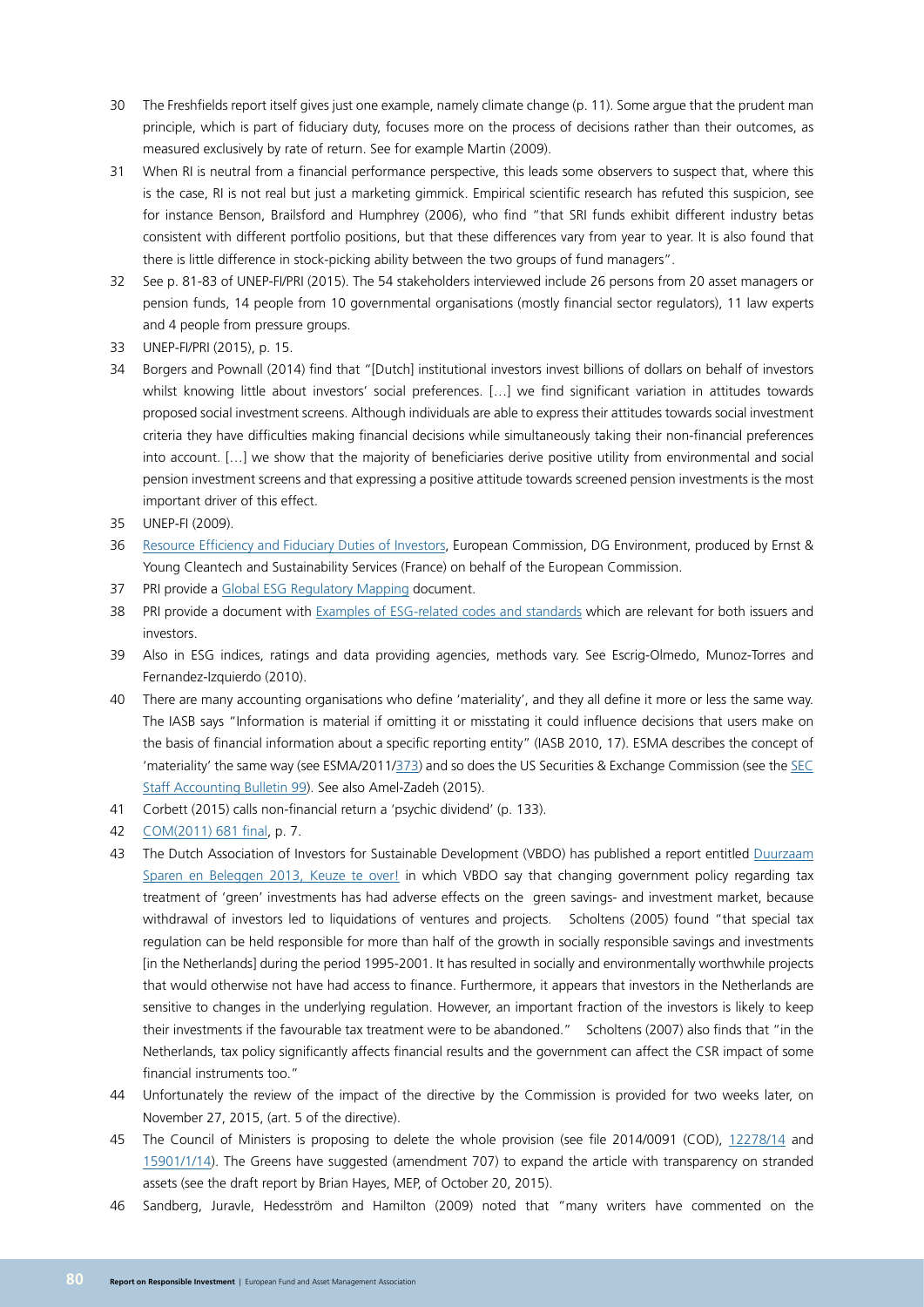heterogeneity of the socially responsible investment (SRI) movement." They "distinguish between four levels on which heterogeneity can be found: the terminological, definitional, strategic and practical." Whilst acknowledging there is much talk about the definitional ambiguities of SRI, they "suggest that there is actually some agreement on the definitional level". They offer "at least three explanations which […] can account for the heterogeneity […]: cultural and ideological differences between different regions, differences in values, norms and ideology between various SRI stakeholders, and the market setting of SRI". They "suggest that there is reason to be sceptical about the possibilities of standardisation if not standardisation is imposed top-down. Whether this kind of standardisation is desirable or not, we argue, depends on what the motives for it would be. To the extent that standardisation may facilitate the mainstreaming of SRI, it could be a good thing – but we entertain doubts about whether mainstreaming really requires standardisation."

- 47 See for example Hoepner, McMillan and Fraser (2009).
- 48 The European Commission's legislative proposal for a Directive amending Directive 2007/36/EC as regards the encouragement of long-term shareholder engagement and Directive 2013/34/EU as regards certain elements of the corporate governance statement has taken steps to encourage greater reporting by the asset owner (2014/0121 (COD), [COM\(2014\) 213 final\)\)](http://eur-lex.europa.eu/legal-content/EN/TXT/?uri=COM:2014:213:FIN).
- 49 CalPERS is maintaining one of the largest databases on research into RI. See CalPERS Sustainable Investment Research Initiative, [Review of evidence: database of academic studies,](https://www.calpers.ca.gov/docs/governance/Archive/investments/siri-database-of-academic-studies.pdf) Compiled by UC Davis Graduate School of Management, 2013. An older database is [www.sristudies.org.](http://www.sristudies.org)
- 50 Most research on RI and performance focuses on equity, not bonds. Research focusing on sovereign bonds and RI is even more rare. Derwall and Koedijk (2009) find "that the average SRI bond fund performed similar to conventional funds, while the average SRI balanced fund outperformed its conventional peers by more than 1.3% per year. The expenses charged by SRI funds, match those charged by conventional funds and, evidently, do not cause SRI funds to underperform". Drut (2010) shows that "for a global rating of socially responsible performances, we show that it is possible to build portfolios with an increased average rating without significantly harming the risk/ return relationship." Weber, Scholz and Michalik (2010) find that "sustainability criteria can be used to predict the financial performance of a debtor and improve the predictive validity of the credit rating process. We conclude that the sustainability a firm demonstrates influences its creditworthiness as part of its financial performance". Bauer and Hahn (2010) find "that (i) environmental concerns are associated with a higher cost of debt financing and lower credit ratings, and (ii) proactive environmental practices are associated with a lower cost of debt. The results are robust to numerous controls for company and bond specific characteristics, alternative model specifications, and industry membership". Hoepner and Nilsson (2015) find "that overall, the SRI funds in our sample perform 0.23% per annum better than conventional funds, although not by a statistically significant amount. On average, the SRI funds in our sample also displayed higher average return, lower risk, and higher reward to risk ratios than conventional funds. We also found that those SRI funds investing in a mix between corporate and government bonds perform significantly better than pure SRI corporate and government bond funds. In addition to this, we found that US funds performed significantly worse". Clark and Viehs (2014) conclude from their literature study that "a better CSR quality, and in particular better environment management and corporate governance standards, can lead to lower cost of debt". See also C.M. Klein, [Integrating ESG into the fixed-income portfolio,](http://www.cfapubs.org/doi/abs/10.2469/cp.v32.n4.3) CFA Institute, CFA Institute Conference Proceedings Quarterly, Fourth Quarter, 2015, pp. 1-8.
- 51 Also in terms of performance persistence responsible investing doesn't seem to distinguish itself. See Das and Uma Rao (2014).
- 52 Most scientific research in the field of responsible investment is about financial performance. Capelle-Blancard and Monjon (2012) comment that "this profusion of research is somewhat puzzling as most of the studies used roughly the same methodology and obtained very similar results. So, why are there so many studies on SRI financial performance? We argue that the academic literature on SRI is mostly data driven: the famous 'looking for the keys under the lamppost' syndrome." The expression 'looking for the keys under the lamppost' is an example of 'observational bias': looking for whatever one is looking for where it is easiest and not necessarily everywhere where it might be or looking where you think you will find confirmation of your theory and not anywhere else.
- 53 While there is research which contradicts or puts into doubt the RI investment belief, those studies usually involve screening strategies. See for example the overview of studies in UNEP-FI (2007).
- 54 Griffin and Mahon (1997) conclude "The results indicate that the a priori use of measures may actually predetermine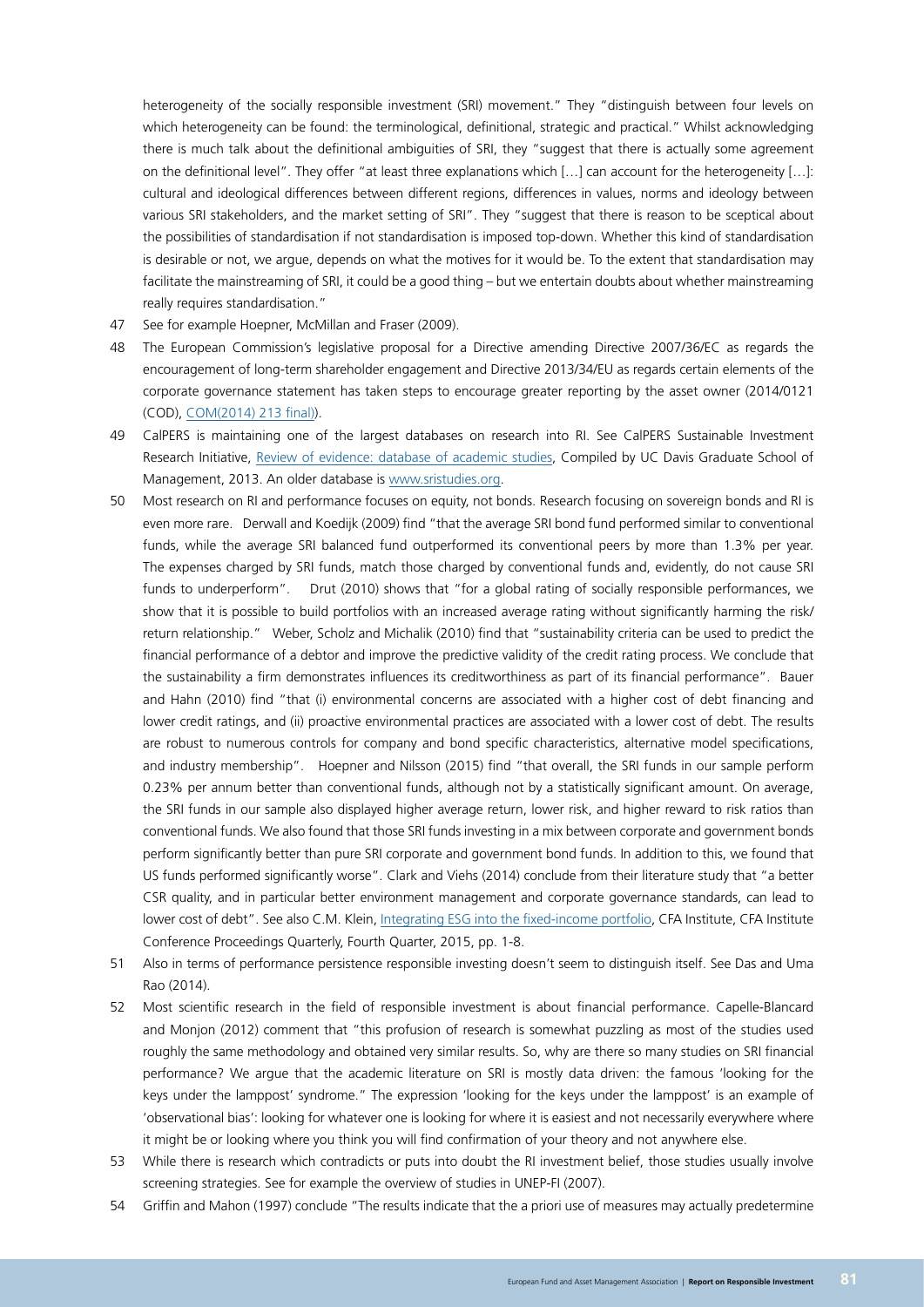the CSP/CFP relationship outcome." Galema, Plantinga and Scholtens (2008) find that "socially responsible investing (SRI) impacts on stock returns by lowering the book-to-market ratio and not by generating positive alphas. Our result is consistent with the theoretical work suggesting that SRI is reflected in demand differences between SRI and non-SRI stock. It also explains why so few studies are able to establish a link between alpha's and SRI". Rathner (2012) finds that the most studied time period is 1991-2000, half the studies concern the USA, three quarters find neutral results for RI and survivorship bias is an important factor. See also Rather (2013a). Chow, Durand and Koh (2014) find "that there are positive and statistically significant long-run abnormal returns for firms being included in the MSCI KLD400 Social Index. These abnormal returns are associated with higher shareholdings by institutional investors (who are subject to higher public scrutiny), higher analyst coverage and higher growth opportunities." Tebini, M'Zali, Lang and Méndez-Rodríguez (2014) say "Different factors explaining divergent results on the relationship between corporate Social Performance (SP) and Financial Performance (FP) can be found in the academic literature. [...] The results of our experimental research show that the estimated relationship depends on the methodological choice. More specifically, the relationship varies according to the measurement of the SP, the measurement of FP and the chosen sample. This relationship is neither stable nor necessarily linear, as many relevant academic works in the literature assume". Revelli and Viviani (2015) conclude that "The results indicate that the consideration of corporate social responsibility in stock market portfolios is neither a weakness nor a strength compared with conventional investments; the heterogeneous results in prior studies largely reflect the SRI dimensions under study (e.g. thematic approach, investment horizon and data comparison method. Hoepner (2015) found in his thesis that "responsible assets with their ceteris paribus under-proportional total risk might appear artificially unattractive when assessed by the most common investment performance measure, the Sharpe ratio, which is biased in favour of high risk assets due to its currently unsolved negative excess return problem. […]" Dama and Scholtens (2015) found: "Studies that link corporate social and financial performance usually find a positive association between the two. However, the literature does not establish a significant impact of socially responsible investing on stock market returns. […] We associate corporate social performance with key financial accounting ratios […]. We conclude that there is a strong theoretical foundation for a positive relationship between corporate social responsibility and financial performance, though the relation is conditional on which financial performance measure is considered". Halbritter, G. Dorfleitner (2015) say that "Although the Fama and MacBeth (1973) regressions reveal a significant influence of several ESG variables, investors are hardly able to exploit this relationship. The magnitude and direction of the impact are substantially dependent on the rating provider, the company sample and the particular subperiod". Shahzad and Sharfman (2015) say their "study confirms the positive impact of CSP on FP."

- 55 Amenc and Le Sourd (2008) concluded that the performance of the funds was explained by their orientations or style biases and the market cycle. Shalchian, Mzali, Lilti and Elbadraoui (2012a) find "that the relation socialfinancial performance depends also on the economic cycle and consequently, on the market performance. Socially responsible investments seem to be more popular during bearish market periods and less popular during bullish market periods". Areal, Cortez and Silva (2013) find "that socially responsible and morally responsible funds exhibit different performance across different market conditions, thereby supporting the use of performance evaluation models that take into account different market regimes. Overall, different types of ethical screens seem to lead to different performance patterns across different market regimes". Brière, Peillex and Ureche-Rangau (2014) conclude "SR screening does explain the variability in mutual fund performance, alongside asset allocation and active management. However, the sum of these three components accounts only for 30% of total performance. SR screens matter but, like active portfolio choices, they have a limited impact on total equity fund performance, heavily dominated by market movements." Mattingly (2015) finds "although accounting measures of financial performance were a positive outcome of CSP, the same was not often true of stock returns."
- 56 Amaeshi (2010) says "CSR, as a complex private governance of externalities, does not easily lend itself to measurability and profitability. In other words, not everything about CSR is measurable and profitable as much as the financial markets would expect."
- 57 Lopatta, Buchholz, and Kaspereit (2015) "argue that firms which score high on CSR activities build investor confidence and find evidence that they benefit from lower information asymmetry. […] Using a sample of U.S. firms listed in the MSCI World Index during the period 2004 to 2013 and the firm- and industry-level CSR rating from Global Engagement Service (GES), the authors show that insider transactions in firms with a high score on CSR activities lead to lower abnormal returns."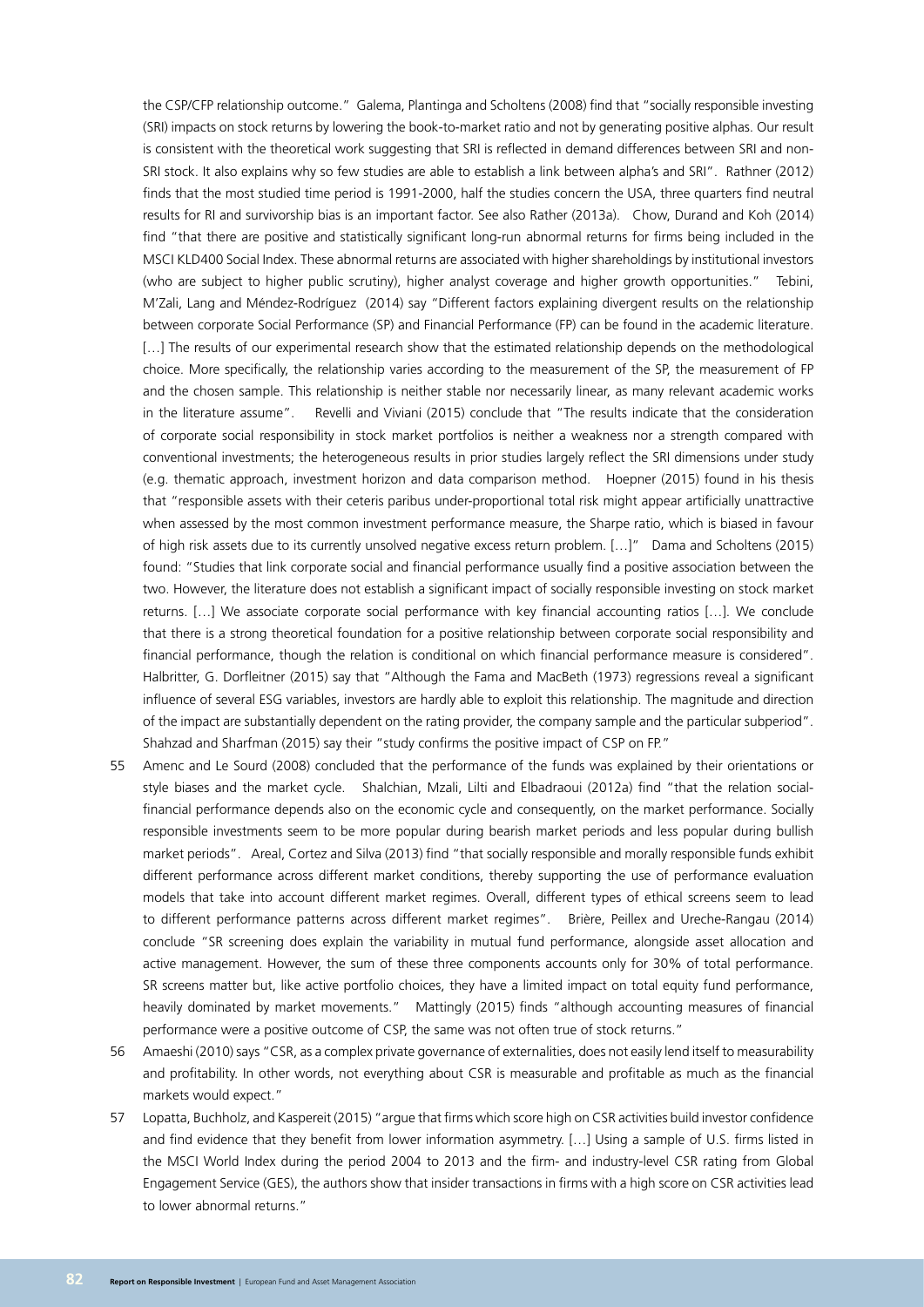- 58 Borghesia, Houston and Naranjo (2014), for example find that "larger firms, firms with greater free cash flow, and higher advertising outlays demonstrate higher levels of corporate social responsibility".
- 59 Rathner (2012) says survivorship bias of funds is a factor that needs to be considered, because SRI funds more often last throughout a sampled period than do conventional funds. See also Rathner (2013a). Meng-Feng Yen, Jia-Hui Lin and Yu-Ting Sun (2015) conclude: "Although the study shows that portfolios of high CSR-rated companies generate higher average returns from 1991 to 2008 relative to their low CSR-rated counterparts, the difference in returns, after controlling for the four-factor model, is not statistically significant. We find no return premium of CSR-efficient stocks against CSR-inefficient stocks. The results from the four-factor model suggest that portfolios of low environmental ratings, low social ratings and low total CSR ratings tend to generate a statistically significant negative alpha. However, the environmentally differenced portfolio is reported to have earned a significant, positive factor-adjusted return in the future 5th year. This result suggests that SRI can be incrementally profitable over longrun horizons."
- 60 This would be the case when, for example a large retail distribution chain for food or consumer goods would spend large sums on community work and charity, on the philosophy that many of its stores would not survive if urban disorder would become a regular fact of life.
- 61 Gil-Bazo, Ruiz-Verdú and Santos, (2010) find "that in the period 1997–2005, US SRI funds had better before- and after-fee performance than conventional funds with similar characteristics. The differences, however, are driven exclusively by SRI funds run by management companies specialized in SRI. While these funds significantly outperform similar conventional funds, funds run by companies not specialized in SRI underperform their matched conventional funds. We find no significant differences in fees between SRI and conventional funds except in one case: SRI funds are cheaper than conventional funds run by the same management company." Derwall, Koedijk and Ter Horst (2011) find that values oriented (ethical) strategies indeed underperform mainstream strategies, whereas profit oriented SI strategies (that seek to make better decisions based on ESG data) actually outperform mainstream strategies. Capelle-Blancard, and Monjon (2014) find that "[…] when the quality of the SRI selection process is proxied by the rating provided by Novethic, its impact is not significant, while a higher strategy distinctiveness amongst SRI funds, which also gives information on the quality of the selection process, is associated with better financial performance.". Morgan Stanley (2015) finds "manager selection is crucial; there is a high dispersion of returns and volatility across the spectrum of sustainable and traditional investment strategies alike."
- 62 UNEP-FI (2007).
- 63 Lee and Faff (2009) find "that (1) leading sustainability firms do not underperform the market portfolio, and (2) their lagging counterparts outperform the market portfolio and the leading portfolio. Notably, we find leading (lagging) corporate social performance (CSP) firms exhibit significantly lower (higher) idiosyncratic risk". Mercer (2011a) concluded i.a. that "Traditional approaches to modelling strategic asset allocation fail to take account of climate change risk. […] The 'TIP' framework suggests that climate change policy could contribute […] 10% to overall portfolio risk. […] To manage climate change risks, institutional investors need to think about diversification across sources of risk rather than across traditional asset classes. […] Managing climate change risks could lead to increased allocation to climate sensitive assets […] Investors can take steps now to improve the resilience of their portfolios to climate-related risks". Oikonomou, Brooks and Pavelin (2012) find "that corporate social responsibility is negatively but weakly related to systematic firm risk and that corporate social irresponsibility is positively and strongly related to financial risk. The fact that both conventional and downside risk measures lead to the same conclusions adds convergent validity to the analysis. […] Overall volatility conditions of the financial markets are shown to play a moderating role in the nature and strength of the CSP-risk relationship." Rong Ang and Lean (2013) find "that the SRI funds have higher return during the financial crisis". Leite and Céu Cortez (2015) find that "SRI funds significantly underperform characteristics-matched conventional funds during non-crisis periods, but match the performance of their peers during market downturns. The underperformance of SRI funds during good economic states is driven by funds that use negative screens, since funds that use only positive screens perform similarly to conventional funds across different market conditions. SRI and conventional funds show significant differences in risk exposures during non-crisis periods but exhibit much more similar investment styles during crises. […]." Bourdon and Stack (2015) find that there is "direct relationship between Risk Maturity and organizational resiliency as judged by the relative resilience of an organization's stock price" (p. 5) and "researchers have continued to find a strong statistical correlation between risk maturity and reduced stock price volatility. This further validates the findings that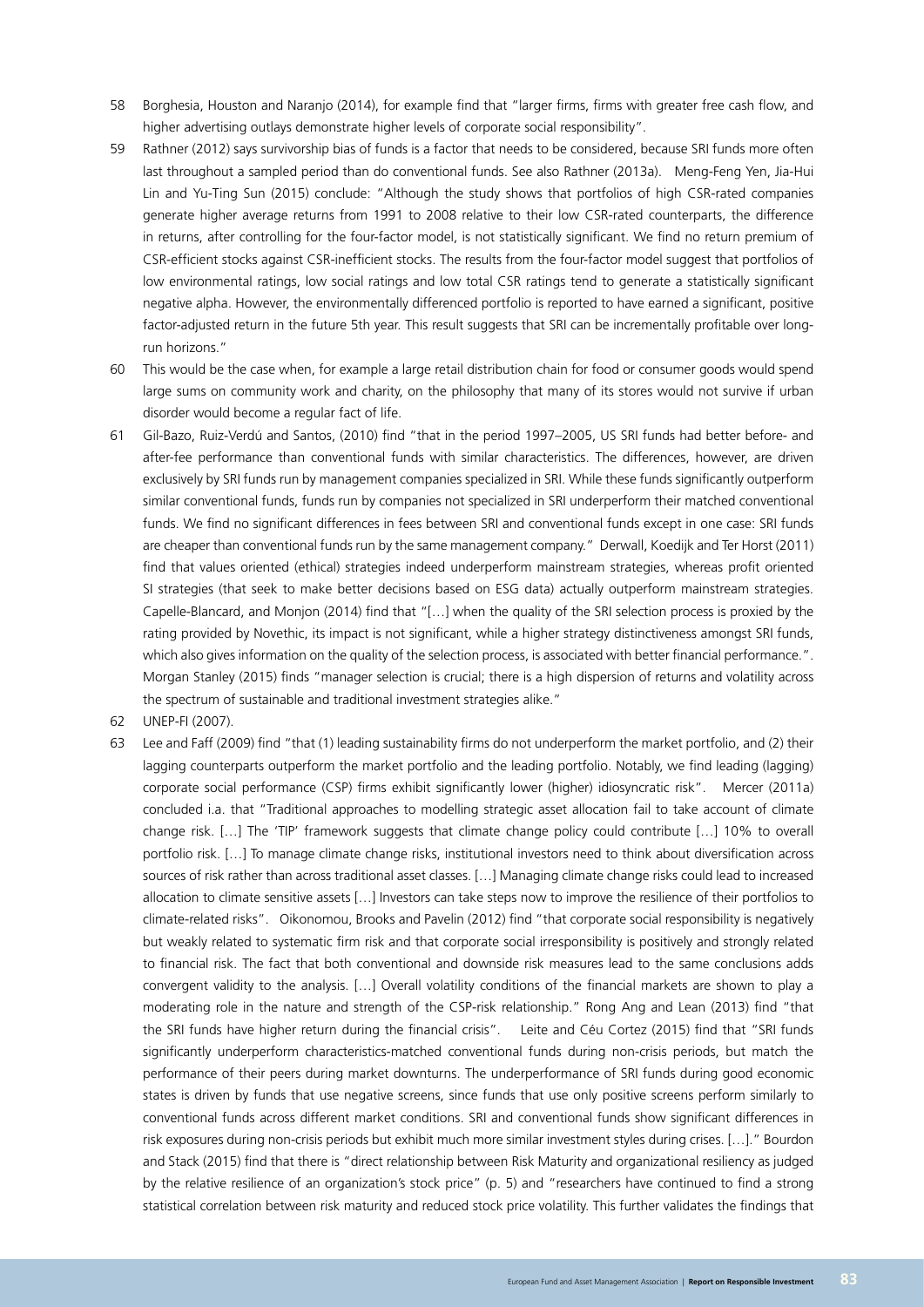advanced risk management practices are one of the factors that smooth out volatility in an organization's stock price. During the period June 2014 – June 2015, researchers found a stronger correlation between the two factors than during the period June 2013 – June 2014, demonstrating that during periods of plunging equity sentiment, robust risk management practices are essential to an organization's performance" (p. 4).

- 64 Semenova and Hassel (2008) find "The inherent environmental industry risk has a significant moderating effect on the form of the relation between environmental preparedness/performance and operating performance of the companies. In high risk or polluting industries, environmental management is costly and reduces the operating performance of companies. In low risk sectors, such as banking and insurance, leading companies on environmental management are also more profitable. […] A significant direct effect of environmental preparedness on the market value of the companies is present, while the relation between environmental performance and market value is stronger in low risk industries than in high risk industries. In low risk industries, the market value of the companies is also on average higher and more attuned to benefits to environmental performance than in high risk industries". Humphrey and Lee (2011) find "no significant difference between the returns of SRI and conventional funds. […] We find little evidence of positive or negative screening impacting total return, but find weak evidence that funds with more screens overall provide better risk-adjusted performance. Positive screening significantly reduces funds' risk. However, negative screening significantly increases risk and reduces funds' abilities to form diversified portfolios." Hirschberger, Steuer, Utz and Wimmer (2012) find "that the risk tolerance parameter of conventional mutual funds is significantly higher than the one of the socially responsible mutual funds". Jo and Na (2012) conclude "Employing an extensive US sample during the 1991–2010 period from controversial industry firms, such as alcohol, tobacco, gambling, and others, we find that CSR engagement inversely affects firm risk after controlling for various firm characteristics. To deal with endogeneity issue, we adopt a system equation approach and difference regressions and continue to find that CSR engagement of firms in controversial industry sectors negatively affects firm risk. To examine the premise that firm risk is more of an issue for controversial firms, we further examine the difference between non-controversial and controversial firm samples, and find that the effect of risk reduction through CSR engagement is more economically and statistically significant in controversial industry firms than in non-controversial industry firms." De and Clayman (2014) say "There was a strong negative correlation between ESG ratings and stock volatility, and this relationship was stronger when market volatility was higher. This implied that asset managers could get diversification benefits by choosing better ESG stocks (through a reduction of the average stock specific risk) and this benefit strengthened when markets were more volatile. The correlation between ESG rating and risk-adjusted return turned significantly positive in the recent years and this positive correlation strengthened further by excluding the lowest ESG stocks. […] high ESG stocks tended to be in the low volatility group, and low ESG stocks tended to be in the high volatility group, in a statistically significant way in almost all time periods. Both (high) ESG and (low) volatility positively impact stock returns, but the ESG effect was independent of the low volatility effect, and ESG was a positive contributor in its own right." Becchetti, Ciciretti, Dalò and Herzel(2015) find "socially responsible funds (SRFs) […] played an 'insurance role' outperforming CFs [conventional funds] during the 2007 global financial crisis." Van Duuren, Plantinga and Scholtens (2015) "find that ESG information in particular is being used for red flagging and to manage risk." Bertrand and Lapointe (2015) find "that the use of the SRI universe has a positive contribution to risk-adjusted performance of risk-based allocations. However this contribution is not uniform among all the risk-based allocation strategies and, can represent only a small part of the total alpha that is observed." Nakai, Yamaguchi and Takeuchi (2015) confirm that SRI funds better resisted the bankruptcy of Lehman Brothers than conventional funds.
- 65 Christian (2011).
- 66 Mercer (2015). Alvarez and Rodríguez (2015) "found that their sample of water-related mutual funds neither outperform nor underperform two benchmarks. However, the authors also found that they offer potential diversification gains for international mutual funds' portfolios."
- 67 Mandelbrot (2006). Mandelbrot's ideas were popularized by Taleb (2007) and Taleb (2001). See for a practical example Mercer (2011a): "Traditional approaches to modelling strategic asset allocation fail to take account of climate change risk. […] climate change policy could contribute […] 10% to overall portfolio risk. […] To manage climate change risks, institutional investors need to think about diversification across sources of risk rather than across traditional asset classes. […] Managing climate change risks could lead to increased allocation to climate sensitive assets […]".
- 68 According to the International Energy Agency, stranded assets are "those investments which have already been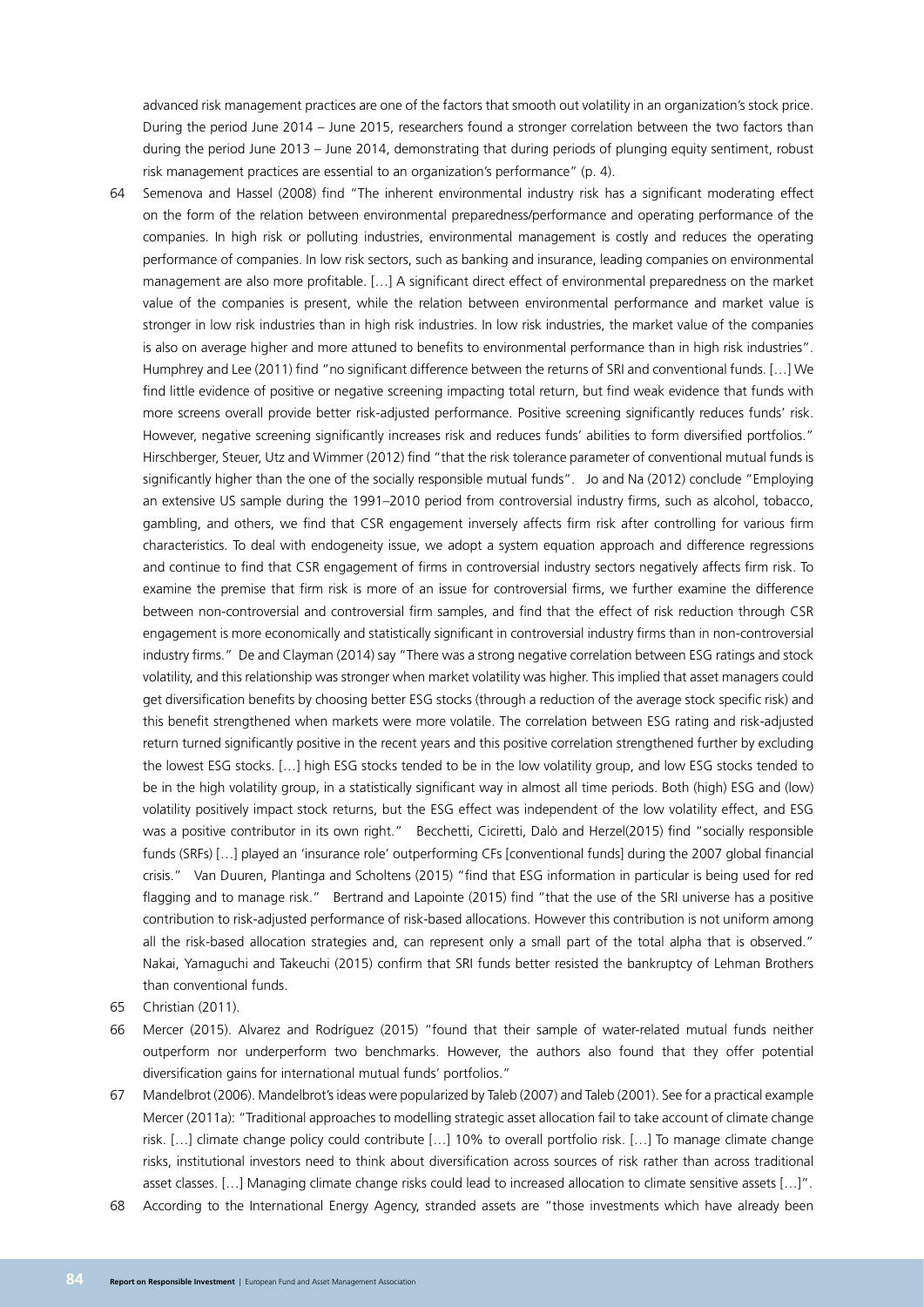made but which, at some time prior to the end of their economic life (as assumed at the investment decision point), are no longer able to earn an economic return, as a result of changes in the market and regulatory environment brought about by climate policy" (International Energy Agency (2013). See also Calvello (2009); Ansar, Caldecott and Tilbury (2013). The term 'stranded assets' was coined by B. Aldecott of the [Smith School of Enterprise and the](http://www.smithschool.ox.ac.uk/index.php) [Environment](http://www.smithschool.ox.ac.uk/index.php) in Oxford, England in 2012. The school focusses on the impact of environmental change on economic policy, enterprise management and the behaviour of financial markets.

- 69 The European Investment Bank said in 2012: "it is essential to convince investors that typically more expensive lowcarbon investment will be more profitable in the longer-term than high-carbon investment. The main problem is that the higher cashflow from low-carbon investment is based on political intervention […]. Hence, investors face the risk that as soon as their irreversible investments have been implemented, policymakers change the policy framework in order to reduce costs for consumers and thus implicitly expropriate the investment and lock in the investor for decades. […] deviating from long-term commitments compares to defaulting on public debt. In the presence of a long memory of financial markets, the increase in the interest rate for public debt can have adverse consequences for governments in the medium run […]. Consequently, creating a long-term stable environment and credibly promising to compensate any investor that might lose money when the framework is changed would reduce investment costs." (Kolev, Riess, Zachmann and Calthrop (2012). Mercer (2015a) concludes that "Climate change, under the scenarios modelled, will inevitably have an impact on investment returns, so investors need to view it as a new return variable. Industry sector impacts will be the most meaningful. For example, […] average annual returns from the coal sub-sector could fall by anywhere between 18% and 74% over the next 35 years […] the renewables subsector could see average annual returns increase by between 6% and 54% over a 35 year time horizon […] a 2°C [global average temperature rise] scenario could see return benefits for emerging market equities, infrastructure, real estate, timber and agriculture. A 4°C scenario could negatively impact emerging market equities, real estate, timber and agriculture. Growth assets [listed equity, private equity, real assets (such as real estate, infrastructure, timber, and agriculture), growth fixed income, hedge funds, and multi-asset funds] are more sensitive to climate risks than defensive assets [cash, sovereign bonds and index-linked bonds (long dated), absolute return bonds, and Investmentgrade credit]. A 2°C scenario does not have negative return implications for long-term diversified investors at a total portfolio level over the period modelled (to 2050), and is expected to better protect long term returns beyond this timeframe."
- 70 The Bank of England has announced that they are investigating the stranded asset risk for insurers (speech by Paul Fisher entitled [Confronting the challenges of tomorrow's world](http://www.bankofengland.co.uk/publications/Pages/speeches/2015/804.aspx) at the Economist's Insurance Summit 2015 in London. See also p. 36 of the [BoE Research Agenda.](http://www.bankofengland.co.uk/research/documents/onebank/discussion.pdf)
- 71 Van Duuren, Plantinga and Scholtens (2015) "find that many conventional managers integrate responsible investing in their investment process. Furthermore, we find that ESG information in particular is being used for red flagging and to manage risk. We find that many conventional fund managers have already adopted features of responsible investing in the investment process."
- 72 EuroSIF figures and [Global Sustainable Investment Review 2014.](http://www.gsi-alliance.org/wp-content/uploads/2015/02/GSIA_Review_download.pdf)
- 73 See i.a. Von Arx (2005); De Colle and York (2009); Lee, Humphrey, Benson and Ahn (2010); Fulton, Kahn and Sharples (2012); Trinks and Scholtens (2015); Leite and Céu Cortez (2015). It seems that the International Labour Office of the International Labour Organisation in 2001 was skeptical about the exclusion approach, when they say "in some cases, the act of divestment could amount to nothing more than a silent withdrawal of money" (ILO (2001)). Jégourel and Maveyraud (2010) show "that both alpha and beta are negatively correlated to the intensity of negative screenings. Thus, it appears that the risk-adjusted returns of SRI funds significantly differ from the returns of conventional funds if this latter criterion is taken into account". Ransome and Sampford (2010) consider exclusion as a "bystander approach". Herzel, Nicolosi and Starica (2011) find that "socially responsible screening implies a small loss in terms of Sharpe Ratio even though it has a strong impact on the market capitalization of the optimal portfolio. The spanning test shows that the ex-post differences between the two frontiers, when short selling is not allowed, are significant only in the case of Environmental screening". Louche and Lydenberg (2011) argue that "after selling one's stock, shareholders typically lose their ability to continue dialogue with management". Humphrey and Tan (2011) found "positive screening results in increased returns, but also increased total risk and beta." They did "not find support for the conjecture that positively screened firms have lower unsystematic risk. Return results from negative screening are not as clear, but we do find that increasing the number of stocks excluded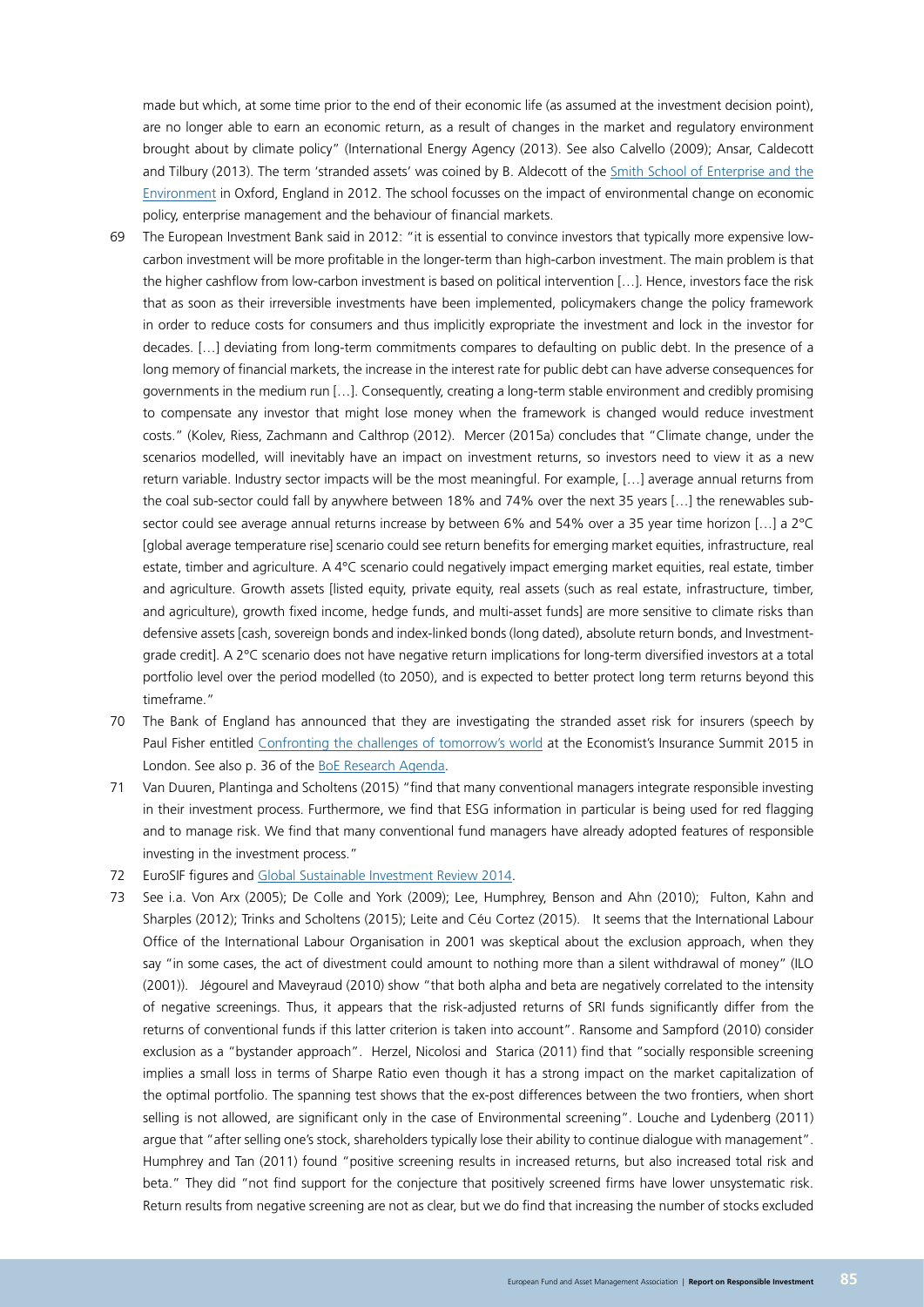from a portfolio may impede the ability to fully diversify." Some research indicates that exclusion lists are also not preferred by investors. See Berry and Junkus (2012) find "that investors prefer to consider the SRI question in more holistic terms rather than using the exclusionary format favored by most SRI funds. Investors seem to prefer to reward firms who display overall positive social behavior rather than to exclude firms on the basis of certain products or practices". Humphrey and Tan (2014) found no difference in return or risk of screened and unscreened portfolios, after correcting for manager skill, transaction costs and fees. Trinks and Scholtens (2015) find that "investing in controversial stocks in many cases results in additional risk-adjusted returns, whereas excluding them may reduce financial performance". Barwick-Barrett (2015) finds "that the requirement to screen can detrimentally affect the performance of SRI portfolios, but that these effects are more pronounced for UK funds which predominately employ negative screening techniques, than US SRI portfolios (indices and funds) which principally employ positive and restricted screening methodologies. The investigation also discovers that SRI portfolios with smaller investment choice, such as those that can only invest in the UK stock market are more affected by SRI screening than those with large investment universes such as global or US equity funds. […] SRI screening also affects the sector exposures, industry exposures, systematic risk and idiosyncratic risks of UK SRI funds, indicating that screening can result in SRI portfolios holding significantly different assets from conventional funds. In addition, the intensity with which a UK SRI fund screens is shown to significantly affect risk-adjusted performance".

- 74 Capelle-Blancard and Monjon (2014).
- 75 Teoh, Welch and Wazzan (1999) found that "corporate involvement with South Africa was so small that the announcement of legislative/shareholder pressure or voluntary corporate divestment from South Africa had little discernible effect either on the valuation of banks and corporations with South African operations or on the South African financial markets. There is weak evidence that institutional shareholdings increased when corporations divested. In sum, despite the publicity of the boycott and the multitude of divesting companies, political pressure had little visible effect on the financial markets". On the other hand there are other boycott activities that are described as successful. [The Ethical Consumer has published such a list](http://www.ethicalconsumer.org/portals/0/downloads/successful%20boycotts.pdf). Alam (2013) discusses a number of other boycotts as well.
- 76 See for example Cleveland and Reibstein (2015). Derwall, Koedijk and Ter Horst (2011) find that "the segment of values-driven investors primarily uses "negative" screens to avoid controversial stocks, while the profit-driven segment uses "positive" screens".
- 77 Investments in cluster munitions are for example prohibited in Belgium, France, Ireland, Italy, Luxemburg, the Netherlands and Switzerland, but the scope of the prohibitions differ. See the PRI [Global ESG Regulatory Mapping](http://www.unpri.org/areas-of-work/policy-and-research/responsible-investment-standards-codes-and-regulation/) document.
- 78 Fulron, Kahn and Sharples (2012) say "Exclusion, in many senses, is essentially a values-based or ethical consideration for investors."
- 79 Dimson, Marsh and Staunton (2015). Chong, Her and Phillips (2006) find that the risk and performance of the Vice Fund is better than that of SRI funds. Fabozzi, Ma and Oliphant (2008) "studied a small subset of the stock universe that has been generally associated with sin-seeking activities, such as consumption of alcohol, adult services, gaming, tobacco, weapons, and biotech alterations. The sin portfolio produced an annual return of 19%, unambiguously outperforming common benchmarks in terms of both magnitude and frequency. […] The evidence is also consistent with the position that a sin stock is initially undervalued due to the negative affect of the average investor, although previous evidence shows that sin stocks are not underpriced (Salaber [2007]). […]" Hong and Kacperczyk (2009) find "that sin stocks are less held by norm-constrained institutions such as pension plans as compared to mutual or hedge funds that are natural arbitrageurs, and they receive less coverage from analysts than do stocks of otherwise comparable characteristics. Sin stocks also have higher expected returns than otherwise comparable stocks, consistent with them being neglected by norm-constrained investors and facing greater litigation risk heightened by social norms. Evidence from corporate financing decisions and the performance of sin stocks outside the US also suggest that norms affect stock prices and returns". El Ghoul, Guedhami, Kwok and Mishra (2011) find "that participation in two 'sin' industries, namely, tobacco and nuclear power, increases firms' cost of equity". Areal, Cortez and Silva (2013) find "The Vice Fund, which invests in unethical firms, outperforms in lowvolatility regimes, but underperforms in high-volatility regimes". Durand, Koh and Limkriangkrai (2013) find "In almost all instances, where an effect on "Sinners" is positive (negative), we find that the effect for 'Saints' is negative (positive). […] This paper finds that social norms exert positive pressure on both investors and firms in the US equity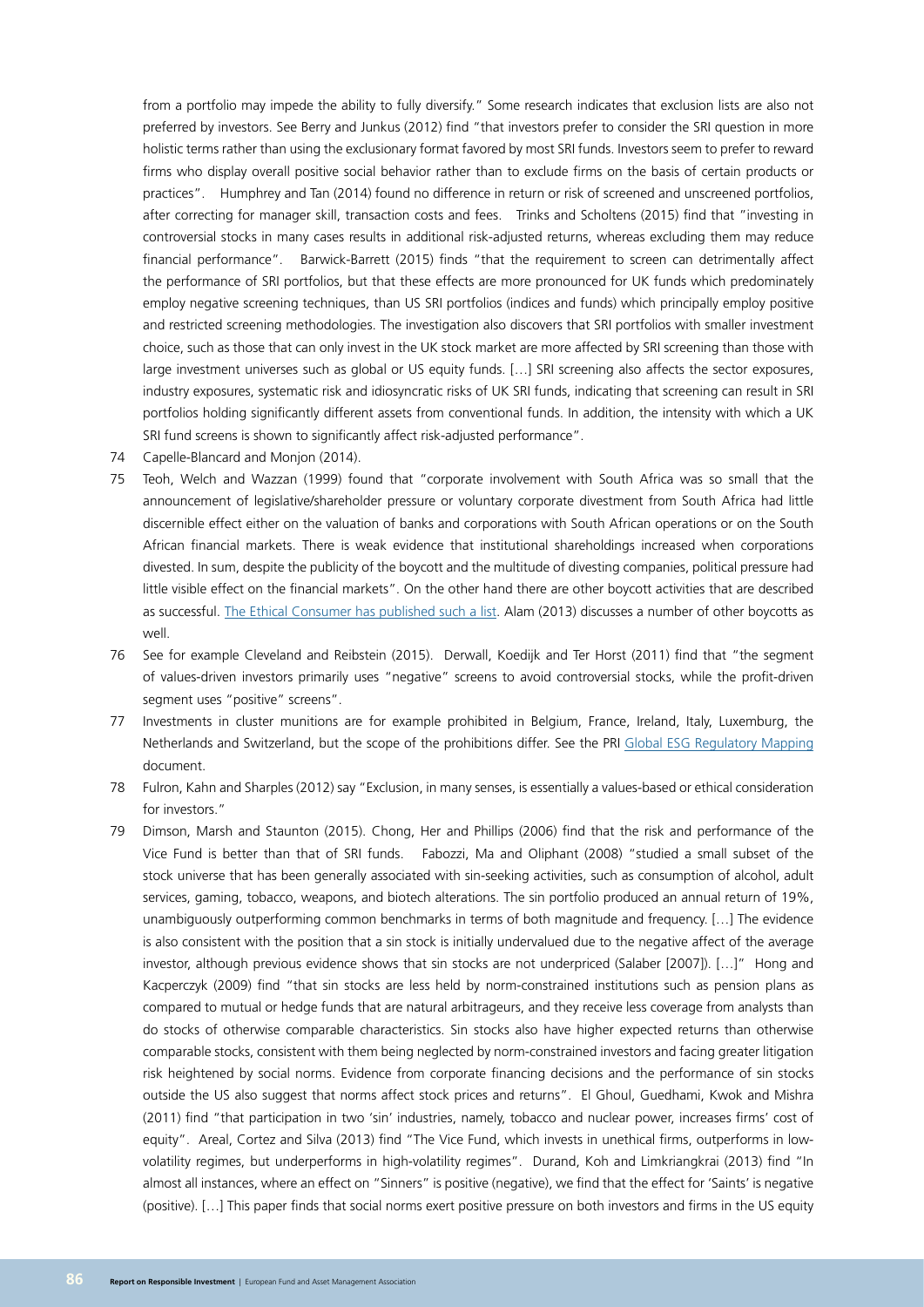market. Hoepner and Zoeme (2014) studied the Vice Fund's returns, whose "abnormal return [is found] to be statistically indistinguishable from zero". They comment however, that "the Vice Fund managers possess significantly value destructing directional trading and crisis management skills". Hoepner & Zoeme criticize the 2009 Hong and Kacperczyk paper, saying "they regressed equal weighted sin stocks against a value weighted market benchmark and economy wide investment style controls, which means that their significant positive alphas could have resulted from a clever portfolio weighting instead of any sin characteristics (i.e. the overproportionally weighted small sin stocks could have outperformed the underproportionally weighted large sin stocks)." Capelle-Blancard and Monjon (2014) "show that only sectoral screens – such as avoiding 'sin' stocks – decrease financial performance […]." Ming Yan Cheung, and Lam (2015) conclude that casino gaming stocks perform much better than the market. Brown (2015) theorized that "Social attitudes regarding sin may cause these firms' stocks to be overlooked in the equity market. [...] Evidence is found in support of the norm-constraint hypothesis in the form of lower institutional ownership and analyst coverage of sin stocks relative to the wider stock universe, controlling for financial variables. Since the financial crisis, a period not previously explored in the literature, the difference in investment in sin and non-sin stocks has reduced, implying greater importance of financial incentives relative to social concerns to investors in the weaker economic climate. The difference in analyst coverage of sin and non-sin stocks has broadened, arguably attributable to individuals being more susceptible to social norm constraints than institutions in economic downturns". Soler-Domínguez and Matallín-Sáez (2015) find "the VICEX Fund, which […] is morally controversial due to its higher return premium on investments in well-established vice companies […] outperforms the market and provides higher return premiums than [socially responsible mutual funds] during expansion periods, but underperforms during times of economic distress."

- 80 Monks (1994) and Monks (1995), p. 132.
- 81 Hawley and Williams (2007). Hawley and Williams (2006).
- 82 Bello (2005) shows that "socially responsible funds do not differ significantly from conventional funds in terms of any of these attributes. Moreover, the effect of diversification on investment performance is not different between the two groups".
- 83 Dimson, Marsh and Staunton (2015). See also Grossman and Sharpe (1986), who concluded that "The minimum financial costs associated with divesting a portfolio of stocks of companies doing business in South Africa include both direct and indirect costs of buying and selling securities plus effects on risk and expected return. The magnitude of these costs depends materially on the divestment strategy chosen. Divesting only the stocks of companies not complying with the Sullivan Principles results in the exclusion of a relatively small portion of an investment universe and has little effect on portfolio characteristics and returns. A complete divestment policy – selling all South Africarelated stocks – has more meaningful consequences."
- 84 Branch and Cai (2012), however, show that "one can construct a portfolio of socially responsible stocks that deliver market performance. Thus, the exclusion of a set of stocks from consideration does not exhaust the existence of efficient index-tracking portfolios, especially when the exclusionary screen is for nonfinancial reasons. Our results are robust to various specifications in constructing the portfolio, for example, number of stocks included in the portfolio and weighting schemes, and robust to alternative tracking error measurement; we show that the difference induced from conducting socially responsible screen is never statistically significant".
- 85 Some have argued that engagement is also possible in the case of lending and private equity. See for example Scholtens (2006).
- 86 Solomon, Solomon and Suto (2004); Sparkes and Cowton (2004); Vandekerckhove, Leys and van Braekel (2007); Vandekerckhove, Leys en van Braekel (2008).
- 87 Southwood (2003) correctly postulated that "contrary to appearances in situations of conflict, the decisive long-term factor for sustainable business performance is the rationality of the proposal in question rather than the power of shareholders to enforce it".
- 88 Gompers, Ishii and Metrick (2001) find "a striking relationship between corporate governance and stock returns. An investment strategy that bought the firms in the lowest decile of the index (strongest shareholder rights) and sold the firms in the highest decile of the index (weakest shareholder rights) would have earned abnormal returns of 8.5 percent per year during the sample period. Furthermore, the Governance Index is highly correlated with firm value. In 1990, a one-point increase in the index is associated with a 2.4 percentage-point lower value for Tobin's Q. By 1999, this difference had increased significantly, with a one-point increase in the index associated with an 8.9 percentage-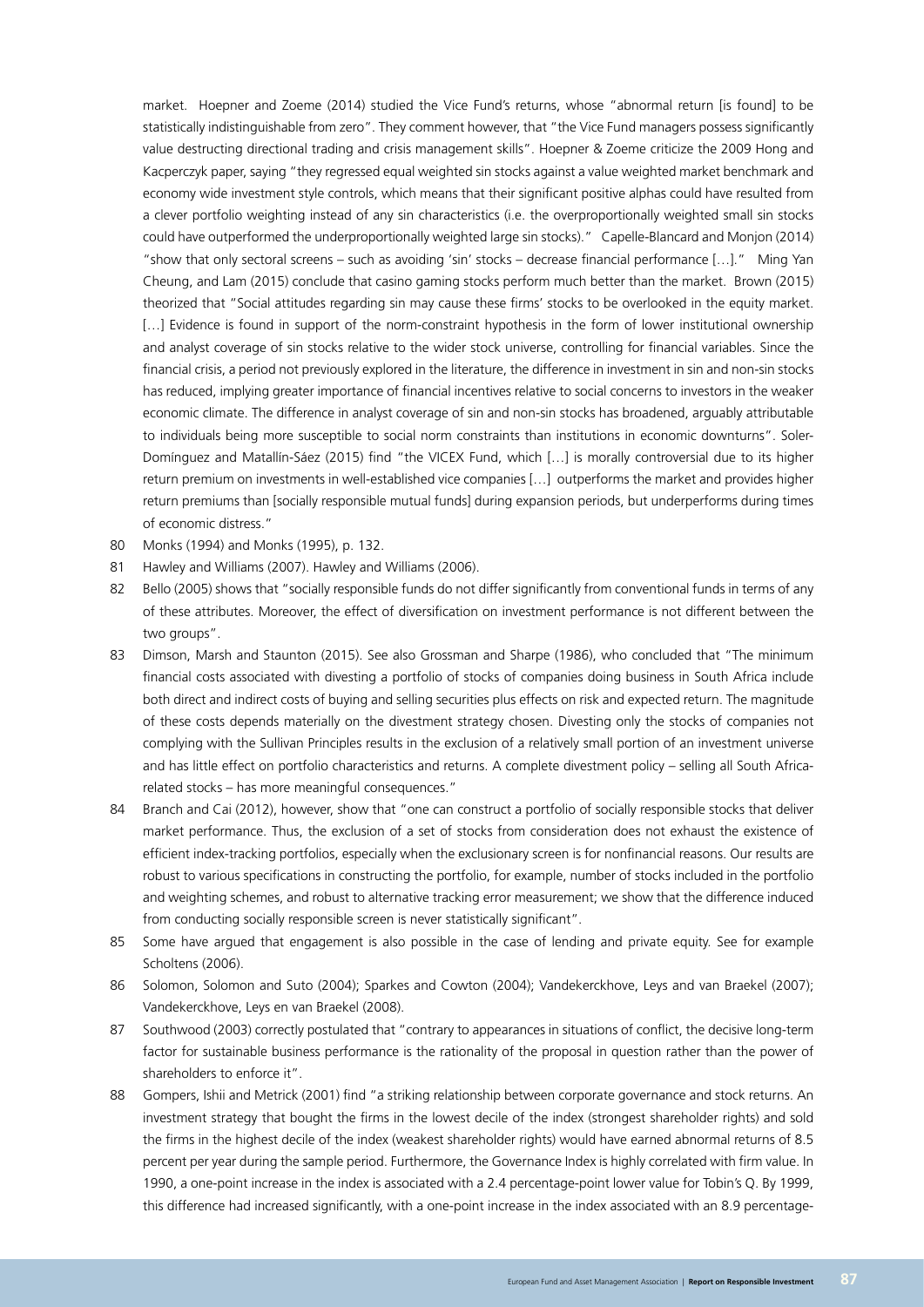point lower value for Tobin's Q. Finally, we find that weaker shareholder rights are associated with lower profits, lower sales growth, higher capital expenditures, and a higher amount of corporate acquisitions". Core, Guay and Rusticus (2006) find "that firms with weak shareholder rights exhibit significant operating underperformance. However, analysts' forecast errors and earnings announcement returns show no evidence that this underperformance surprises the market. Our results are robust to controls for takeover activity. Overall, our results do not support the hypothesis that weak governance causes poor stock returns". Bebchuk, Cohen and Ferrell (2009) for example, found that bad governance was "associated with economically significant reductions in firm valuation as well as large negative abnormal returns during the 1990–2003 period". Cunat, Gine and Guadelupe (2012) do find a positive correlation between good governance and positive abnormal returns and they also find that "The market reaction is larger in firms with more antitakeover provisions, higher institutional ownership, and stronger investor activism for proposals sponsored by institutions. In addition, we find that acquisitions and capital expenditures decline and long-term performance improves." Bebchuk, Cohen and Wang (2013) find that the link between governance and returns seems to have disappeared. Krafft, Qu, Quatraro and Ravix (2013) found that adoption of US best practices in corporate governance has an impact on performance. Quaresma, R. Pereira, Á. Dias (2014) found that "There is evidence that the adoption of corporate governance "good practices" generate better financial results (in terms of reliability and relevance) making them good indicators of future organizational performance [...] The adoption of corporate governance "good practices" reduces uncertainty about the organization's future increasing analysts' and/or investors' confidence in the company favoring market liquidity. This research provided evidence that better corporate governance is related to a more favorable rating (and vice versa) as well as to an improved financial performance. […] Overall, this study found evidence that corporate governance positively impacts financial performance. Cheung, Connely, Estanislao, Limpaphayom and Utama (2014) conclude that there is a positive relation between the quality of corporate governance practices and firm value in each of the five nations" which were investigated. Gollier and Pouget (2014) find "that a large activist investor can generate positive abnormal returns by investing in non-responsible companies and turning them into responsible. We call this strategy the 'Washing Machine' and show that its successful implementation relies on a long-term horizon and a credible pro-social orientation". Parigi, Pelizzon, and Von Thadden (2015) find that various empirical tests with U.S. data using the governance index of Gompers, Ishii, and Metrick (2003) yield results consistent with the prediction that "the strictness of corporate governance is negatively related to earnings and positively to ß.". Junkin of Wilshire Associates confirmed the 'CalPERS effect' saying "CalPERS' approach to improving portfolio returns by engaging management of poorly performing companies to rethink governance and strategy continues to work".

89 European Parliament (2013) para 6.

90 Opler and Sokobin (1996). Smith (1996). Carleton, Nelson and Weisbach (1998) find "that TIAA-CREF is able to reach agreements with targeted companies more than 95% of the time. In more than 70% of the cases, this agreement is reached without shareholders voting on the proposal. We verify independently that at least 87% of the targets subsequently took actions to comply with these agreements." Bhojraj and Sengupta (2003) "find firms that have greater institutional ownership and stronger outside control of the board enjoy lower bond yields and higher ratings on their new bond issues." Ashbaugh Skaife, Collins and LaFond (2004) find that "firms reporting larger abnormal accruals and less transparent earnings have a higher cost of equity, whereas firms with more independent audit committees have a lower cost of equity. We also find that firms with a greater proportion of their shares held by activist institutions receive a lower cost of equity, whereas firms with more block holders have a higher cost of equity. Moreover, we find a negative relation between the cost of equity and the independence of the board and the percentage of the board that owns stock. Collectively, the governance attributes we examine explain roughly 8% of the cross-sectional variation in firms' cost of capital and 14 % of the variation in firms' beta. The results support the general hypothesis that firms with better governance present less agency risk to shareholders resulting in lower cost of equity capital." Ashbaugh-Skaifea, Collins and LaFond (2006) "investigate whether firms with strong corporate governance benefit from higher credit ratings relative to firms with weaker governance. We document, after controlling for firm-specific risk characteristics, that credit ratings are negatively associated with the number of block holders and CEO power, and positively related to takeover defenses, accrual quality, earnings timeliness, board independence, board stock ownership, and board expertise." Derwall and Verwijmeren (2007) "find evidence that better governance is associated with lower firm-specific risk, lower systematic risk, and a lower implied cost of equity capital". Gillan and Starks (2007) find "At the heart of shareholder activism is the quest for value, yet the empirical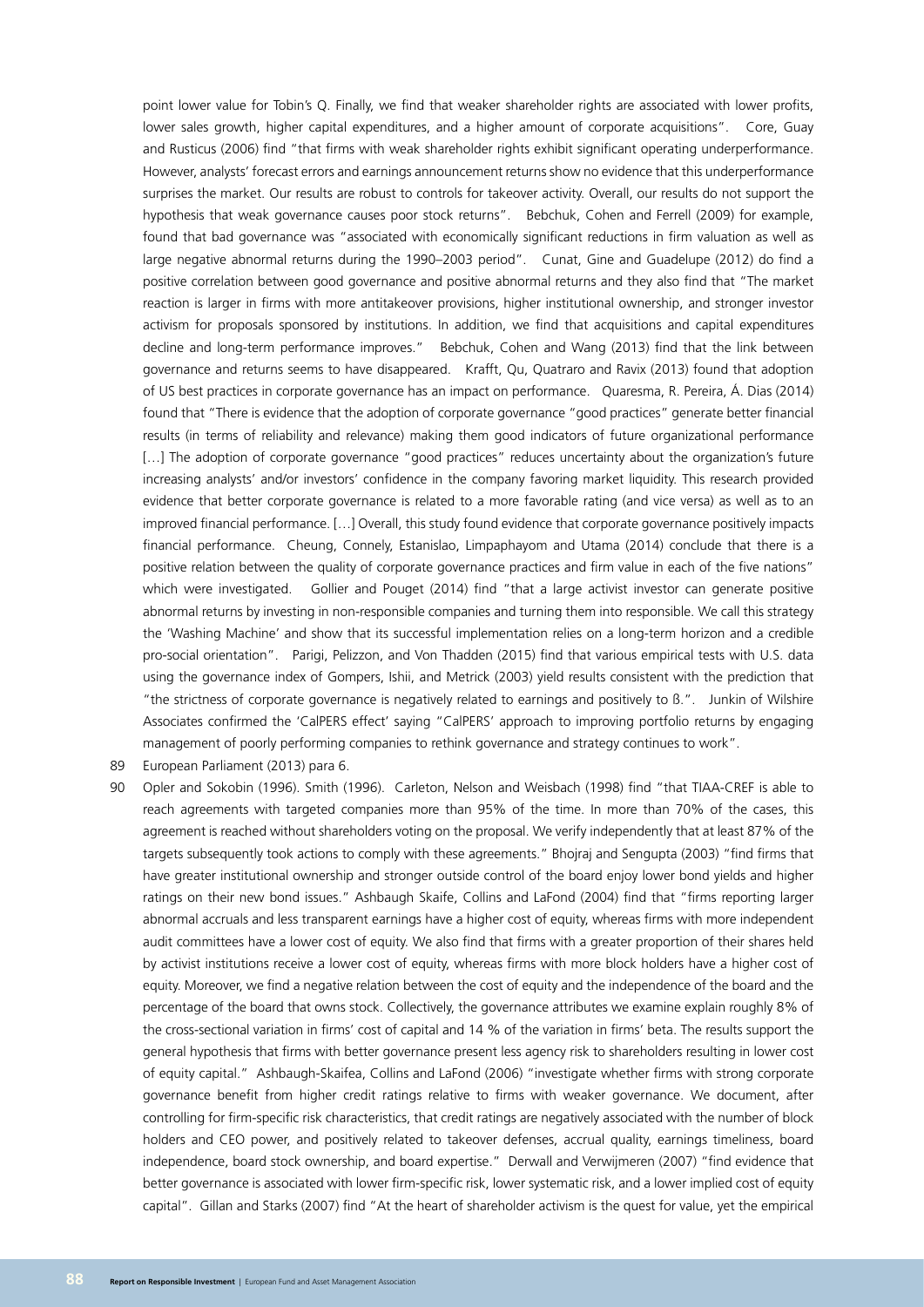evidence suggests that effects of such activism are mixed. We review the evidence on activism and, while some studies have found positive short-term market reactions to announcements of certain kinds of activism, there is little evidence of improvement in the long-term operating or stock-market performance of the targeted companies." Brav, Jiang, Partnoy and Thomas (2008) find that "activist hedge funds in the U.S. […] attain success or partial success in two-thirds of the cases. The abnormal stock return upon announcement of activism is approximately seven percent". Becht, Franks, Mayer and Rossi (2009) research a fund that "executes shareholder activism predominantly through private interventions that would be unobservable in studies purely relying on public information. The fund substantially outperforms benchmarks and we estimate that abnormal returns are largely associated with engagements rather than stock picking. We categorize the engagements and measure their impact on the returns of target companies and the fund. We find that Hermes frequently seeks and achieves significant changes in the company's strategy including refocusing on the core business and returning cash to shareholders, and changes in the executive management including the replacement of the CEO or chairman." Cremers and Ferrell (2009) "find a robust positive association between "good" corporate governance and abnormal returns for the 1978-2006 period. The abnormal returns association with governance was strongest in the beginning of our 1978-2006 time period and generally declining thereafter, consistent with an explanation of these returns based on the market learning the importance of good governance." Giroud and Mueller (2011) "find that weak governance firms have lower equity returns, worse operating performance, and lower firm value, but only in non-competitive industries. When exploring the causes of the inefficiency, we find that weak governance firms have lower labor productivity and higher input costs, and make more value-destroying acquisitions, but, again, only in non-competitive industries. We also find that weak governance firms in non-competitive industries are more likely to be targeted by activist hedge funds, suggesting that investors take actions to mitigate the inefficiency." Jo and Harjoto (2011) find "that CSR engagement positively influences firm value measured by industry-adjusted Tobin's q. We find that the impact of analyst following for firms that engage in CSR on firm value is strongly positive, while the board leadership, board independence, blockholders' ownership, and institutional ownership play a relatively weaker role in enhancing firm value. Furthermore, we find that CSR activities that address internal social enhancement within the firm, such as employees diversity, firm relationship with its employees, and product quality, enhance the value of firm more than other CSR subcategories for broader external social enhancement such as community relation and environmental concerns." Reverte (2012) finds "a significant negative relationship between CSR disclosure ratings and the cost of equity capital. We also obtain that the negative relationship between CSR reporting quality and the cost of equity capital is more pronounced for those firms operating in environmentally sensitive industries. […] improved CSR can enhance firm value by reducing the firm's cost of equity capital". Chava (2014) finds "that investors demand significantly higher expected returns on stocks excluded by environmental screens (such as hazardous chemical, substantial emissions, and climate change concerns) compared to firms without such environmental concerns. Lenders also charge a significantly higher interest rate on the bank loans issued to firms with these environmental concerns. […] Further, firms with these environmental concerns have lower institutional ownership and fewer banks participate in their loan syndicate than firms without such environmental concerns. These results suggest that exclusionary socially responsible investing and environmentally sensitive lending can have a material impact on the cost of equity and debt capital of affected firms. In a press release entitled ["CalPERS Effect" Continues to Improve Company Performance](https://www.calpers.ca.gov/page/newsroom/calpers-news/2014/company-performance) on a report by their consultants Wilshire Associates, CalPERS said on October 14, 2014 that their " engagement with companies and management on corporate governance matters continues to improve stock performance […] Approximately 188 companies selected […] since 1987 on average outperformed the Russell 1000 by 14.4% over the five years after CalPERS began engagement, commonly referred to as the "CalPERS Effect." The companies lagged the index by nearly 39% in the three years prior to CalPERS involvement. […] "The evidence is equally clear that many corporate assets are poorly managed and that resources spent on identifying and rectifying those cases can create substantial opportunity and premium returns for active shareholders." […] the Wilshire analysis also measured performance against sector indices in the Russell 1000. For the three years prior to CalPERS initiation, the engaged companies returned 36.1% on a cumulative basis below their respective index peers. For the five years after CalPERS activism, the same companies returned 11.2% above their industry peers." Dimson, Karakas and Li (2015) found that successful engagements are followed by positive abnormal returns and unsuccessful engagements are followed by zero abnormal returns. See also [Straight talk for the long term, an in-depth look at improving the](http://www.fclt.org/content/dam/fclt/en/ourthinking/Straight%20Talk%20for%20the%20long%20term_In%20Depth.pdf) [investor-corporate dialogue](http://www.fclt.org/content/dam/fclt/en/ourthinking/Straight%20Talk%20for%20the%20long%20term_In%20Depth.pdf), Focusing Capital on the Long Term (FCLT), March 2015. Woidtke (2015) found that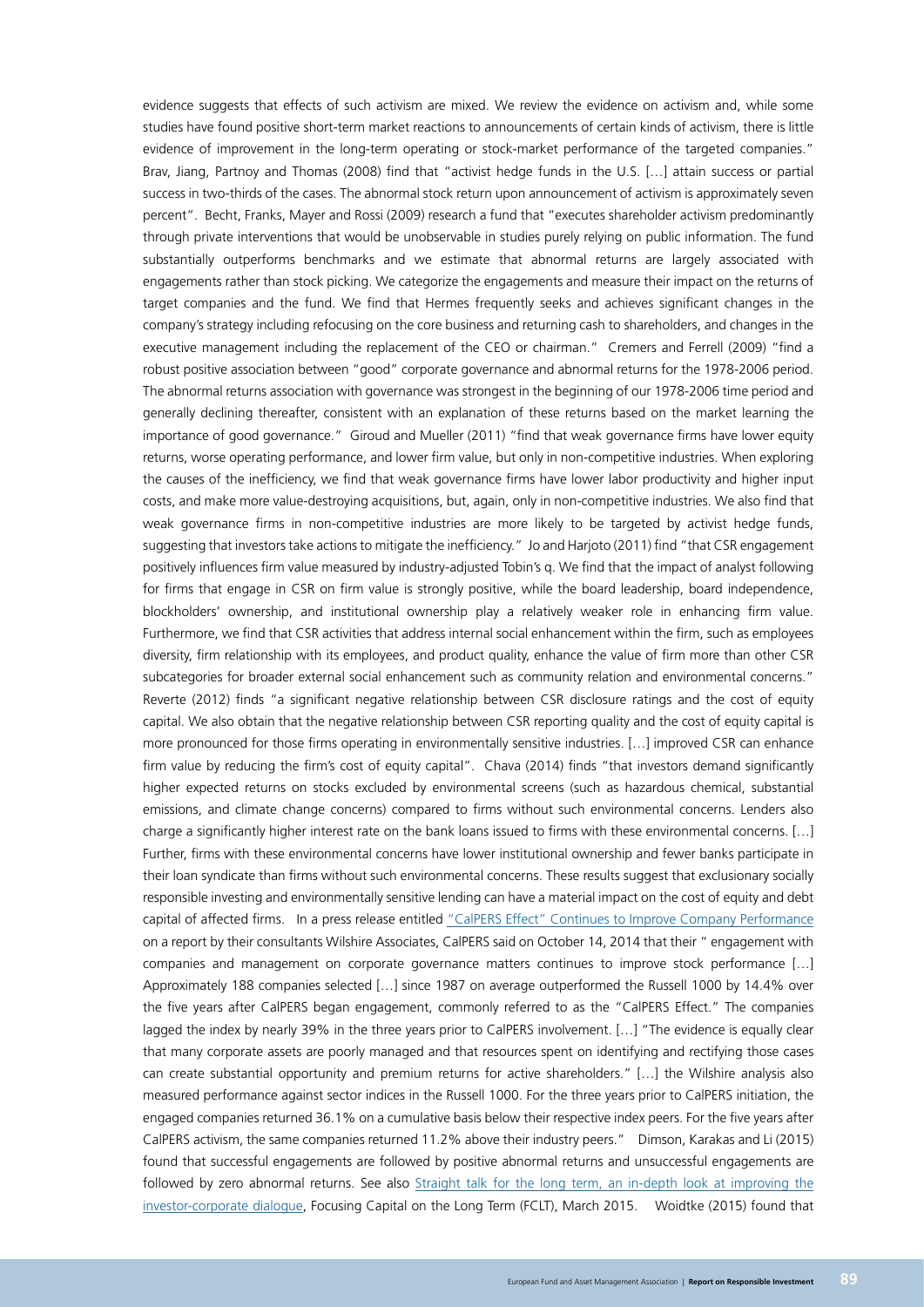"Ownership by public pension funds engaged in social- issue share-holder-proposal activism is negatively related to firm value. This relationship is significant for the 2008–13 period [...] There is no significant relationship between public pension fund ownership and firm value for funds engaging in shareholder-proposal activism focused on corporate governance rules. […] Certain funds engaged in such activism […] show significant positive relationships between their ownership and firm value for certain periods or samples. These findings suggest that public pension funds' shareholder activism influences companies but that such influence is not generally associated with positive valuation effects; when influence is associated with social-issue activism, valuation effects tend to be negative. In contrast, private pension fund ownership […] which engages in strategies designed to influence corporate behavior in its portfolio is associated with higher firm value, at least in some sample study periods."

- 91 Filatotchev and Dtsenko (2015). Slager and Chapple (2015). Katz and McIntosh (2015).
- 92 Alford and Signori (2014).
- 93 Public Statement, Information on shareholder cooperation and acting in concert under the Takeover Bids Directive (ESMA/2013/[1642](https://www.esma.europa.eu/sites/default/files/library/2015/11/2013-1642_esma_public_statement_-_information_on_shareholder_cooperation_and_acting_in_concert_under_the_takeover_bids_directive.pdf)). In their Joint Consultation Paper entitled Draft Joint Guidelines on the prudential assessment of acquisitions and increases of qualifying holdings in the financial sector ([JC/CP/2015/003](http://www.eba.europa.eu/documents/10180/1131999/JC+CP+2015+003+%28CP+on+Joint+Guidelines+on+Qualifying+Holdings%29.pdf)) the European Supervisory Authorities EBA, EIOPA and ESMA further clarified 'acting in concert' with regard to takeovers.
- 94 Thus it is not difficult to understand that Bauer, Clark and Viehs (2013) find "a 'home bias' in corporate engagement."
- 95 Kempf and Osthoff (2007) find that investors can increase their performance by incorporating best-in-class screens into their investment process. They implemented a trading strategy where they bought stocks with high socially responsible ratings and sold stocks with low socially responsible ratings. They found that "this strategy leads to high abnormal returns of up to 8.7% per year. The maximum abnormal returns are reached when investors employ the best-in-class screening approach, use a combination of several socially responsible screens at the same time, and restrict themselves to stocks with extreme socially responsible ratings. The abnormal returns remain significant even after taking into account reasonable transaction costs." Statman and Glushkov (2008) find that exclusions bring to socially responsible investors a return disadvantage relative to conventional investors. "Socially responsible investors can do both well and good by adopting the best-in-class method in the construction of their portfolios. That method calls for tilts toward stocks of companies with high scores on social responsibility characteristics, but refrains from calls to shun the stock of any company, even one that produces tobacco." Przychodzena and Przychodzena (2013) found that "An investment strategy that bought companies with corporate sustainability would have earned abnormal returns of 7.4% per year during the sample period." Bleekman (thesis, dec. 2013) concludes "when value-weighted portfolios are created, stocks that score low on social performance have higher risk-adjusted returns than stocks that score high on social performance […]. This conclusion is robust when best-in-class screening is applied". Leite and Céu Cortez (2014) conclude "Our results also show significant differences in the investment styles of SRI funds according to whether they use "best-in-class" screening strategies or not. When compared to SRI funds that employ simple negative and/or positive screens, SRI "best-in-class" funds present significantly lower exposures to small caps and momentum strategies and significantly higher exposures to local stocks." De and Clayman (2014) have "tested the effect of restricting the investible universe by deleting the lower tail of ESG companies on portfolio performance. We […] found that restricting the investible universe through deletion of the worst ESG stocks imposed no cost, and actually tended to improve the probability distribution of returns with a higher average and maximum portfolio return. We got similar results using risk-adjusted returns too."
- 96 <http://www.sustainability-index.com/>
- 97 <http://www.ftse.com/Indices/index.jsp>
- 98 See for example Monitor Institute (2009), p. 5 and 11.
- 99 See also Godeke and Pomares (2009), p. 38.
- 100 See [http://www.thegiin.org/cgi-bin/iowa/aboutus/history/index.html.](http://www.thegiin.org/cgi-bin/iowa/aboutus/history/index.html) Kramer and Cooch (2006).
- 101 Eurosif (2007), p. 1.
- 102 World Economic Forum (2013), p. 7.
- 103 Eurosif (2007), p. 3; Monitor Institute (2009), p. 5.
- 104 Samans (2006), p. 72. The term 'blended value investing' was first coined by Emerson (2000); Emerson (2000a); Emerson (2003). See also Hebb (2013).
- 105 M. Kramer, S. Cooch, [Investing for impact, managing and measuring proactive social investments](http://www.google.com/url?sa=t&rct=j&q=&esrc=s&source=web&cd=3&cad=rja&uact=8&ved=0CCcQFjACahUKEwjkz4XM7MbHAhVBnRQKHTkDAsY&url=http%3A%2F%2Fwww.issuelab.org%2Fclick%2Fkc_download1%2Finvesting_for_impact_managing_and_measuring_proactive_social_investments%2Fgife&ei=Vb7dVaTRE8G6UrmGiLAM&usg=AFQjCNFTeFbQtKz9NQVLaPg_R998OlcQsw), Foundation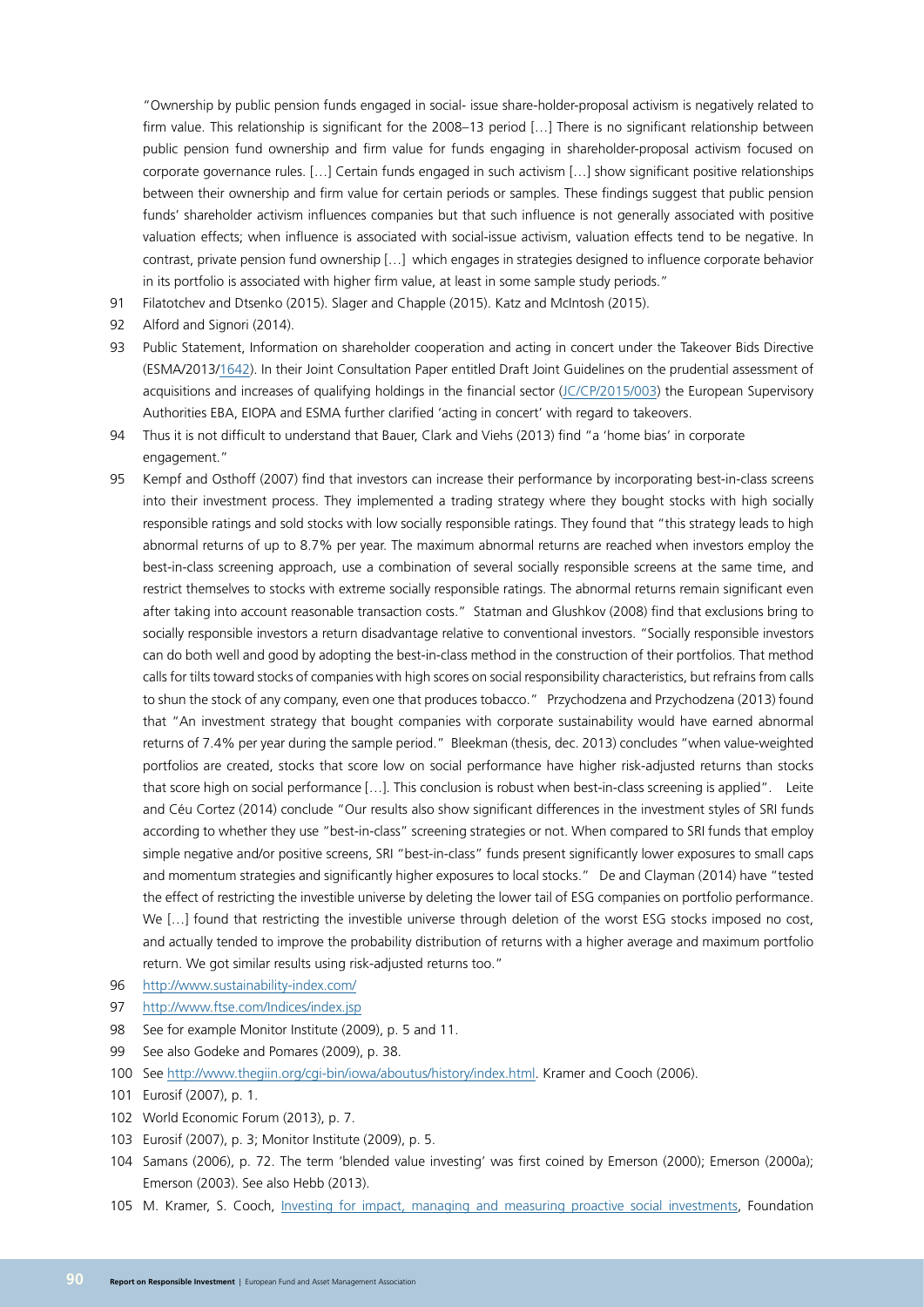Strategy Group (FSG), 2006; S. Cooch, M. Kramer, [Compounding impact: mission investing by US foundations,](https://www.missioninvestors.org/tools/compounding-impact-mission-investing-us-foundations) FSG Social Impact Advisors for the David & Lucile Packard Foundation, 2007.

- 106 Eurosif (2007).
- 107 O'Donohoe, Lejonhufvud and Saltuk (2007). This is of course not the same as venture capital corporations which focus on for example clean technology (see for example Figeac (2007).
- 108 World Economic Forum (2013), p. 7.
- 109 Bocken (2015) "found that next to financial support, venture capitalists provide triple bottom line business advice and network support. Key success factors include business model innovation, collaborations and a strong business case, whereas failure factors include a lack of suitable investors, a strong incumbent industry and a short-term investor mind-set. Sustainable start-ups should focus on triple bottom line business model innovation, find opportunity in new technology and funding platforms and develop multiple business cases to create success beyond the 'green customer base'. Sustainable venture capitalists can help prove the success of sustainable business formats, mitigate financial risk through co-investments and exercise patience by balancing financial with social and environmental returns."
- 110 UNEP Commission on the Private Sector & Development, [Unleashing entrepreneurship, Making business work for the](http://web.undp.org/cpsd/documents/report/english/fullreport.pdf) [poor,](http://web.undp.org/cpsd/documents/report/english/fullreport.pdf) United Nations Development Programme, 2004 is one of the first to recommend microfinance (p. 40). There is a [European Code of Good Conduct for Microcredit Provision.](http://www.google.com/url?sa=t&rct=j&q=&esrc=s&source=web&cd=1&cad=rja&uact=8&ved=0CB8QFjAAahUKEwiL57Gfp9jHAhWLbhQKHYI8CdU&url=http%3A%2F%2Fec.europa.eu%2Fenterprise%2Fnewsroom%2Fcf%2F_getdocument.cfm%3Fdoc_id%3D6978&usg=AFQjCNElvu4dK5WatVCeQ8KJJYH2xLsWNw)
- 111 See for example Monitor Institute (2009), p. 7.
- 112 See i.a. Louche, Arenas and van Cranenburgh (2012).
- 113 Van Cranenburgh, Arenas, Louche and Vives (2010).
- 114 See <https://iris.thegiin.org/>
- 115 Robert Wood Johnson Foundation (2011). Best and Harji (2013).
- 116 The Global Impact Investing Network (GIIN) launched the *Impact Investing Benchmark* on June 25, 2015 in collaboration with Cambridge Associates.
- 117 [Data driven: a performance analysis for the impact investing industry,](http://www.thegiin.org/binary-data/Data_Driven_IRIS_report_final.pdf) GIIN, 2011.
- 118 World Economic Forum (2013), p. 26. Reeder, Jones, Loder and Colantonio (2014) find "that the connections, actual or perceived, between non-financial and financial returns are a key factor in determining what impact gets measured, and the effort put into measurement."
- 119 See the [website of the G8 summit in London](https://www.gov.uk/government/topical-events/g8-2013).
- 120 The [Social Impact Investment Taskforce](https://www.gov.uk/government/groups/social-impact-investment-taskforce), who now have their [own website.](http://www.socialimpactinvestment.org/)
- 121 OECD (2015). See also Wilson (2014).
- 122 Everett (2013) studied 'benefit corporations', for-profit entities with a social purpose in the USA, to measure the 'social responsibility discount', i.e. the degree to which investors in a benefit corporation have a lower required return on equity than they would have for traditional firms. Everett finds that the discount is approximately 35%. Brandstetter and Lehner (2015) find that "Social and environmental impact investing as an activity as well as a concept has grown in recognition on a truly global scale. Yet, apart from anecdotal success stories of some specialized forms such as social-impact bonds, little is known about the field and the complex interplay between agents, instruments and regulations. Neither the rationales of the various participants in the field, nor the evaluation criteria for some of its instruments have been scrutinized in-depth so far. Especially the important constructs of risk and returns from a financial as well as a social impact perspective have so far been used in differing fashions, thus rendering the applied logic constructs incompatible to each other. Compatibility, however, is a pre-requisite for the inclusion of impact investments into the portfolios of traditional institutional investors. […] early evidence shows that the overall performance of mixed portfolios might profit because the experienced low correlation of impact investments to traditional markets reduces portfolio risk and increases sustainability. In addition, more and more investors demand ESG (environmental, social and governance) criteria to be considered when it comes to building portfolios because of the great opportunities provided."
- 123 Research on attitudes of individuals toward RI investing is as yet inconclusive. Mackenzie and Lewis (1999) find "that, while they [=participants in the research] had ethical concerns, they were not prepared to sacrifice their essential financial requirements to address them. We found four common ways of dealing with this problem: they divided up their money into core and surplus accounts; they decided that it was enough to only be a partial ethical investor; they avoided detailed consideration of the costs of ethical investment; and they avoided rigorous ethical thinking. One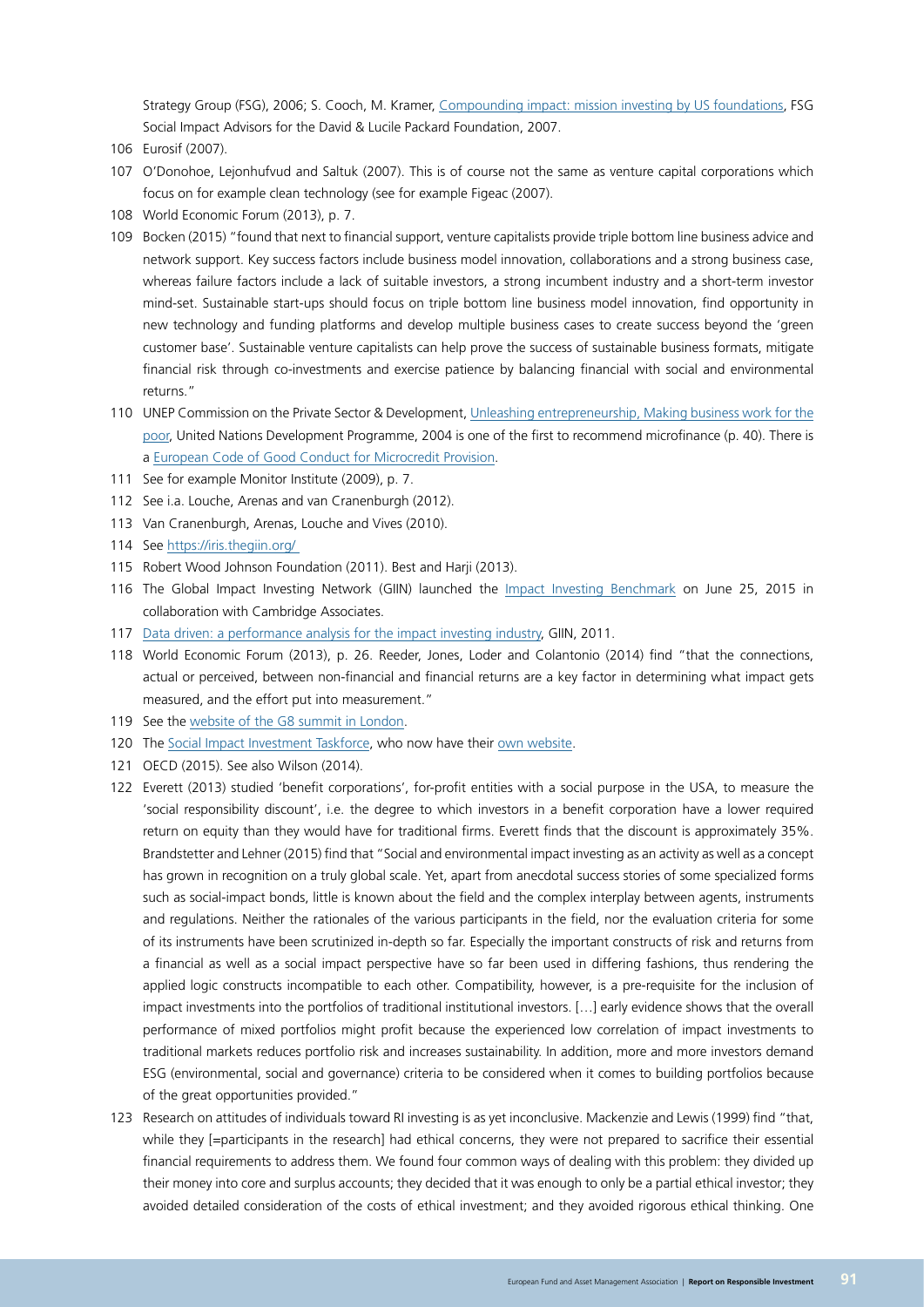equilibrium position arising from these responses is a portfolio approach to ethics, which allows people to assuage their consciences by investing only a small proportion of their investments ethically, while leaving the rest in nonethical investment vehicles. Lewis and Mackenzie (2000) conclude that "Ethical investors were found to be neither cranks nor saints holding both ethical and not so ethical investments at the same time. A case is made that people are prepared to put their money where their morals are although there is no straightforward trade-off between principles and money. A broader analysis than that based on rational economic man is recommended: an economic psychology." Lewis and Mackenzie (2000a) study attitudes among UK ethical investors to active engagement and find "general support for the current practice of passive signalling accompanied by 'soft' engagement in the form of lobbying and the development of dialogue in order to improve corporate practice. The 'harder' options of investing in companies that err in order to change them is, however, favoured by consistent minorities." Webley, Lewis and Mackenzie (2001) find "it is not unusual for people to waive the interest on their ethical investments but say they would invest more if the interest rate was raised and it is common for people to invest both in ethical and standard funds. […] The study revealed that ethical investors were generally committed to ethical investment, and kept such investments even if they performed badly or were ethically ineffective." Lydenberg (2007) theorises that there are "three types of investors in today's financial markets: Universal Investors, Social Investors and Rational Investors. […] the Universal and Social Investor are theoretically inclined to seek returns that benefit society and the environment as a whole, while the tenets of modern portfolio theory lead the Rational Investor to seek returns based primarily on market price. Because of the dominance of modern portfolio theory, the actual practices of the Universal and Social Investor reproduce those of the Rational Investor in most regards today". Benson and Humphrey (2008) find "SRI fund flows are less sensitive to returns than conventional funds. […] flow is persistent and SRI investors are more likely to invest in a fund they already own relative to conventional investors." Glac (2008) says "the framing of the investing situation influences the likelihood of engagement in socially responsible investing and how much return the individuals are willing to sacrifice when choosing socially responsible over conventional investments. The study does not find support for a relationship between expectations about corporate social responsibility and the likelihood of engagement in socially responsible investing". Renneboog, Ter Horst and Zhang (2008a) find that "the existing studies hint but do not unequivocally demonstrate that SRI investors are willing to accept suboptimal financial performance to pursue social or ethical objectives". Säve-Söderbergh (2010) found "that one out of eight investors chooses ethical funds and foregoes return for ethical principles. However, few screen completely. Human capital, being female and 'empathetic' professions all predict ethical decision-making. Interestingly, neither income nor wealth explains screening". L. Renneboog, J. Ter Horst and C. Zhang (2011) find "SRI money flows are less related to past fund returns. Ethical money is less sensitive to past negative returns than are conventional fund flows, especially when SRI funds primarily use negative or Sin/Ethical screens. [...] However, money flows into funds with environmental screens are more sensitive to past positive returns than are conventional fund flows. Stock picking based on in-house SRI research increases the money flows. These results give evidence on the role of nonfinancial attributes, which induce heterogeneity of investor clienteles within SRI funds. We find no evidence of a smart money effect, as the funds that receive more inflows neither outperform nor underperform their benchmarks or conventional funds". Nilsson, Jansson, Isberg and Nordvall, (2011) find "that […] although social, ethical and environmental quality is important to customers, marketers of pro-socially profiled products should primarily focus on conventional quality attributes, as a good SEE record unlikely to generate customer satisfaction alone". Barreda-Tarrazona, Matallín-Sáez and Balaguer-Franch (2011) findings "suggest that although individuals' criteria for investment are essentially guided by returns and diversification, participants invest significantly more in a fund when they are explicitly informed about its SR nature. […] the level of SR faithfulness among a small group of investors is such that they invest the main share of their budget in the SR fund, even when the return differential is highly unfavorable". See also Reeder and Colantonio (2013), who show "that the sector does not yet appear to have found a pragmatic, participative, systematic way forward." Peifer (2014) finds "that dual investors (i.e., those who invest in both SR and conventional funds) are more loyal to their SR fund than to their conventional fund. This suggests that a corporation's ethical behavior attracts more patient investment capital […] In addition, this article empirically demonstrates that economic motivations reduce SR fund loyalty and that ethical motivations induce SR fund loyalty". Dorfleitner and Utz (2014) find "[…] there are indications that a very important inducement for SR investing [among both retail and institutional investors] is the expectation of a high financial performance". The Bertelsmann Stiftung (2015) concluded: "Understanding the highly varied motives for investment, the return expectations, the risk problems and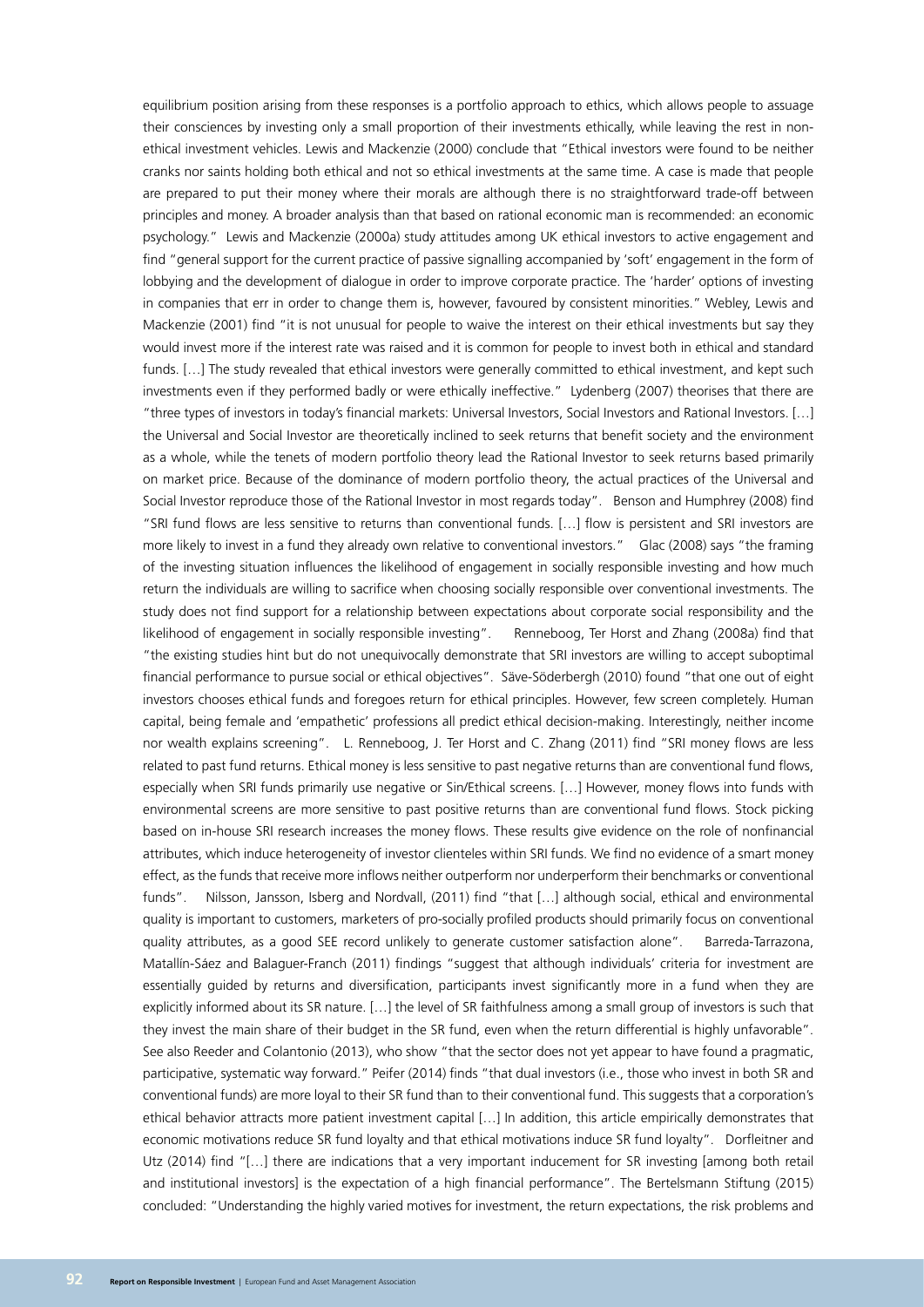uncertainties that exist among the examined groups of investors as well as cutting through these issues to provide suitable investment products are efforts still at an early stage on the part of SII providers."

- See Regulation [346/2013](http://eur-lex.europa.eu/legal-content/EN/TXT/?uri=CELEX:32013R0346).
- [Insights into the future market of green bonds,](http://www.google.com/url?sa=t&rct=j&q=&esrc=s&source=web&cd=1&cad=rja&uact=8&ved=0CB4QFjAAahUKEwiEo4PzoNHIAhUJVRoKHdV0Al8&url=http%3A%2F%2Fwww.ey.com%2FPublication%2FvwLUAssets%2Fey-lets-talk-sustainability-issue3%2F%24FILE%2Fey-lets-talk-sustainability-issue-3.pdf&usg=AFQjCNH6zMAUNLRgyU381W4pukSGnwMkgw) EY, Let's talk sustainability, Nov. 2014, Issue 3.
- [Green bonds, the growing market for environment-focused investment,](http://europe.pimco.com/EN/Insights/Pages/Green-Bonds-The-Growing-Market-for-Environment-Focused-Investment.aspx) PIMCO Viewpoints, September 2014.
- Climate Bond Initiative, [Bonds and climate change, the state of the market in 2014](https://www.climatebonds.net/files/files/-CB-HSBC-15July2014-A4-final.pdf).
- Climate Bond Initiative, [Bonds and climate change, the state of the market in 2014](https://www.climatebonds.net/files/files/-CB-HSBC-15July2014-A4-final.pdf).
- Abramskiehn, Wang and Buchner (2015), p. 12.
- 130 Climate Bond Initiative, [Bonds and climate change, the state of the market in 2014.](https://www.climatebonds.net/files/files/-CB-HSBC-15July2014-A4-final.pdf) See also [Bonds and climate](http://www.climatebonds.net/files/files/CBI-HSBC%20report%207July%20JG01.pdf) [change, the state of the market in 2015](http://www.climatebonds.net/files/files/CBI-HSBC%20report%207July%20JG01.pdf).
- Bank of International Settlements [Quarterly Review, March 2014,](http://www.bis.org/publ/qtrpdf/r_qt1403.pdf) p. 18.
- [World Energy Investment Outlook Special Report,](https://www.iea.org/publications/freepublications/publication/world-energy-investment-outlook---special-report---.html) International Energy Agency, 2014.
- [Green bonds, the growing market for environment-focused investment,](http://europe.pimco.com/EN/Insights/Pages/Green-Bonds-The-Growing-Market-for-Environment-Focused-Investment.aspx) PIMCO Viewpoints, September 2014.
- Climate Bond Initiative, [Bonds and climate change, the state of the market in 2014.](https://www.climatebonds.net/files/files/-CB-HSBC-15July2014-A4-final.pdf) See also [Bonds and climate](http://www.climatebonds.net/files/files/CBI-HSBC%20report%207July%20JG01.pdf) [change, the state of the market in 2015](http://www.climatebonds.net/files/files/CBI-HSBC%20report%207July%20JG01.pdf).
- The Dutch 'green saving and investing' tax rules, for example, focus on projects in agriculture, nature and sustainable raw materials.
- See the [ICMA Green Bond Principles 2015](http://www.icmagroup.org/Regulatory-Policy-and-Market-Practice/green-bonds/green-bond-principles/).
- See <http://www.climatebonds.net/standards>
- [A Statement Of Investor Expectations For the Green Bond Market](http://www.ceres.org/files/investor-files/statement-of-investor-expectations-for-green-bonds), INCR, 2015.
- The US State of Massachusetts issued both a regular corporate bond and a green bond in 2013. Both issues were priced identically and the green bond was 30% oversubscribed while the regular bond was undersubscribed. See [Gearing up for green bonds, key considerations for bond issuers,](https://www.google.com/url?sa=t&rct=j&q=&esrc=s&source=web&cd=1&cad=rja&uact=8&ved=0CB4QFjAAahUKEwi84qHeqdHIAhXLfhoKHZNOADo&url=https%3A%2F%2Fwww.kpmg.com%2FGlobal%2Fen%2FIssuesAndInsights%2FArticlesPublications%2Fsustainable-insight%2FDocuments%2Fgearing-up-for-green-bonds-v2.pdf&usg=AFQjCNGZed_JLdvDW61Lt9b1zk7lV0qt4Q) Sustainable Insight, KPMG, 2015, p. 3.
- [http://www.afg.asso.fr/index.php?option=com\\_docman&Itemid=234&lang=fr](http://www.afg.asso.fr/index.php?option=com_docman&Itemid=234&lang=fr)
- <http://www.ci-es.org/membres>
- <http://www.idei.fr/about-us>
- [http://www.afg.asso.fr/index.php?option=com\\_docman&Itemid=151&lang=fr](http://www.afg.asso.fr/index.php?option=com_docman&Itemid=151&lang=fr)
- <http://www.semaine-isr.com/index.php>
- http://finansol.org/fr/actualites.html
- [http://www.lesclesdelabanque.com/Web/Cdb/Particuliers/Content.nsf/DocumentsByIDWeb/86UKSS/\\$File/Guide-HS-](http://www.lesclesdelabanque.com/Web/Cdb/Particuliers/Content.nsf/DocumentsByIDWeb/86UKSS/$File/Guide-HS-ISR.pdf)[ISR.pdf](http://www.lesclesdelabanque.com/Web/Cdb/Particuliers/Content.nsf/DocumentsByIDWeb/86UKSS/$File/Guide-HS-ISR.pdf)
- [http://www.orse.org/force\\_document.php?fichier=document\\_1195.pdf&fichier\\_old=2009\\_promotion\\_SRI.pdf](http://www.orse.org/force_document.php?fichier=document_1195.pdf&fichier_old=2009_promotion_SRI.pdf)
- <http://www.forum-ng.org>.
- <http://www.nachhaltigkeitsrat.de/projekte/eigene-projekte/deutscher-nachhaltigkeitskodex>
- [www.effas-esg.com](http://www.effas-esg.com)
- [www.unglobalcompact.org](http://www.unglobalcompact.org)
- [www.globalreporting.org](http://www.globalreporting.org)
- Unfortunately, most of the information is in Dutch only and most of the links in the webpage are for participating companies only.<http://www.rijksoverheid.nl/>
- Kabinetsvisie Maatschappelijk Verantwoord Ondernemen (MVO), Kamerstuk 26.485, nr. 53.
- Aanhangsel Handelingen II 2008/09, nr. 3720 (answer to parliamentary questions by Kalma and Tang, MPs, on investments by financial institutions in arms manufacturers and arms exports).
- See [www.vbdo.nl](http://www.vbdo.nl)
- De gearriveerde toekomst, Nederlandse pensioenfondsen en de praktijk van verantwoord beleggen.
- [http://www.regjeringen.no/en/dep/fin/Selected-topics/the-government-pension-fund/responsible-investments/](http://www.regjeringen.no/en/dep/fin/Selected-topics/the-government-pension-fund/responsible-investments/Guidelines-for-observation-and-exclusion-from-the-Government-Pension-Fund-Globals-investment-universe.html?id=594254) [Guidelines-for-observation-and-exclusion-from-the-Government-Pension-Fund-Globals-investment-universe.](http://www.regjeringen.no/en/dep/fin/Selected-topics/the-government-pension-fund/responsible-investments/Guidelines-for-observation-and-exclusion-from-the-Government-Pension-Fund-Globals-investment-universe.html?id=594254) [html?id=594254](http://www.regjeringen.no/en/dep/fin/Selected-topics/the-government-pension-fund/responsible-investments/Guidelines-for-observation-and-exclusion-from-the-Government-Pension-Fund-Globals-investment-universe.html?id=594254)
- <http://www.frc.org.uk/Our-Work/Codes-Standards/Corporate-governance/UK-Stewardship-Code.aspx>
- <http://www.frc.org.uk/Our-Work/Codes-Standards/Corporate-governance/UK-Stewardship-Code.aspx>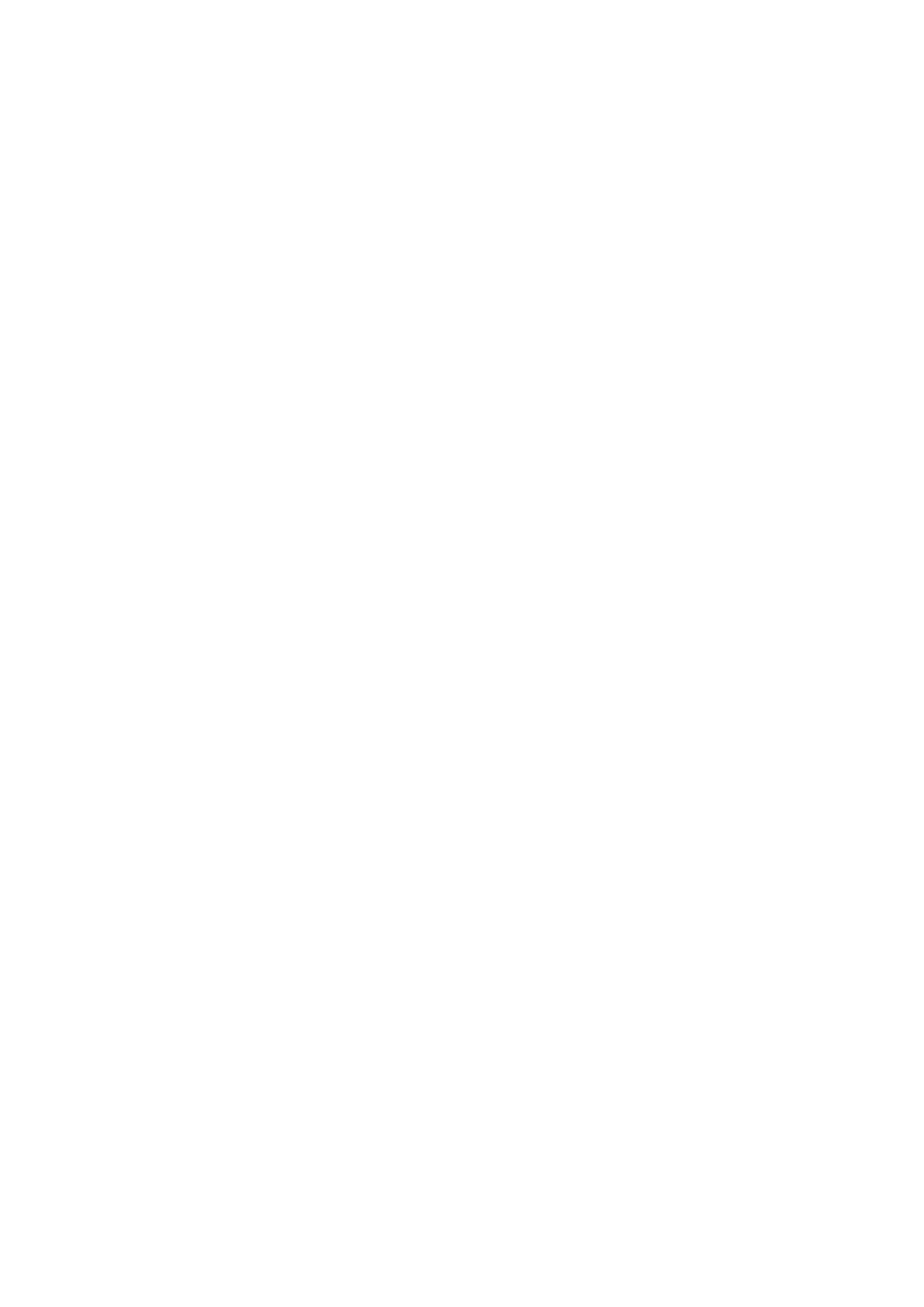